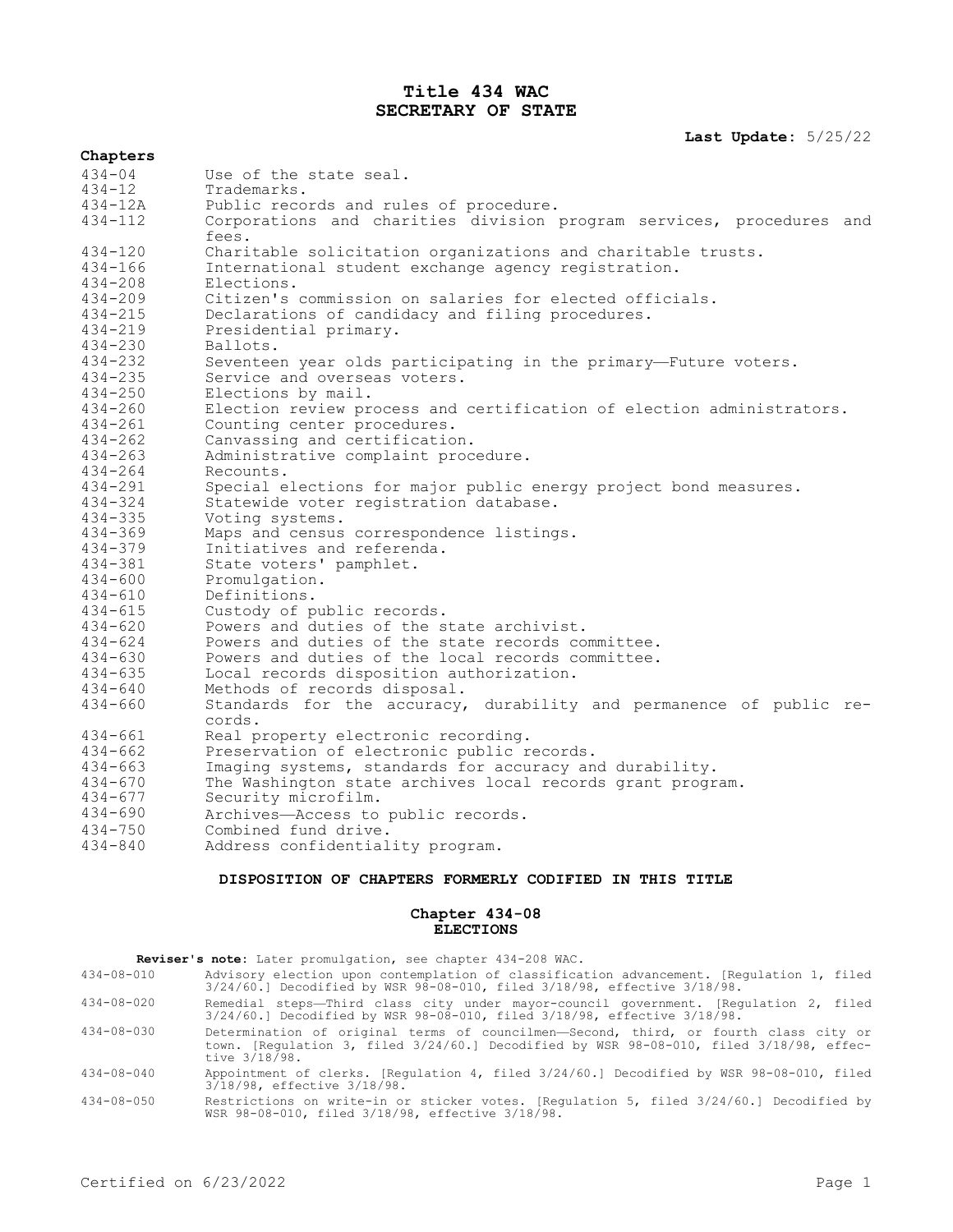- 434-08-060 Filing of electronic facsimile documents. [Statutory Authority: RCW 29.04.230. WSR 92-18-087, § 434-08-060, filed 9/2/92, effective 10/3/92.] Decodified by WSR 98-08-010, filed 3/18/98, effective 3/18/98.
- 434-08-070 Electronic facsimile filings not accepted. [Statutory Authority: RCW 29.04.230. WSR 92-18-087, § 434-08-070, filed 9/2/92, effective 10/3/92.] Decodified by WSR 98-08-010, filed 3/18/98, effective 3/18/98.
- 434-08-080 Electronic facsimile filings followed by original document. [Statutory Authority: RCW 29.04.230. WSR 92-18-087, § 434-08-080, filed 9/2/92, effective 10/3/92.] Decodified by WSR 98-08-010, filed 3/18/98, effective 3/18/98.
- 434-08-090 Rejection of electronic facsimile filings. [Statutory Authority: RCW 29.04.230. WSR 92-18-087, § 434-08-090, filed 9/2/92, effective 10/3/92.] Decodified by WSR 98-08-010, filed 3/18/98, effective 3/18/98.

#### **Chapter 434-09**

# **SELECTION AND NOTIFICATION OF PERSONS BY SECRETARY OF STATE FOR CITIZENS' COMMISSION FOR SALARIES OF ELECTED OFFICIALS**

**Reviser's note:** Later promulgation, see chapter 434-209 WAC.

- 434-09-010 Statement of purpose. [Statutory Authority: RCW 43.03.305. WSR 87-06-009 (Order 87-02), § 434-09-010, filed 2/19/87.] Decodified by WSR 97-21-045, filed 10/13/97, effective 11/13/97. Statutory Authority: RCW 29.04.080, 29.04.210, 29.36.150 and 29.79.200.
- 434-09-020 Definitions. [Statutory Authority: RCW 43.03.305. WSR 87-06-009 (Order 87-02), § 434-09-020, filed 2/19/87.] Decodified by WSR 97-21-045, filed 10/13/97, effective 11/13/97. Statutory Authority: RCW 29.04.080, 29.04.210, 29.36.150 and 29.79.200.
- 434-09-030 Qualification requirements. [Statutory Authority: RCW 43.03.305. WSR 87-06-009 (Order 87-02), § 434-09-030, filed 2/19/87.] Decodified by WSR 97-21-045, filed 10/13/97, effective 11/13/97. Statutory Authority: RCW 29.04.080, 29.04.210, 29.36.150 and 29.79.200.
- 434-09-040 Transmitting and compiling the data file of records of registered voters. [Statutory Authority: RCW 43.03.305. WSR 87-06-009 (Order 87-02), § 434-09-040, filed 2/19/87.] Decodified by WSR 97-21-045, filed 10/13/97, effective 11/13/97. Statutory Authority: RCW 29.04.080, 29.04.210, 29.36.150 and 29.79.200.
- 434-09-050 Conducting the selection of names by lot. [Statutory Authority: RCW 43.03.305. WSR 87-06-009 (Order 87-02), § 434-09-050, filed 2/19/87.] Decodified by WSR 97-21-045, filed 10/13/97, effective 11/13/97. Statutory Authority: RCW 29.04.080, 29.04.210, 29.36.150 and 29.79.200.
- 434-09-060 Notifying persons selected by lot. [Statutory Authority: RCW 43.03.305. WSR 87-06-009 (Order 87-02), § 434-09-060, filed 2/19/87.] Decodified by WSR 97-21-045, filed 10/13/97, effective 11/13/97. Statutory Authority: RCW 29.04.080, 29.04.210, 29.36.150 and 29.79.200.
- 434-09-070 Determination of commission appointees from congressional districts. [Statutory Authority: RCW 43.03.305. WSR 87-06-009 (Order 87-02), § 434-09-070, filed 2/19/87.] Decodified by WSR 97-21-045, filed 10/13/97, effective 11/13/97. Statutory Authority: RCW 29.04.080, 29.04.210, 29.36.150 and 29.79.200.
- 434-09-080 Names of selected persons to governor. [Statutory Authority: RCW 43.03.305. WSR 87-06-009 (Order 87-02), § 434-09-080, filed 2/19/87.] Decodified by WSR 97-21-045, filed 10/13/97, effective 11/13/97. Statutory Authority: RCW 29.04.080, 29.04.210, 29.36.150 and 29.79.200.
- 434-09-090 Vacancy on the commission. [Statutory Authority: RCW 43.03.305. WSR 87-06-009 (Order 87-02), § 434-09-090, filed 2/19/87.] Decodified by WSR 97-21-045, filed 10/13/97, effective 11/13/97. Statutory Authority: RCW 29.04.080, 29.04.210, 29.36.150 and 29.79.200.

## **Chapter 434-15 PUBLIC RECORDS—ARCHIVES**

- 434-15-010 Purpose. [Statutory Authority: RCW 42.17.250. WSR 85-13-017 (Order 85-1), § 434-15-010, filed 6/10/85.] Repealed by WSR 91-21-045, filed 10/14/91, effective 11/14/91. Statutory Authority: RCW 42.17.250.
- 434-15-020 Definitions. [Statutory Authority: RCW 42.17.250. WSR 85-13-017 (Order 85-1), § 434-15-020, filed 6/10/85.] Repealed by WSR 91-21-045, filed 10/14/91, effective 11/14/91. Statutory Authority: RCW 42.17.250.
- 434-15-030 Description of central and field organization of the division of archives and records management. [Statutory Authority: RCW 42.17.250. WSR 85-13-017 (Order 85-1), § 434-15-030, filed 6/10/85.] Repealed by WSR 91-21-045, filed 10/14/91, effective 11/14/91. Statutory Authority: RCW 42.17.250.
- 434-15-040 Operations and procedures. [Statutory Authority: RCW 42.17.250. WSR 85-13-017 (Order 85-1), § 434-15-040, filed 6/10/85.] Repealed by WSR 91-21-045, filed 10/14/91, effective 11/14/91. Statutory Authority: RCW 42.17.250.
- 434-15-050 Public records available. [Statutory Authority: RCW 42.17.250. WSR 85-13-017 (Order 85-1), § 434-15-050, filed 6/10/85.] Repealed by WSR 91-21-045, filed 10/14/91, effective 11/14/91. Statutory Authority: RCW 42.17.250.
- 434-15-060 Public records officer. [Statutory Authority: RCW 42.17.250. WSR 85-13-017 (Order 85-1), § 434-15-060, filed 6/10/85.] Repealed by WSR 91-21-045, filed 10/14/91, effective 11/14/91. Statutory Authority: RCW 42.17.250.
- 434-15-070 Office hours. [Statutory Authority: RCW 42.17.250. WSR 85-13-017 (Order 85-1), § 434-15-070, filed 6/10/85.] Repealed by WSR 91-21-045, filed 10/14/91, effective 11/14/91. Statutory Authority: RCW 42.17.250.
- 434-15-080 Requests for public records—Archives—Scheduled. [Statutory Authority: RCW 42.17.250. WSR 85-13-017 (Order 85-1), § 434-15-080, filed 6/10/85.] Repealed by WSR 91-21-045, filed 10/14/91, effective 11/14/91. Statutory Authority: RCW 42.17.250.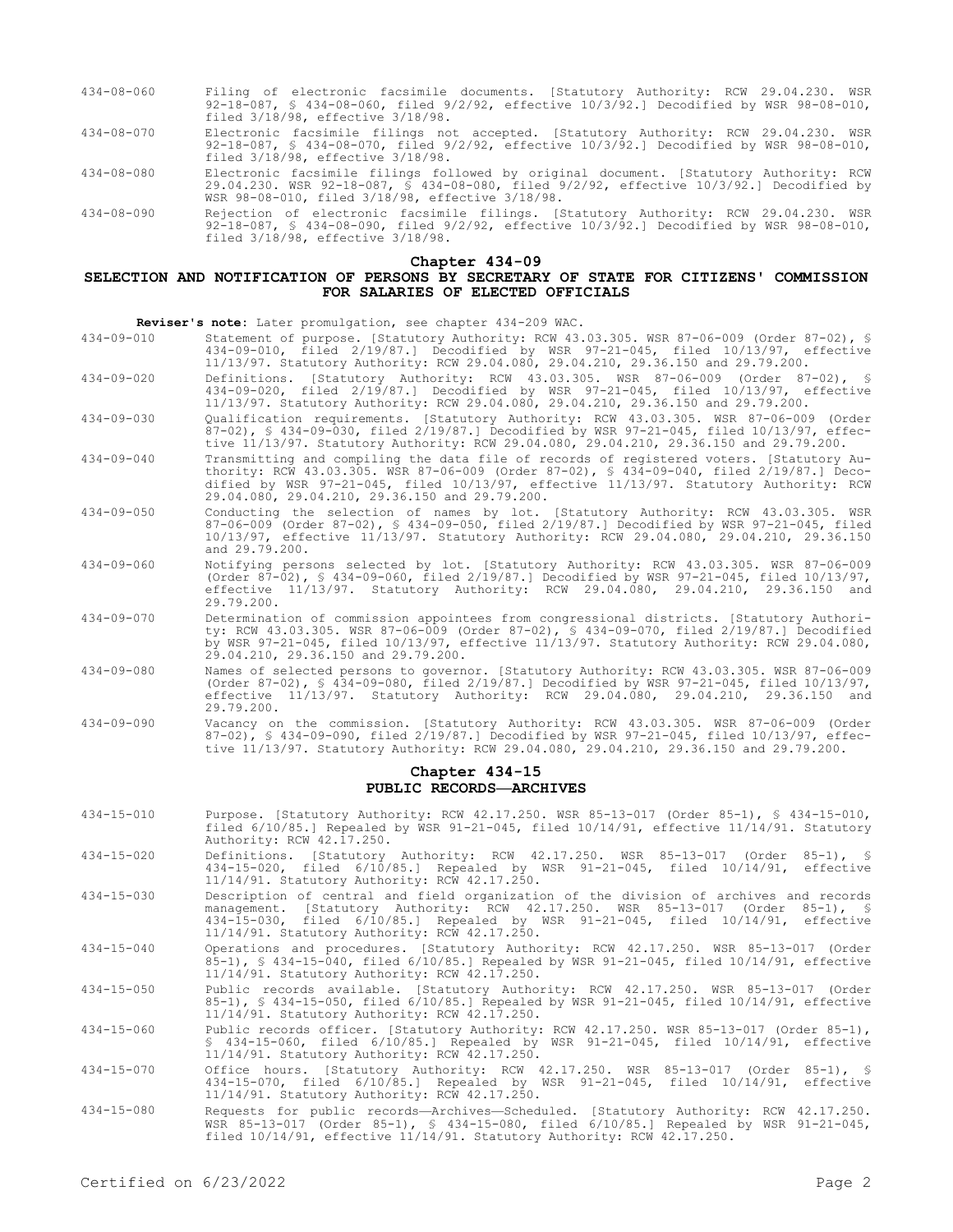- 434-15-090 Fees. [Statutory Authority: RCW 42.17.250. WSR 85-13-017 (Order 85-1), § 434-15-090, filed 6/10/85.] Repealed by WSR 91-21-045, filed 10/14/91, effective 11/14/91. Statutory Authority: RCW 42.17.250.
- 434-15-100 Exemptions. [Statutory Authority: RCW 42.17.250. WSR 85-13-017 (Order 85-1), § 434-15-100, filed 6/10/85.] Repealed by WSR 91-21-045, filed 10/14/91, effective 11/14/91. Statutory Authority: RCW 42.17.250.
- 434-15-110 Review of denials of public records requests. [Statutory Authority: RCW 42.17.250. WSR 85-13-017 (Order 85-1), § 434-15-110, filed 6/10/85.] Repealed by WSR 91-21-045, filed 10/14/91, effective 11/14/91. Statutory Authority: RCW 42.17.250.
- 434-15-120 Protection of public records. [Statutory Authority: RCW 42.17.250. WSR 85-13-017 (Order 85-1), § 434-15-120, filed 6/10/85.] Repealed by WSR 91-21-045, filed 10/14/91, effective 11/14/91. Statutory Authority: RCW 42.17.250.
- 434-15-130 Records index. [Statutory Authority: RCW 42.17.250. WSR 85-13-017 (Order 85-1), § 434-15-130, filed 6/10/85.] Repealed by WSR 91-21-045, filed 10/14/91, effective 11/14/91. Statutory Authority: RCW 42.17.250.
- 434-15-140 Communication with division—Address. [Statutory Authority: RCW 42.17.250. WSR 85-13-017 (Order 85-1), § 434-15-140, filed 6/10/85.] Repealed by WSR 91-21-045, filed 10/14/91, effective 11/14/91. Statutory Authority: RCW 42.17.250.
- 434-15-150 Adoption of form. [Statutory Authority: RCW 42.17.250. WSR 85-13-017 (Order 85-1), § 434-15-150, filed 6/10/85.] Repealed by WSR 91-21-045, filed 10/14/91, effective 11/14/91. Statutory Authority: RCW 42.17.250.
- 434-15-990 Appendix A—Management organization chart of state archivist. [Statutory Authority: RCW 42.17.250. WSR 85-13-017 (Order 85-1), § 434-15-990, filed 6/10/85.] Repealed by WSR 91-21-045, filed 10/14/91, effective 11/14/91. Statutory Authority: RCW 42.17.250.
- 434-15-99001 Appendix B—Form—Request for public records. [Statutory Authority: RCW 42.17.250. WSR 85-13-017 (Order 85-1), § 434-15-99001, filed 6/10/85.] Repealed by WSR 91-21-045, filed 10/14/91, effective 11/14/91. Statutory Authority: RCW 42.17.250.

### **Chapter 434-16 FILING UNDER UNIFORM COMMERCIAL CODE**

- 434-16-010 Authority and purpose. [Regulation 1, § 1, filed 5/18/67.] Repealed by WSR 82-05-014 (Order 659-DOL), filed 2/9/82. Statutory Authority: 1977 ex.s. c 117 § 2. Later promulgation, see WAC 308-400-010.
- 434-16-020 Applicable statute. [Regulation 1, § 2, filed 5/18/67.] Repealed by WSR 82-05-014 (Order 659-DOL), filed 2/9/82. Statutory Authority: 1977 ex.s. c 117 § 2. Later promulgation, see WAC 308-400-020.
- 434-16-030 Definitions. [Regulation 1, § 3, filed 5/18/67.] Repealed by WSR 82-05-014 (Order 659- DOL), filed 2/9/82. Statutory Authority: 1977 ex.s. c 117 § 2. Later promulgation, see WAC 308-400-030.
- 434-16-040 Standard forms. [Regulation 1, § 4, filed 5/18/67.] Repealed by WSR 82-05-014 (Order 659- DOL), filed 2/9/82. Statutory Authority: 1977 ex.s. c 117 § 2. Later promulgation, see WAC 308-400-040, 308-400-044, 308-400-046, and 308-400-048.
- 434-16-050 Official approval of forms. [Regulation 1, § 5, filed 5/18/67.] Repealed by WSR 82-05-014 (Order 659-DOL), filed 2/9/82. Statutory Authority: 1977 ex.s. c 117 § 2. Later promulgation, see WAC 308-400-050.
- 434-16-060 Rejection of filings. [Regulation 1, § 6, filed 5/18/67.] Repealed by WSR 82-05-014 (Order 659-DOL), filed 2/9/82. Statutory Authority: 1977 ex.s. c 117 § 2. Later promulgation, see WAC 308-400-060.
- 434-16-070 Prefiled financing statements. [Regulation 1, § 7, filed 5/18/67.] Repealed by WSR 82-05-014 (Order 659-DOL), filed 2/9/82. Statutory Authority: 1977 ex.s. c 117 § 2.
- 434-16-080 Request for information or copies. [Regulation 1, § 8, filed 5/18/67.] Repealed by WSR 82-05-014 (Order 659-DOL), filed 2/9/82. Statutory Authority: 1977 ex.s. c 117 § 2. Later promulgation, see WAC 308-400-070.
- 434-16-090 Amendment fees. [Regulation 1, § 9, filed 5/18/67.] Repealed by WSR 82-05-014 (Order 659- DOL), filed 2/9/82. Statutory Authority: 1977 ex.s. c 117 § 2. Later promulgation, see WAC 308-400-090.

## **Chapter 434-19 CHARITABLE SOLICITATIONS**

- 434-19-010 Authority and purpose. [Statutory Authority: RCW 19.09.190 and 19.09.315. WSR 88-09-028 (Order 88-02), § 434-19-010, filed 4/14/88.] Repealed by WSR 94-01-004 and 94-02-011, filed 12/1/93 and 12/22/93, effective 1/1/94 and 1/23/94. Statutory Authority: Chapters 34.05, 19.09, 11.110 and 43.07 RCW and 1993 c 471. Later promulgation, see WAC 434-120-010.
- 434-19-012 Official address. [Statutory Authority: RCW 19.09.315. WSR 90-22-021 and 90-23-040, § 434-19-012, filed 10/30/90 and 11/15/90, effective 11/30/90 and 12/16/90. Statutory Authority: RCW 19.09.190 and 19.09.315. WSR 88-09-028 (Order 88-02), § 434-19-012, filed 4/14/88.] Repealed by WSR 94-01-004 and 94-02-011, filed 12/1/93 and 12/22/93, effective 1/1/94 and 1/23/94. Statutory Authority: Chapters 34.05, 19.09, 11.110 and 43.07 RCW and 1993 c 471. Later promulgation, see WAC 434-120-015.
- 434-19-013 Toll-free telephone number. [Statutory Authority: RCW 19.09.190 and 19.09.315. WSR 88-09-028 (Order 88-02), § 434-19-013, filed 4/14/88.] Repealed by WSR 94-01-004 and 94-02-011, filed 12/1/93 and 12/22/93, effective 1/1/94 and 1/23/94. Statutory Authority: Chapters 34.05, 19.09, 11.110 and 43.07 RCW and 1993 c 471. Later promulgation, see WAC 434-120-015.
- 434-19-014 Office hours. [Statutory Authority: RCW 19.09.190 and 19.09.315. WSR 88-09-028 (Order 88-02), § 434-19-014, filed 4/14/88.] Repealed by WSR 94-01-004 and 94-02-011, filed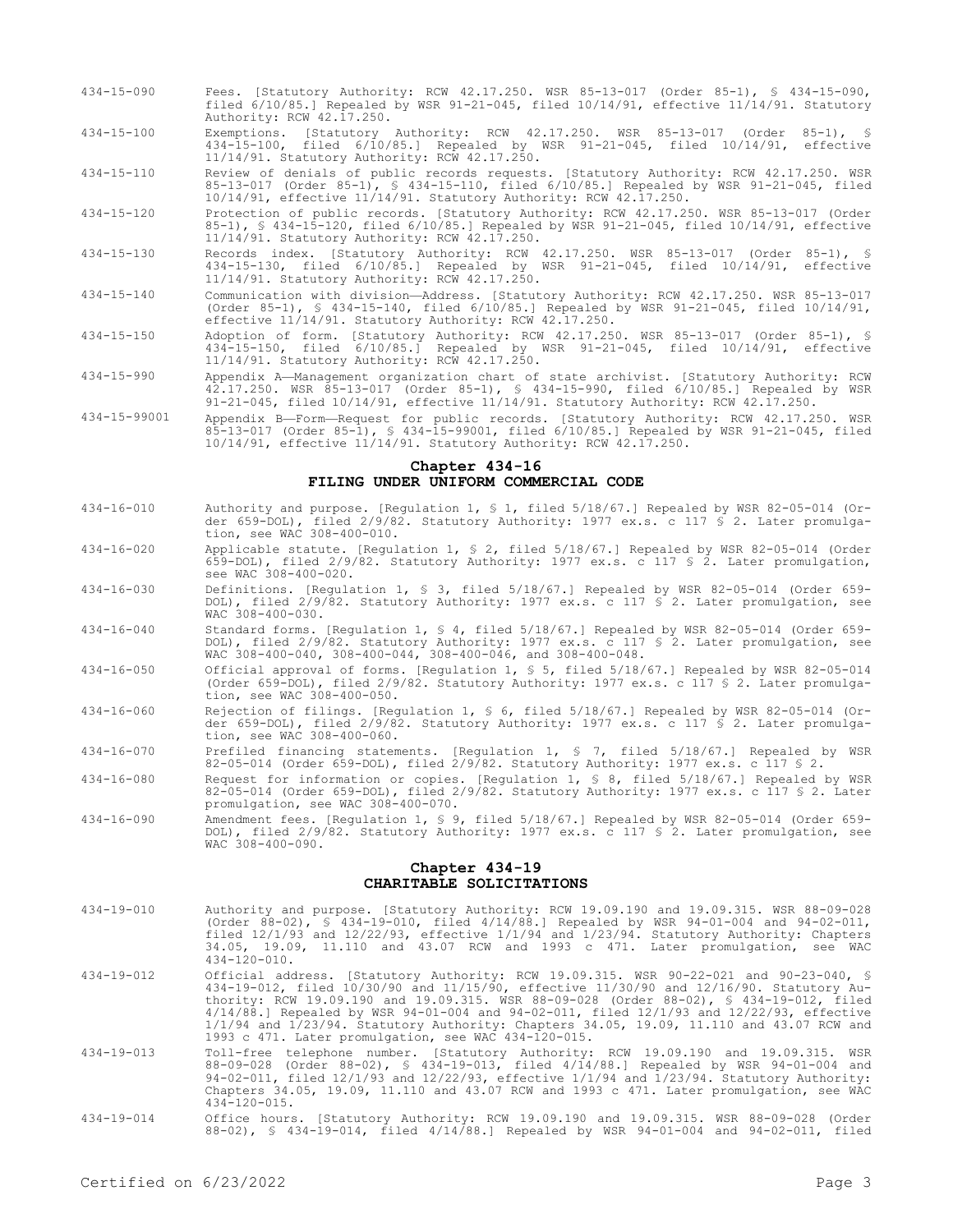| 434-19-015       | Public records. [Statutory Authority: RCW 19.09.190 and 19.09.315. WSR 88-09-028 (Order<br>88-02), § 434-19-015, filed 4/14/88.] Repealed by WSR 94-01-004 and 94-02-011, filed<br>12/1/93 and 12/22/93, effective 1/1/94 and 1/23/94. Statutory Authority: Chapters 34.05,<br>19.09, 11.110 and 43.07 RCW and 1993 c 471. Later promulgation, see WAC 434-120-030.                                                                                                                                                             |
|------------------|---------------------------------------------------------------------------------------------------------------------------------------------------------------------------------------------------------------------------------------------------------------------------------------------------------------------------------------------------------------------------------------------------------------------------------------------------------------------------------------------------------------------------------|
| 434-19-016       | Public records copying charge—Exemptions. [Statutory Authority: RCW 19.09.190 and<br>19.09.315. WSR 88-09-028 (Order 88-02), § 434-19-016, filed 4/14/88.] Repealed by WSR<br>94-01-004 and 94-02-011, filed 12/1/93 and 12/22/93, effective 1/1/94 and 1/23/94. Statu-<br>tory Authority: Chapters 34.05, 19.09, 11.110 and 43.07 RCW and 1993 c 471.                                                                                                                                                                          |
| $434 - 19 - 017$ | Registration applications-Grounds for denial. [Statutory Authority: RCW 19.09.190 and<br>19.09.315. WSR 88-09-028 (Order 88-02), § 434-19-017, filed 4/14/88.] Repealed by WSR<br>94-01-004 and 94-02-011, filed 12/1/93 and 12/22/93, effective 1/1/94 and 1/23/94. Statu-<br>tory Authority: Chapters 34.05, 19.09, 11.110 and 43.07 RCW and 1993 c 471.                                                                                                                                                                      |
| $434 - 19 - 018$ | Registration applications--Computation of time. [Statutory Authority: RCW 19.09.190 and<br>19.09.315. WSR 88-09-028 (Order 88-02), § 434-19-018, filed 4/14/88.] Repealed by WSR<br>94-01-004 and 94-02-011, filed 12/1/93 and 12/22/93, effective 1/1/94 and 1/23/94. Statu-<br>tory Authority: Chapters 34.05, 19.09, 11.110 and 43.07 RCW and 1993 c 471.                                                                                                                                                                    |
| $434 - 19 - 020$ | Definitions. [Statutory Authority: RCW 19.09.315. WSR 90-22-021, § 434-19-020, filed<br>10/30/90, effective 11/30/90. Statutory Authority: RCW 19.09.190 and 19.09.315. WSR<br>88-09-028 (Order 88-02), § 434-19-020, filed 4/14/88.] Repealed by WSR 94-01-004 and<br>94-02-011, filed 12/1/93 and 12/22/93, effective 1/1/94 and 1/23/94. Statutory Authority:<br>Chapters 34.05, 19.09, 11.110 and 43.07 RCW and 1993 c 471. Later promulgation, see WAC<br>$434 - 120 - 025$ .                                              |
| $434 - 19 - 050$ | Charitable organization registration—Financial information consistent with Federal In-<br>come Tax Form 990. [Statutory Authority: RCW 19.09.190 and 19.09.315. WSR 88-09-028 (Or-<br>der 88-02), § 434-19-050, filed 4/14/88.] Repealed by WSR 94-01-004 and 94-02-011, filed<br>$12/1/93$ and $12/22/93$ , effective $1/1/94$ and $1/23/94$ . Statutory Authority: Chapters 34.05,<br>19.09, 11.110 and 43.07 RCW and 1993 c 471.                                                                                             |
| $434 - 19 - 051$ | Charitable organization registration-d-Federal Income Tax Form 990 not acceptable.<br>[Statutory Authority: RCW 19.09.190 and 19.09.315. WSR 88-09-028 (Order 88-02), §<br>434-19-051, filed 4/14/88.] Repealed by WSR 94-01-004 and 94-02-011, filed 12/1/93 and<br>$12/22/93$ , effective $1/1/94$ and $1/23/94$ . Statutory Authority: Chapters 34.05, 19.09,<br>11.110 and 43.07 RCW and 1993 c 471.                                                                                                                        |
| 434-19-052       | Charitable organization registration-Other financial standards. [Statutory Authority:<br>RCW 19.09.315. WSR 90-22-021, § 434-19-052, filed 10/30/90, effective 11/30/90. Statutory<br>Authority: RCW 19.09.190 and 19.09.315. WSR 88-09-028 (Order 88-02), § 434-19-052, filed<br>$4/14/88$ .] Repealed by WSR 94-01-004 and 94-02-011, filed $12/1/93$ and $12/22/93$ , effective<br>1/1/94 and 1/23/94. Statutory Authority: Chapters 34.05, 19.09, 11.110 and 43.07 RCW and<br>1993 c 471.                                   |
| $434 - 19 - 053$ | Charitable organization registration—Treatment of appropriated funds. [Statutory Author-<br>ity: RCW 19.09.315. WSR 90-22-021, § 434-19-053, filed 10/30/90, effective 11/30/90.<br>Statutory Authority: RCW 19.09.190 and 19.09.315. WSR 88-09-028 (Order 88-02), §<br>434-19-053, filed 4/14/88.] Repealed by WSR 94-01-004 and 94-02-011, filed 12/1/93 and<br>$12/22/93$ , effective $1/1/94$ and $1/23/94$ . Statutory Authority: Chapters 34.05, 19.09,<br>11.110 and 43.07 RCW and 1993 c 471.                           |
| $434 - 19 - 054$ | Charitable organization registration—Financial reporting adjustments. [Statutory Author-<br>ity: RCW 19.09.315. WSR 90-22-021, § 434-19-054, filed 10/30/90, effective 11/30/90.<br>Statutory Authority: RCW 19.09.190 and 19.09.315. WSR 88-09-028 (Order 88-02), §<br>434-19-054, filed 4/14/88.] Repealed by WSR 94-01-004 and 94-02-011, filed 12/1/93 and<br>$12/22/93$ , effective $1/1/94$ and $1/23/94$ . Statutory Authority: Chapters 34.05, 19.09,<br>11.110 and 43.07 RCW and 1993 c 471.                           |
| 434-19-055       | Charitable organization registration—Change in exemption status. [Statutory Authority:<br>RCW 19.09.190 and 19.09.315. WSR 88-09-028 (Order 88-02), § 434-19-055, filed 4/14/88.]<br>Repealed by WSR 94-01-004 and 94-02-011, filed $12/1/93$ and $12/22/93$ , effective $1/1/94$ and<br>$1/23/94$ . Statutory Authority: Chapters 34.05, 19.09, 11.110 and 43.07 RCW and 1993 c 471.                                                                                                                                           |
| 434-19-056       | Charitable organization registration-Combined program and paid fund-raising effort.<br>[Statutory Authority: RCW 19.09.315. WSR 90-22-021, § 434-19-056, filed 10/30/90, effec-<br>tive 11/30/90. Statutory Authority: RCW 19.09.190 and 19.09.315. WSR 88-09-028 (Order<br>88-02), § 434-19-056, filed 4/14/88.] Repealed by WSR 94-01-004 and 94-02-011, filed<br>12/1/93 and 12/22/93, effective 1/1/94 and 1/23/94. Statutory Authority: Chapters 34.05,<br>19.09, 11.110 and 43.07 RCW and 1993 c 471.                     |
| $434 - 19 - 059$ | Charitable organization registration-Voluntary verification information. [Statutory Au-<br>thority: RCW 19.09.315. WSR 90-22-021, § 434-19-059, filed 10/30/90, effective 11/30/90.<br>Statutory Authority: RCW 19.09.190 and 19.09.315. WSR 88-09-028 (Order 88-02), §<br>434-19-059, filed 4/14/88.] Repealed by WSR 94-01-004 and 94-02-011, filed 12/1/93 and<br>$12/22/93$ , effective $1/1/94$ and $1/23/94$ . Statutory Authority: Chapters 34.05, 19.09,<br>11.110 and 43.07 RCW and 1993 c 471.                        |
| 434-19-060       | Charitable organization registration-Out-of-state organizations. [Statutory Authority:<br>RCW 19.09.315. WSR 90-22-021, § 434-19-060, filed 10/30/90, effective 11/30/90. Statutory<br>Authority: RCW 19.09.190 and 19.09.315. WSR 88-09-028 (Order 88-02), § 434-19-060, filed<br>4/14/88.] Repealed by WSR 94-01-004 and 94-02-011, filed 12/1/93 and 12/22/93, effective<br>$1/1/94$ and $1/23/94$ . Statutory Authority: Chapters 34.05, 19.09, 11.110 and 43.07 RCW and<br>1993 c 471.                                     |
| 434-19-061       | Charitable organization registration—Federal Income Tax Form 990 conditions not applica-<br>ble. [Statutory Authority: RCW 19.09.315. WSR 90-22-021, § 434-19-061, filed 10/30/90,<br>effective 11/30/90. Statutory Authority: RCW 19.09.190 and 19.09.315. WSR 88-09-028 (Or-<br>der 88-02), § 434-19-061, filed 4/14/88.] Repealed by WSR 94-01-004 and 94-02-011, filed<br>$12/1/93$ and $12/22/93$ , effective $1/1/94$ and $1/23/94$ . Statutory Authority: Chapters 34.05,<br>19.09, 11.110 and 43.07 RCW and 1993 c 471. |
|                  |                                                                                                                                                                                                                                                                                                                                                                                                                                                                                                                                 |

12/1/93 and 12/22/93, effective 1/1/94 and 1/23/94. Statutory Authority: Chapters 34.05, 19.09, 11.110 and 43.07 RCW and 1993 c 471. Later promulgation, see WAC 434-120-020.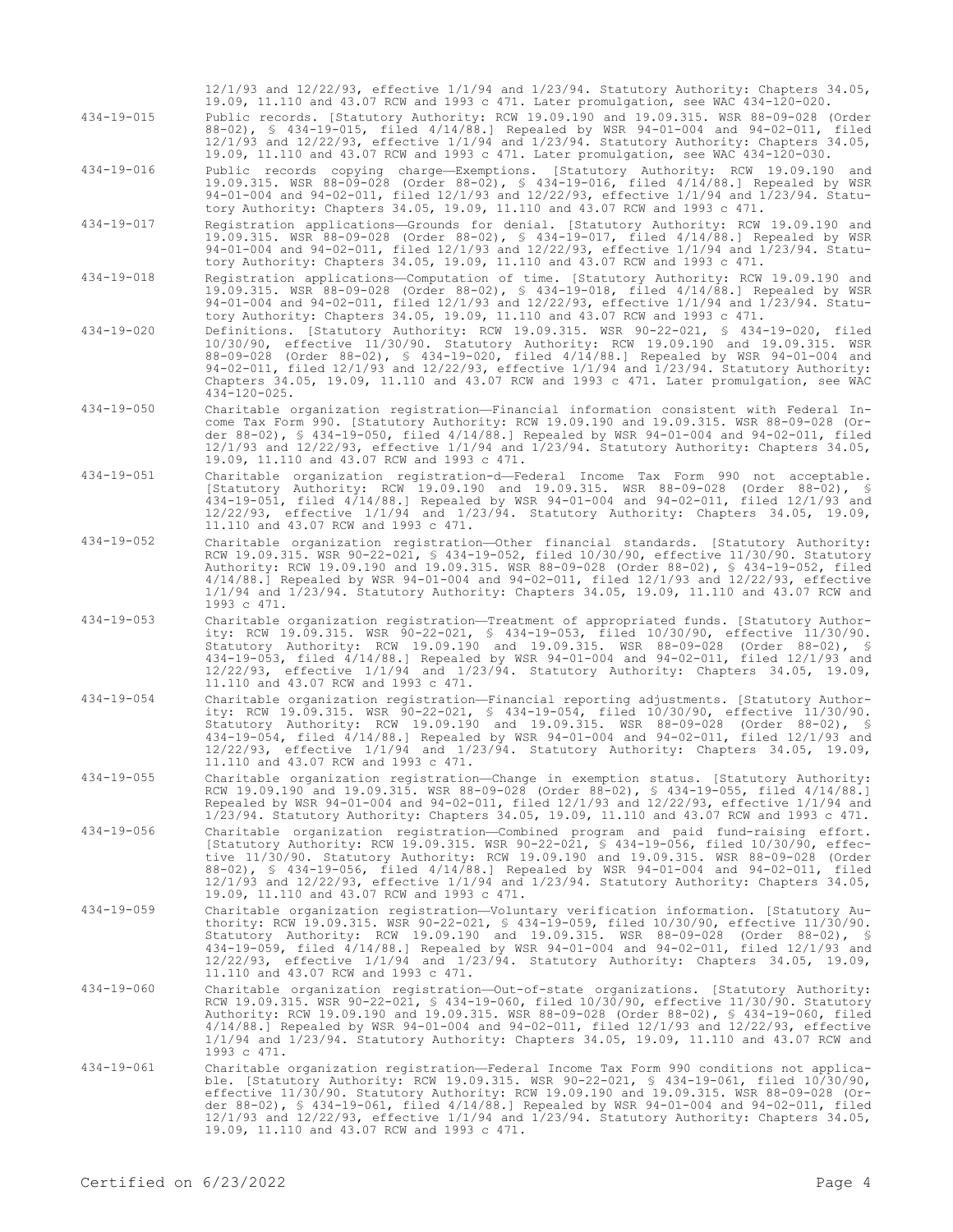434-19-075 Charitable organization registration—Nonprofit fund-raiser—Newly formed organization. [Statutory Authority: RCW 19.09.315. WSR 90-22-021, § 434-19-075, filed 10/30/90, effective 11/30/90. Statutory Authority: RCW 19.09.190 and 19.09.315. WSR 88-09-028 (Order 88-02), § 434-19-075, filed 4/14/88.] Repealed by WSR 94-01-004 and 94-02-011, filed 12/1/93 and 12/22/93, effective 1/1/94 and 1/23/94. Statutory Authority: Chapters 34.05, 19.09, 11.110 and 43.07 RCW and 1993 c 471.

434-19-077 Charitable organization registration—Nonprofit fund-raiser registration—Combined fee. [Statutory Authority: RCW 19.09.190 and 19.09.315. WSR 88-09-028 (Order 88-02), § 434-19-077, filed 4/14/88.] Repealed by WSR 94-01-004 and 94-02-011, filed 12/1/93 and 12/22/93, effective 1/1/94 and 1/23/94. Statutory Authority: Chapters 34.05, 19.09, 11.110 and 43.07 RCW and 1993 c 471.

- 434-19-078 Charitable organization registration—Nonprofit fund-raiser—Registration fee. [Statutory Authority: RCW 19.09.190 and 19.09.315. WSR 88-09-028 (Order 88-02), § 434-19-078, filed 4/14/88.] Repealed by WSR 94-01-004 and 94-02-011, filed 12/1/93 and 12/22/93, effective 1/1/94 and 1/23/94. Statutory Authority: Chapters 34.05, 19.09, 11.110 and 43.07 RCW and 1993 c 471.
- 434-19-080 Independent fund-raiser registration—Identification of other independent fund-raisers retained. [Statutory Authority: RCW 19.09.190 and 19.09.315. WSR 88-09-028 (Order 88-02), § 434-19-080, filed 4/14/88.] Repealed by WSR 94-01-004 and 94-02-011, filed 12/1/93 and 12/22/93, effective 1/1/94 and 1/23/94. Statutory Authority: Chapters 34.05, 19.09, 11.110 and 43.07 RCW and 1993 c 471.
- 434-19-081 Independent fund-raiser registration—Single business name required. [Statutory Authority: RCW 19.09.190 and 19.09.315. WSR 88-09-028 (Order 88-02), § 434-19-081, filed 4/14/88.] Repealed by WSR 94-01-004 and 94-02-011, filed 12/1/93 and 12/22/93, effective 1/1/94 and 1/23/94. Statutory Authority: Chapters 34.05, 19.09, 11.110 and 43.07 RCW and 1993 c 471.
- 434-19-082 Independent fund-raiser registration—Physical address required. [Statutory Authority: RCW 19.09.190 and 19.09.315. WSR 88-09-028 (Order 88-02), § 434-19-082, filed 4/14/88.] Repealed by WSR 94-01-004 and 94-02-011, filed 12/1/93 and 12/22/93, effective 1/1/94 and 1/23/94. Statutory Authority: Chapters 34.05, 19.09, 11.110 and 43.07 RCW and 1993 c 471.
- 434-19-083 Independent fund-raiser registration—Registration fee. [Statutory Authority: RCW 19.09.190 and 19.09.315. WSR 88-09-028 (Order 88-02), § 434-19-083, filed 4/14/88.] Repealed by WSR 94-01-004 and 94-02-011, filed 12/1/93 and 12/22/93, effective 1/1/94 and 1/23/94. Statutory Authority: Chapters 34.05, 19.09, 11.110 and 43.07 RCW and 1993 c 471.
- 434-19-084 Independent fund-raiser registration—Calculation of percentage waived. [Statutory Authority: RCW 19.09.315. WSR 90-22-021, § 434-19-084, filed 10/30/90, effective 11/30/90. Statutory Authority: RCW 19.09.190 and 19.09.315. WSR 88-09-028 (Order 88-02), § 434-19-084, filed 4/14/88.] Repealed by WSR 94-01-004 and 94-02-011, filed 12/1/93 and 12/22/93, effective 1/1/94 and 1/23/94. Statutory Authority: Chapters 34.05, 19.09, 11.110 and 43.07 RCW and 1993 c 471.
- 434-19-085 Independent fund-raiser registration—Responsibility for reporting finances. [Statutory Authority: RCW 19.09.315. WSR 90-22-021, § 434-19-085, filed 10/30/90, effective 11/30/90.] Repealed by WSR 94-01-004 and 94-02-011, filed 12/1/93 and 12/22/93, effective 1/1/94 and 1/23/94. Statutory Authority: Chapters 34.05, 19.09, 11.110 and 43.07 RCW and 1993 c 471.
- 434-19-086 Independent fund-raiser registration—Newly formed organization. [Statutory Authority: RCW 19.09.190 and 19.09.315. WSR 88-09-028 (Order 88-02), § 434-19-086, filed 4/14/88.] Repealed by WSR 94-01-004 and 94-02-011, filed 12/1/93 and 12/22/93, effective 1/1/94 and 1/23/94. Statutory Authority: Chapters 34.05, 19.09, 11.110 and 43.07 RCW and 1993 c 471.
- 434-19-087 Independent fund-raiser reregistration—Change in business structure. [Statutory Authority: RCW 19.09.190 and 19.09.315. WSR 88-09-028 (Order 88-02), § 434-19-087, filed 4/14/88.] Repealed by WSR 94-01-004 and 94-02-011, filed 12/1/93 and 12/22/93, effective 1/1/94 and 1/23/94. Statutory Authority: Chapters 34.05, 19.09, 11.110 and 43.07 RCW and 1993 c 471.
- 434-19-088 Independent fund-raiser reregistration—Evidence of continuation of bonding required. [Statutory Authority: RCW 19.09.190 and 19.09.315. WSR 88-09-028 (Order 88-02), § 434-19-088, filed 4/14/88.] Repealed by WSR 94-01-004 and 94-02-011, filed 12/1/93 and 12/22/93, effective 1/1/94 and 1/23/94. Statutory Authority: Chapters 34.05, 19.09, 11.110 and 43.07 RCW and 1993 c 471.
- 434-19-090 Charitable organizations and independent fund-raisers—Contract registration form—Timing. [Statutory Authority: RCW 19.09.190 and 19.09.315. WSR 88-09-028 (Order 88-02), § 434-19-090, filed 4/14/88.] Repealed by WSR 90-22-021, filed 10/30/90, effective 11/30/90. Statutory Authority: RCW 19.09.315.
- 434-19-097 Charitable organizations and independent fund-raisers—Contract registration form—Timing. [Statutory Authority: RCW 19.09.315. WSR 90-22-021, § 434-19-097, filed 10/30/90, effective 11/30/90.] Repealed by WSR 94-01-004 and 94-02-011, filed 12/1/93 and 12/22/93, effective 1/1/94 and 1/23/94. Statutory Authority: Chapters 34.05, 19.09, 11.110 and 43.07 RCW and 1993 c 471.
- 434-19-098 Charitable organizations and independent fund-raisers—Contract registration form—Fee waived. [Statutory Authority: RCW 19.09.315. WSR 90-22-021, § 434-19-098, filed 10/30/90, effective 11/30/90.] Repealed by WSR 94-01-004 and 94-02-011, filed 12/1/93 and 12/22/93, effective 1/1/94 and 1/23/94. Statutory Authority: Chapters 34.05, 19.09, 11.110 and 43.07 RCW and 1993 c 471.
- 434-19-100 Conditions applicable to solicitations—Exempt organizations exempted. [Statutory Authority: RCW 19.09.190 and 19.09.315. WSR 88-09-028 (Order 88-02), § 434-19-100, filed 4/14/88.] Repealed by WSR 94-01-004 and 94-02-011, filed 12/1/93 and 12/22/93, effective 1/1/94 and 1/23/94. Statutory Authority: Chapters 34.05, 19.09, 11.110 and 43.07 RCW and 1993 c 471.
- 434-19-101 Conditions applicable to solicitations—Multiple contacts deemed single solicitation. [Statutory Authority: RCW 19.09.315. WSR 90-22-021, § 434-19-101, filed 10/30/90, effec-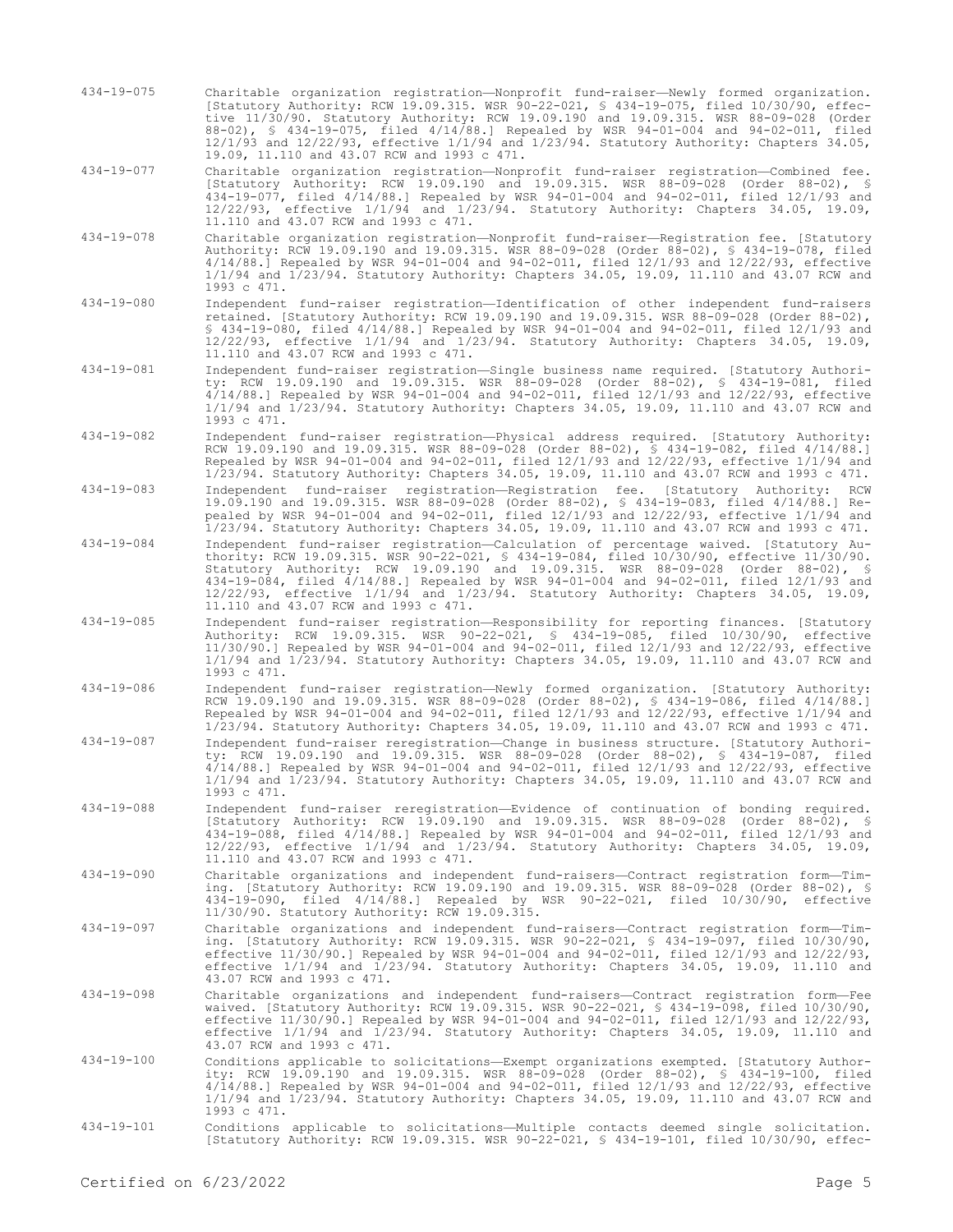tive 11/30/90. Statutory Authority: RCW 19.09.190 and 19.09.315. WSR 88-09-028 (Order 88-02), § 434-19-101, filed 4/14/88.] Repealed by WSR 94-01-004 and 94-02-011, filed 12/1/93 and 12/22/93, effective 1/1/94 and 1/23/94. Statutory Authority: Chapters 34.05, 19.09, 11.110 and 43.07 RCW and 1993 c 471.

- 434-19-102 Conditions applicable to solicitations—Name of solicitor. [Statutory Authority: RCW 19.09.190 and 19.09.315. WSR 88-09-028 (Order 88-02), § 434-19-102, filed 4/14/88.] Repealed by WSR 94-01-004 and 94-02-011, filed 12/1/93 and 12/22/93, effective 1/1/94 and 1/23/94. Statutory Authority: Chapters 34.05, 19.09, 11.110 and 43.07 RCW and 1993 c 471.
- 434-19-110 Conditions applicable to solicitations—Written disclosure—Standard. [Statutory Authority: RCW 19.09.315. WSR 90-22-021, § 434-19-110, filed 10/30/90, effective 11/30/90. Statutory Authority: RCW 19.09.190 and 19.09.315. WSR 88-09-028 (Order 88-02), § 434-19-110, filed 4/14/88.] Repealed by WSR 94-01-004 and 94-02-011, filed 12/1/93 and 12/22/93, effective 1/1/94 and 1/23/94. Statutory Authority: Chapters 34.05, 19.09, 11.110 and 43.07 RCW and 1993 c 471.
- 434-19-113 Conditions applicable to solicitations—New organization. [Statutory Authority: RCW 19.09.190 and 19.09.315. WSR 88-09-028 (Order 88-02), § 434-19-113, filed 4/14/88.] Repealed by WSR 90-22-021, filed 10/30/90, effective 11/30/90. Statutory Authority: RCW 19.09.315.
- 434-19-114 Conditions applicable to solicitations—Solicitation conducted. [Statutory Authority: RCW 19.09.315. WSR 90-22-021, § 434-19-114, filed 10/30/90, effective 11/30/90. Statutory Authority: RCW 19.09.190 and 19.09.315. WSR 88-09-028 (Order 88-02), § 434-19-114, filed 4/14/88.] Repealed by WSR 94-01-004 and 94-02-011, filed 12/1/93 and 12/22/93, effective 1/1/94 and 1/23/94. Statutory Authority: Chapters 34.05, 19.09, 11.110 and 43.07 RCW and 1993 c 471.
- 434-19-115 Conditions applicable to solicitations—Responsibility for content of solicitation. [Statutory Authority: RCW 19.09.315. WSR 90-22-021, § 434-19-115, filed 10/30/90, effective 11/30/90. Statutory Authority: RCW 19.09.190 and 19.09.315. WSR 88-09-028 (Order 88-02), § 434-19-115, filed 4/14/88.] Repealed by WSR 94-01-004 and 94-02-011, filed 12/1/93 and 12/22/93, effective 1/1/94 and 1/23/94. Statutory Authority: Chapters 34.05, 19.09, 11.110 and 43.07 RCW and 1993 c 471.
- 434-19-118 Conditions applicable to solicitations—Solicitation conducted via electronic media. [Statutory Authority: RCW 19.09.315. WSR 90-22-021, § 434-19-118, filed 10/30/90, effective 11/30/90. Statutory Authority: RCW 19.09.190 and 19.09.315. WSR 88-09-028 (Order 88-02), § 434-19-118, filed 4/14/88.] Repealed by WSR 94-01-004 and 94-02-011, filed 12/1/93 and 12/22/93, effective 1/1/94 and 1/23/94. Statutory Authority: Chapters 34.05, 19.09, 11.110 and 43.07 RCW and 1993 c 471.
- 434-19-190 Surety bond—Bond extended to other independent fund-raiser. [Statutory Authority: RCW 19.09.190 and 19.09.315. WSR 88-09-028 (Order 88-02), § 434-19-190, filed 4/14/88.] Repealed by WSR 94-01-004 and 94-02-011, filed 12/1/93 and 12/22/93, effective 1/1/94 and 1/23/94. Statutory Authority: Chapters 34.05, 19.09, 11.110 and 43.07 RCW and 1993 c 471.
- 434-19-191 Surety bond—Notice of exemption from bond requirement. [Statutory Authority: RCW 19.09.315. WSR 90-22-021, § 434-19-191, filed 10/30/90, effective 11/30/90. Statutory Authority: RCW 19.09.190 and 19.09.315. WSR 88-09-028 (Order 88-02), § 434-19-191, filed 4/14/88.] Repealed by WSR 94-01-004 and 94-02-011, filed 12/1/93 and 12/22/93, effective 1/1/94 and 1/23/94. Statutory Authority: Chapters 34.05, 19.09, 11.110 and 43.07 RCW and 1993 c 471.
- 434-19-192 Surety bond—Reduction in bond amount. [Statutory Authority: RCW 19.09.315. WSR 90-22-021, § 434-19-192, filed 10/30/90, effective 11/30/90. Statutory Authority: RCW 19.09.190 and 19.09.315. WSR 88-09-028 (Order 88-02), § 434-19-192, filed 4/14/88.] Repealed by WSR 94-01-004 and 94-02-011, filed 12/1/93 and 12/22/93, effective 1/1/94 and 1/23/94. Statutory Authority: Chapters 34.05, 19.09, 11.110 and 43.07 RCW and 1993 c 471.
- 434-19-193 Surety bond—Reinstatement of bond amount. [Statutory Authority: RCW 19.09.315. WSR 90-22-021, § 434-19-193, filed 10/30/90, effective 11/30/90. Statutory Authority: RCW 19.09.190 and 19.09.315. WSR 88-09-028 (Order 88-02), § 434-19-193, filed 4/14/88.] Repealed by WSR 94-01-004 and 94-02-011, filed 12/1/93 and 12/22/93, effective 1/1/94 and 1/23/94. Statutory Authority: Chapters 34.05, 19.09, 11.110 and 43.07 RCW and 1993 c 471.
- 434-19-194 Surety bond—Impairment of bond. [Statutory Authority: RCW 19.09.190 and 19.09.315. WSR 88-09-028 (Order 88-02), § 434-19-194, filed 4/14/88.] Repealed by WSR 94-01-004 and 94-02-011, filed 12/1/93 and 12/22/93, effective 1/1/94 and 1/23/94. Statutory Authority: Chapters 34.05, 19.09, 11.110 and 43.07 RCW and 1993 c 471.
- 434-19-195 Surety bond—Conditions defined. [Statutory Authority: RCW 19.09.190 and 19.09.315. WSR 88-09-028 (Order 88-02), § 434-19-195, filed 4/14/88.] Repealed by WSR 94-01-004 and 94-02-011, filed 12/1/93 and 12/22/93, effective 1/1/94 and 1/23/94. Statutory Authority: Chapters 34.05, 19.09, 11.110 and 43.07 RCW and 1993 c 471.
- 434-19-230 Using the name of another entity—Reference to unnamed beneficiary. [Statutory Authority: RCW 19.09.190 and 19.09.315. WSR 88-09-028 (Order 88-02), § 434-19-230, filed 4/14/88.] Repealed by WSR 94-01-004 and 94-02-011, filed 12/1/93 and 12/22/93, effective 1/1/94 and 1/23/94. Statutory Authority: Chapters 34.05, 19.09, 11.110 and 43.07 RCW and 1993 c 471.

## **Chapter 434-20**

### **VOTER REGISTRATION FORMS—MANUAL VOTER REGISTRATION**

- 434-20-010 Permanent registration Form 1. [Order 74-4, § 434-20-010, filed 6/3/74; Order 8, § 434-20-010, filed 6/15/72; Order 4 and Emergency Order 3, § 434-20-010, filed 8/10/71.] Repealed by WSR 97-21-045, filed 10/13/97, effective 11/13/97. Statutory Authority: RCW 29.04.080, 29.04.210, 29.36.150 and 29.79.200.
- 434-20-020 Registrar's certificate of registered voters. [Order 74-4, § 434-20-020, filed 6/3/74; Order 4 and Emergency Order 3, § 434-20-020, filed 8/10/71.] Repealed by WSR 97-21-045, filed 10/13/97, effective 11/13/97. Statutory Authority: RCW 29.04.080, 29.04.210, 29.36.150 and 29.79.200.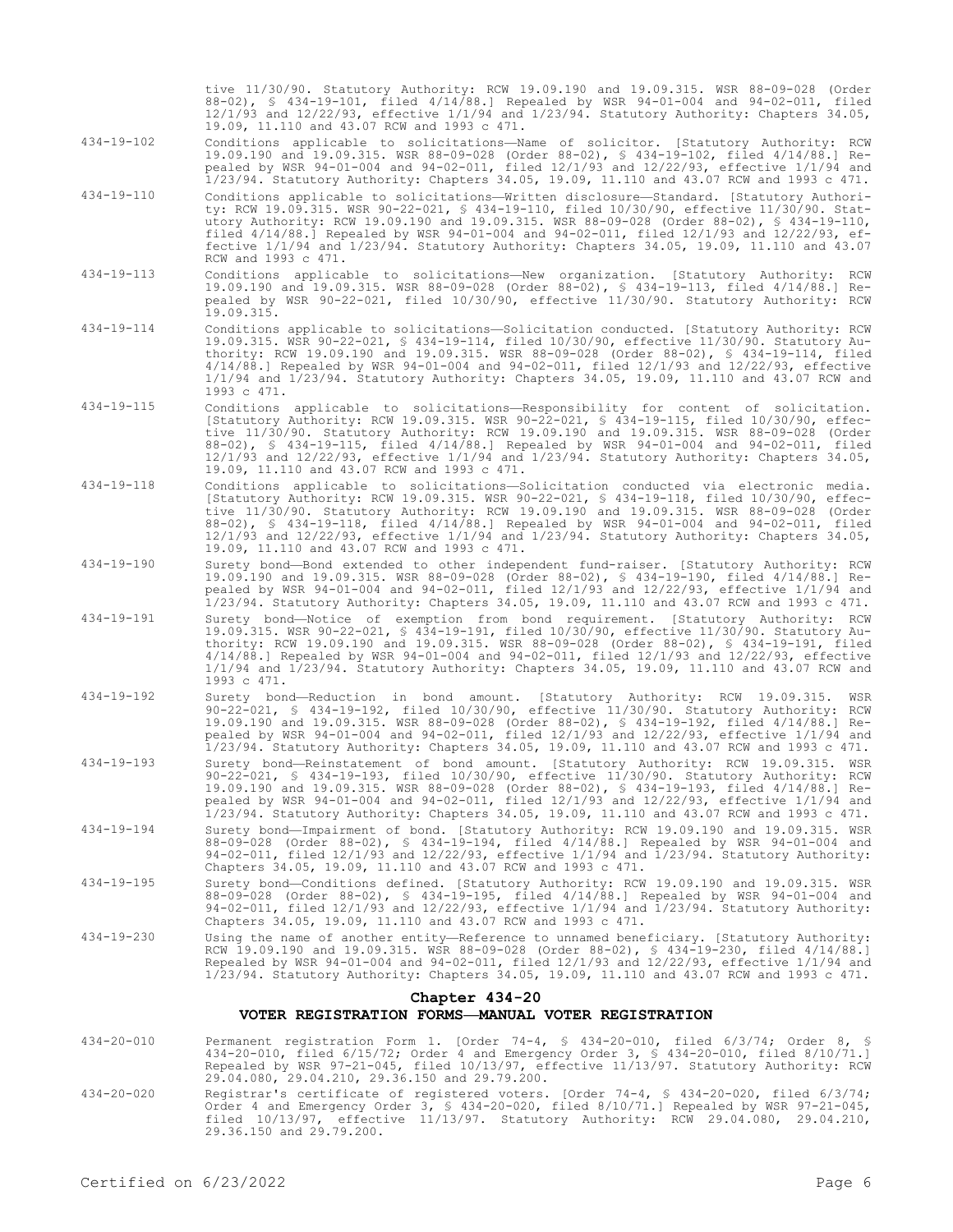- 434-20-030 Certificate of transfer of registrations. [Order 74-4, § 434-20-030, filed 6/3/74; Order 4 and Emergency Order 3, § 434-20-030, filed 8/10/71.] Repealed by WSR 97-21-045, filed 10/13/97, effective 11/13/97. Statutory Authority: RCW 29.04.080, 29.04.210, 29.36.150 and 29.79.200.
- 434-20-040 Certificate of cancellation of registrations. [Order 74-4, § 434-20-040, filed 6/3/74.] Repealed by WSR 97-21-045, filed 10/13/97, effective 11/13/97. Statutory Authority: RCW 29.04.080, 29.04.210, 29.36.150 and 29.79.200.

434-20-050 Use of forms previously prescribed. [Order 74-4, § 434-20-050, filed 6/3/74.] Repealed by WSR 97-21-045, filed 10/13/97, effective 11/13/97. Statutory Authority: RCW 29.04.080, 29.04.210, 29.36.150 and 29.79.200.

#### **Chapter 434-24**

# **MAINTENANCE OF VOTER REGISTRATION RECORDS ON ELECTRONIC DATA PROCESSING SYSTEMS**

**Reviser's note:** Later promulgation, see chapter 434-324 WAC.

- 434-24-010 Contents of computer file of registered voters. [Order 74-4, § 434-24-010, filed 6/3/74; Order 6, § 434-24-010, filed 3/3/72.] Decodified by WSR 97-21-045, filed 10/13/97, effective 11/13/97. Statutory Authority: RCW 29.04.080, 29.04.210, 29.36.150 and 29.79.200.
- 434-24-015 Uniform control number. [Order 74-4, § 434-24-015, filed 6/3/74.] Decodified by WSR 97-21-045, filed 10/13/97, effective 11/13/97. Statutory Authority: RCW 29.04.080, 29.04.210, 29.36.150 and 29.79.200.
- 434-24-020 County codes. [Order 74-4, § 434-24-020, filed 6/3/74; Order 6, § 434-24-020, filed 3/3/72.] Decodified by WSR 97-21-045, filed 10/13/97, effective 11/13/97. Statutory Authority: RCW 29.04.080, 29.04.210, 29.36.150 and 29.79.200.
- 434-24-025 Precinct codes. [Order 74-4, § 434-24-025, filed 6/3/74. Formerly WAC 434-24-030, Order 6, filed 3/3/72.] Decodified by WSR 97-21-045, filed 10/13/97, effective 11/13/97. Statutory Authority: RCW 29.04.080, 29.04.210, 29.36.150 and 29.79.200.
- 434-24-030 Taxing district codes. [Order 74-4, § 434-24-030, filed 6/3/74. Formerly WAC 434-24-040, Order 6, filed 3/3/72.] Decodified by WSR 97-21-045, filed 10/13/97, effective 11/13/97. Statutory Authority: RCW 29.04.080, 29.04.210, 29.36.150 and 29.79.200.
- 434-24-035 Maintenance of recent voting record. [Order 74-4, § 434-24-035, filed 6/3/74.] Decodified by WSR 97-21-045, filed 10/13/97, effective 11/13/97. Statutory Authority: RCW 29.04.080, 29.04.210, 29.36.150 and 29.79.200.
- 434-24-040 Oath of deputy registrars. [Order 74-4, § 434-24-040, filed 6/3/74; Order 6, § 434-24-040, filed 3/3/72.] Repealed by WSR 97-21-045, filed 10/13/97, effective 11/13/97. Statutory Authority: RCW 29.04.080, 29.04.210, 29.36.150 and 29.79.200.
- 434-24-050 Basic voter registration form. [Order 74-4, § 434-24-050, filed 6/3/74; Order 8, § 434-24-050, filed 6/15/72; Order 6, § 434-24-050, filed 3/3/72.] Decodified by WSR 97-21-045, filed 10/13/97, effective 11/13/97. Statutory Authority: RCW 29.04.080, 97-21-045, filed 10/13/97, effect<br>29.04.210, 29.36.150 and 29.79.200.
- 434-24-055 Voter registration worksheet. [Order 74-4, § 434-24-055, filed 6/3/74.] Repealed by WSR 97-21-045, filed 10/13/97, effective 11/13/97. Statutory Authority: RCW 29.04.080, 29.04.210, 29.36.150 and 29.79.200.
- 434-24-060 Transmittal of signature cards to the secretary of state. [Order 74-4, § 434-24-060, filed 6/3/74; Order 6, filed 3/3/72.] Decodified by WSR 97-21-045, filed 10/13/97, effective 11/13/97. Statutory Authority: RCW 29.04.080, 29.04.210, 29.36.150 and 29.79.200.
- 434-24-065 Exemption of transmittal of signature cards to the secretary of state. [Statutory Authority: RCW 20.04.080 and 29.07.120. WSR 97-18-014, § 434-24-065, filed 8/25/97, effective 9/25/97.] Decodified by WSR 98-08-010, filed 3/18/98, effective 3/18/98.
- 434-24-070 Voters' request for transfer. [Order 74-4, § 434-24-070, filed 6/3/74; Order 6, filed 3/3/72.] Repealed by WSR 97-21-045, filed 10/13/97, effective 11/13/97. Statutory Authority: RCW 29.04.080, 29.04.210, 29.36.150 and 29.79.200.
- 434-24-080 Transmittal of transfers to the secretary of state. [Order 74-4, § 434-24-080, filed 6/3/74; Order 6, filed 3/3/72.] Repealed by WSR 97-21-045, filed 10/13/97, effective 11/13/97. Statutory Authority: RCW 29.04.080, 29.04.210, 29.36.150 and 29.79.200.
- 434-24-085 Notice of new registration or transfer. [Order 74-4, § 434-24-085, filed 6/3/74.] Decodified by WSR 97-21-045, filed 10/13/97, effective 11/13/97. Statutory Authority: RCW 29.04.080, 29.04.210, 29.36.150 and 29.79.200.
- 434-24-090 Voters' authorization to cancel registration. [Order 74-4, § 434-24-090, filed 6/3/74; Order 6, filed 3/3/72.] Repealed by WSR 97-21-045, filed 10/13/97, effective 11/13/97. Statutory Authority: RCW 29.04.080, 29.04.210, 29.36.150 and 29.79.200.
- 434-24-095 Cancellation due to death. [Order 74-4, § 434-24-095, filed 6/3/74.] Decodified by WSR 97-21-045, filed 10/13/97, effective 11/13/97. Statutory Authority: RCW 29.04.080, 29.04.210, 29.36.150 and 29.79.200.
- 434-24-100 Cancellation for failure to vote. [Order 74-4, § 434-24-100, filed 6/3/74; Order 6, filed 3/3/72.] Repealed by WSR 97-21-045, filed 10/13/97, effective 11/13/97. Statutory Authority: RCW 29.04.080, 29.04.210, 29.36.150 and 29.79.200.
- 434-24-105 Notification of cancellation for failure to vote. [Order 74-4, § 434-24-105, filed 6/3/74.] Decodified by WSR 97-21-045, filed 10/13/97, effective 11/13/97. Statutory Authority: RCW 29.04.080, 29.04.210, 29.36.150 and 29.79.200.
- 434-24-110 Transmittal of cancellations to the secretary of state. [Order 74-4, § 434-24-110, filed  $6/3/74$ ; Order 6, filed  $3/3/72$ .] Decodified by WSR  $97-21-045$ , filed  $10/13/97$ , effective 11/13/97. Statutory Authority: RCW 29.04.080, 29.04.210, 29.36.150 and 29.79.200.
- 434-24-115 Challenge of voter's registration. [Order 74-4, § 434-24-115, filed 6/3/74.] Decodified by WSR 97-21-045, filed 10/13/97, effective 11/13/97. Statutory Authority: RCW 29.04.080, 29.04.210, 29.36.150 and 29.79.200.
- 434-24-120 Contents of precinct list of registered voters. [Order 74-4, § 434-24-120, filed 6/3/74; Order 6, filed 3/3/72.] Decodified by WSR 97-21-045, filed 10/13/97, effective 11/13/97. Statutory Authority: RCW 29.04.080, 29.04.210, 29.36.150 and 29.79.200.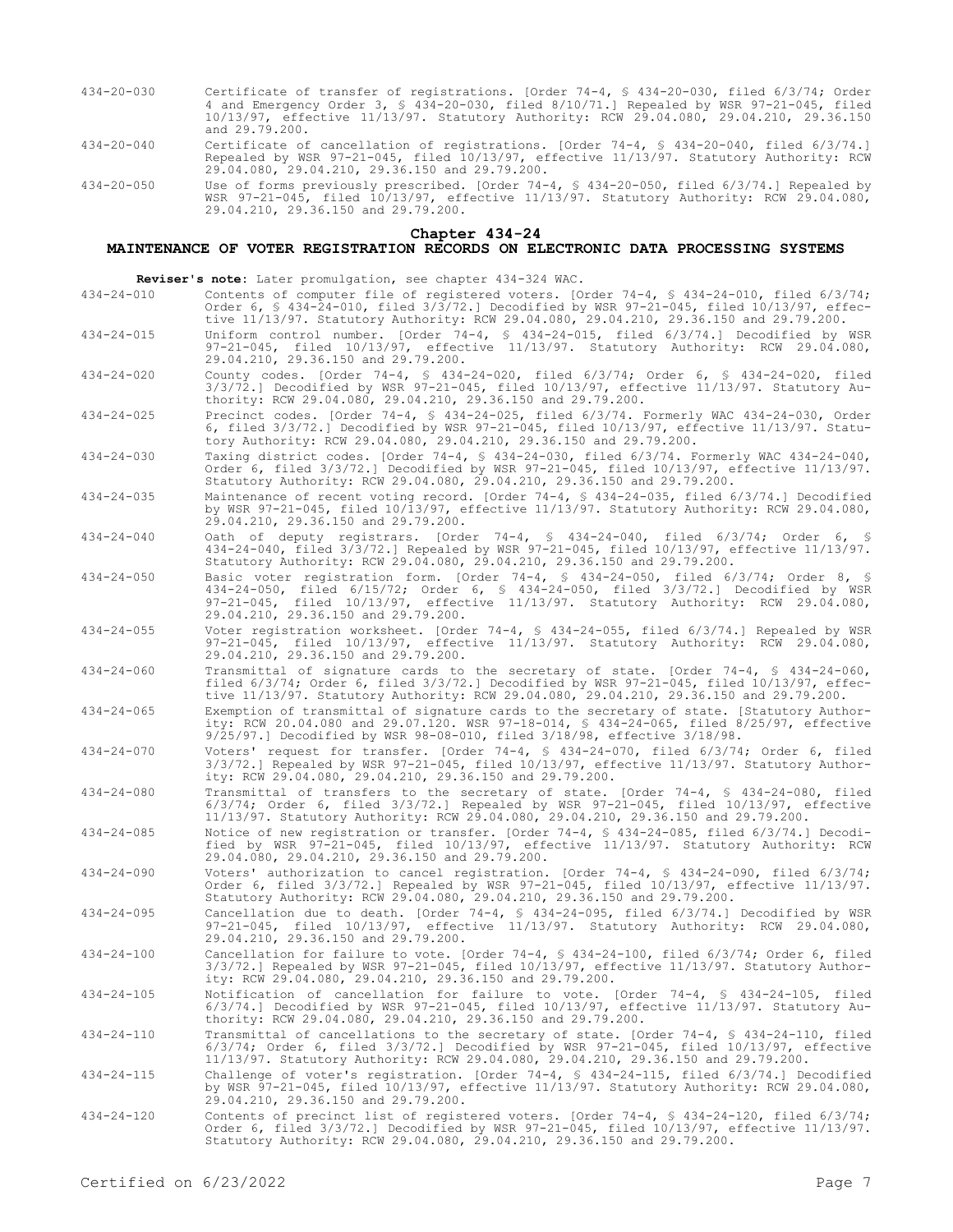- 434-24-130 Contents of list of registered voters for the public. [Order 74-4, § 434-24-130, filed 6/3/74; Order 6, filed 3/3/72.] Decodified by WSR 97-21-045, filed 10/13/97, effective 11/13/97. Statutory Authority: RCW 29.04.080, 29.04.210, 29.36.150 and 29.79.200.
- 434-24-140 Requests for list of registered voters. [Order 74-4, § 434-24-140, filed 6/3/74. Formerly WAC 434-24-130.] Decodified by WSR 97-21-045, filed 10/13/97, effective 11/13/97. Statutory Authority: RCW 29.04.080, 29.04.210, 29.36.150 and 29.79.200.
- 434-24-150 Subsidies for establishment of automated voter registration systems. [Order 74-4, § 434-24-150, filed 6/3/74.] Repealed by WSR 97-21-045, filed 10/13/97, effective 11/13/97. Statutory Authority: RCW 29.04.080, 29.04.210, 29.36.150 and 29.79.200.
- 434-24-155 Subsidies for maintenance of records on automated voter registration systems. [Order 74-4, § 434-24-155, filed 6/3/74.] Repealed by WSR 97-21-045, filed 10/13/97, effective 11/13/97. Statutory Authority: RCW 29.04.080, 29.04.210, 29.36.150 and 29.79.200.
- 434-24-160 Approval of automated voter registration systems. [Order 74-4, § 434-24-160, filed 6/3/74.] Decodified by WSR 97-21-045, filed 10/13/97, effective 11/13/97. Statutory Authority: RCW 29.04.080, 29.04.210, 29.36.150 and 29.79.200.
- 434-24-170 Continuing review of automated voter registration systems. [Order 74-4, § 434-24-170, filed 6/3/74.] Repealed by WSR 97-21-045, filed 10/13/97, effective 11/13/97. Statutory Authority: RCW 29.04.080, 29.04.210, 29.36.150 and 29.79.200.

### **Chapter 434-26 MOTOR VOTER**

**Reviser's note:** Later promulgation, see chapter 434-326 WAC.

- 434-26-005 Authority and purpose. [Statutory Authority: Chapter 29.07 RCW. WSR 91-18-013, § 434-26-005, filed 8/26/91, effective 9/26/91.] Decodified by WSR 98-08-010, filed 3/18/98, effective 3/18/98.
- 434-26-010 Definitions. [Statutory Authority: Chapter 29.07 RCW. WSR 91-18-013, § 434-26-010, filed 8/26/91, effective 9/26/91.] Decodified by WSR 98-08-010, filed 3/18/98, effective 3/18/98.
- 434-26-015 Voter registration at driver license facilities. [Statutory Authority: Chapter 29.07 RCW. WSR 91-18-013, § 434-26-015, filed 8/26/91, effective 9/26/91.] Decodified by WSR 98-08-010, filed 3/18/98, effective 3/18/98.
- 434-26-020 Registration procedure. [Statutory Authority: Chapter 29.07 RCW. WSR 91-18-013, § 434-26-020, filed 8/26/91, effective 9/26/91.] Decodified by WSR 98-08-010, filed 3/18/98, effective 3/18/98.
- 434-26-025 Obtaining additional information from the applicant. [Statutory Authority: Chapter 29.07 RCW. WSR 91-18-013, § 434-26-025, filed 8/26/91, effective 9/26/91.] Decodified by WSR 98-08-010, filed 3/18/98, effective 3/18/98.
- 434-26-030 Oaths and warnings. [Statutory Authority: Chapter 29.07 RCW. WSR 91-18-013, § 434-26-030, filed 8/26/91, effective 9/26/91.] Decodified by WSR 98-08-010, filed 3/18/98, effective 3/18/98.
- 434-26-035 Cancellation of previous name registration. [Statutory Authority: Chapter 29.07 RCW. WSR 91-18-013, § 434-26-035, filed 8/26/91, effective 9/26/91.] Decodified by WSR 98-08-010, filed 3/18/98, effective 3/18/98.
- 434-26-040 Transfer of information from the department of licensing to the secretary of state. [Statutory Authority: Chapter 29.07 RCW. WSR 91-18-013, § 434-26-040, filed 8/26/91, effective 9/26/91.] Decodified by WSR 98-08-010, filed 3/18/98, effective 3/18/98.
- 434-26-045 Weekly transmittal of data from the department of licensing to the secretary of state. [Statutory Authority: Chapter 29.07 RCW. WSR 91-18-013, § 434-26-045, filed 8/26/91, effective 9/26/91.] Decodified by WSR 98-08-010, filed 3/18/98, effective 3/18/98.
- 434-26-050 Transfer of data, and reports from the secretary of state to the county auditors. [Statutory Authority: Chapter 29.07 RCW. WSR 91-18-013, § 434-26-050, filed 8/26/91, effective 9/26/91.] Decodified by WSR 98-08-010, filed 3/18/98, effective 3/18/98.
- 434-26-055 Transfer of voter registration forms to counties. [Statutory Authority: Chapter 29.07 RCW. WSR 91-18-013, § 434-26-055, filed 8/26/91, effective 9/26/91.] Decodified by WSR 98-08-010, filed 3/18/98, effective 3/18/98.
- 434-26-060 Processing records received from the secretary of state. [Statutory Authority: Chapter 29.07 RCW. WSR 91-18-013, § 434-26-060, filed 8/26/91, effective 9/26/91.] Decodified by WSR 98-08-010, filed 3/18/98, effective 3/18/98.
- 434-26-065 Reimbursement of county auditors and the department of licensing for routine transaction costs. [Statutory Authority: Chapter 29.07 RCW. WSR 91-18-013, § 434-26-065, filed 8/26/91, effective 9/26/91.] Decodified by WSR 98-08-010, filed 3/18/98, effective 3/18/98.
- 434-26-900 Reimbursement of county auditors and the department of licensing for costs associated with implementation of this chapter. [Statutory Authority: Chapter 29.07 RCW. WSR 91-18-013, § 434-26-900, filed 8/26/91, effective 9/26/91.] Decodified by WSR 98-08-010, filed 3/18/98, effective 3/18/98.

### **Chapter 434-28 DECLARATIONS OF CANDIDACY AND FILING PROCEDURES**

**Reviser's note:** Later promulgation, see chapter 434-228 WAC.

- 434-28-010 Declaration of candidacy—Partisan offices other than precinct committeeman. [Order 75-1, § 434-28-010, filed 6/26/75.] Repealed by WSR 80-05-014 (Order 80-1), filed 4/8/80. Statutory Authority: RCW 29.04.080.
- 434-28-012 Declaration of candidacy—Offices subject to a primary. [Statutory Authority: 1990 c 59. WSR 92-12-083, § 434-28-012, filed 6/2/92, effective 7/3/92. Statutory Authority: RCW 29.04.080. WSR 84-15-050 (Order 84-2), § 434-28-012, filed 7/16/84; WSR 80-05-014 (Order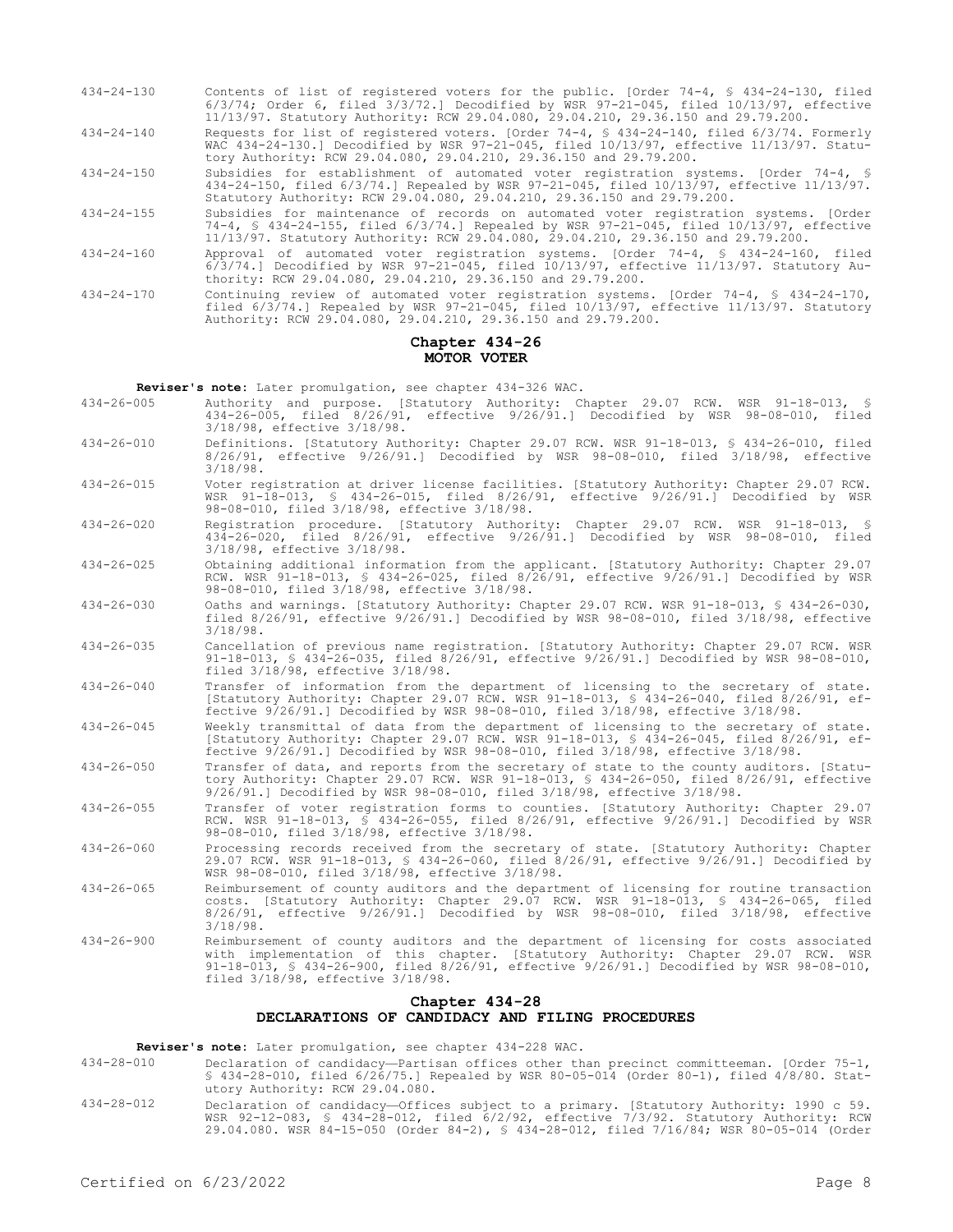|                  | 80-1), § 434-28-012, filed 4/8/80.] Decodified by WSR 97-21-045, filed 10/13/97, effec-<br>tive 11/13/97. Statutory Authority: RCW 29.04.080, 29.04.210, 29.36.150 and 29.79.200.                                                                                                                                                                                                                                                              |
|------------------|------------------------------------------------------------------------------------------------------------------------------------------------------------------------------------------------------------------------------------------------------------------------------------------------------------------------------------------------------------------------------------------------------------------------------------------------|
| $434 - 28 - 020$ | Declaration of candidacy-Precinct committee officer. [Statutory Authority: 1990 c 59.<br>WSR 92-12-083, § 434-28-020, filed 6/2/92, effective 7/3/92. Statutory Authority: RCW<br>29.04.080. WSR 84-15-050 (Order 84-2), § 434-28-020, filed 7/16/84; Order 75-1, §<br>434-28-020, filed 6/26/75.1 Decodified by WSR 97-21-045, filed 10/13/97, effective<br>11/13/97. Statutory Authority: RCW 29.04.080, 29.04.210, 29.36.150 and 29.79.200. |
| $434 - 28 - 030$ | Declaration of candidacy—Nonpartisan offices subject to a primary. [Order 75-1, §<br>434-28-030, filed 6/26/75.1 Repealed by WSR 80-05-014 (Order 80-1), filed 4/8/80. Statu-<br>tory Authority: RCW 29.04.080.                                                                                                                                                                                                                                |
| $434 - 28 - 040$ | Declaration of candidacy-Nonpartisan offices not subject to a primary. [Order 75-1, §<br>434-28-040, filed 6/26/75.] Repealed by WSR 84-15-050 (Order 84-2), filed 7/16/84. Statu-<br>tory Authority: RCW 29.04.080.                                                                                                                                                                                                                           |
| $434 - 28 - 050$ | Use of title or rank prohibited. [Statutory Authority: 1990 c 59. WSR 92-12-083, §<br>434-28-050, filed 6/2/92, effective 7/3/92.1 Decodified by WSR 97-21-045, filed 10/13/97,<br>effective 11/13/97. Statutory Authority: RCW 29.04.080, 29.04.210, 29.36.150 and<br>29.79.200.                                                                                                                                                              |
| $434 - 28 - 060$ | Duplication of names. [Statutory Authority: 1990 c 59. WSR 92-12-083, § 434-28-060, filed<br>$6/2/92$ , effective $7/3/92$ . Decodified by WSR $97-21-045$ , filed $10/13/97$ , effective                                                                                                                                                                                                                                                      |

### **Chapter 434-30 BALLOTS**

11/13/97. Statutory Authority: RCW 29.04.080, 29.04.210, 29.36.150 and 29.79.200.

**Reviser's note:** Later promulgation, see chapter 434-230 WAC.

- 434-30-010 Sample ballots. [Statutory Authority: RCW 29.04.080 and 29.04.210. WSR 92-10-038, § 434-30-010, filed 5/4/92, effective 6/4/92.] Decodified by WSR 97-21-045, filed 10/13/97, effective 11/13/97. Statutory Authority: RCW 29.04.080, 29.04.210, 29.36.150 and 29.79.200.
- 434-30-020 Placement of state ballot measures. [Statutory Authority: RCW 29.04.080 and 29.04.210. WSR 92-10-038, § 434-30-020, filed 5/4/92, effective 6/4/92.] Decodified by WSR 97-21-045, filed 10/13/97, effective 11/13/97. Statutory Authority: RCW 29.04.080, 29.04.210, 29.36.150 and 29.79.200.
- 434-30-030 Placement of ballot measures for local units of government. [Statutory Authority: RCW 29.04.080 and 29.04.210. WSR 92-10-038, § 434-30-030, filed 5/4/92, effective 6/4/92.] Decodified by WSR 97-21-045, filed 10/13/97, effective 11/13/97. Statutory Authority: RCW 29.04.080, 29.04.210, 29.36.150 and 29.79.200.
- 434-30-040 Candidate's political party designation—Primary to general. [Statutory Authority: RCW 29.04.080 and 29.04.210. WSR 92-10-038, § 434-30-040, filed 5/4/92, effective 6/4/92.] Decodified by WSR 97-21-045, filed 10/13/97, effective 11/13/97. Statutory Authority: RCW 29.04.080, 29.04.210, 29.36.150 and 29.79.200.
- 434-30-050 Candidate nominated by two or more political parties or for two or more offices. [Statutory Authority: RCW 29.04.080 and 29.04.210. WSR 92-10-038, § 434-30-050, filed 5/4/92, effective 6/4/92.] Decodified by WSR 97-21-045, filed 10/13/97, effective 11/13/97. Statutory Authority: RCW 29.04.080, 29.04.210, 29.36.150 and 29.79.200.
- 434-30-060 Primary votes required for appearance on general election ballot. [Statutory Authority: RCW 29.04.080 and 29.04.210. WSR 92-10-038, § 434-30-060, filed 5/4/92, effective 6/4/92.] Decodified by WSR 97-21-045, filed 10/13/97, effective 11/13/97. Statutory Authority: RCW 29.04.080, 29.04.210, 29.36.150 and 29.79.200.
- 434-30-070 Method for billing expense for printing and distributing ballot materials. [Statutory Authority: RCW 29.04.080 and 29.04.210. WSR 92-10-038, § 434-30-070, filed 5/4/92, effective 6/4/92.] Decodified by WSR 97-21-045, filed 10/13/97, effective 11/13/97. Statutory Authority: RCW 29.04.080, 29.04.210, 29.36.150 and 29.79.200.
- 434-30-080 Judicial ballots—Form. [Statutory Authority: RCW 29.04.080 and 29.04.210. WSR 92-10-038, § 434-30-080, filed 5/4/92, effective 6/4/92.] Decodified by WSR 97-21-045, filed 10/13/97, effective 11/13/97. Statutory Authority: RCW 29.04.080, 29.04.210, 29.36.150 and 29.79.200.
- 434-30-090 Determining nominees for multiple positions. [Statutory Authority: RCW 29.04.080 and 29.04.210. WSR 92-10-038, § 434-30-090, filed 5/4/92, effective 6/4/92.] Decodified by WSR 97-21-045, filed 10/13/97, effective 11/13/97. Statutory Authority: RCW 29.04.080, 29.04.210, 29.36.150 and 29.79.200.
- 434-30-100 Mechanical voting device ballot label uniformity. [Statutory Authority: RCW 29.04.080 and 29.04.210. WSR 92-10-038, § 434-30-100, filed 5/4/92, effective 6/4/92.] Repealed by WSR 97-21-045, filed 10/13/97, effective 11/13/97. Statutory Authority: RCW 29.04.080, 97-21-045, filed 10/13/97, effect<br>29.04.210, 29.36.150 and 29.79.200.
- 434-30-110 Mechanical voting device instructions. [Statutory Authority: RCW 29.04.080 and 29.04.210. WSR 92-10-038, § 434-30-110, filed 5/4/92, effective 6/4/92.] Repealed by WSR 97-21-045, filed 10/13/97, effective 11/13/97. Statutory Authority: RCW 29.04.080, 29.04.210, 29.36.150 and 29.79.200.
- 434-30-120 Mechanical voting devices—Office title label. [Statutory Authority: RCW 29.04.080 and 29.04.210. WSR 92-10-038, § 434-30-120, filed 5/4/92, effective 6/4/92.] Repealed by WSR 97-21-045, filed 10/13/97, effective 11/13/97. Statutory Authority: RCW 29.04.080, 29.04.210, 29.36.150 and 29.79.200.
- 434-30-130 Mechanical voting devices—Ballot form. [Statutory Authority: RCW 29.04.080 and 29.04.210. WSR 92-10-038, § 434-30-130, filed 5/4/92, effective 6/4/92.] Repealed by WSR 97-21-045, filed 10/13/97, effective 11/13/97. Statutory Authority: RCW 29.04.080, 29.04.210, 29.36.150 and 29.79.200.
- 434-30-140 Mechanical voting device diagrams. [Statutory Authority: RCW 29.04.080 and 29.04.210. WSR 92-10-038, § 434-30-140, filed 5/4/92, effective 6/4/92.] Repealed by WSR 97-21-045,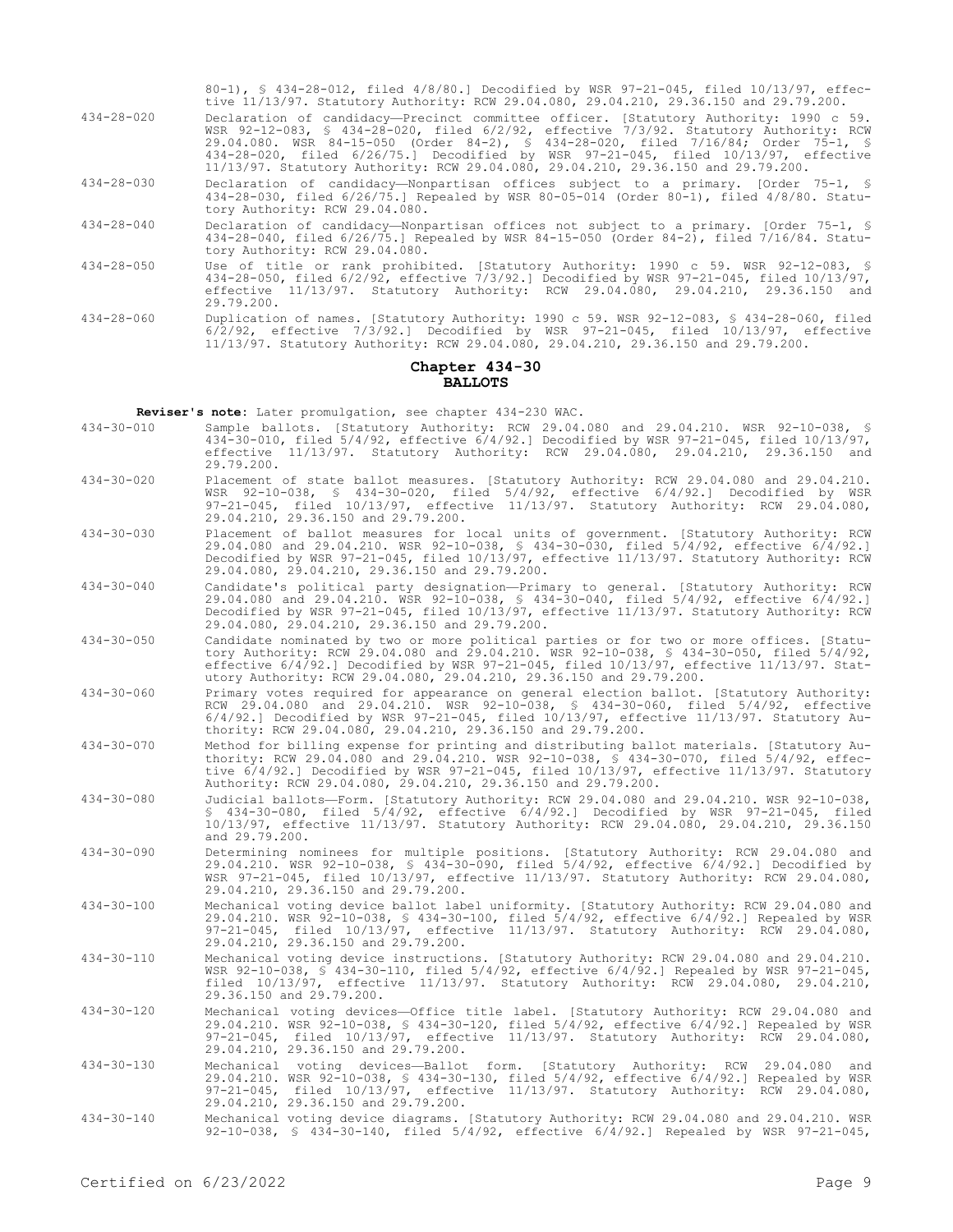|                  | Chapter 434-32<br>NEW RESIDENT VOTERS                                                                                                                                                                                                                                                                        |
|------------------|--------------------------------------------------------------------------------------------------------------------------------------------------------------------------------------------------------------------------------------------------------------------------------------------------------------|
| $434 - 30 - 220$ | Paper ballots-Numbering. [Statutory Authority: RCW 29.04.080 and 29.04.210. WSR<br>92-10-038, § 434-30-220, filed 5/4/92, effective 6/4/92.1 Repealed by WSR 97-21-045,<br>filed 10/13/97, effective 11/13/97. Statutory Authority: RCW 29.04.080, 29.04.210,<br>29.36.150 and 29.79.200.                    |
| $434 - 30 - 210$ | Paper ballots-Ballot form. [Statutory Authority: RCW 29.04.080 and 29.04.210. WSR<br>92-10-038, § 434-30-210, filed $5/4/92$ , effective $6/4/92$ . Decodified by WSR 97-21-045,<br>filed $10/13/97$ , effective $11/13/97$ . Statutory Authority: RCW 29.04.080, 29.04.210,<br>29.36.150 and 29.79.200.     |
| $434 - 30 - 200$ | Paper ballot instructions. [Statutory Authority: RCW 29.04.080 and 29.04.210. WSR<br>92-10-038, § 434-30-200, filed $5/4/92$ , effective $6/4/92$ .] Decodified by WSR 97-21-045,<br>filed $10/13/97$ , effective $11/13/97$ . Statutory Authority: RCW 29.04.080, 29.04.210,<br>29.36.150 and 29.79.200.    |
| $434 - 30 - 190$ | Paper ballot uniformity. [Statutory Authority: RCW 29.04.080 and 29.04.210. WSR<br>92-10-038, § 434-30-190, filed $5/4/92$ , effective $6/4/92$ . Decodified by WSR 97-21-045,<br>filed 10/13/97, effective 11/13/97. Statutory Authority: RCW 29.04.080, 29.04.210,<br>29.36.150 and 29.79.200.             |
| $434 - 30 - 180$ | Ballot cards—Numbering. [Statutory Authority: RCW 29.04.080 and 29.04.210. WSR<br>92-10-038, § 434-30-180, filed 5/4/92, effective 6/4/92.] Decodified by WSR 97-21-045,<br>filed 10/13/97, effective 11/13/97. Statutory Authority: RCW 29.04.080, 29.04.210,<br>29.36.150 and 29.79.200.                   |
| $434 - 30 - 170$ | Electronic voting devices-Ballot form. [Statutory Authority: RCW 29.04.080 and<br>29.04.210. WSR 92-10-038, § 434-30-170, filed 5/4/92, effective 6/4/92.] Decodified by<br>WSR 97-21-045, filed 10/13/97, effective 11/13/97. Statutory Authority: RCW 29.04.080,<br>29.04.210, 29.36.150 and 29.79.200.    |
| $434 - 30 - 160$ | Electronic voting device instructions. [Statutory Authority: RCW 29.04.080 and 29.04.210.<br>WSR 92-10-038, § 434-30-160, filed 5/4/92, effective 6/4/92.] Decodified by WSR<br>97-21-045, filed 10/13/97, effective 11/13/97. Statutory Authority: RCW 29.04.080,<br>29.04.210, 29.36.150 and 29.79.200.    |
| $434 - 30 - 150$ | Electronic voting device ballot uniformity. [Statutory Authority: RCW 29.04.080 and<br>29.04.210. WSR 92-10-038, § 434-30-150, filed 5/4/92, effective 6/4/92.] Decodified by<br>WSR 98-03-033, filed 1/13/98, effective 2/13/98. Statutory Authority: RCW 29.04.080,<br>29.04.210, 29.36.150 and 29.79.200. |
|                  | filed 10/13/97, effective 11/13/97. Statutory Authority: RCW 29.04.080, 29.04.210,<br>29.36.150 and 29.79.200.                                                                                                                                                                                               |

**Reviser's note:** Later promulgation, see chapter 434-332 WAC.

434-32-010 Definition of new resident voter extended. [Order 8, § 434-32-010, filed 6/15/72.] Decodified by WSR 98-08-010, filed 3/18/98, effective 3/18/98.

# **Chapter 434-34 ELECTRONIC VOTING REQUIREMENTS**

**Reviser's note:** Later promulgation, see chapter 434-334 WAC.

| 434-34-010       | Certification of vote tallying equipment. [Statutory Authority: 1990 c 59. WSR 92-12-083,<br>$$434-34-010$ , filed $6/2/92$ , effective $7/3/92$ . Decodified by WSR $97-21-045$ , filed<br>10/13/97, effective 11/13/97. Statutory Authority: RCW 29.04.080, 29.04.210, 29.36.150<br>and 29.79.200.                 |
|------------------|----------------------------------------------------------------------------------------------------------------------------------------------------------------------------------------------------------------------------------------------------------------------------------------------------------------------|
| $434 - 34 - 015$ | Application for certification. [Statutory Authority: 1990 c 59. WSR 92-12-083, §<br>434-34-015, filed 6/2/92, effective 7/3/92.] Decodified by WSR 97-21-045, filed 10/13/97,<br>effective 11/13/97. Statutory Authority: RCW 29.04.080, 29.04.210, 29.36.150 and<br>29.79.200.                                      |
| $434 - 34 - 020$ | Additional information and equipment required. [Statutory Authority: 1990 c 59. WSR<br>92-12-083, § 434-34-020, filed $6/2/92$ , effective $7/3/92$ . Decodified by WSR 97-21-045,<br>filed 10/13/97, effective 11/13/97. Statutory Authority: RCW 29.04.080, 29.04.210,<br>29.36.150 and 29.79.200.                 |
| $434 - 34 - 025$ | Vendor deposit for examination expenses. [Statutory Authority: 1990 c 59. WSR 92-12-083,<br>\$ 434-34-025, filed 6/2/92, effective 7/3/92.1 Decodified by WSR 97-21-045, filed<br>10/13/97, effective 11/13/97. Statutory Authority: RCW 29.04.080, 29.04.210, 29.36.150<br>and 29.79.200.                           |
| $434 - 34 - 030$ | Examination of equipment. [Statutory Authority: 1990 c 59. WSR 92-12-083, § 434-34-030,<br>filed $6/2/92$ , effective $7/3/92$ . Decodified by WSR $97-21-045$ , filed $10/13/97$ , effective<br>11/13/97. Statutory Authority: RCW 29.04.080, 29.04.210, 29.36.150 and 29.79.200.                                   |
| $434 - 34 - 035$ | Public hearing. [Statutory Authority: 1990 c 59. WSR 92-12-083, § 434-34-035, filed<br>$6/2/92$ , effective $7/3/92$ . Decodified by WSR $97-21-045$ , filed $10/13/97$ , effective<br>11/13/97. Statutory Authority: RCW 29.04.080, 29.04.210, 29.36.150 and 29.79.200.                                             |
| $434 - 34 - 040$ | Issuance of certification. [Statutory Authority: 1990 c 59. WSR 92-12-083, § 434-34-040,<br>filed 6/2/92, effective 7/3/92.] Decodified by WSR 97-21-045, filed 10/13/97, effective<br>11/13/97. Statutory Authority: RCW 29.04.080, 29.04.210, 29.36.150 and 29.79.200.                                             |
| $434 - 34 - 045$ | Modification of certified equipment, quidelines for re-examination. [Statutory Authority:<br>1990 c 59. WSR 92-12-083, § 434-34-045, filed 6/2/92, effective 7/3/92.] Decodified by<br>WSR 97-21-045, filed 10/13/97, effective 11/13/97. Statutory Authority: RCW 29.04.080,<br>29.04.210, 29.36.150 and 29.79.200. |
| $434 - 34 - 050$ | Application for certification or examination of modified voting systems or devices.<br>[Statutory Authority: 1990 c 59. WSR 92-12-083, § 434-34-050, filed 6/2/92, effective<br>7/3/92.] Decodified by WSR 97-21-045, filed 10/13/97, effective 11/13/97. Statutory Au-                                              |

thority: RCW 29.04.080, 29.04.210, 29.36.150 and 29.79.200.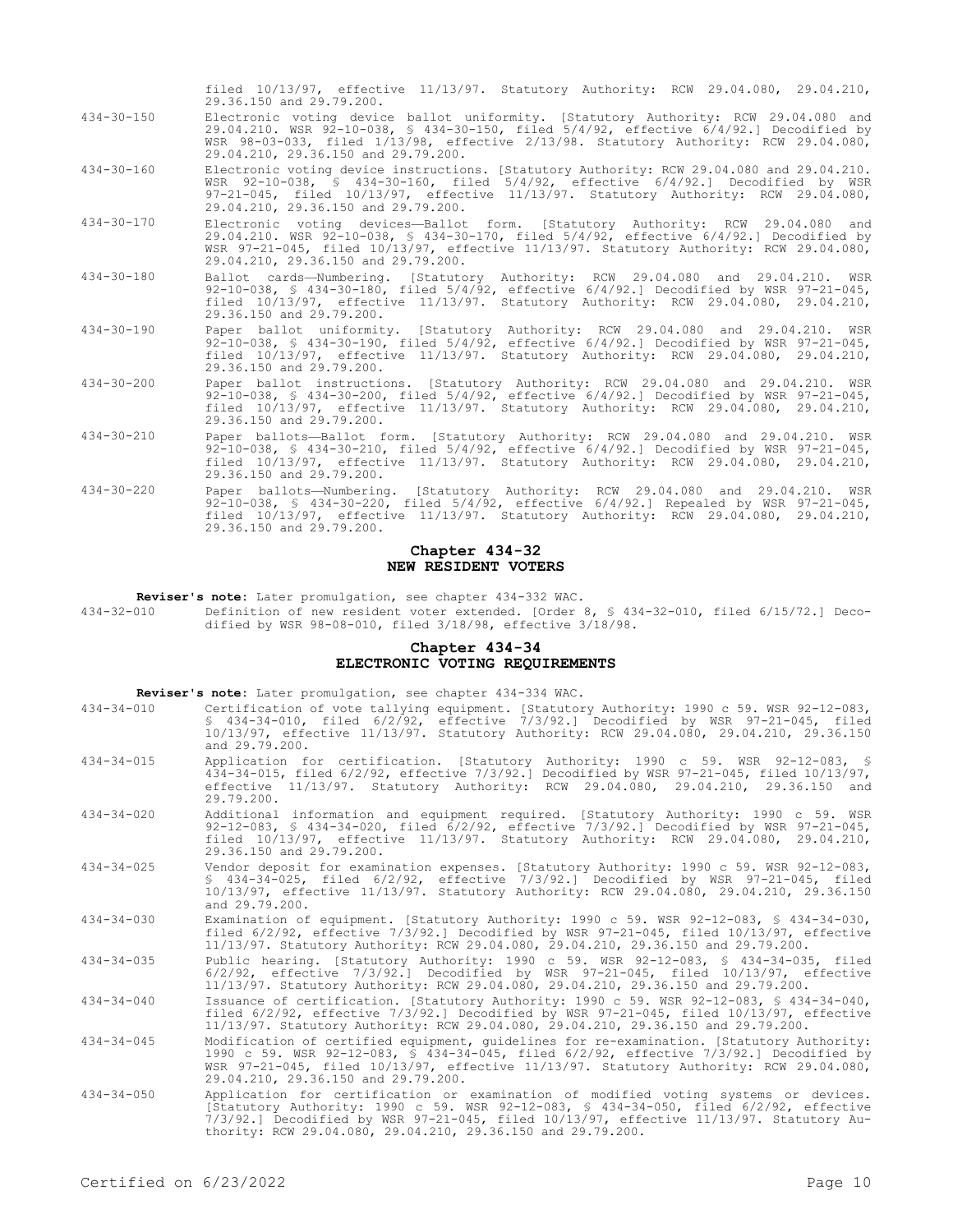- 434-34-055 Acceptance testing of voting systems and equipment. [Statutory Authority: 1990 c 59. WSR 92-12-083, § 434-34-055, filed 6/2/92, effective 7/3/92.] Decodified by WSR 97-21-045, filed 10/13/97, effective 11/13/97. Statutory Authority: RCW 29.04.080, 29.04.210, 29.36.150 and 29.79.200.
- 434-34-060 Inclusion of the federal election commission standards for voting equipment. [Statutory Authority: 1990 c 59. WSR 92-12-083, § 434-34-060, filed 6/2/92, effective 7/3/92.] Decodified by WSR 97-21-045, filed 10/13/97, effective 11/13/97. Statutory Authority: RCW 29.04.080, 29.04.210, 29.36.150 and 29.79.200.
- 434-34-065 Logic and accuracy test conduct. [Statutory Authority: 1990 c 59. WSR 92-12-083, § 434-34-065, filed 6/2/92, effective 7/3/92.] Decodified by WSR 97-21-045, filed 10/13/97, effective 11/13/97. Statutory Authority: RCW 29.04.080, 29.04.210, 29.36.150 and 29.79.200.
- 434-34-070 Logic and accuracy test observers. [Statutory Authority: 1990 c 59. WSR 92-12-083, § 434-34-070, filed 6/2/92, effective 7/3/92.] Decodified by WSR 97-21-045, filed 10/13/97, effective 11/13/97. Statutory Authority: RCW 29.04.080, 29.04.210, 29.36.150 and 29.79.200.
- 434-34-075 Logic and accuracy testing of voting systems and equipment—State primary and general election. [Statutory Authority: 1990 c 59. WSR 92-12-083, § 434-34-075, filed 6/2/92, effective 7/3/92.] Decodified by WSR 97-21-045, filed 10/13/97, effective 11/13/97. Statutory Authority: RCW 29.04.080, 29.04.210, 29.36.150 and 29.79.200.
- 434-34-080 Logic and accuracy test deck preparation—State primary and general election. [Statutory Authority: 1990 c 59. WSR 92-12-083, § 434-34-080, filed 6/2/92, effective 7/3/92.] Decodified by WSR 97-21-045, filed 10/13/97, effective 11/13/97. Statutory Authority: RCW 29.04.080, 29.04.210, 29.36.150 and 29.79.200.
- 434-34-085 Logic and accuracy test scheduling and preparation—State primary and general election. [Statutory Authority: 1990 c 59. WSR 92-12-083, § 434-34-085, filed 6/2/92, effective 7/3/92.] Decodified by WSR 97-21-045, filed 10/13/97, effective 11/13/97. Statutory Authority: RCW 29.04.080, 29.04.210, 29.36.150 and 29.79.200.
- 434-34-090 Logic and accuracy test certification—State primary and general election. [Statutory Authority: 1990 c 59. WSR 92-12-083, § 434-34-090, filed 6/2/92, effective 7/3/92.] Decodified by WSR 97-21-045, filed 10/13/97, effective 11/13/97. Statutory Authority: RCW 29.04.080, 29.04.210, 29.36.150 and 29.79.200.
- 434-34-095 Logic and accuracy testing of voting systems and equipment—Special elections. [Statutory Authority: 1990 c 59. WSR 92-12-083, § 434-34-095, filed 6/2/92, effective 7/3/92.] Decodified by WSR 97-21-045, filed 10/13/97, effective 11/13/97. Statutory Authority: RCW 29.04.080, 29.04.210, 29.36.150 and 29.79.200.
- 434-34-100 Logic and accuracy test deck preparation—Special elections. [Statutory Authority: 1990 c 59. WSR 92-12-083, § 434-34-100, filed 6/2/92, effective 7/3/92.] Decodified by WSR 97-21-045, filed 10/13/97, effective 11/13/97. Statutory Authority: RCW 29.04.080, 29.04.210, 29.36.150 and 29.79.200.
- 434-34-105 Logic and accuracy test scheduling and preparation—Special election. [Statutory Authority: 1990 c 59. WSR 92-12-083, § 434-34-105, filed 6/2/92, effective 7/3/92.] Decodified by WSR 97-21-045, filed 10/13/97, effective 11/13/97. Statutory Authority: RCW 29.04.080, 29.04.210, 29.36.150 and 29.79.200.
- 434-34-110 Logic and accuracy test certification—Special election. [Statutory Authority: 1990 c 59. WSR 92-12-083, § 434-34-110, filed 6/2/92, effective 7/3/92.] Decodified by WSR 97-21-045, filed 10/13/97, effective 11/13/97. Statutory Authority: RCW 29.04.080, 29.04.210, 29.36.150 and 29.79.200.
- 434-34-115 Logic and accuracy tests for direct recording electronic equipment. [Statutory Authority: 1990 c 59. WSR 92-12-083, § 434-34-115, filed 6/2/92, effective 7/3/92.] Decodified by WSR 97-21-045, filed 10/13/97, effective 11/13/97. Statutory Authority: RCW 29.04.080, 29.04.210, 29.36.150 and 29.79.200.

### **Chapter 434-36 VOTE-BY-MAIL**

**Reviser's note:** Later promulgation, see chapter 434-236 WAC.

- 434-36-010 Authority and purpose. [Statutory Authority: 1983 1st ex.s. c 71. WSR 83-22-055 (Order 83-2), § 434-36-010, filed 11/1/83.] Decodified by WSR 97-21-045, filed 10/13/97, effective 11/13/97. Statutory Authority: RCW 29.04.080, 29.04.210, 29.36.150 and 29.79.200.
- 434-36-020 Definitions. [Statutory Authority: 1983 1st ex.s. c 71. WSR 83-22-055 (Order 83-2), § 434-36-020, filed 11/1/83.] Decodified by WSR 97-21-045, filed 10/13/97, effective 11/13/97. Statutory Authority: RCW 29.04.080, 29.04.210, 29.36.150 and 29.79.200.
- 434-36-030 Request for mail ballot special election. [Statutory Authority: 1983 1st ex.s. c 71. 83-22-055 (Order 83-2), § 434-36-030, filed 11/1/83.] Decodified by WSR 97-21-045, filed 10/13/97, effective 11/13/97. Statutory Authority: RCW 29.04.080, 29.04.210, 29.36.150 and 29.79.200.
- 434-36-040 Mail ballot special election plan. [Statutory Authority: 1983 1st ex.s. c 71. WSR 83-22-055 (Order 83-2), § 434-36-040, filed 11/1/83.] Decodified by WSR 97-21-045, filed 10/13/97, effective 11/13/97. Statutory Authority: RCW 29.04.080, 29.04.210, 29.36.150 and 29.79.200.
- 434-36-050 Review of the plan by the secretary of state. [Statutory Authority: 1983 1st ex.s. c 71. WSR 83-22-055 (Order 83-2), § 434-36-050, filed 11/1/83.] Decodified by WSR 97-21-045, filed 10/13/97, effective 11/13/97. Statutory Authority: RCW 29.04.080, 29.04.210, 29.36.150 and 29.79.200.
- 434-36-060 Notice of election. [Statutory Authority: 1983 1st ex.s. c 71. WSR 83-22-055 (Order 83-2), § 434-36-060, filed 11/1/83.] Decodified by WSR 97-21-045, filed 10/13/97, effective 11/13/97. Statutory Authority: RCW 29.04.080, 29.04.210, 29.36.150 and 29.79.200.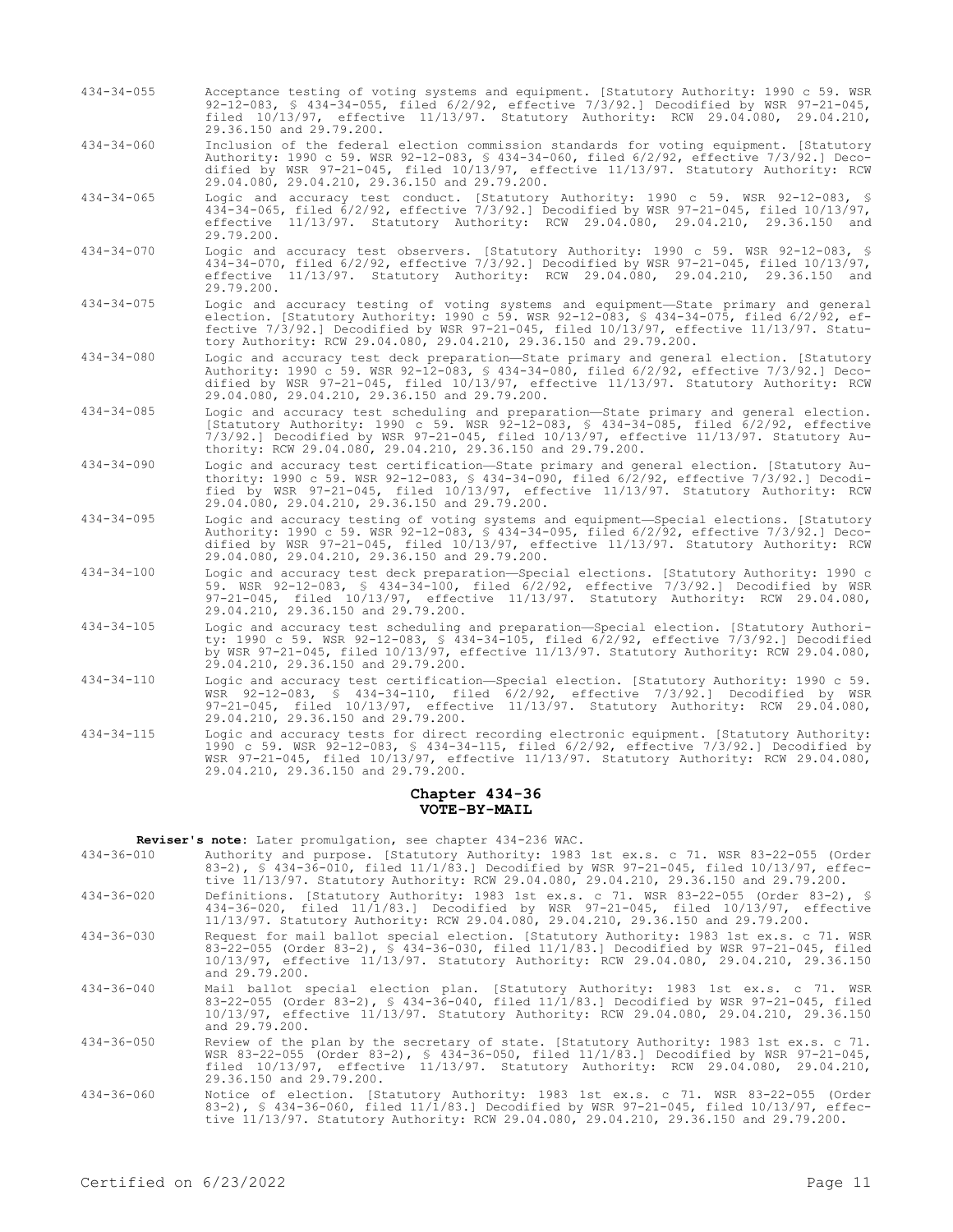| $434 - 36 - 070$ | Delivery of ballot to voter. [Statutory Authority: 1983 1st ex.s. c 71. WSR 83-22-055<br>(Order 83-2), § 434-36-070, filed $11/1/83$ . Decodified by WSR 97-21-045, filed $10/13/97$ ,<br>effective 11/13/97. Statutory Authority: RCW 29.04.080, 29.04.210, 29.36.150 and<br>29.79.200.   |
|------------------|--------------------------------------------------------------------------------------------------------------------------------------------------------------------------------------------------------------------------------------------------------------------------------------------|
| $434 - 36 - 080$ | Envelope specifications. [Statutory Authority: 1983 1st ex.s. c 71. WSR 83-22-055 (Order<br>83-2), § 434-36-080, filed 11/1/83.] Decodified by WSR 97-21-045, filed 10/13/97, effec-<br>tive 11/13/97. Statutory Authority: RCW 29.04.080, 29.04.210, 29.36.150 and 29.79.200.             |
| $434 - 36 - 090$ | Instructions to voters. [Statutory Authority: 1983 1st ex.s. c 71. WSR 83-22-055 (Order<br>83-2), § 434-36-090, filed 11/1/83.] Decodified by WSR 97-21-045, filed 10/13/97, effec-<br>tive 11/13/97. Statutory Authority: RCW 29.04.080, 29.04.210, 29.36.150 and 29.79.200.              |
| $434 - 36 - 100$ | Depositing of ballots. [Statutory Authority: 1983 1st ex.s. c 71. WSR 83-22-055 (Order<br>83-2), § 434-36-100, filed 11/1/83.] Decodified by WSR 97-21-045, filed 10/13/97, effec-<br>tive 11/13/97. Statutory Authority: RCW 29.04.080, 29.04.210, 29.36.150 and 29.79.200.               |
| $434 - 36 - 110$ | Obtaining replacement ballots. [Statutory Authority: 1983 1st ex.s. c 71. WSR 83-22-055<br>(Order 83-2), § 434-36-110, filed 11/1/83.] Decodified by WSR 97-21-045, filed 10/13/97,<br>effective 11/13/97. Statutory Authority: RCW 29.04.080, 29.04.210, 29.36.150 and<br>29.79.200.      |
| $434 - 36 - 120$ | Unsigned affidavit. [Statutory Authority: 1983 1st ex.s. c 71. WSR 83-22-055 (Order<br>83-2), § 434-36-120, filed $11/1/83$ . Decodified by WSR 97-21-045, filed $10/13/97$ , effec-<br>tive 11/13/97. Statutory Authority: RCW 29.04.080, 29.04.210, 29.36.150 and 29.79.200.             |
| $434 - 36 - 130$ | Signature verification-Personnel. [Statutory Authority: 1983 1st ex.s. c 71. WSR<br>83-22-055 (Order 83-2), § 434-36-130, filed 11/1/83.] Repealed by WSR 97-21-045, filed<br>10/13/97, effective 11/13/97. Statutory Authority: RCW 29.04.080, 29.04.210, 29.36.150<br>and 29.79.200.     |
| $434 - 36 - 140$ | Verification of signatures-Process. [Statutory Authority: 1983 1st ex.s. c 71. WSR<br>83-22-055 (Order 83-2), § 434-36-140, filed 11/1/83.] Decodified by WSR 97-21-045, filed<br>10/13/97, effective 11/13/97. Statutory Authority: RCW 29.04.080, 29.04.210, 29.36.150<br>and 29.79.200. |
| $434 - 36 - 150$ | County canvassing board. [Statutory Authority: 1983 1st ex.s. c 71. WSR 83-22-055 (Order<br>83-2), § 434-36-150, filed 11/1/83.] Repealed by WSR 97-21-045, filed 10/13/97, effective<br>11/13/97. Statutory Authority: RCW 29.04.080, 29.04.210, 29.36.150 and 29.79.200.                 |
| $434 - 36 - 160$ | Master list of voters. [Statutory Authority: 1983 1st ex.s. c 71. WSR 83-22-055 (Order<br>83-2), § 434-36-160, filed 11/1/83.] Decodified by WSR 97-21-045, filed 10/13/97, effec-<br>tive 11/13/97. Statutory Authority: RCW 29.04.080, 29.04.210, 29.36.150 and 29.79.200.               |
| $434 - 36 - 170$ | Logic and accuracy test. [Statutory Authority: 1983 1st ex.s. c 71. WSR 83-22-055 (Order<br>83-2), § 434-36-170, filed 11/1/83.1 Decodified by WSR 97-21-045, filed 10/13/97, effec-<br>tive 11/13/97. Statutory Authority: RCW 29.04.080, 29.04.210, 29.36.150 and 29.79.200.             |
| $434 - 36 - 180$ | Tallying of ballots. [Statutory Authority: 1983 1st ex.s. c 71. WSR 83-22-055 (Order<br>83-2), § 434-36-180, filed 11/1/83.] Decodified by WSR 97-21-045, filed 10/13/97, effec-<br>tive 11/13/97. Statutory Authority: RCW 29.04.080, 29.04.210, 29.36.150 and 29.79.200.                 |
| $434 - 36 - 190$ | Canvassing of ballots. [Statutory Authority: 1983 1st ex.s. c 71. WSR 83-22-055 (Order<br>83-2), § 434-36-190, filed 11/1/83.] Repealed by WSR 97-21-045, filed 10/13/97, effective<br>11/13/97. Statutory Authority: RCW 29.04.080, 29.04.210, 29.36.150 and 29.79.200.                   |
| $434 - 36 - 200$ | Maintenance of records. [Statutory Authority: 1983 1st ex.s. c 71. WSR 83-22-055 (Order<br>83-2), § 434-36-200, filed 11/1/83.1 Decodified by WSR 97-21-045, filed 10/13/97, effec-<br>tive 11/13/97. Statutory Authority: RCW 29.04.080, 29.04.210, 29.36.150 and 29.79.200.              |
| $434 - 36 - 210$ | Report to the secretary of state. [Statutory Authority: 1983 1st ex.s. c 71. WSR<br>83-22-055 (Order 83-2), § 434-36-210, filed 11/1/83.] Decodified by WSR 97-21-045, filed<br>10/13/97, effective 11/13/97. Statutory Authority: RCW 29.04.080, 29.04.210, 29.36.150<br>and 29.79.200.   |

# **Chapter 434-40 ABSENTEE VOTING**

|                  | Reviser's note: Later promulgation, see chapter 434-240 WAC.                                                                                                                                                                                                                                                                                                   |
|------------------|----------------------------------------------------------------------------------------------------------------------------------------------------------------------------------------------------------------------------------------------------------------------------------------------------------------------------------------------------------------|
| $434 - 40 - 005$ | Authority and purpose. [Statutory Authority: RCW 29.36.150. WSR 88-03-019 (Order 88-1), §<br>434-40-005, filed 1/12/88.1 Decodified by WSR 97-21-045, filed 10/13/97, effective<br>11/13/97. Statutory Authority: RCW 29.04.080, 29.04.210, 29.36.150 and 29.79.200.                                                                                           |
| $434 - 40 - 010$ | Definitions. [Statutory Authority: 1991 c 23. WSR 91-20-074, § 434-40-010, filed 9/26/91,<br>effective 10/27/91. Statutory Authority: RCW 29.36.150. WSR 88-03-019 (Order 88-1), \$<br>434-40-010, filed 1/12/88.1 Decodified by WSR 97-21-045, filed 10/13/97, effective<br>11/13/97. Statutory Authority: RCW 29.04.080, 29.04.210, 29.36.150 and 29.79.200. |
| $434 - 40 - 020$ | Applications for absentee ballots. [Statutory Authority: RCW 29.36.150. WSR 88-03-019<br>(Order 88-1), § 434-40-020, filed $1/12/88$ . Decodified by WSR 97-21-045, filed $10/13/97$ ,<br>effective 11/13/97. Statutory Authority: RCW 29.04.080, 29.04.210, 29.36.150 and<br>29.79.200.                                                                       |
| $434 - 40 - 025$ | Telephone requests for absentee ballots. [Statutory Authority: RCW 29.36.010. WSR<br>92-18-093, § 434-40-025, filed 9/2/92, effective $10/3/92$ .] Decodified by WSR 97-21-045,<br>filed 10/13/97, effective 11/13/97. Statutory Authority: RCW 29.04.080, 29.04.210,<br>29.36.150 and 29.79.200.                                                              |
| $434 - 40 - 030$ | Application form for a regular absentee ballot. [Statutory Authority: RCW 29.36.150. WSR<br>88-03-019 (Order 88-1), § 434-40-030, filed 1/12/88.] Decodified by WSR 97-21-045, filed<br>10/13/97, effective 11/13/97. Statutory Authority: RCW 29.04.080, 29.04.210, 29.36.150<br>and 29.79.200.                                                               |
| $434 - 40 - 040$ | Absentee ballot application forms originating outside the state of Washington. [Statutory<br>Authority: RCW 29.36.150. WSR 88-03-019 (Order 88-1), § 434-40-040, filed 1/12/88.] Deco-<br>dified by WSR 97-21-045, filed 10/13/97, effective 11/13/97. Statutory Authority: RCW<br>29.04.080, 29.04.210, 29.36.150 and 29.79.200.                              |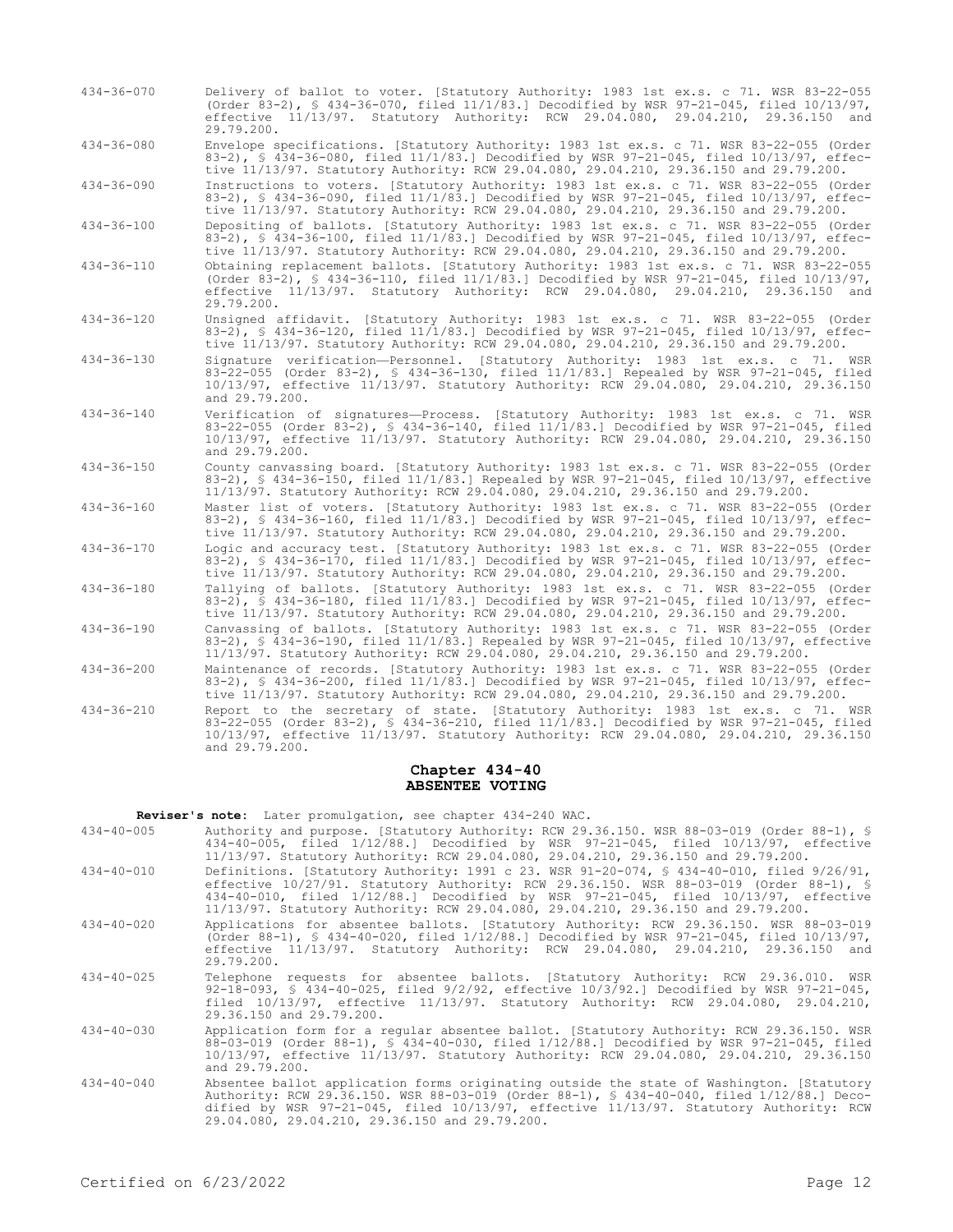- 434-40-050 Ongoing absentee ballot application. [Statutory Authority: 1991 c 23. WSR 91-20-074, § 434-40-050, filed 9/26/91, effective 10/27/91. Statutory Authority: RCW 29.36.150. WSR 88-03-019 (Order 88-1), § 434-40-050, filed 1/12/88.] Decodified by WSR 97-21-045, filed 10/13/97, effective 11/13/97. Statutory Authority: RCW 29.04.080, 29.04.210, 29.36.150 and 29.79.200.
- 434-40-060 Termination of ongoing absentee voter status. [Statutory Authority: 1991 c 23. WSR 91-20-074, § 434-40-060, filed 9/26/91, effective 10/27/91. Statutory Authority: RCW 29.36.150. WSR 88-03-019 (Order 88-1), § 434-40-060, filed 1/12/88.] Decodified by WSR 97-21-045, filed 10/13/97, effective 11/13/97. Statutory Authority: RCW 29.04.080, 29.04.210, 29.36.150 and 29.79.200.
- 434-40-070 Notice of termination as ongoing absentee voter. [Statutory Authority: 1991 c 23. WSR 91-20-074, § 434-40-070, filed 9/26/91, effective 10/27/91. Statutory Authority: RCW 29.36.150. WSR 88-03-019 (Order 88-1), § 434-40-070, filed 1/12/88.] Repealed by WSR 97-21-045, filed 10/13/97, effective 11/13/97. Statutory Authority: RCW 29.04.080, 29.04.210, 29.36.150 and 29.79.200.
- 434-40-080 Renewal of status as ongoing absentee voter. [Statutory Authority: 1991 c 23. WSR 91-20-074, § 434-40-080, filed 9/26/91, effective 10/27/91. Statutory Authority: RCW 29.36.150. WSR 88-03-019 (Order 88-1), § 434-40-080, filed 1/12/88.] Repealed by WSR 97-21-045, filed 10/13/97, effective 11/13/97. Statutory Authority: RCW 29.04.080, 29.04.210, 29.36.150 and 29.79.200.
- 434-40-090 Special absentee ballot application form. [Statutory Authority: RCW 29.36.150. WSR 88-03-019 (Order 88-1), § 434-40-090, filed 1/12/88.] Decodified by WSR 97-21-045, filed 10/13/97, effective 11/13/97. Statutory Authority: RCW 29.04.080, 29.04.210, 29.36.150 and 29.79.200.
- 434-40-100 Special absentee ballot—Material to be included. [Statutory Authority: RCW 29.36.150. WSR 88-03-019 (Order 88-1), § 434-40-100, filed 1/12/88.] Decodified by WSR 97-21-045, filed 10/13/97, effective 11/13/97. Statutory Authority: RCW 29.04.080, 29.04.210, 29.36.150 and 29.79.200.
- 434-40-110 Special absentee ballot—Time application received. [Statutory Authority: RCW 29.36.150. WSR 88-03-019 (Order 88-1), § 434-40-110, filed 1/12/88.] Decodified by WSR 97-21-045, filed 10/13/97, effective 11/13/97. Statutory Authority: RCW 29.04.080, 29.04.210, 29.36.150 and 29.79.200.
- 434-40-120 Hospital absentee ballot application form. [Statutory Authority: RCW 29.36.150. WSR 88-03-019 (Order 88-1), § 434-40-120, filed 1/12/88.] Decodified by WSR 97-21-045, filed 10/13/97, effective 11/13/97. Statutory Authority: RCW 29.04.080, 29.04.210, 29.36.150 and 29.79.200.
- 434-40-130 Incomplete application. [Statutory Authority: RCW 29.36.150. WSR 88-03-019 (Order 88-1), § 434-40-130, filed 1/12/88.] Decodified by WSR 97-21-045, filed 10/13/97, effective 11/13/97. Statutory Authority: RCW 29.04.080, 29.04.210, 29.36.150 and 29.79.200.
- 434-40-140 Signature discrepancies. [Statutory Authority: RCW 29.36.150. WSR 88-03-019 (Order 88-1), § 434-40-140, filed 1/12/88.] Repealed by WSR 97-21-045, filed 10/13/97, effective 11/13/97. Statutory Authority: RCW 29.04.080, 29.04.210, 29.36.150 and 29.79.200.
- 434-40-150 Verification of absentee ballot application. [Statutory Authority: RCW 29.36.150. WSR 88-03-019 (Order 88-1), § 434-40-150, filed 1/12/88.] Decodified by WSR 97-21-045, filed 10/13/97, effective 11/13/97. Statutory Authority: RCW 29.04.080, 29.04.210, 29.36.150 10/13/97, effer<br>and 29.79.200.
- 434-40-160 Notification to voter of incomplete application. [Statutory Authority: RCW 29.36.150. WSR 88-03-019 (Order 88-1), § 434-40-160, filed 1/12/88.] Decodified by WSR 97-21-045, filed 10/13/97, effective 11/13/97. Statutory Authority: RCW 29.04.080, 29.04.210, 29.36.150 and 29.79.200.
- 434-40-170 Security of absentee ballot applications. [Statutory Authority: RCW 29.36.150. WSR 88-03-019 (Order 88-1), § 434-40-170, filed 1/12/88.] Repealed by WSR 97-21-045, filed 10/13/97, effective 11/13/97. Statutory Authority: RCW 29.04.080, 29.04.210, 29.36.150 and 29.79.200.
- 434-40-180 Service and overseas voters—Material and postage. [Statutory Authority: 1991 c 23. WSR 91-20-074, § 434-40-180, filed 9/26/91, effective 10/27/91. Statutory Authority: RCW 29.36.150. WSR 88-03-019 (Order 88-1), § 434-40-180, filed 1/12/88.] Decodified by WSR 97-21-045, filed 10/13/97, effective 11/13/97. Statutory Authority: RCW 29.04.080, 29.04.210, 29.36.150 and 29.79.200.
- 434-40-190 Absentee ballot envelopes. [Statutory Authority: RCW 29.36.150. WSR 88-03-019 (Order 88-1), § 434-40-190, filed 1/12/88.] Decodified by WSR 97-21-045, filed 10/13/97, effective 11/13/97. Statutory Authority: RCW 29.04.080, 29.04.210, 29.36.150 and 29.79.200.
- 434-40-200 Absentee ballot—Instructions to voters. [Statutory Authority: RCW 29.36.150. WSR 88-03-019 (Order 88-1), § 434-40-200, filed 1/12/88.] Decodified by WSR 97-21-045, filed 10/13/97, effective 11/13/97. Statutory Authority: RCW 29.04.080, 29.04.210, 29.36.150 and 29.79.200.
- 434-40-210 Canvassing board—Delegation of authority. [Statutory Authority: RCW 29.36.150. WSR 88-03-019 (Order 88-1), § 434-40-210, filed 1/12/88.] Repealed by WSR 97-21-045, filed 10/13/97, effective 11/13/97. Statutory Authority: RCW 29.04.080, 29.04.210, 29.36.150 and 29.79.200.
- 434-40-220 Canvassing board—Notice of open public meeting. [Statutory Authority: RCW 29.36.150. WSR<br>88-03-019 (Order 88-1), § 434-40-220, filed 1/12/88.] Repealed by WSR 97-21-045, filed<br>10/13/97, effective 11/13/97. Statu and 29.79.200.
- 434-40-230 Processing of absentee ballots. [Statutory Authority: RCW 29.36.150. WSR 88-03-019 (Order 88-1), § 434-40-230, filed 1/12/88.] Decodified by WSR 97-21-045, filed 10/13/97, effective 11/13/97. Statutory Authority: RCW 29.04.080, 29.04.210, 29.36.150 and 29.79.200.
- 434-40-240 Verification of the signature and postmark on absentee ballots. [Statutory Authority: RCW 29.36.150. WSR 88-03-019 (Order 88-1), § 434-40-240, filed 1/12/88.] Decodified by WSR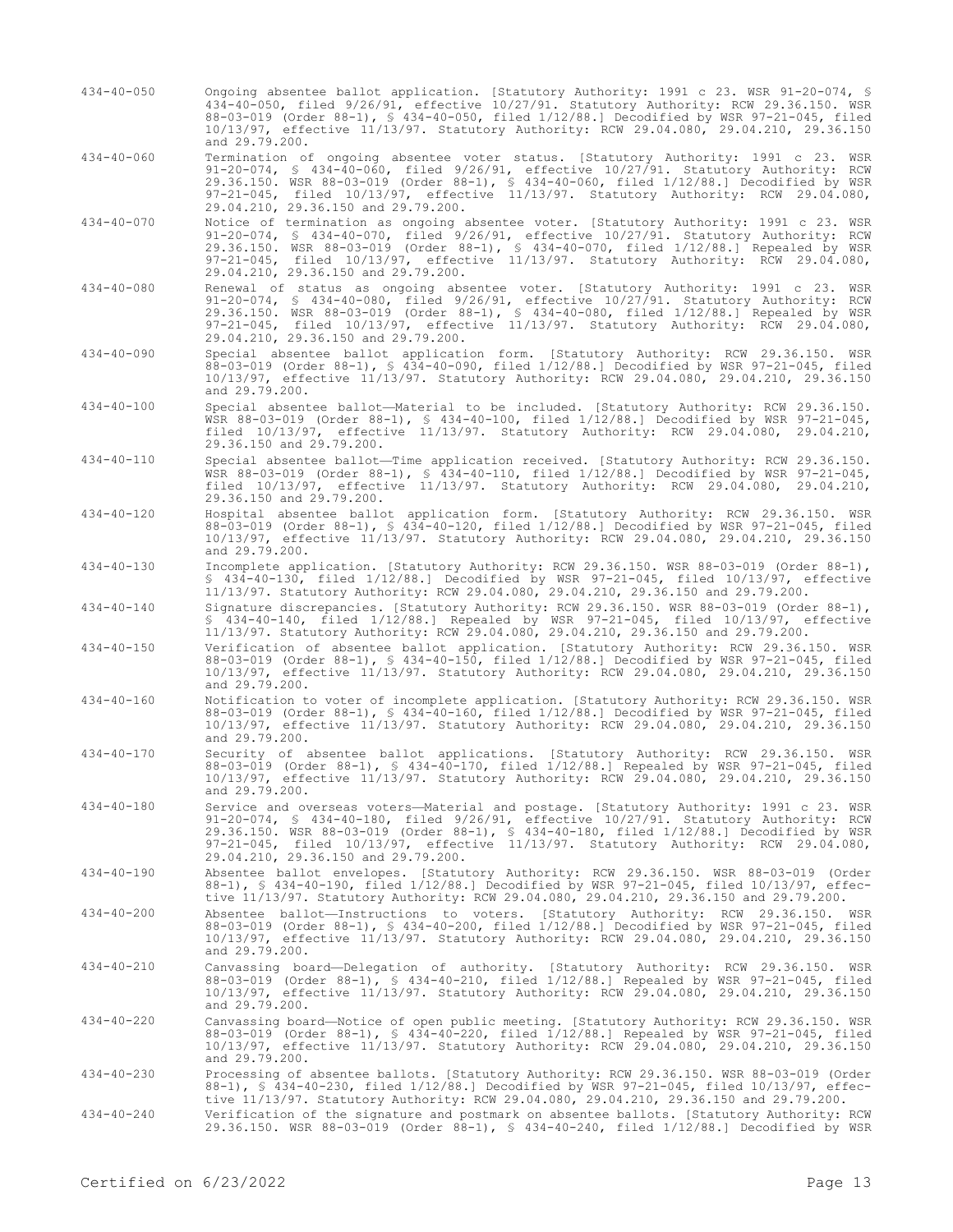97-21-045, filed 10/13/97, effective 11/13/97. Statutory Authority: RCW 29.04.080, 29.04.210, 29.36.150 and 29.79.200.

- 434-40-250 Absentee voter attempting to vote at the polls. [Statutory Authority: RCW 29.36.150. WSR 88-03-019 (Order 88-1), § 434-40-250, filed 1/12/88.] Decodified by WSR 97-21-045, filed 10/13/97, effective 11/13/97. Statutory Authority: RCW 29.04.080, 29.04.210, 29.36.150 and 29.79.200.
- 434-40-260 Absentee ballots returned after the poll lists have been marked. [Statutory Authority: RCW 29.36.150. WSR 88-03-019 (Order 88-1), § 434-40-260, filed 1/12/88.] Decodified by WSR 97-21-045, filed 10/13/97, effective 11/13/97. Statutory Authority: RCW 29.04.080, 29.04.210, 29.36.150 and 29.79.200.
- 434-40-270 Maintenance of an audit trail on absentee ballots. [Statutory Authority: RCW 29.36.150. WSR 88-03-019 (Order 88-1), § 434-40-270, filed 1/12/88.] Decodified by WSR 97-21-045, filed 10/13/97, effective 11/13/97. Statutory Authority: RCW 29.04.080, 29.04.210, 29.36.150 and 29.79.200.
- 434-40-280 Challenge to the registration of absentee voters. [Statutory Authority: RCW 29.36.150. WSR 88-03-019 (Order 88-1), § 434-40-280, filed 1/12/88.] Repealed by WSR 97-21-045, filed 10/13/97, effective 11/13/97. Statutory Authority: RCW 29.04.080, 29.04.210, 29.36.150 and 29.79.200.
- 434-40-290 Security of absentee ballots. [Statutory Authority: RCW 29.36.150. WSR 88-03-019 (Order 88-1), § 434-40-290, filed 1/12/88.] Decodified by WSR 97-21-045, filed 10/13/97, effective 11/13/97. Statutory Authority: RCW 29.04.080, 29.04.210, 29.36.150 and 29.79.200.
- 434-40-300 Absentee ballot process to be expedited. [Statutory Authority: RCW 29.36.150. WSR 88-03-019 (Order 88-1), § 434-40-300, filed 1/12/88.] Decodified by WSR 97-21-045, filed 10/13/97, effective 11/13/97. Statutory Authority: RCW 29.04.080, 29.04.210, 29.36.150 and 29.79.200.
- 434-40-310 Absentee ballot—Credit for having voted. [Statutory Authority: RCW 29.36.150. WSR 88-03-019 (Order 88-1), § 434-40-310, filed 1/12/88.] Repealed by WSR 97-21-045, filed 10/13/97, effective 11/13/97. Statutory Authority: RCW 29.04.080, 29.04.210, 29.36.150 and 29.79.200.

## **Chapter 434-50 CORPORATION FILING PROCEDURES AND SPECIAL FEES**

- 434-50-010 Purpose. [Statutory Authority: 1982 c 35 §§ 67, 114, 159 and 187. WSR 82-16-059 (Order 82-1), § 434-50-010, filed 7/30/82.] Repealed by WSR 93-20-072, filed 10/1/93, effective 11/1/93. Statutory Authority: 1993 c 269 and 356, Titles 23, 23B, 24 and 46 RCW and chapter 43.07 RCW.
- 434-50-015 Office address. [Statutory Authority: 1982 c 35 §§ 67, 114, 159 and 187. WSR 82-16-059 (Order 82-1), § 434-50-015, filed 7/30/82.] Repealed by WSR 93-20-072, filed 10/1/93, effective 11/1/93. Statutory Authority: 1993 c 269 and 356, Titles 23, 23B, 24 and 46 RCW and chapter 43.07 RCW.
- 434-50-020 Office hours. [Statutory Authority: 1982 c 35 §§ 67, 114, 159 and 187. WSR 82-16-059 (Order 82-1), § 434-50-020, filed 7/30/82.] Repealed by WSR 93-20-072, filed 10/1/93, effective 11/1/93. Statutory Authority: 1993 c 269 and 356, Titles 23, 23B, 24 and 46 RCW and chapter 43.07 RCW.
- 434-50-025 Telephone services. [Statutory Authority: 1982 c 35 §§ 67, 114, 159 and 187. WSR 82-16-059 (Order 82-1), § 434-50-025, filed 7/30/82.] Repealed by WSR 93-20-072, filed 10/1/93, effective 11/1/93. Statutory Authority: 1993 c 269 and 356, Titles 23, 23B, 24 and 46 RCW and chapter 43.07 RCW.
- 434-50-030 Mail-in service. [Statutory Authority: 1982 c 35 §§ 67, 114, 159 and 187. WSR 82-16-059 (Order 82-1), § 434-50-030, filed 7/30/82.] Repealed by WSR 93-20-072, filed 10/1/93, effective 11/1/93. Statutory Authority: 1993 c 269 and 356, Titles 23, 23B, 24 and 46 RCW and chapter 43.07 RCW.
- 434-50-035 In-person or expedited counter service—Special fees. [Statutory Authority: 1982 c 35 §§ 67, 114, 159 and 187. WSR 82-16-059 (Order 82-1), § 434-50-035, filed 7/30/82.] Repealed by WSR 93-20-072, filed 10/1/93, effective 11/1/93. Statutory Authority: 1993 c 269 and 356, Titles 23, 23B, 24 and 46 RCW and chapter 43.07 RCW.
- 434-50-040 Miscellaneous charges—Special service fees. [Statutory Authority: 1982 c 35 §§ 67, 114, 159 and 187. WSR 82-16-059 (Order 82-1), § 434-50-040, filed 7/30/82.] Repealed by WSR 93-20-072, filed 10/1/93, effective 11/1/93. Statutory Authority: 1993 c 269 and 356, Titles 23, 23B, 24 and 46 RCW and chapter 43.07 RCW.
- 434-50-045 Fee prepayment, when required. [Statutory Authority: 1982 c 35 §§ 67, 114, 159 and 187. WSR 82-16-059 (Order 82-1), § 434-50-045, filed 7/30/82.] Repealed by WSR 93-20-072, filed 10/1/93, effective 11/1/93. Statutory Authority: 1993 c 269 and 356, Titles 23, 23B, 24 and 46 RCW and chapter 43.07 RCW.
- 434-50-050 Original signature requirement—Original retained. [Statutory Authority: 1982 c 35 \$ 67, 114, 159 and 187. WSR 82-16-059 (Order 82-1), § 434-50-050, filed 7/30/82.] Repealed by WSR 93-20-072, filed 10/1/93, effective 11/1/93. Statutory Authority: 1993 c 269 and 356, Titles 23, 23B, 24 and 46 RCW and chapter 43.07 RCW.
- 434-50-055 Registered office address—Requirements. [Statutory Authority: 1982 c 35 §§ 67, 114, 159 and 187. WSR 82-16-059 (Order 82-1), § 434-50-055, filed 7/30/82.] Repealed by WSR 93-20-072, filed 10/1/93, effective 11/1/93. Statutory Authority: 1993 c 269 and 356, Titles 23, 23B, 24 and 46 RCW and chapter 43.07 RCW.

### **Chapter 434-53**

# **THE POLLING PLACE—BEFORE, DURING AND AFTER THE ELECTION**

**Reviser's note:** Later promulgation, see chapter 434-253 WAC.

434-53-010 Activities prohibited within the polling place. [Statutory Authority: 1990 c 59. WSR 92-12-083, § 434-53-010, filed 6/2/92, effective 7/3/92.] Decodified by WSR 97-21-045,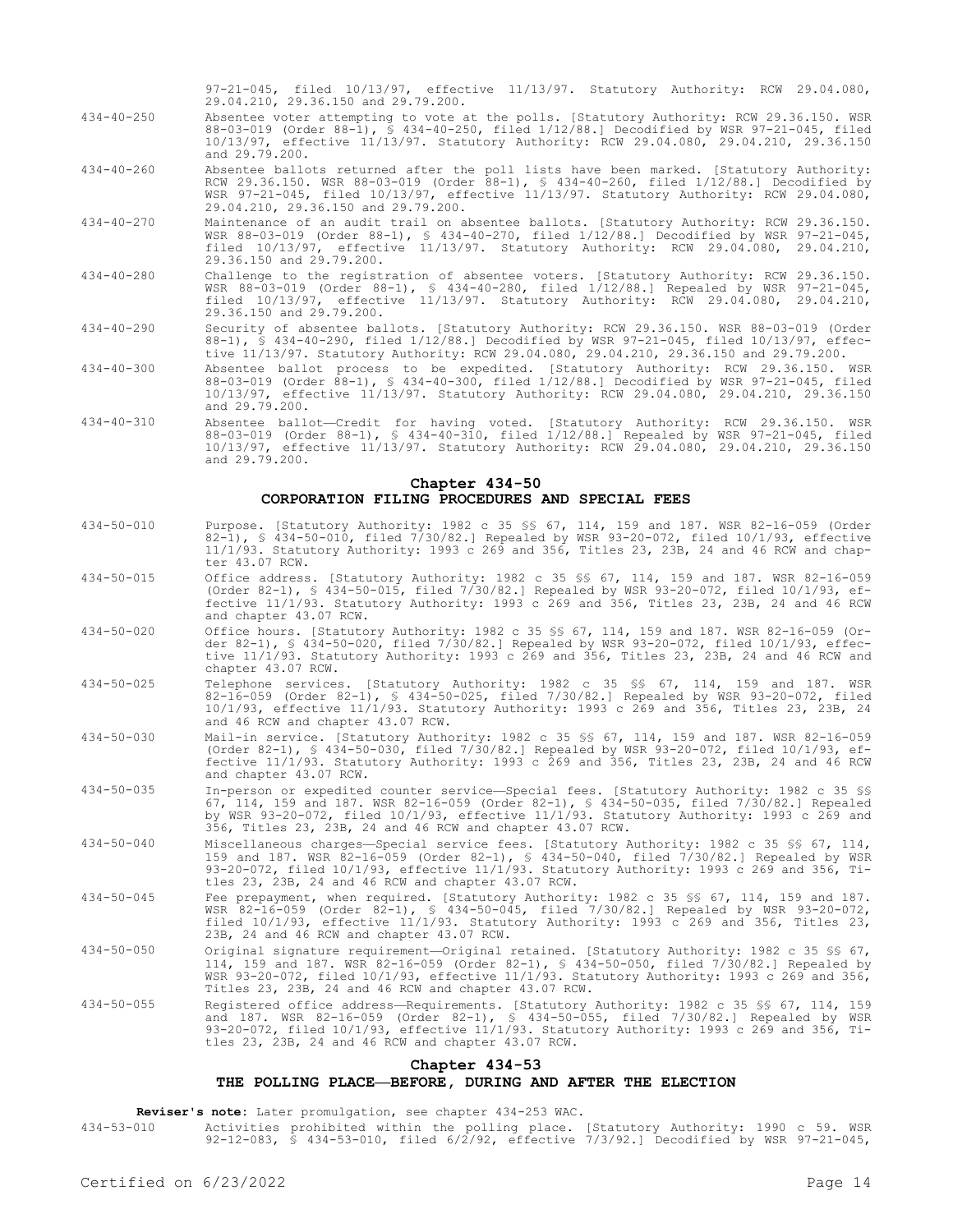|                  | filed 10/13/97, effective 11/13/97. Statutory Authority: RCW 29.04.080, 29.04.210,<br>29.36.150 and 29.79.200.                                                                                                                                                                                                                 |
|------------------|--------------------------------------------------------------------------------------------------------------------------------------------------------------------------------------------------------------------------------------------------------------------------------------------------------------------------------|
| $434 - 53 - 020$ | Election supplies—Polling place. [Statutory Authority: 1990 c 59. WSR 92-12-083, §<br>434-53-020, filed 6/2/92, effective 7/3/92.] Decodified by WSR 97-21-045, filed 10/13/97,<br>effective 11/13/97. Statutory Authority: RCW 29.04.080, 29.04.210, 29.36.150 and<br>29.79.200.                                              |
| $434 - 53 - 030$ | Securing the ballot box. [Statutory Authority: 1990 c 59. WSR 92-12-083, § 434-53-030,<br>filed $6/2/92$ , effective $7/3/92$ . Decodified by WSR $97-21-045$ , filed $10/13/97$ , effective<br>11/13/97. Statutory Authority: RCW 29.04.080, 29.04.210, 29.36.150 and 29.79.200.                                              |
| $434 - 53 - 040$ | Verification of voter's name. [Statutory Authority: 1990 c 59. WSR 92-12-083, §<br>434-53-040, filed 6/2/92, effective 7/3/92.] Decodified by WSR 97-21-045, filed 10/13/97,<br>effective 11/13/97. Statutory Authority: RCW 29.04.080, 29.04.210, 29.36.150 and<br>29.79.200.                                                 |
| $434 - 53 - 050$ | Voter unable to sign name-Authority to vote. [Statutory Authority: 1990 c 59. WSR<br>92-12-083, § 434-53-050, filed $6/2/92$ , effective $7/3/92$ .] Decodified by WSR 97-21-045,<br>filed 10/13/97, effective 11/13/97. Statutory Authority: RCW 29.04.080, 29.04.210,<br>29.36.150 and 29.79.200.                            |
| $434 - 53 - 060$ | Credit for voting. [Statutory Authority: 1990 c 59. WSR 92-12-083, § 434-53-060, filed<br>$6/2/92$ , effective $7/3/92$ . Decodified by WSR $97-21-045$ , filed $10/13/97$ , effective<br>11/13/97. Statutory Authority: RCW 29.04.080, 29.04.210, 29.36.150 and 29.79.200.                                                    |
| $434 - 53 - 070$ | Accounting for ballot stub. [Statutory Authority: 1990 c 59. WSR 92-12-083, § 434-53-070,<br>filed $6/2/92$ , effective $7/3/92$ . Decodified by WSR $97-21-045$ , filed $10/13/97$ , effective<br>11/13/97. Statutory Authority: RCW 29.04.080, 29.04.210, 29.36.150 and 29.79.200.                                           |
| $434 - 53 - 080$ | Voter leaving polling place without voting. [Statutory Authority: 1990 c 59. WSR<br>92-12-083, § 434-53-080, filed 6/2/92, effective 7/3/92.] Decodified by WSR 97-21-045,<br>filed 10/13/97, effective 11/13/97. Statutory Authority: RCW 29.04.080, 29.04.210,<br>29.36.150 and 29.79.200.                                   |
| $434 - 53 - 090$ | Designation of poll watchers. [Statutory Authority: 1990 c 59. WSR 92-12-083, §<br>434-53-090, filed $6/2/92$ , effective $7/3/92$ . Decodified by WSR 97-21-045, filed $10/13/97$ ,<br>effective 11/13/97. Statutory Authority: RCW 29.04.080, 29.04.210, 29.36.150 and<br>29.79.200.                                         |
| $434 - 53 - 100$ | Electronic voting devices—Identified for specific candidates or measures. [Statutory Au-<br>thority: 1990 c 59. WSR 92-12-083, § 434-53-100, filed 6/2/92, effective 7/3/92.] Decodi-<br>fied by WSR 97-21-045, filed 10/13/97, effective 11/13/97. Statutory Authority: RCW<br>29.04.080, 29.04.210, 29.36.150 and 29.79.200. |
| $434 - 53 - 110$ | Examination of voting devices. [Statutory Authority: 1990 c 59. WSR 92-12-083, §<br>434-53-110, filed 6/2/92, effective 7/3/92.] Decodified by WSR 97-21-045, filed 10/13/97,<br>effective 11/13/97. Statutory Authority: RCW 29.04.080, 29.04.210, 29.36.150 and<br>29.79.200.                                                |
| $434 - 53 - 120$ | Spoiled ballot procedures. [Statutory Authority: 1990 c 59. WSR 92-12-083, § 434-53-120,<br>filed $6/2/92$ , effective $7/3/92$ . Decodified by WSR $97-21-045$ , filed $10/13/97$ , effective<br>11/13/97. Statutory Authority: RCW 29.04.080, 29.04.210, 29.36.150 and 29.79.200.                                            |
| $434 - 53 - 130$ | Assistance to voters. [Statutory Authority: 1990 c 59. WSR 92-12-083, § 434-53-130, filed<br>$6/2/92$ , effective $7/3/92$ . Decodified by WSR $97-21-045$ , filed $10/13/97$ , effective<br>11/13/97. Statutory Authority: RCW 29.04.080, 29.04.210, 29.36.150 and 29.79.200.                                                 |
| $434 - 53 - 140$ | Voter intentionally causing delay. [Statutory Authority: 1990 c 59. WSR 92-12-083, §<br>434-53-140, filed $6/2/92$ , effective $7/3/92$ . Decodified by WSR 97-21-045, filed $10/13/97$ ,<br>effective 11/13/97. Statutory Authority: RCW 29.04.080, 29.04.210, 29.36.150 and<br>29.79.200.                                    |
| $434 - 53 - 150$ | Closing the polls. [Statutory Authority: 1990 c 59. WSR 92-12-083, § 434-53-150, filed<br>$6/2/92$ , effective $7/3/92$ . Decodified by WSR $97-21-045$ , filed $10/13/97$ , effective<br>11/13/97. Statutory Authority: RCW 29.04.080, 29.04.210, 29.36.150 and 29.79.200.                                                    |
| $434 - 53 - 160$ | Ballot accountability-Form for recording. [Statutory Authority: 1990 c 59. WSR<br>92-12-083, \$ 434-53-160, filed 6/2/92, effective 7/3/92.] Decodified by WSR 97-21-045,<br>filed 10/13/97, effective 11/13/97. Statutory Authority: RCW 29.04.080, 29.04.210,<br>29.36.150 and 29.79.200.                                    |
| 434-53-170       | Audit trail for unused ballots. [Statutory Authority: 1990 c 59. WSR 92-12-083, §<br>434-53-170, filed 6/2/92, effective 7/3/92.] Decodified by WSR 97-21-045, filed 10/13/97,<br>effective 11/13/97. Statutory Authority: RCW 29.04.080, 29.04.210, 29.36.150 and<br>29.79.200.                                               |
| $434 - 53 - 180$ | Recording of spoiled ballots. [Statutory Authority: 1990 c 59. WSR 92-12-083, §<br>434-53-180, filed $6/2/92$ , effective $7/3/92$ .] Decodified by WSR 97-21-045, filed $10/13/97$ ,<br>effective 11/13/97. Statutory Authority: RCW 29.04.080, 29.04.210, 29.36.150 and<br>29.79.200.                                        |
| $434 - 53 - 190$ | Disposition of irreqularly voted ballots. [Statutory Authority: 1990 c 59. WSR 92-12-083,<br>$$434-53-190$ , filed $6/2/92$ , effective $7/3/92$ . Decodified by WSR $97-21-045$ , filed<br>10/13/97, effective 11/13/97. Statutory Authority: RCW 29.04.080, 29.04.210, 29.36.150<br>and 29.79.200.                           |
| $434 - 53 - 200$ | Count of voted ballots. [Statutory Authority: 1990 c 59. WSR 92-12-083, \$ 434-53-200,<br>filed $6/2/92$ , effective $7/3/92$ . Decodified by WSR $97-21-045$ , filed $10/13/97$ , effective<br>11/13/97. Statutory Authority: RCW 29.04.080, 29.04.210, 29.36.150 and 29.79.200.                                              |
| $434 - 53 - 210$ | Preparing voted ballots for transfer. [Statutory Authority: 1990 c 59. WSR 92-12-083, §<br>434-53-210, filed 6/2/92, effective 7/3/92.] Decodified by WSR 97-21-045, filed 10/13/97,<br>effective 11/13/97. Statutory Authority: RCW 29.04.080, 29.04.210, 29.36.150 and<br>29.79.200.                                         |
| $434 - 53 - 220$ | Transfer of ballots prior to closing of the polls. [Statutory Authority: 1990 c 59. WSR<br>92-12-083, § 434-53-220, filed 6/2/92, effective 7/3/92.] Decodified by WSR 97-21-045,<br>filed 10/13/97, effective 11/13/97. Statutory Authority: RCW 29.04.080, 29.04.210,<br>29.36.150 and 29.79.200.                            |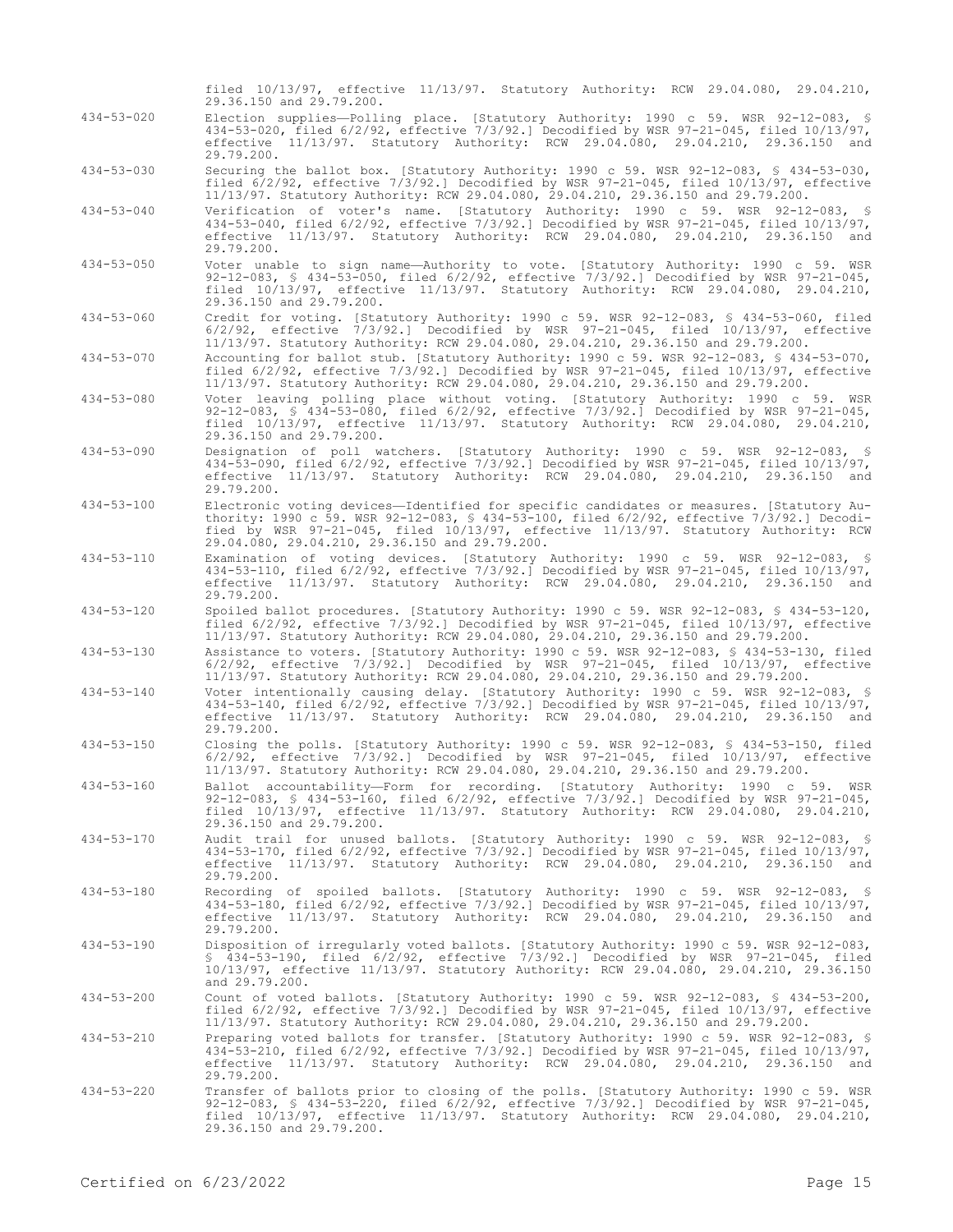- 434-53-230 Sealing the ballot pages appearing in voting devices. [Statutory Authority: 1990 c 59. WSR 92-12-083, § 434-53-230, filed 6/2/92, effective 7/3/92.] Decodified by WSR 97-21-045, filed 10/13/97, effective 11/13/97. Statutory Authority: RCW 29.04.080, 29.04.210, 29.36.150 and 29.79.200.
- 434-53-240 Return of election supplies and materials. [Statutory Authority: 1990 c 59. WSR 92-12-083, § 434-53-240, filed 6/2/92, effective 7/3/92.] Decodified by WSR 97-21-045, filed 10/13/97, effective 11/13/97. Statutory Authority: RCW 29.04.080, 29.04.210, 29.36.150 and 29.79.200.
- 434-53-250 Paper ballot precincts—General applicability of rules. [Statutory Authority: 1990 c 59. WSR 92-12-083, § 434-53-250, filed 6/2/92, effective 7/3/92.] Decodified by WSR 97-21-045, filed 10/13/97, effective 11/13/97. Statutory Authority: RCW 29.04.080, 29.04.210, 29.36.150 and 29.79.200.
- 434-53-260 Counting and tabulation prior to closing of the polls—Secrecy of the returns. [Statutory Authority: 1990 c 59. WSR 92-12-083, § 434-53-260, filed 6/2/92, effective 7/3/92.] Decodified by WSR 97-21-045, filed 10/13/97, effective 11/13/97. Statutory Authority: RCW 29.04.080, 29.04.210, 29.36.150 and 29.79.200.
- 434-53-270 Counting of ballots after polls close. [Statutory Authority: 1990 c 59. WSR 92-12-083, § 434-53-270, filed 6/2/92, effective 7/3/92.] Decodified by WSR 97-21-045, filed 10/13/97, effective 11/13/97. Statutory Authority: RCW 29.04.080, 29.04.210, 29.36.150 and 29.79.200.
- 434-53-280 Paper ballots—Counting and tabulation—Procedure. [Statutory Authority: 1990 c 59. WSR 92-12-083, § 434-53-280, filed 6/2/92, effective 7/3/92.] Decodified by WSR 97-21-045, filed 10/13/97, effective 11/13/97. Statutory Authority: RCW 29.04.080, 29.04.210, 29.36.150 and 29.79.200.
- 434-53-290 Counting and tabulation of paper ballots where more than one set of precinct election officers are appointed—Procedure. [Statutory Authority: 1990 c 59. WSR 92-12-083, § 434-53-290, filed 6/2/92, effective 7/3/92.] Decodified by WSR 97-21-045, filed 10/13/97, effective 11/13/97. Statutory Authority: RCW 29.04.080, 29.04.210, 29.36.150 and 29.79.200.
- 434-53-300 Paper ballots—Count continuous—When duties completed. [Statutory Authority: 1990 c 59. WSR 92-12-083, § 434-53-300, filed 6/2/92, effective 7/3/92.] Decodified by WSR 97-21-045, filed 10/13/97, effective 11/13/97. Statutory Authority: RCW 29.04.080, 29.04.210, 29.36.150 and 29.79.200.
- 434-53-310 Paper ballots—Unofficial results—Copies—Posting—Transmittal. [Statutory Authority: 1990 c 59. WSR 92-12-083, § 434-53-310, filed 6/2/92, effective 7/3/92.] Decodified by WSR 97-21-045, filed 10/13/97, effective 11/13/97. Statutory Authority: RCW 29.04.080, 29.04.210, 29.36.150 and 29.79.200.
- 434-53-320 Rejection of ballots or parts of ballots—Questions on the legality of ballots. [Statutory Authority: 1990 c 59. WSR 92-12-083, § 434-53-320, filed 6/2/92, effective 7/3/92.] Decodified by WSR 97-21-045, filed 10/13/97, effective 11/13/97. Statutory Authority: RCW 29.04.080, 29.04.210, 29.36.150 and 29.79.200.

### **Chapter 434-55**

### **LIMITED PARTNERSHIP FILINGS—CENTRALIZED SYSTEM**

- 434-55-010 Purpose and authority. [Statutory Authority: RCW 25.10.171, 25.10.916, and 43.07.120. WSR 10-04-046, § 434-55-010, filed 1/28/10, effective 2/28/10. Statutory Authority: RCW 25.10.610 and 1987 c 55. WSR 87-17-002 (Order 87-04), § 434-55-010, filed 8/6/87. Statutory Authority: RCW 25.10.600 - 25.10.610, 1982 c 35 §§ 187(2), 191 and 193. WSR 82-20-075 (Order 82-7), § 434-55-010, filed 10/6/82.] Repealed by WSR 16-06-036, filed 2/23/16, effective 3/25/16. Statutory Authority: 2015 c 176, chapters 11.110, 18.100, 19.77, 23.86, 23.90, 23B.01, 24.03, 24.06, 25.10, 25.15, 43.07, and 46.64 RCW.
- 434-55-015 Official address and telephone number. [Statutory Authority: Chapters 25.15, 43.07 RCW. WSR 00-21-083, § 434-55-015, filed 10/17/00, effective 11/17/00. Statutory Authority: Chapter 25.10 RCW. WSR 94-19-003, § 434-55-015, filed 9/8/94, effective 10/9/94. Statutory Authority: RCW 25.10.610 and 1987 c 55. WSR 87-17-002 (Order 87-04), § 434-55-015, filed 8/6/87. Statutory Authority: RCW 25.10.600 - 25.10.610, 1982 c 35 §§ 187(2), 191 and 193. WSR 82-20-075 (Order 82-7), § 434-55-015, filed 10/6/82.] Repealed by WSR 10-04-046, filed 1/28/10, effective 2/28/10. Statutory Authority: RCW 25.10.171, 25.10.916, and 43.07.120.
- 434-55-016 Office hours. [Statutory Authority: RCW 25.10.171, 25.10.916, and 43.07.120. WSR 10-04-046, § 434-55-016, filed 1/28/10, effective 2/28/10. Statutory Authority: Chapter 25.10 RCW. WSR 94-19-003, § 434-55-016, filed 9/8/94, effective 10/9/94. Statutory Authority: RCW 25.10.610 and 1987 c 55. WSR 87-17-002 (Order 87-04), § 434-55-016, filed 8/6/87. Statutory Authority: RCW 25.10.600 - 25.10.610, 1982 c 35 §§ 187(2), 191 and 193. WSR 82-20-075 (Order 82-7), § 434-55-016, filed 10/6/82.] Repealed by WSR 16-06-036, filed 2/23/16, effective 3/25/16. Statutory Authority: 2015 c 176, chapters 11.110, 18.100, 19.77, 23.86, 23.90, 23B.01, 24.03, 24.06, 25.10, 25.15, 43.07, and 46.64 RCW.
- 434-55-020 Domestic limited partnerships—Requirements for filing. [Statutory Authority: RCW 25.10.600 - 25.10.610, 1982 c 35 §§ 187(2), 191 and 193. WSR 82-20-075 (Order 82-7), § 434-55-020, filed 10/6/82.] Repealed by WSR 87-17-002 (Order 87-04), filed 8/6/87. Statutory Authority: RCW 25.10.610 and 1987 c 55.
- 434-55-030 Filing domestic limited partnerships—Optional index sheet. [Statutory Authority: RCW 25.10.610 and 1987 c 55. WSR 87-17-002 (Order 87-04), § 434-55-030, filed 8/6/87. Statutory Authority: RCW 25.10.600 - 25.10.610, 1982 c 35 §§ 187(2), 191 and 193. WSR 82-20-075 (Order 82-7), § 434-55-030, filed 10/6/82.] Repealed by WSR 94-19-003, filed 9/8/94, effective 10/9/94. Statutory Authority: Chapter 25.10 RCW.
- 434-55-035 Foreign (out-of-state) limited partnerships—Requirements for filing. [Statutory Authority: RCW 25.10.600 - 25.10.610, 1982 c 35 §§ 187(2), 191 and 193. WSR 82-20-075 (Order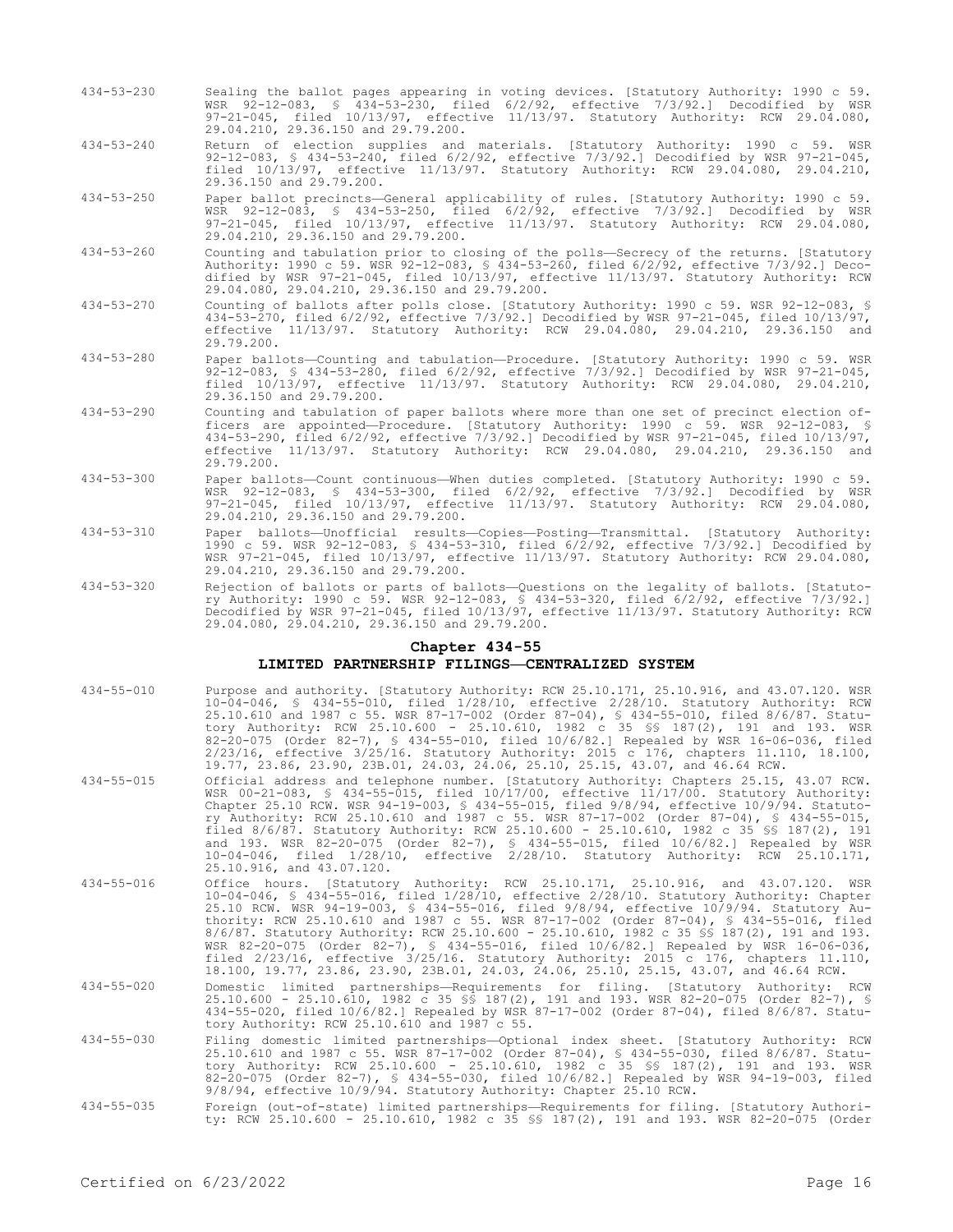82-7), § 434-55-035, filed 10/6/82.] Repealed by WSR 87-17-002 (Order 87-04), filed 8/6/87. Statutory Authority: RCW 25.10.610 and 1987 c 55.

- 434-55-040 Document filing standards. [Statutory Authority: RCW 25.10.171, 25.10.916, and 43.07.120. WSR 10-04-046, § 434-55-040, filed 1/28/10, effective 2/28/10. Statutory Authority: Chapter 25.10 RCW. WSR 94-19-003, § 434-55-040, filed 9/8/94, effective 10/9/94. Statutory Authority: RCW 25.10.610 and 1987 c 55. WSR 87-17-002 (Order 87-04), § 434-55-040, filed 8/6/87. Statutory Authority: RCW 25.10.600 - 25.10.610, 1982 c 35 §§ 187(2), 191 and 193. WSR 82-20-075 (Order 82-7), § 434-55-040, filed 10/6/82.] Repealed by WSR 16-06-036, filed 2/23/16, effective 3/25/16. Statutory Authority: 2015 c 176, chapters 11.110, 18.100, 19.77, 23.86, 23.90, 23B.01, 24.03, 24.06, 25.10, 25.15, 43.07, and 46.64 RCW.
- 434-55-050 Statement of name reservation. [Statutory Authority: RCW 25.10.171, 25.10.916, and 43.07.120. WSR 10-04-046, § 434-55-050, filed 1/28/10, effective 2/28/10. Statutory Authority: RCW 25.10.600 - 25.10.610, 1982 c 35 §§ 187(2), 191 and 193. WSR 82-20-075 (Order 82-7), § 434-55-050, filed 10/6/82.] Repealed by WSR 16-06-036, filed 2/23/16, effective 3/25/16. Statutory Authority: 2015 c 176, chapters 11.110, 18.100, 19.77, 23.86, 23.90, 23B.01, 24.03, 24.06, 25.10, 25.15, 43.07, and 46.64 RCW.
- 434-55-052 Transfer of name reservation. [Statutory Authority: RCW 25.10.171, 25.10.916, and 43.07.120. WSR 10-04-046, § 434-55-052, filed 1/28/10, effective 2/28/10.] Repealed by WSR 16-06-036, filed 2/23/16, effective 3/25/16. Statutory Authority: 2015 c 176, chapters 11.110, 18.100, 19.77, 23.86, 23.90, 23B.01, 24.03, 24.06, 25.10, 25.15, 43.07, and 46.64 RCW.
- 434-55-055 Pre-October 1, 1982, limited partnership filings. [Statutory Authority: Chapter 25.10 RCW. WSR 94-19-003, § 434-55-055, filed 9/8/94, effective 10/9/94. Statutory Authority: RCW 25.10.610 and 1987 c 55. WSR 87-17-002 (Order 87-04), § 434-55-055, filed 8/6/87. Statutory Authority: RCW 25.10.600 - 25.10.610, 1982 c 35 §§ 187(2), 191 and 193. WSR 82-20-075 (Order 82-7), § 434-55-055, filed 10/6/82.] Repealed by WSR 16-06-036, filed 2/23/16, effective 3/25/16. Statutory Authority: 2015 c 176, chapters 11.110, 18.100, 19.77, 23.86, 23.90, 23B.01, 24.03, 24.06, 25.10, 25.15, 43.07, and 46.64 RCW.
- 434-55-056 Filing a certificate of limited partnership—Designation as a limited liability limited partnership. [Statutory Authority: RCW 25.10.171, 25.10.916, and 43.07.120. WSR 10-04-046, § 434-55-056, filed 1/28/10, effective 2/28/10.] Repealed by WSR 16-06-036, filed 2/23/16, effective 3/25/16. Statutory Authority: 2015 c 176, chapters 11.110, 18.100, 19.77, 23.86, 23.90, 23B.01, 24.03, 24.06, 25.10, 25.15, 43.07, and 46.64 RCW.
- 434-55-057 Electronic filing. [Statutory Authority: RCW 25.10.171, 25.10.916, and 43.07.120. WSR 10-04-046, § 434-55-057, filed 1/28/10, effective 2/28/10.] Repealed by WSR 16-06-036, filed 2/23/16, effective 3/25/16. Statutory Authority: 2015 c 176, chapters 11.110, 18.100, 19.77, 23.86, 23.90, 23B.01, 24.03, 24.06, 25.10, 25.15, 43.07, and 46.64 RCW.
- 434-55-058 Filing an annual report. [Statutory Authority: RCW 25.10.171, 25.10.916, and 43.07.120. WSR 10-04-046, § 434-55-058, filed 1/28/10, effective 2/28/10.] Repealed by WSR 16-06-036, filed 2/23/16, effective 3/25/16. Statutory Authority: 2015 c 176, chapters 11.110, 18.100, 19.77, 23.86, 23.90, 23B.01, 24.03, 24.06, 25.10, 25.15, 43.07, and 46.64 RCW.
- 434-55-059 Filing a statement of change. [Statutory Authority: RCW 25.10.171, 25.10.916, and 43.07.120. WSR 10-04-046, § 434-55-059, filed 1/28/10, effective 2/28/10.] Repealed by WSR 16-06-036, filed 2/23/16, effective 3/25/16. Statutory Authority: 2015 c 176, chapters 11.110, 18.100, 19.77, 23.86, 23.90, 23B.01, 24.03, 24.06, 25.10, 25.15, 43.07, and 46.64 RCW.
- 434-55-060 Document filing fees—Limited partnerships. [Statutory Authority: RCW 25.10.171, 25.10.916, and 43.07.120. WSR 10-04-046, § 434-55-060, filed 1/28/10, effective 2/28/10. Statutory Authority: RCW 25.10.600, 25.10.610, 23B.01.220 and 43.07.120. WSR 99-12-008, § 434-55-060, filed 5/20/99, effective 6/20/99. Statutory Authority: Chapter 25.10 RCW. WSR 94-19-003, § 434-55-060, filed 9/8/94, effective 10/9/94. Statutory Authority: RCW 25.10.610 and 1987 c 55. WSR 87-17-002 (Order 87-04), § 434-55-060, filed 8/6/87. Statutory Authority: RCW 25.10.600 - 25.10.610, 1982 c 35 §§ 187(2), 191 and 193. WSR 82-20-075 (Order 82-7), § 434-55-060, filed 10/6/82.] Repealed by WSR 16-06-036, filed 2/23/16, effective 3/25/16. Statutory Authority: 2015 c 176, chapters 11.110, 18.100, 19.77, 23.86, 23.90, 23B.01, 24.03, 24.06, 25.10, 25.15, 43.07, and 46.64 RCW.
- 434-55-065 In-person or expedited service—Special fees. [Statutory Authority: RCW 25.10.171, 25.10.916, and 43.07.120. WSR 10-04-046, § 434-55-065, filed 1/28/10, effective 2/28/10. Statutory Authority: RCW 25.10.600, 25.10.610, 23B.01.220 and 43.07.120. WSR 99-12-008, § 434-55-065, filed 5/20/99, effective 6/20/99. Statutory Authority: RCW 43.07.120. WSR 95-16-130, § 434-55-065, filed 8/2/95, effective 9/2/95. Statutory Authority: Chapter 25.10 RCW. WSR 94-19-003, § 434-55-065, filed 9/8/94, effective 10/9/94. Statutory Authority: RCW 25.10.600 - 25.10.610, 1982 c 35 §§ 187(2), 191 and 193. WSR 82-20-075 (Order 82-7), § 434-55-065, filed 10/6/82.] Repealed by WSR 16-06-036, filed 2/23/16, effective 3/25/16. Statutory Authority: 2015 c 176, chapters 11.110, 18.100, 19.77, 23.86, 23.90, 23B.01, 24.03, 24.06, 25.10, 25.15, 43.07, and 46.64 RCW.
- 434-55-066 Miscellaneous charges—Special service fees. [Statutory Authority: RCW 25.10.171, 25.10.916, and 43.07.120. WSR 10-04-046, § 434-55-066, filed 1/28/10, effective 2/28/10. Statutory Authority: Chapter 25.10 RCW. WSR 94-19-003, § 434-55-066, filed 9/8/94, effective 10/9/94. Statutory Authority: RCW 25.10.600 - 25.10.610, 1982 c 35 §§ 187(2), 191 and 193. WSR 82-20-075 (Order 82-7), § 434-55-066, filed 10/6/82.] Repealed by WSR 16-06-036, filed 2/23/16, effective 3/25/16. Statutory Authority: 2015 c 176, chapters 11.110, 18.100, 19.77, 23.86, 23.90, 23B.01, 24.03, 24.06, 25.10, 25.15, 43.07, and 46.64 RCW.
- 434-55-070 Telephone services. [Statutory Authority: Chapter 25.10 RCW. WSR 94-19-003, § 434-55-070, filed 9/8/94, effective 10/9/94.] Repealed by WSR 10-04-046, filed 1/28/10, effective 2/28/10. Statutory Authority: RCW 25.10.171, 25.10.916, and 43.07.120.
- 434-55-080 Registered office address—Requirements. [Statutory Authority: RCW 25.10.171, 25.10.916, and 43.07.120. WSR 10-04-046, § 434-55-080, filed 1/28/10, effective 2/28/10. Statutory Authority: Chapter 25.10 RCW. WSR 94-19-003, § 434-55-080, filed 9/8/94, effective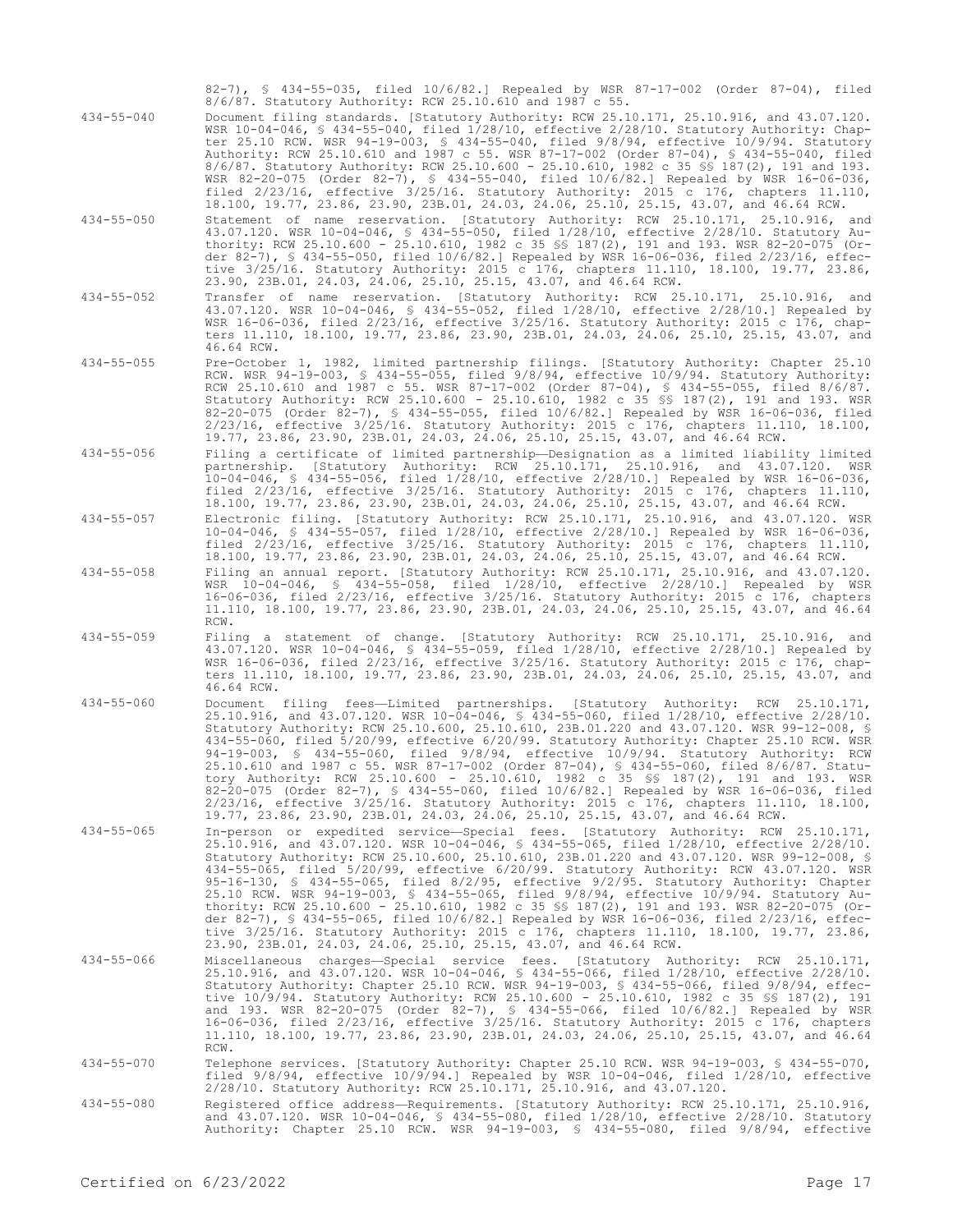10/9/94.] Repealed by WSR 16-06-036, filed 2/23/16, effective 3/25/16. Statutory Authority: 2015 c 176, chapters 11.110, 18.100, 19.77, 23.86, 23.90, 23B.01, 24.03, 24.06, 25.10, 25.15, 43.07, and 46.64 RCW.

# **Chapter 434-57**

# **REGULATIONS ON ACCESSIBILITY OF POLLING PLACES AND PERMANENT VOTER REGISTRATION FA-CILITIES TO ELDERLY VOTERS OR DISABLED VOTERS**

**Reviser's note:** Later promulgation, see chapter 434-257 WAC.

- 434-57-010 Purpose. [Statutory Authority: RCW 29.57.170. WSR 86-08-045 (Order 86-02), § 434-57-010, filed 3/27/86.] Decodified by WSR 98-08-010, filed 3/18/98, effective 3/18/98.
- 434-57-020 Definitions. [Statutory Authority: RCW 29.57.170. WSR 86-08-045 (Order 86-02), § 434-57-020, filed 3/27/86.] Decodified by WSR 98-08-010, filed 3/18/98, effective 3/18/98.
- 434-57-030 Standards for accessible polling places and permanent voter registration facilities. [Statutory Authority: RCW 29.57.170. WSR 86-08-045 (Order 86-02), § 434-57-030, filed 3/27/86. Statutory Authority: Chapter 29.57 RCW as amended by 1985 c 205. WSR 85-18-003 (Order 85-3), § 434-57-030, filed 8/22/85.] Decodified by WSR 98-08-010, filed 3/18/98, effective 3/18/98.
- 434-57-040 Use of public buildings as polling places. [Statutory Authority: RCW 29.57.170. WSR 86-08-045 (Order 86-02), § 434-57-040, filed 3/27/86.] Decodified by WSR 98-08-010, filed 3/18/98, effective 3/18/98.
- 434-57-050 Assistance from persons with disabilities. [Statutory Authority: RCW 29.57.170. WSR 86-08-045 (Order 86-02), § 434-57-050, filed 3/27/86.] Decodified by WSR 98-08-010, filed 3/18/98, effective 3/18/98.
- 434-57-070 Report of precincts and polling places. [Statutory Authority: RCW 29.57.170. WSR 86-08-045 (Order 86-02), § 434-57-070, filed 3/27/86.] Decodified by WSR 98-08-010, filed 3/18/98, effective 3/18/98.
- 434-57-080 Examination of inaccessible polling places. [Statutory Authority: RCW 29.57.170. WSR 86-08-045 (Order 86-02), § 434-57-080, filed 3/27/86.] Decodified by WSR 98-08-010, filed 3/18/98, effective 3/18/98.
- 434-57-090 Accessible polling places—Exceptions. [Statutory Authority: RCW 29.57.170. WSR 86-08-045 (Order 86-02), § 434-57-090, filed 3/27/86.] Decodified by WSR 98-08-010, filed 3/18/98, effective 3/18/98.
- 434-57-100 Procedures for inaccessible polling places. [Statutory Authority: RCW 29.57.170. WSR 86-08-045 (Order 86-02), § 434-57-100, filed 3/27/86.] Decodified by WSR 98-08-010, filed 3/18/98, effective 3/18/98.
- 434-57-120 Accessible permanent voter registration facilities. [Statutory Authority: RCW 29.57.170. WSR 86-08-045 (Order 86-02), § 434-57-120, filed 3/27/86.] Decodified by WSR 98-08-010, filed 3/18/98, effective 3/18/98.
- 434-57-130 Voting and registration instructions. [Statutory Authority: RCW 29.57.170. WSR 86-08-045 (Order 86-02), § 434-57-130, filed 3/27/86.] Decodified by WSR 98-08-010, filed 3/18/98, effective 3/18/98.
- 434-57-150 Notice of accessibility. [Statutory Authority: RCW 29.57.170. WSR 86-08-045 (Order 86-02), § 434-57-150, filed 3/27/86.] Decodified by WSR 98-08-010, filed 3/18/98, effective 3/18/98.

## **Chapter 434-60 ELECTION REVIEW PROCESS**

**Reviser's note:** Later promulgation, see chapter 434-260 WAC.

- 434-60-010 Intent. [Statutory Authority: RCW 29.60.020. WSR 93-18-053, § 434-60-010, filed 8/30/93, effective 9/30/93.] Decodified by WSR 98-08-010, filed 3/18/98, effective 3/18/98.
- 434-60-020 Definitions. [Statutory Authority: RCW 29.60.020. WSR 93-18-053, § 434-60-020, filed 8/30/93, effective 9/30/93.] Decodified by WSR 98-08-010, filed 3/18/98, effective 3/18/98.
- 434-60-030 Scheduled reviews—Auditor request. [Statutory Authority: RCW 29.60.020. WSR 93-18-053, § 434-60-030, filed 8/30/93, effective 9/30/93.] Decodified by WSR 98-08-010, filed 3/18/98, effective 3/18/98.
- 434-60-040 Scheduled reviews—Secretary of state to designate. [Statutory Authority: RCW 29.60.020. WSR 93-18-053, § 434-60-040, filed 8/30/93, effective 9/30/93.] Decodified by WSR 98-08-010, filed 3/18/98, effective 3/18/98.
- 434-60-050 Notice of review. [Statutory Authority: RCW 29.60.020. WSR 93-18-053, § 434-60-050, filed 8/30/93, effective 9/30/93.] Decodified by WSR 98-08-010, filed 3/18/98, effective 3/18/98.
- 434-60-060 Notification of review process. [Statutory Authority: RCW 29.60.020. WSR 93-18-053, § 434-60-060, filed 8/30/93, effective 9/30/93.] Decodified by WSR 98-08-010, filed 3/18/98, effective 3/18/98.

434-60-070 Frequency of scheduled reviews. [Statutory Authority: RCW 29.60.020. WSR 93-18-053, § 434-60-070, filed 8/30/93, effective 9/30/93.] Decodified by WSR 98-08-010, filed 3/18/98, effective 3/18/98.

- 434-60-080 Special review—Legislative district race. [Statutory Authority: RCW 29.60.020. WSR 93-18-053, § 434-60-080, filed 8/30/93, effective 9/30/93.] Decodified by WSR 98-08-010, filed 3/18/98, effective 3/18/98.
- 434-60-090 Special review of congressional or statewide races. [Statutory Authority: RCW 29.60.020. WSR 93-18-053, § 434-60-090, filed 8/30/93, effective 9/30/93.] Decodified by WSR 98-08-010, filed 3/18/98, effective 3/18/98.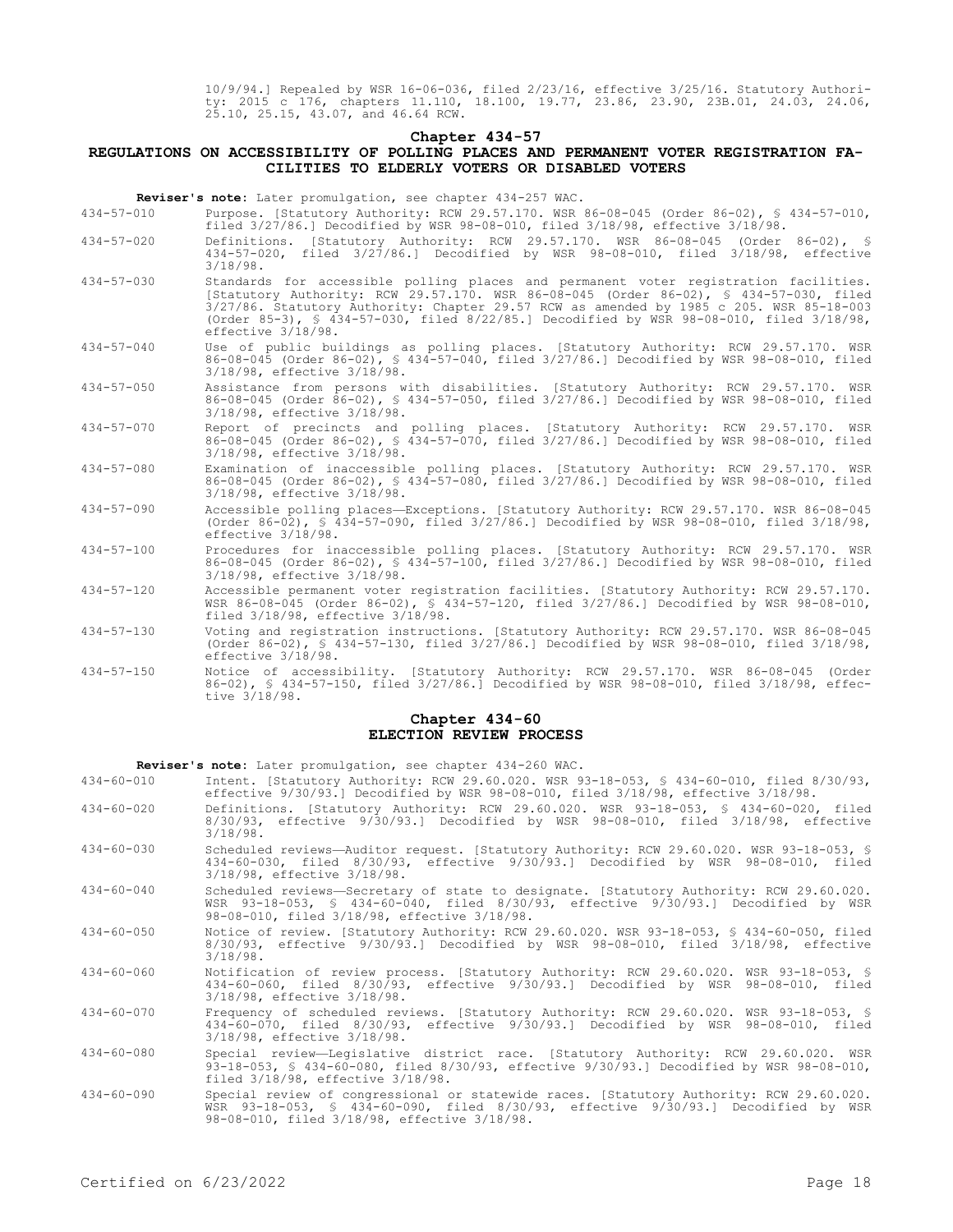434-60-100 Expense of reviews. [Statutory Authority: RCW 29.60.020. WSR 93-18-053, § 434-60-100, filed 8/30/93, effective 9/30/93.] Decodified by WSR 98-08-010, filed 3/18/98, effective 3/18/98. 434-60-110 Election review checklist. [Statutory Authority: RCW 29.60.020. WSR 93-18-053, § 434-60-110, filed 8/30/93, effective 9/30/93.] Decodified by WSR 98-08-010, filed 3/18/98, effective 3/18/98. 434-60-120 Adoption of election review checklist. [Statutory Authority: RCW 29.60.020. WSR 93-18-053, § 434-60-120, filed 8/30/93, effective 9/30/93.] Decodified by WSR 98-08-010, filed 3/18/98, effective 3/18/98. 434-60-130 Preliminary scheduled review report. [Statutory Authority: RCW 29.60.020. WSR 93-18-053, § 434-60-130, filed 8/30/93, effective 9/30/93.] Decodified by WSR 98-08-010, filed 3/18/98, effective 3/18/98. 434-60-140 Response from county auditor/canvassing board. [Statutory Authority: RCW 29.60.020. WSR 93-18-053, § 434-60-140, filed 8/30/93, effective 9/30/93.] Decodified by WSR 98-08-010, filed 3/18/98, effective 3/18/98. 434-60-150 Final scheduled review report. [Statutory Authority: RCW 29.60.020. WSR 93-18-053, § 434-60-150, filed 8/30/93, effective 9/30/93.] Decodified by WSR 98-08-010, filed 3/18/98, effective 3/18/98. 434-60-160 Special review recommendations. [Statutory Authority: RCW 29.60.020. WSR 93-18-053, § 434-60-160, filed 8/30/93, effective 9/30/93.] Decodified by WSR 98-08-010, filed 3/18/98, effective 3/18/98. 434-60-170 Distribution of special review recommendations and response. [Statutory Authority: RCW 29.60.020. WSR 93-18-053, § 434-60-170, filed 8/30/93, effective 9/30/93.] Decodified by WSR 98-08-010, filed 3/18/98, effective 3/18/98. 434-60-180 Appeal from scheduled review report. [Statutory Authority: RCW 29.60.020. WSR 93-18-053, § 434-60-180, filed 8/30/93, effective 9/30/93.] Decodified by WSR 98-08-010, filed 3/18/98, effective 3/18/98. 434-60-190 Processing of appeal. [Statutory Authority: RCW 29.60.020. WSR 93-18-053, § 434-60-190, filed 8/30/93, effective 9/30/93.] Decodified by WSR 98-08-010, filed 3/18/98, effective 3/18/98. 434-60-200 Standards for evaluating appeals. [Statutory Authority: RCW 29.60.020. WSR 93-18-053, § 434-60-200, filed 8/30/93, effective 9/30/93.] Decodified by WSR 98-08-010, filed 3/18/98, effective 3/18/98. 434-60-210 Intent. [Statutory Authority: RCW 29.60.020. WSR 94-07-018, § 434-60-210, filed 3/8/94, effective 4/8/94.] Decodified by WSR 98-08-010, filed 3/18/98, effective 3/18/98. 434-60-215 Definitions. [Statutory Authority: RCW 29.60.020. WSR 94-07-018, § 434-60-215, filed 3/8/94, effective 4/8/94.] Decodified by WSR 98-08-010, filed 3/18/98, effective 3/18/98. 434-60-220 Certification of election administrators and deputy election administrators. [Statutory Authority: RCW 29.60.020. WSR 94-07-018, § 434-60-220, filed 3/8/94, effective 4/8/94.] Decodified by WSR 98-08-010, filed 3/18/98, effective 3/18/98. 434-60-230 Certification credit system. [Statutory Authority: RCW 29.60.020. WSR 94-07-018, § 434-60-230, filed 3/8/94, effective 4/8/94.] Decodified by WSR 98-08-010, filed 3/18/98, effective 3/18/98. 434-60-240 Mandatory orientation. [Statutory Authority: RCW 29.60.020. WSR 94-07-018, § 434-60-240, filed 3/8/94, effective 4/8/94.] Decodified by WSR 98-08-010, filed 3/18/98, effective 3/18/98. 434-60-250 Experience as an election administrator, or as a deputy election administrator. [Statutory Authority: RCW 29.60.020. WSR 94-07-018, § 434-60-250, filed 3/8/94, effective 4/8/94.] Decodified by WSR 98-08-010, filed 3/18/98, effective 3/18/98. 434-60-260 Open book written test. [Statutory Authority: RCW 29.60.020. WSR 94-07-018, § 434-60-260, filed 3/8/94, effective 4/8/94.] Decodified by WSR 98-08-010, filed 3/18/98, effective 3/18/98. 434-60-270 Participation in conferences and workshops. [Statutory Authority: RCW 29.60.020. WSR 94-07-018, § 434-60-270, filed 3/8/94, effective 4/8/94.] Decodified by WSR 98-08-010, filed 3/18/98, effective 3/18/98. 434-60-280 Formal education. [Statutory Authority: RCW 29.60.020. WSR 94-07-018, § 434-60-280, filed 3/8/94, effective 4/8/94.] Decodified by WSR 98-08-010, filed 3/18/98, effective 3/18/98. 434-60-290 Participation in other education activities. [Statutory Authority: RCW 29.60.020. WSR 94-07-018, § 434-60-290, filed 3/8/94, effective 4/8/94.] Decodified by WSR 98-08-010, filed 3/18/98, effective 3/18/98. 434-60-300 Maintaining certification. [Statutory Authority: RCW 29.60.020. WSR 94-07-018, § 434-60-300, filed 3/8/94, effective 4/8/94.] Decodified by WSR 98-08-010, filed 3/18/98, effective 3/18/98. 434-60-310 Certification of minimum requirements. [Statutory Authority: RCW 29.60.020. WSR 94-07-018, § 434-60-310, filed 3/8/94, effective 4/8/94.] Decodified by WSR 98-08-010, filed 3/18/98, effective 3/18/98. 434-60-320 Training program for county canvassing board members. [Statutory Authority: RCW 29.60.020. WSR 94-07-018, § 434-60-320, filed 3/8/94, effective 4/8/94.] Decodified by WSR 98-08-010, filed 3/18/98, effective 3/18/98. 434-60-330 Training program for election observers. [Statutory Authority: RCW 29.60.020. WSR 94-07-018, § 434-60-330, filed 3/8/94, effective 4/8/94.] Decodified by WSR 98-08-010, filed 3/18/98, effective 3/18/98. 434-60-340 Training video tapes available. [Statutory Authority: RCW 29.60.020. WSR 94-07-018, § 434-60-340, filed 3/8/94, effective 4/8/94.] Decodified by WSR 98-08-010, filed 3/18/98, effective 3/18/98. 434-60-350 Approval of training programs. [Statutory Authority: RCW 29.60.020. WSR 94-07-018, § 434-60-350, filed 3/8/94, effective 4/8/94.] Decodified by WSR 98-08-010, filed 3/18/98, effective 3/18/98.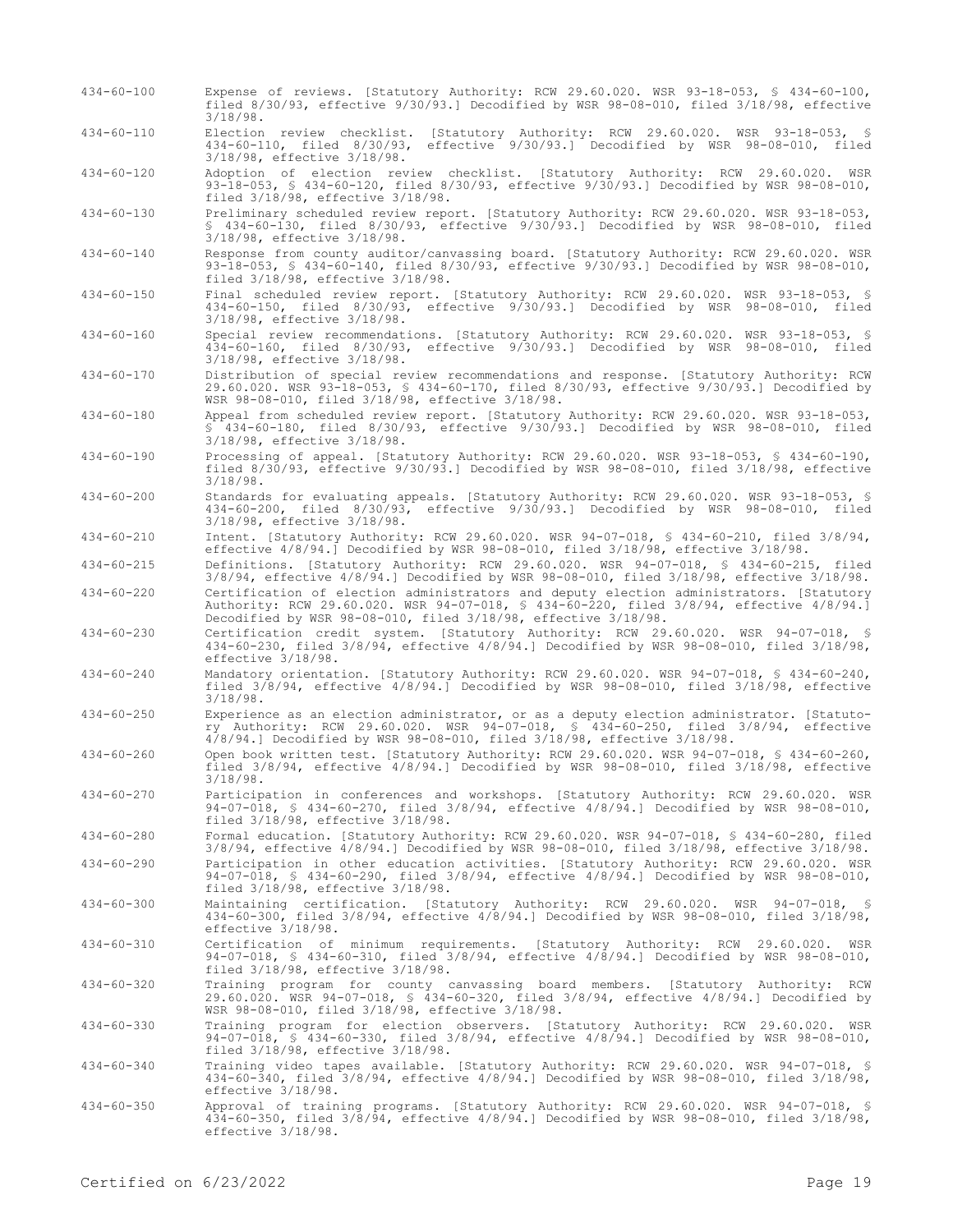### **Chapter 434-61 COUNTING CENTER PROCEDURES**

**Reviser's note:** Later promulgation, see chapter 434-261 WAC.

- 434-61-010 Counting center location—Direction of proceedings. [Statutory Authority: RCW 29.04.080 and 29.04.210. WSR 92-10-038, § 434-61-010, filed 5/4/92, effective 6/4/92.] Decodified by WSR 97-21-045, filed 10/13/97, effective 11/13/97. Statutory Authority: RCW 29.04.080, 29.04.210, 29.36.150 and 29.79.200.
- 434-61-020 Counting center—Political party observers. [Statutory Authority: RCW 29.04.080 and 29.04.210. WSR 92-10-038, § 434-61-020, filed 5/4/92, effective 6/4/92.] Decodified by WSR 97-21-045, filed 10/13/97, effective 11/13/97. Statutory Authority: RCW 29.04.080, 29.04.210, 29.36.150 and 29.79.200.
- 434-61-030 Transfer of ballots to counting center or collection station. [Statutory Authority: RCW 29.04.080 and 29.04.210. WSR 92-10-038, § 434-61-030, filed 5/4/92, effective 6/4/92.] Decodified by WSR 97-21-045, filed 10/13/97, effective 11/13/97. Statutory Authority: RCW 29.04.080, 29.04.210, 29.36.150 and 29.79.200.
- 434-61-040 Receipt of ballots at the counting center. [Statutory Authority: RCW 29.04.080 and 29.04.210. WSR 92-10-038, § 434-61-040, filed 5/4/92, effective 6/4/92.] Decodified by WSR 97-21-045, filed 10/13/97, effective 11/13/97. Statutory Authority: RCW 29.04.080, 29.04.210, 29.36.150 and 29.79.200.
- 434-61-050 Handling of transfer container discrepancies. [Statutory Authority: RCW 29.04.080 and 29.04.210. WSR 92-10-038, § 434-61-050, filed 5/4/92, effective 6/4/92.] Repealed by WSR 97-21-045, filed 10/13/97, effective 11/13/97. Statutory Authority: RCW 29.04.080, 29.04.210, 29.36.150 and 29.79.200.
- 434-61-060 Vote tallying system—A manual count of random precincts. [Statutory Authority: RCW 29.04.080 and 29.04.210. WSR 92-10-038, § 434-61-060, filed 5/4/92, effective 6/4/92.] Decodified by WSR 97-21-045, filed 10/13/97, effective 11/13/97. Statutory Authority: RCW 29.04.080, 29.04.210, 29.36.150 and 29.79.200.

# **Chapter 434-62 CANVASSING AND CERTIFICATION OF PRIMARIES AND ELECTIONS**

**Reviser's note:** Later promulgation, see chapter 434-262 WAC.

- 434-62-005 Authority and purpose. [Statutory Authority: RCW 29.04.080. WSR 80-15-008 (Order 80-3), § 434-62-005, filed 10/3/80.] Decodified by WSR 97-21-045, filed 10/13/97, effective 11/13/97. Statutory Authority: RCW 29.04.080, 29.04.210, 29.36.150 and 29.79.200.
- 434-62-010 Definitions. [Statutory Authority: RCW 29.04.080. WSR 80-15-008 (Order 80-3), § 434-62-010, filed 10/3/80.] Decodified by WSR 97-21-045, filed 10/13/97, effective 11/13/97. Statutory Authority: RCW 29.04.080, 29.04.210, 29.36.150 and 29.79.200.
- 434-62-020 Preliminary abstract of votes. [Statutory Authority: RCW 29.04.080. WSR 80-15-008 (Order 80-3), § 434-62-020, filed 10/3/80.] Decodified by WSR 97-21-045, filed 10/13/97, effective 11/13/97. Statutory Authority: RCW 29.04.080, 29.04.210, 29.36.150 and 29.79.200.
- 434-62-030 Auditor's abstract of votes. [Statutory Authority: RCW 29.04.080. WSR 80-15-008 (Order 80-3), § 434-62-030, filed 10/3/80.] Decodified by WSR 97-21-045, filed 10/13/97, effective 11/13/97. Statutory Authority: RCW 29.04.080, 29.04.210, 29.36.150 and 29.79.200.
- 434-62-040 Verification of auditor's abstract of votes. [Statutory Authority: RCW 29.04.080. WSR 80-15-008 (Order 80-3), § 434-62-040, filed 10/3/80.] Decodified by WSR 97-21-045, filed 10/13/97, effective 11/13/97. Statutory Authority: RCW 29.04.080, 29.04.210, 29.36.150 and 29.79.200.
- 434-62-050 Errors or discrepancies discovered during the verification of the auditor's abstract of votes. [Statutory Authority: RCW 29.04.080. WSR 80-15-008 (Order 80-3), § 434-62-050, filed 10/3/80.] Decodified by WSR 97-21-045, filed 10/13/97, effective 11/13/97. Statutory Authority: RCW 29.04.080, 29.04.210, 29.36.150 and 29.79.200.
- 434-62-060 Documentation of corrective action taken. [Statutory Authority: RCW 29.04.080. WSR 80-15-008 (Order 80-3), § 434-62-060, filed 10/3/80.] Decodified by WSR 97-21-045, filed 10/13/97, effective 11/13/97. Statutory Authority: RCW 29.04.080, 29.04.210, 29.36.150 and 29.79.200.
- 434-62-070 Official county canvass report. [Statutory Authority: RCW 29.04.080. WSR 80-15-008 (Order 80-3), § 434-62-070, filed 10/3/80.] Decodified by WSR 97-21-045, filed 10/13/97, effective 11/13/97. Statutory Authority: RCW 29.04.080, 29.04.210, 29.36.150 and 29.79.200.
- 434-62-080 Auditor's abstract of votes—Secretary of state to receive certified copy—Transmittal. [Statutory Authority: RCW 29.04.080. WSR 80-15-008 (Order 80-3), § 434-62-080, filed 10/3/80.] Decodified by WSR 97-21-045, filed 10/13/97, effective 11/13/97. Statutory Authority: RCW 29.04.080, 29.04.210, 29.36.150 and 29.79.200.
- 434-62-090 Receipt of certified copy of auditor's abstract of votes by secretary of state. [Statutory Authority: RCW 29.04.080. WSR 80-15-008 (Order 80-3), § 434-62-090, filed 10/3/80.] Decodified by WSR 97-21-045, filed 10/13/97, effective 11/13/97. Statutory Authority: RCW 29.04.080, 29.04.210, 29.36.150 and 29.79.200.
- 434-62-100 Canvass of returns by the secretary of state—Powers and duties. [Statutory Authority:<br>RCW 29.04.080. WSR 80-15-008 (Order 80-3), § 434-62-100, filed 10/3/80.] Decodified by<br>WSR 97-21-045, filed 10/13/97, effecti 29.04.210, 29.36.150 and 29.79.200.
- 434-62-110 Certification of primary returns by the secretary of state. [Statutory Authority: RCW 29.04.080. WSR 80-15-008 (Order 80-3), § 434-62-110, filed 10/3/80.] Decodified by WSR 97-21-045, filed 10/13/97, effective 11/13/97. Statutory Authority: RCW 29.04.080, 29.04.210, 29.36.150 and 29.79.200.
- 434-62-120 Certification of general election returns by the secretary of state. [Statutory Authority: RCW 29.04.080. WSR 80-15-008 (Order 80-3), § 434-62-120, filed 10/3/80.] Decodified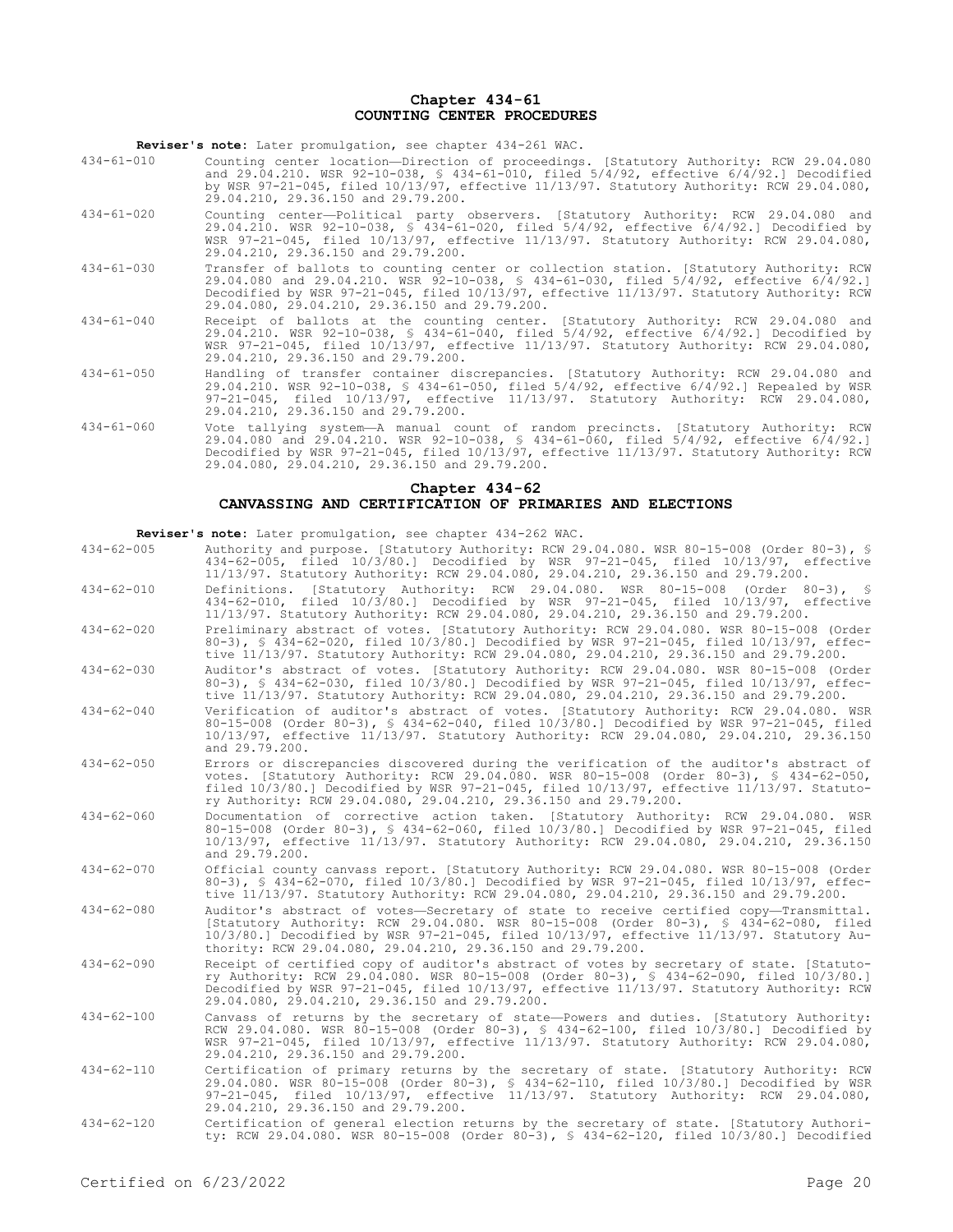|                  | Chapter 434-69                                                                                                                                                                                                                                                                                             |
|------------------|------------------------------------------------------------------------------------------------------------------------------------------------------------------------------------------------------------------------------------------------------------------------------------------------------------|
| $434 - 62 - 200$ | Retention of records. [Statutory Authority: 1990 c 59. WSR 92-12-083, § 434-62-200, filed<br>$6/2/92$ , effective $7/3/92$ . Decodified by WSR $97-21-045$ , filed $10/13/97$ , effective<br>11/13/97. Statutory Authority: RCW 29.04.080, 29.04.210, 29.36.150 and 29.79.200.                             |
| $434 - 62 - 190$ | Canvassing board-Opening ballot container. [Statutory Authority: 1990 c 59. WSR<br>92-12-083, § 434-62-190, filed 6/2/92, effective 7/3/92.] Decodified by WSR 97-21-045,<br>filed 10/13/97, effective 11/13/97. Statutory Authority: RCW 29.04.080, 29.04.210,<br>29.36.150 and 29.79.200.                |
| $434 - 62 - 180$ | Tabulation of ballots to be continuous-Exception. [Statutory Authority: 1990 c 59. WSR<br>92-12-083, § 434-62-180, filed 6/2/92, effective 7/3/92.] Decodified by WSR 97-21-045,<br>filed 10/13/97, effective 11/13/97. Statutory Authority: RCW 29.04.080, 29.04.210,<br>29.36.150 and 29.79.200.         |
| $434 - 62 - 170$ | Referral of ballots to canvassing board. [Statutory Authority: 1990 c 59. WSR 92-12-083,<br>$$434-62-170$ , filed $6/2/92$ , effective $7/3/92$ . Decodified by WSR $97-21-045$ , filed<br>10/13/97, effective 11/13/97. Statutory Authority: RCW 29.04.080, 29.04.210, 29.36.150<br>and 29.79.200.        |
| $434 - 62 - 160$ | Write-in-voting-Voter intent. [Statutory Authority: 1990 c 59. WSR 92-12-083, §<br>434-62-160, filed 6/2/92, effective 7/3/92.1 Decodified by WSR 97-21-045, filed 10/13/97,<br>effective 11/13/97. Statutory Authority: RCW 29.04.080, 29.04.210, 29.36.150 and<br>29.79.200.                             |
| $434 - 62 - 150$ | Rejection of ballots or parts of ballots. [Statutory Authority: 1990 c 59. WSR 92-12-083,<br>§ 434-62-150, filed 6/2/92, effective 7/3/92.] Decodified by WSR 97-21-045, filed<br>10/13/97, effective 11/13/97. Statutory Authority: RCW 29.04.080, 29.04.210, 29.36.150<br>and 29.79.200.                 |
| $434 - 62 - 140$ | Microfilm copies of election returns. [Statutory Authority: RCW 29.04.080. WSR 80-15-008<br>(Order 80-3), $\frac{1}{2}$ 434-62-140, filed 10/3/80.] Decodified by WSR 97-21-045, filed 10/13/97,<br>effective 11/13/97. Statutory Authority: RCW 29.04.080, 29.04.210, 29.36.150 and<br>29.79.200.         |
| $434 - 62 - 130$ | Certification of special primaries and special elections. [Statutory Authority: RCW<br>29.04.080. WSR 80-15-008 (Order 80-3), § 434-62-130, filed 10/3/80.] Decodified by WSR<br>97-21-045, filed 10/13/97, effective 11/13/97. Statutory Authority: RCW 29.04.080,<br>29.04.210, 29.36.150 and 29.79.200. |
|                  | by WSR 97-21-045, filed 10/13/97, effective 11/13/97. Statutory Authority: RCW 29.04.080,<br>29.04.210, 29.36.150 and 29.79.200.                                                                                                                                                                           |

# **MAPS AND CENSUS CORRESPONDENCE LISTINGS**

**Reviser's note:** Later promulgation, see chapter 434-369 WAC.

- 434-69-005 Authority and purpose. [Statutory Authority: RCW 29.04.140. WSR 80-05-013 (Order 80-2), § 434-69-005, filed 4/8/80.] Decodified by WSR 98-08-010, filed 3/18/98, effective 3/18/98. 434-69-010 Definitions. [Statutory Authority: RCW 29.04.140. WSR 80-05-013 (Order 80-2), §
- 434-69-010, filed 4/8/80.] Decodified by WSR 98-08-010, filed 3/18/98, effective 3/18/98. 434-69-020 Precinct maps—Availability and distribution. [Statutory Authority: RCW 29.04.140. WSR 80-05-013 (Order 80-2), § 434-69-020, filed 4/8/80.] Decodified by WSR 98-08-010, filed 3/18/98, effective 3/18/98.
- 434-69-030 Precinct lists—Preparation and filing. [Statutory Authority: RCW 29.04.140. WSR 80-05-013 (Order 80-2), § 434-69-030, filed 4/8/80.] Decodified by WSR 98-08-010, filed 3/18/98, effective 3/18/98.
- 434-69-040 Base maps, census overlay maps, and related information—Duties of the secretary of state. [Statutory Authority: RCW 29.04.140. WSR 80-05-013 (Order 80-2), § 434-69-040, filed 4/8/80.] Decodified by WSR 98-08-010, filed 3/18/98, effective 3/18/98.
- 434-69-050 Precinct overlay maps—Preparation. [Statutory Authority: RCW 29.04.140. WSR 80-05-013 (Order 80-2), § 434-69-050, filed 4/8/80.] Decodified by WSR 98-08-010, filed 3/18/98, effective 3/18/98.
- 434-69-060 Census correspondence listings—Preparation. [Statutory Authority: RCW 29.04.140. WSR 80-05-013 (Order 80-2), § 434-69-060, filed 4/8/80.] Decodified by WSR 98-08-010, filed 3/18/98, effective 3/18/98.
- 434-69-070 Detail maps and census correspondence listings—Maintenance, distribution, and filing. [Statutory Authority: RCW 29.04.140. WSR 80-05-013 (Order 80-2), § 434-69-070, filed 4/8/80.] Decodified by WSR 98-08-010, filed 3/18/98, effective 3/18/98.
- 434-69-080 Compensation to county auditors for direct expenses. [Statutory Authority: RCW 29.04.140. WSR 80-05-013 (Order 80-2), § 434-69-080, filed 4/8/80.] Decodified by WSR 98-08-010, filed 3/18/98, effective 3/18/98.

### **Chapter 434-75 PRESIDENTIAL PREFERENCE PRIMARY**

**Reviser's note:** Later promulgation, see chapter 434-219 WAC.

- 434-75-010 Authority and purpose. [Statutory Authority: RCW 29.19.070. WSR 91-18-012, § 434-75-010, filed 8/26/91, effective 9/26/91.] Decodified by WSR 96-03-141, filed 1/24/96, effective 2/24/96. Statutory Authority: RCW 29.19.070.
- 434-75-020 Definitions. [Statutory Authority: RCW 29.19.070. WSR 91-18-012, § 434-75-020, filed 8/26/91, effective 9/26/91.] Decodified by WSR 96-03-141, filed 1/24/96, effective 2/24/96. Statutory Authority: RCW 29.19.070.
- 434-75-030 Presidential preference primary—When held. [Statutory Authority: RCW 29.19.070. WSR 91-18-012, § 434-75-030, filed 8/26/91, effective 9/26/91.] Decodified by WSR 96-03-141, filed 1/24/96, effective 2/24/96. Statutory Authority: RCW 29.19.070.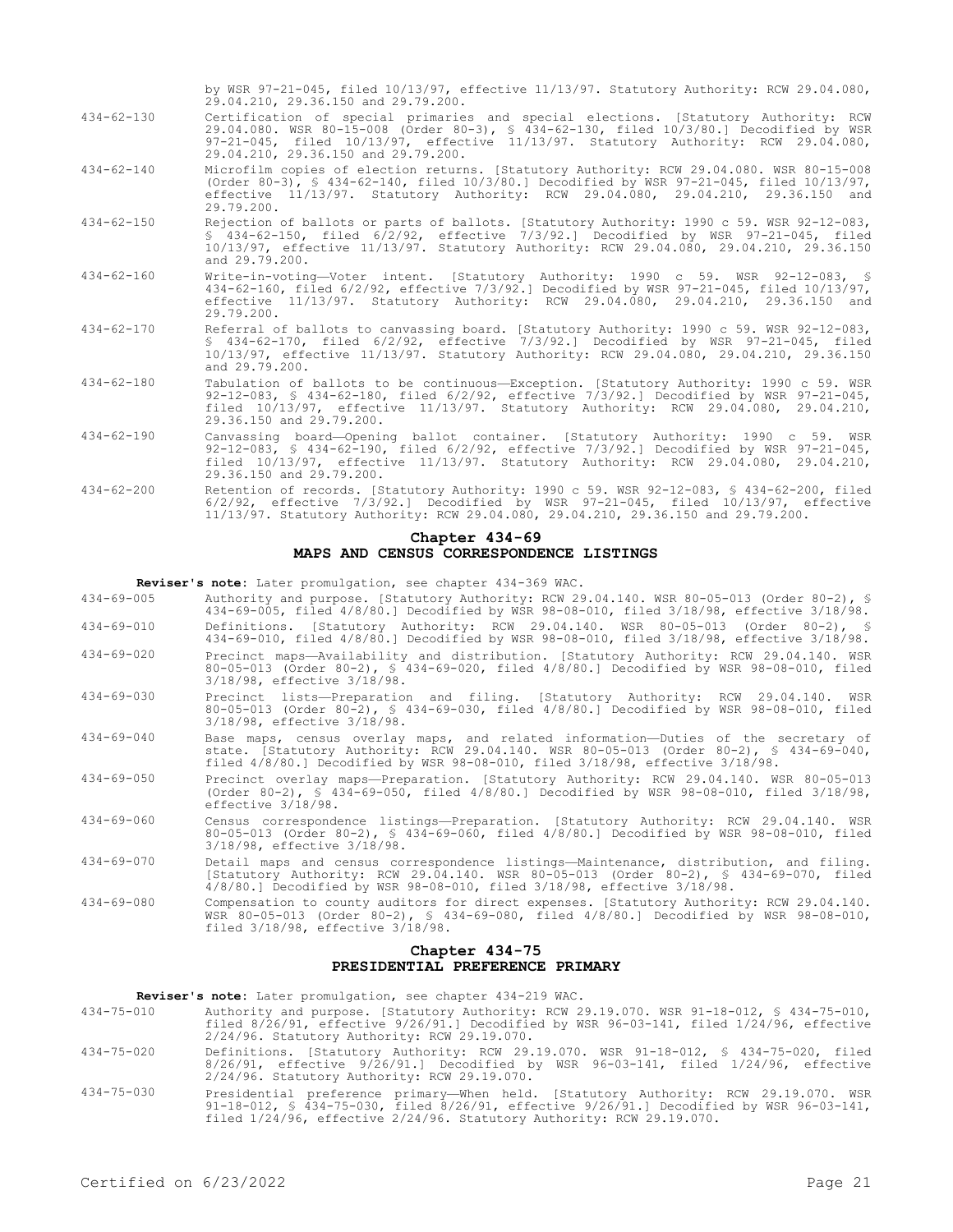- 434-75-040 Presidential preference primary—Changing the date. [Statutory Authority: RCW 29.19.070. WSR 91-18-012, § 434-75-040, filed 8/26/91, effective 9/26/91.] Decodified by WSR 96-03-141, filed 1/24/96, effective 2/24/96. Statutory Authority: RCW 29.19.070.
- 434-75-050 Procedures to be followed when changing primary date. [Statutory Authority: RCW 29.19.070. WSR 91-18-012, § 434-75-050, filed 8/26/91, effective 9/26/91.] Decodified by

WSR 96-03-141, filed 1/24/96, effective 2/24/96. Statutory Authority: RCW 29.19.070. 434-75-060 Designation of candidates by secretary of state. [Statutory Authority: RCW 29.19.070. WSR 91-18-012, § 434-75-060, filed 8/26/91, effective 9/26/91.] Decodified by WSR 96-03-141, filed 1/24/96, effective 2/24/96. Statutory Authority: RCW 29.19.070.

434-75-070 Removal from list of designees. [Statutory Authority: RCW 29.19.070. WSR 91-18-012, § 434-75-070, filed 8/26/91, effective 9/26/91.] Decodified by WSR 96-03-141, filed 1/24/96, effective 2/24/96. Statutory Authority: RCW 29.19.070.

434-75-080 Petition process for ballot access. [Statutory Authority: RCW 29.19.070. WSR 91-18-012, § 434-75-080, filed 8/26/91, effective 9/26/91.] Decodified by WSR 96-03-141, filed 1/24/96, effective 2/24/96. Statutory Authority: RCW 29.19.070.

434-75-090 Form of the nominating petition. [Statutory Authority: RCW 29.19.070. WSR 91-18-012, § 434-75-090, filed 8/26/91, effective 9/26/91.] Decodified by WSR 96-03-141, filed 1/24/96, effective 2/24/96. Statutory Authority: RCW 29.19.070.

434-75-100 Verification of signatures by secretary of state. [Statutory Authority: RCW 29.19.070. WSR 91-18-012, § 434-75-100, filed 8/26/91, effective 9/26/91.] Decodified by WSR 96-03-141, filed 1/24/96, effective 2/24/96. Statutory Authority: RCW 29.19.070.

434-75-110 Determination of insufficient signatures. [Statutory Authority: RCW 29.19.070. WSR 91-18-012, § 434-75-110, filed 8/26/91, effective 9/26/91.] Decodified by WSR 96-03-141, filed 1/24/96, effective 2/24/96. Statutory Authority: RCW 29.19.070.

434-75-120 Certification of candidates. [Statutory Authority: RCW 29.19.070. WSR 91-18-012, § 434-75-120, filed 8/26/91, effective 9/26/91.] Decodified by WSR 96-03-141, filed 1/24/96, effective 2/24/96. Statutory Authority: RCW 29.19.070.

434-75-130 Conduct of the presidential preference primary. [Statutory Authority: RCW 29.19.070. WSR 91-18-012, § 434-75-130, filed 8/26/91, effective 9/26/91.] Decodified by WSR 96-03-141, filed 1/24/96, effective 2/24/96. Statutory Authority: RCW 29.19.070.

434-75-140 Party declaration by voter. [Statutory Authority: RCW 29.19.070. WSR 91-18-012, § 434-75-140, filed 8/26/91, effective 9/26/91.] Decodified by WSR 96-03-141, filed 1/24/96, effective 2/24/96. Statutory Authority: RCW 29.19.070.

434-75-150 Ballot request form used at the polling place. [Statutory Authority: RCW 29.19.070. WSR 91-18-012, § 434-75-150, filed 8/26/91, effective 9/26/91.] Decodified by WSR 96-03-141, filed 1/24/96, effective 2/24/96. Statutory Authority: RCW 29.19.070.

434-75-160 Ballot—Separation of political parties. [Statutory Authority: RCW 29.19.070. WSR 91-18-012, § 434-75-160, filed 8/26/91, effective 9/26/91.] Decodified by WSR 96-03-141, filed 1/24/96, effective 2/24/96. Statutory Authority: RCW 29.19.070.

- 434-75-170 Secretary of state to designate color of ballots and election materials. [Statutory Authority: RCW 29.19.070. WSR 91-18-012, § 434-75-170, filed 8/26/91, effective 9/26/91.] Repealed by WSR 96-03-141, filed 1/24/96, effective 2/24/96. Statutory Authority: RCW 29.19.070.
- 434-75-180 Ballots—Arrangement of names—Instructions. [Statutory Authority: RCW 29.19.070. WSR 91-18-012, § 434-75-180, filed 8/26/91, effective 9/26/91.] Decodified by WSR 96-03-141, filed 1/24/96, effective 2/24/96. Statutory Authority: RCW 29.19.070.
- 434-75-190 Special election held in conjunction with the presidential preference primary. [Statutory Authority: RCW 29.19.070. WSR 91-18-012, § 434-75-190, filed 8/26/91, effective 9/26/91.] Decodified by WSR 96-03-141, filed 1/24/96, effective 2/24/96. Statutory Authority: RCW 29.19.070.
- 434-75-200 Questioned ballots/alternate ballots—Use by poll workers when voter declines to identify party. [Statutory Authority: RCW 29.19.070. WSR 91-18-012, § 434-75-200, filed 8/26/91, effective 9/26/91.] Repealed by WSR 96-03-141, filed 1/24/96, effective 2/24/96. Statutory Authority: RCW 29.19.070.
- 434-75-210 Provisions regarding ballots applicable to absentees. [Statutory Authority: RCW 29.19.070. WSR 91-18-012, § 434-75-210, filed 8/26/91, effective 9/26/91.] Decodified by WSR 96-03-141, filed 1/24/96, effective 2/24/96. Statutory Authority: RCW 29.19.070.

434-75-220 Absentee ballot request form. [Statutory Authority: RCW 29.19.070. WSR 91-18-012, § 434-75-220, filed 8/26/91, effective 9/26/91.] Decodified by WSR 96-03-141, filed 1/24/96, effective 2/24/96. Statutory Authority: RCW 29.19.070.

434-75-230 Incomplete absentee ballot requests. [Statutory Authority: RCW 29.19.070. WSR 91-18-012, § 434-75-230, filed 8/26/91, effective 9/26/91.] Decodified by WSR 96-03-141, filed 1/24/96, effective 2/24/96. Statutory Authority: RCW 29.19.070.

434-75-240 Lack of party designation. [Statutory Authority: RCW 29.19.070. WSR 92-08-032, § 434-75-240, filed 3/24/92, effective 4/1/92; WSR 91-18-012, § 434-75-240, filed 8/26/91, effective 9/26/91.] Decodified by WSR 96-03-141, filed 1/24/96, effective 2/24/96. Statutory Authority: RCW 29.19.070.

434-75-250 Ongoing absentee voters. [Statutory Authority: RCW 29.19.070. WSR 92-08-032, § 434-75-250, filed 3/24/92, effective 4/1/92; WSR 91-18-012, § 434-75-250, filed 8/26/91, effective 9/26/91.] Decodified by WSR 96-03-141, filed 1/24/96, effective 2/24/96. Statu-tory Authority: RCW 29.19.070.

434-75-260 Canvassing and tabulation of presidential primary absentee ballots. [Statutory Authority: RCW 29.19.070. WSR 91-18-012, § 434-75-260, filed 8/26/91, effective 9/26/91.] Decodified by WSR 96-03-141, filed 1/24/96, effective 2/24/96. Statutory Authority: RCW 29.19.070.

434-75-270 Vote-by-mail precincts. [Statutory Authority: RCW 29.19.070. WSR 91-18-012, § 434-75-270, filed 8/26/91, effective 9/26/91.] Decodified by WSR 96-03-141, filed 1/24/96, effective 2/24/96. Statutory Authority: RCW 29.19.070.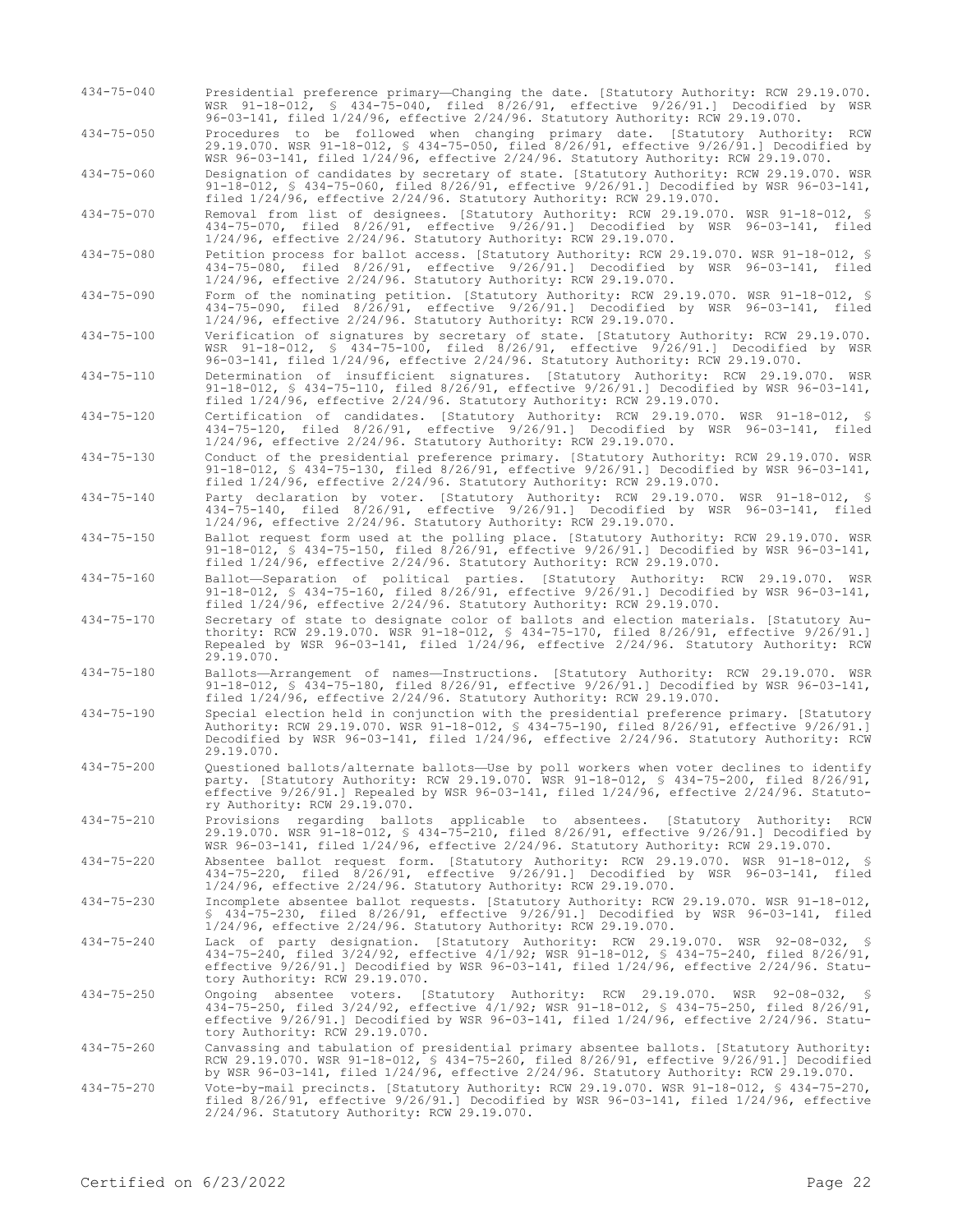- 434-75-280 Ballots not tabulated. [Statutory Authority: RCW 29.19.070. WSR 91-18-012, § 434-75-280, filed 8/26/91, effective 9/26/91.] Decodified by WSR 96-03-141, filed 1/24/96, effective 2/24/96. Statutory Authority: RCW 29.19.070.
- 434-75-290 Canvassing and certification of presidential preference primary. [Statutory Authority: RCW 29.19.070. WSR 91-18-012, § 434-75-290, filed 8/26/91, effective 9/26/91.] Decodified by WSR 96-03-141, filed 1/24/96, effective 2/24/96. Statutory Authority: RCW 29.19.070.
- 434-75-300 Canvassing and tabulation of other special elections. [Statutory Authority: RCW 29.19.070. WSR 91-18-012, § 434-75-300, filed 8/26/91, effective 9/26/91.] Repealed by WSR 96-03-141, filed 1/24/96, effective 2/24/96. Statutory Authority: RCW 29.19.070.
- 434-75-310 Mandatory recount provisions do not apply. [Statutory Authority: RCW 29.19.070. WSR 91-18-012, § 434-75-310, filed 8/26/91, effective 9/26/91.] Decodified by WSR 96-03-141, filed 1/24/96, effective 2/24/96. Statutory Authority: RCW 29.19.070.
- 434-75-320 Political party preference data—Transmittal to the major political parties. [Statutory Authority: RCW 29.19.070. WSR 91-18-012, § 434-75-320, filed 8/26/91, effective 9/26/91.] Decodified by WSR 96-03-141, filed 1/24/96, effective 2/24/96. Statutory Authority: RCW 29.19.070.
- 434-75-330 Retention of election material. [Statutory Authority: RCW 29.19.070. WSR 91-18-012, § 434-75-330, filed 8/26/91, effective 9/26/91.] Decodified by WSR 96-03-141, filed 1/24/96, effective 2/24/96. Statutory Authority: RCW 29.19.070.
- 434-75-340 Claims for reimbursement. [Statutory Authority: RCW 29.19.070. WSR 91-18-012, § 434-75-340, filed 8/26/91, effective 9/26/91.] Decodified by WSR 96-03-141, filed 1/24/96, effective 2/24/96. Statutory Authority: RCW 29.19.070.
- 434-75-350 Time for submission and payment of claims for reimbursement. [Statutory Authority: RCW 29.19.070. WSR 91-18-012, § 434-75-350, filed 8/26/91, effective 9/26/91.] Decodified by WSR 96-03-141, filed 1/24/96, effective 2/24/96. Statutory Authority: RCW 29.19.070.

#### **Chapter 434-79**

### **VERIFICATION OF SIGNATURES ON REFERENDUM AND INITIATIVE PETITIONS**

**Reviser's note:** Later promulgation, see chapter 434-379 WAC.

434-79-010 Random sampling procedure. [Statutory Authority: RCW 29.79.200 and 29.04.080. WSR 97-17-035, § 434-79-010, filed 8/13/97, effective 9/13/97. Statutory Authority: RCW 29.79.200. WSR 78-08-032 (Order 78-2), § 434-79-010, filed 7/17/78.] Decodified by WSR 97-21-045, filed 10/13/97, effective 11/13/97. Statutory Authority: RCW 29.04.080, 29.04.210, 29.36.150 and 29.79.200.

# **Chapter 434-80 OFFICIAL CANDIDATES' PAMPHLET—STATEMENTS AND PHOTOGRAPHS**

**Reviser's note:** Later promulgation, see chapter 434-380 WAC.

- 434-80-010 Deadline for submission of statements and photographs. [Statutory Authority: RCW 29.80.070. WSR 78-09-018 (Order 78-4), § 434-80-010, filed 8/9/78.] Decodified by WSR 98-08-010, filed 3/18/98, effective 3/18/98.
- 434-80-020 Rejection of statement or photograph. [Statutory Authority: RCW 29.80.070. WSR 78-09-018 (Order 78-4), § 434-80-020, filed 8/9/78.] Decodified by WSR 98-08-010, filed 3/18/98, effective 3/18/98.
- 434-80-030 Photographs. [Statutory Authority: RCW 29.80.070. WSR 78-09-018 (Order 78-4), § 434-80-030, filed 8/9/78.] Decodified by WSR 98-08-010, filed 3/18/98, effective 3/18/98.
- 434-80-040 Length of statements. [Statutory Authority: RCW 29.80.070. WSR 78-09-018 (Order 78-4), § 434-80-040, filed 8/9/78.] Decodified by WSR 98-08-010, filed 3/18/98, effective 3/18/98.
- 434-80-050 Restrictions on style for candidates' statement. [Statutory Authority: RCW 29.80.070. WSR 78-09-018 (Order 78-4), § 434-80-050, filed 8/9/78.] Decodified by WSR 98-08-010, filed 3/18/98, effective 3/18/98.
- 434-80-060 Content of statements for candidates' pamphlet. [Statutory Authority: RCW 29.80.070. WSR 78-09-018 (Order 78-4), § 434-80-060, filed 8/9/78.] Decodified by WSR 98-08-010, filed 3/18/98, effective 3/18/98.
- 434-80-070 Editing and review. [Statutory Authority: RCW 29.80.070. WSR 78-09-018 (Order 78-4), § 434-80-070, filed 8/9/78.] Decodified by WSR 98-08-010, filed 3/18/98, effective 3/18/98.

### **Chapter 434-81 VOTERS' PAMPHLET**

**Reviser's note:** Later promulgation, see chapter 434-381 WAC.

- 434-81-010 Committees to write arguments for and against constitutional amendments, referendum bills, and alternatives to initiatives to the legislature. [Statutory Authority: RCW 29.81.070. WSR 79-05-024 (Order 79-1), § 434-81-010, filed 4/17/79.] Decodified by WSR 98-08-010, filed 3/18/98, effective 3/18/98.
- 434-81-020 Committees to write arguments for and against initiatives, initiatives to the legislature, and referendum measures. [Statutory Authority: RCW 29.81.070. WSR 79-05-024 (Order 79-1), § 434-81-020, filed 4/17/79.] Decodified by WSR 98-08-010, filed 3/18/98, effective 3/18/98.
- 434-81-030 Additional members on committees to draft arguments for the voters pamphlets. [Statutory Authority: RCW 29.81.070. WSR 79-05-024 (Order 79-1), § 434-81-030, filed 4/17/79.] Decodified by WSR 98-08-010, filed 3/18/98, effective 3/18/98.
- 434-81-040 Selection of a chairperson for committees to draft arguments for or against measures appearing in the voters pamphlet. [Statutory Authority: RCW 29.81.070. WSR 79-05-024 (Order 79-1), § 434-81-040, filed 4/17/79.] Decodified by WSR 98-08-010, filed 3/18/98, effective 3/18/98.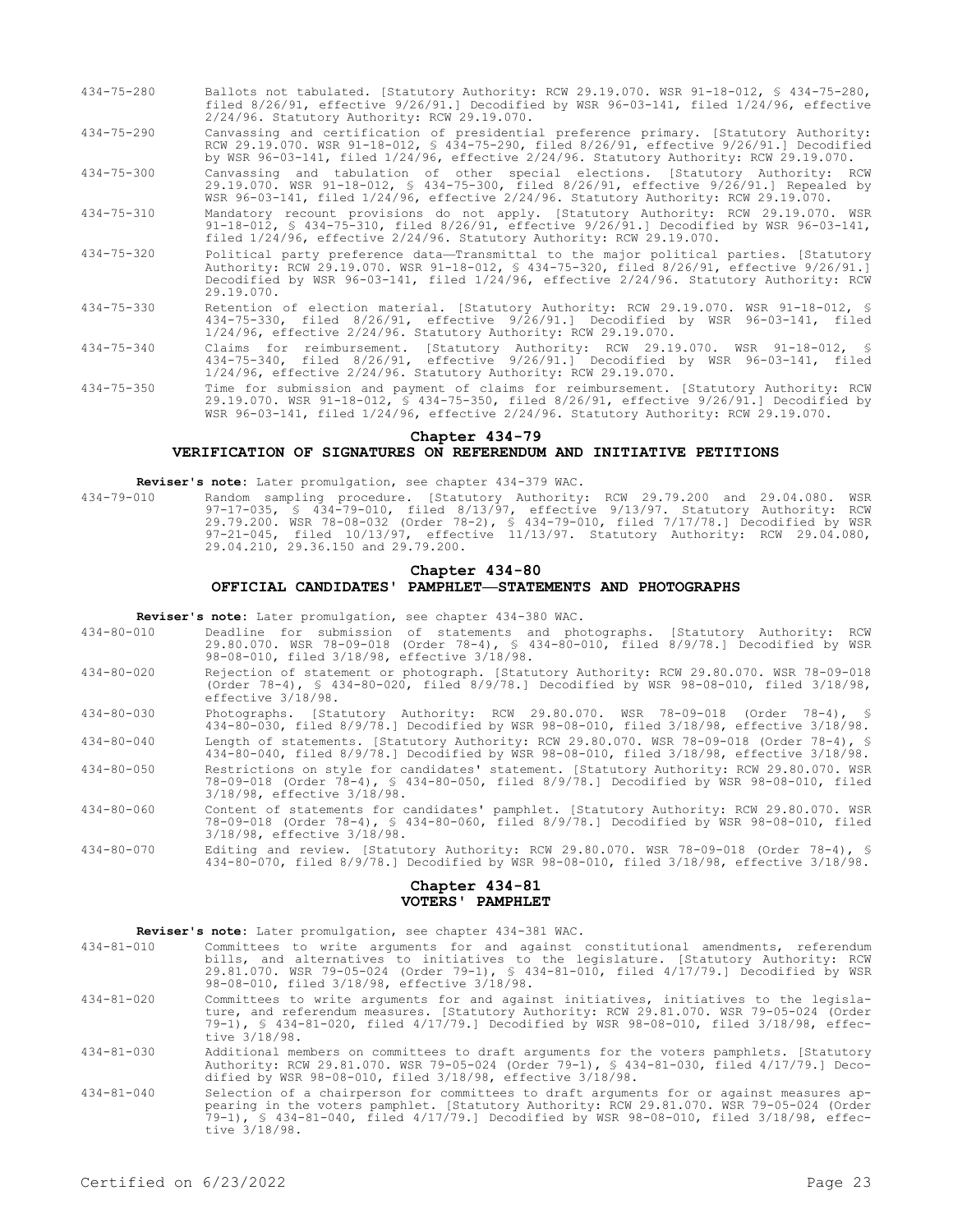- 434-81-050 Advisory committees. [Statutory Authority: RCW 29.81.070. WSR 79-05-024 (Order 79-1), § 434-81-050, filed 4/17/79.] Decodified by WSR 98-08-010, filed 3/18/98, effective 3/18/98.
- 434-81-060 Length of statements and rebuttals. [Statutory Authority: RCW 29.81.070. WSR 79-05-024 (Order 79-1), § 434-81-060, filed 4/17/79.] Decodified by WSR 98-08-010, filed 3/18/98, effective 3/18/98.

434-81-070 Restrictions on the style of statements in the voters pamphlets. [Statutory Authority: RCW 29.81.070. WSR 79-05-024 (Order 79-1), § 434-81-070, filed 4/17/79.] Decodified by WSR 98-08-010, filed 3/18/98, effective 3/18/98.

- 434-81-080 Submission of statements and rebuttals. [Statutory Authority: RCW 29.81.070. WSR 79-05-024 (Order 79-1), § 434-81-080, filed 4/17/79.] Decodified by WSR 98-08-010, filed 3/18/98, effective 3/18/98.
- 434-81-090 Rejection of statements for the voters pamphlet. [Statutory Authority: RCW 29.81.070. WSR 79-05-024 (Order 79-1), § 434-81-090, filed 4/17/79.] Decodified by WSR 98-08-010, filed 3/18/98, effective 3/18/98.
- 434-81-100 Editing of statements for the voters pamphlet. [Statutory Authority: RCW 29.81.070. WSR 79-05-024 (Order 79-1), § 434-81-100, filed 4/17/79.] Decodified by WSR 98-08-010, filed 3/18/98, effective 3/18/98.

# **Chapter 434-91**

## **SPECIAL ELECTIONS FOR MAJOR PUBLIC ENERGY PROJECT BOND MEASURES**

**Reviser's note:** Later promulgation, see chapter 434-291 WAC.

- 434-91-010 Purpose. [Statutory Authority: RCW 29.04.080 and 29.81.070. WSR 82-12-022 (Order 82-1), § 434-91-010, filed 5/25/82.] Decodified by WSR 98-08-010, filed 3/18/98, effective 3/18/98.
- 434-91-020 Submission of a preliminary and a final cost-effectiveness study of a major public energy project. [Statutory Authority: RCW 29.04.080 and 29.81.070. WSR 82-12-022 (Order 82-1), § 434-91-020, filed 5/25/82.] Decodified by WSR 98-08-010, filed 3/18/98, effective 3/18/98.
- 434-91-030 Request for an election pursuant to RCW 80.52.040. [Statutory Authority: RCW 29.04.080 and 29.81.070. WSR 82-12-022 (Order 82-1), § 434-91-030, filed 5/25/82.] Decodified by WSR 98-08-010, filed 3/18/98, effective 3/18/98.
- 434-91-040 Designation of the bond issue on the ballot. [Statutory Authority: RCW 29.04.080 and 29.81.070. WSR 82-12-022 (Order 82-1), § 434-91-040, filed 5/25/82.] Decodified by WSR 98-08-010, filed 3/18/98, effective 3/18/98.
- 434-91-050 Ballot title. [Statutory Authority: RCW 29.04.080 and 29.81.070. WSR 82-12-022 (Order 82-1), § 434-91-050, filed 5/25/82.] Decodified by WSR 98-08-010, filed 3/18/98, effective 3/18/98.
- 434-91-060 Notice of the content of the preliminary cost-effectiveness study, the final cost-effectiveness study, the summary of the final cost-effectiveness study, or the ballot title. [Statutory Authority: RCW 29.04.080 and 29.81.070. WSR 82-12-022 (Order 82-1), § 434-91-060, filed 5/25/82.] Decodified by WSR 98-08-010, filed 3/18/98, effective 3/18/98.
- 434-91-070 Actions to contest contents of the ballot title or summary of the final cost-effectiveness study. [Statutory Authority: RCW 29.04.080 and 29.81.070. WSR 82-12-022 (Order 82-1), § 434-91-070, filed 5/25/82.] Decodified by WSR 98-08-010, filed 3/18/98, effective 3/18/98.
- 434-91-080 Certification of the request for a special election to the county auditors. [Statutory Authority: RCW 29.04.080 and 29.81.070. WSR 82-12-022 (Order 82-1), § 434-91-080, filed 5/25/82.] Decodified by WSR 98-08-010, filed 3/18/98, effective 3/18/98.
- 434-91-090 Recommendations for committees to draft statements for the voters pamphlet. [Statutory<br>Authority: RCW 29.04.080 and 29.81.070. WSR 82-12-022 (Order 82-1), § 434-91-090, filed Authority: RCW 29.04.080 and 29.81.070. WSR 82-12-022 (Order 82-1), § 434-91-090, filed 5/25/82.] Decodified by WSR 98-08-010, filed 3/18/98, effective 3/18/98.
- 434-91-100 Appointment of committees. [Statutory Authority: RCW 29.04.080 and 29.81.070. WSR 82-12-022 (Order 82-1), § 434-91-100, filed 5/25/82.] Decodified by WSR 98-08-010, filed 3/18/98, effective 3/18/98.
- 434-91-110 Advisory committees. [Statutory Authority: RCW 29.04.080 and 29.81.070. WSR 82-12-022 (Order 82-1), § 434-91-110, filed 5/25/82.] Decodified by WSR 98-08-010, filed 3/18/98, effective 3/18/98.
- 434-91-120 Submission of arguments and rebuttals. [Statutory Authority: RCW 29.04.080 and 29.81.070. WSR 82-12-022 (Order 82-1), § 434-91-120, filed 5/25/82.] Decodified by WSR 98-08-010, filed 3/18/98, effective 3/18/98.
- 434-91-130 Permissible costs in allocation of election expenses. [Statutory Authority: RCW 29.04.080 and 29.81.070. WSR 82-12-022 (Order 82-1), § 434-91-130, filed 5/25/82.] Decodified by WSR 98-08-010, filed 3/18/98, effective 3/18/98.
- 434-91-140 Allocation of costs. [Statutory Authority: RCW 29.04.080 and 29.81.070. WSR 82-12-022 (Order 82-1), § 434-91-140, filed 5/25/82.] Decodified by WSR 98-08-010, filed 3/18/98, effective 3/18/98.
- 434-91-150 Documentation of charges for proportional share of election costs. [Statutory Authority: RCW 29.04.080 and 29.81.070. WSR 82-12-022 (Order 82-1), § 434-91-150, filed 5/25/82.] Decodified by WSR 98-08-010, filed 3/18/98, effective 3/18/98.
- 434-91-160 Proportional costs of voters pamphlet and other costs to the secretary of state. [Statu-tory Authority: RCW 29.04.080 and 29.81.070. WSR 82-12-022 (Order 82-1), § 434-91-160, filed 5/25/82.] Decodified by WSR 98-08-010, filed 3/18/98, effective 3/18/98.
- 434-91-170 Reimbursement to counties for proportional share of election costs. [Statutory Authority: RCW 29.04.080 and 29.81.070. WSR 82-12-022 (Order 82-1), § 434-91-170, filed 5/25/82.] Decodified by WSR 98-08-010, filed 3/18/98, effective 3/18/98.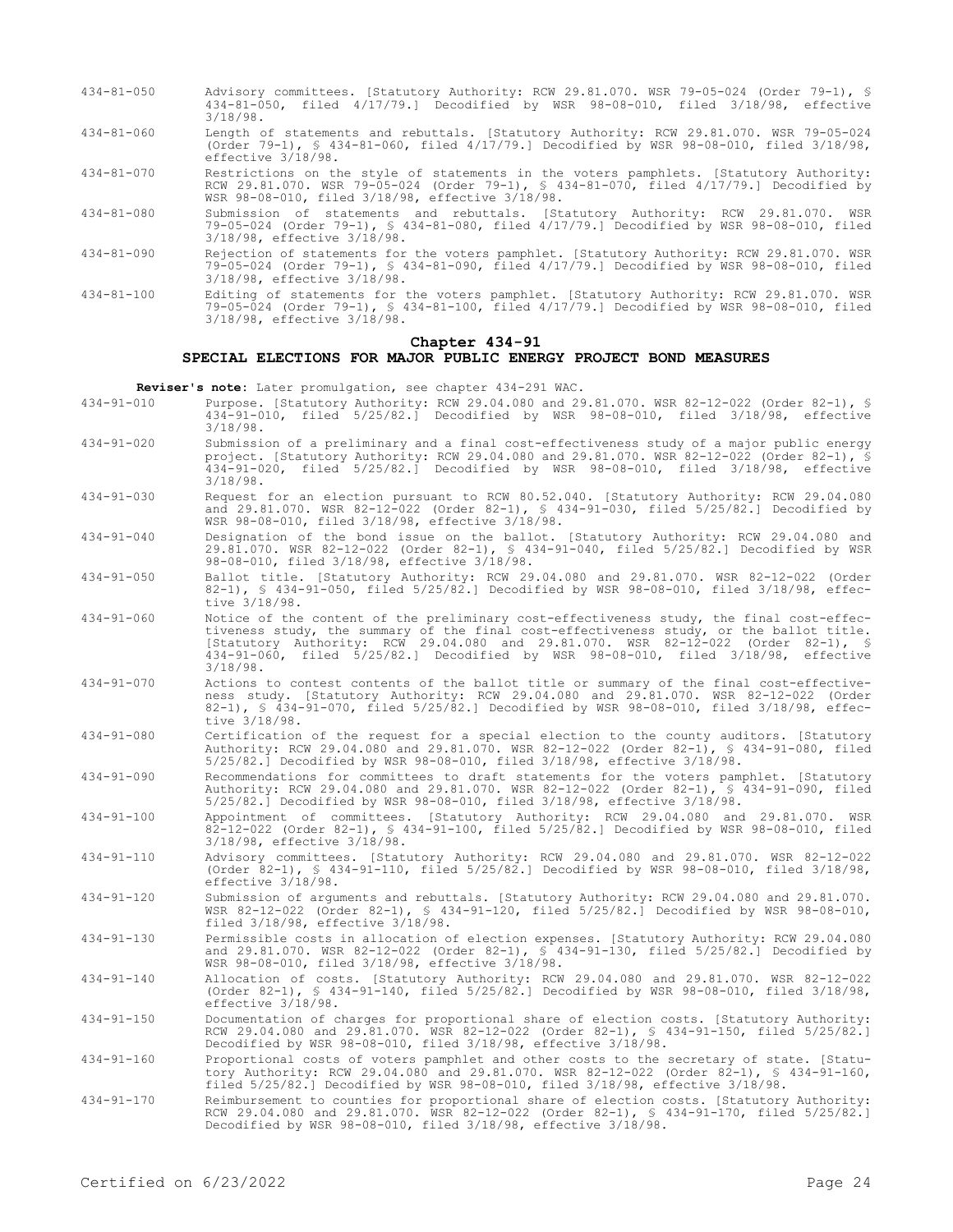# **Chapter 434-110 CORPORATION FILING PROCEDURES AND SPECIAL FEES**

| 434-110-010       | Purpose. [Statutory Authority: RCW 23.86.070, 23B.01.200, 23B.01.220, 24.03.405,<br>25.10.600, 43.07.120. WSR 09-06-036, § 434-110-010, filed 2/24/09, effective 3/27/09.<br>Statutory Authority: Title 23B RCW and chapter 19.77 RCW. WSR 94-19-004, \$ 434-110-010,<br>filed 9/8/94, effective 10/9/94. Statutory Authority: 1993 c 269 and 356, Titles 23, 23B,<br>24 and 46 RCW and chapter 43.07 RCW. WSR 93-20-072, § 434-110-010, filed 10/1/93, effec-<br>tive $11/1/93$ .] Repealed by WSR 11-01-042, filed $12/7/10$ , effective $1/7/11$ . Statutory Au-<br>thority: Titles 23B, 24, and 25 RCW, and chapter 43.07 RCW.                                                                                                        |
|-------------------|-------------------------------------------------------------------------------------------------------------------------------------------------------------------------------------------------------------------------------------------------------------------------------------------------------------------------------------------------------------------------------------------------------------------------------------------------------------------------------------------------------------------------------------------------------------------------------------------------------------------------------------------------------------------------------------------------------------------------------------------|
| 434-110-020       | Office address. [Statutory Authority: Titles 23, 23B, 245 and 46 RCW, chapter 43.07 RCW.<br>WSR $00-21-084$ , § 434-110-020, filed $10/17/00$ , effective $11/17/00$ . Statutory Authority:<br>1993 c 269 and 356, Titles 23, 23B, 24 and 46 RCW and chapter 43.07 RCW. WSR 93-20-072, §<br>434-110-020, filed $10/1/93$ , effective $11/1/93$ . Repealed by WSR 09-06-036, filed $2/24/09$ ,<br>effective 3/27/09. Statutory Authority: RCW 23.86.070, 23B.01.200, 23B.01.220, 24.03.405,<br>25.10.600, 43.07.120.                                                                                                                                                                                                                       |
| $434 - 110 - 030$ | Office hours. [Statutory Authority: RCW 23.86.070, 23B.01.200, 23B.01.220, 24.03.405,<br>25.10.600, 43.07.120. WSR 09-06-036, \$ 434-110-030, filed 2/24/09, effective 3/27/09.<br>Statutory Authority: Titles 23, 23B, 245 and 46 RCW, chapter 43.07 RCW. WSR 00-21-084, §<br>434-110-030, filed 10/17/00, effective 11/17/00. Statutory Authority: 1993 c 269 and 356,<br>Titles 23, 23B, 24 and 46 RCW and chapter 43.07 RCW. WSR 93-20-072, § 434-110-030, filed<br>$10/1/93$ , effective $11/1/93$ . Repealed by WSR 11-01-042, filed $12/7/10$ , effective $1/7/11$ .<br>Statutory Authority: Titles 23B, 24, and 25 RCW, and chapter 43.07 RCW.                                                                                    |
| 434-110-040       | Telephone services. [Statutory Authority: Titles 23, 23B, 245 and 46 RCW, chapter 43.07<br>RCW. WSR 00-21-084, § 434-110-040, filed 10/17/00, effective 11/17/00. Statutory Authori-<br>ty: 1993 c 269 and 356, Titles 23, 23B, 24 and 46 RCW and chapter 43.07 RCW. WSR<br>93-20-072, § 434-110-040, filed $10/1/93$ , effective $11/1/93$ .] Repealed by WSR 09-06-036,<br>filed 2/24/09, effective 3/27/09. Statutory Authority: RCW 23.86.070, 23B.01.200,<br>23B.01.220, 24.03.405, 25.10.600, 43.07.120.                                                                                                                                                                                                                            |
| $434 - 110 - 050$ | Mail-in service. [Statutory Authority: RCW 23.86.070, 23B.01.200, 23B.01.220, 24.03.405,<br>25.10.600, 43.07.120. WSR 09-06-036, § 434-110-050, filed 2/24/09, effective 3/27/09.<br>Statutory Authority: Titles 23, 23B, 245 and 46 RCW, chapter 43.07 RCW. WSR 00-21-084, §<br>434-110-050, filed 10/17/00, effective 11/17/00. Statutory Authority: 1993 c 269 and 356,<br>Titles 23, 23B, 24 and 46 RCW and chapter 43.07 RCW. WSR 93-20-072, § 434-110-050, filed<br>$10/1/93$ , effective $11/1/93$ . Repealed by WSR 11-01-042, filed $12/7/10$ , effective $1/7/11$ .<br>Statutory Authority: Titles 23B, 24, and 25 RCW, and chapter 43.07 RCW.                                                                                  |
| 434-110-060       | In-person or expedited service—Special fees. [Statutory Authority: 1998 c 38 and RCW<br>43.07.120. WSR 98-17-075, § 434-110-060, filed 8/18/98, effective 9/18/98. Statutory Au-<br>thority: Title 23B RCW and chapter 19.77 RCW. WSR 94-19-004, § 434-110-060, filed 9/8/94,<br>effective 10/9/94. Statutory Authority: 1993 c 269 and 356, Titles 23, 23B, 24 and 46 RCW<br>and chapter 43.07 RCW. WSR 93-20-072, § 434-110-060, filed 10/1/93, effective 11/1/93.]<br>Repealed by WSR 07-20-065, filed 9/28/07, effective 10/29/07. Statutory Authority: RCW<br>43.07.400 and 9A.56.078.                                                                                                                                               |
| 434-110-070       | Fees. [Statutory Authority: Title 23B RCW and chapter 19.77 RCW. WSR 94-19-004, §<br>434-110-070, filed $9/8/94$ , effective 10/9/94. Statutory Authority: 1993 c 269 and 356,<br>Titles 23, 23B, 24 and 46 RCW and chapter 43.07 RCW. WSR 93-20-072, § 434-110-070, filed<br>$10/1/93$ , effective $11/1/93$ . Repealed by WSR 04-04-018, filed $1/23/04$ , effective $2/23/04$ .<br>Statutory Authority: RCW 23B.01.200(2), 24.03.007, [24.03.]008, 25.15.007, 19.09.020(15),<br>$[19.09]$ .315, 19.77.115, and 43.07.170.                                                                                                                                                                                                              |
| $434 - 110 - 075$ | Miscellaneous fees. [Statutory Authority: RCW 43.07.120. WSR 95-16-130, § 434-110-075,<br>filed 8/2/95, effective 9/2/95. Statutory Authority: Title 23B RCW and chapter 19.77 RCW.<br>WSR 94-19-004, § 434-110-075, filed $9/8/94$ , effective $10/9/94$ . Statutory Authority: Chap-<br>ters 34.05 and 43.07 RCW, Titles b, 24 and 46 RCW and 1993 c 269. WSR 94-01-074, §<br>434-110-075, filed 12/9/93, effective $1/10/94$ . Statutory Authority: 1993 c 269 and 356,<br>Titles 23, 23B, 24 and 46 RCW and chapter 43.07 RCW. WSR 93-20-072, § 434-110-075, filed<br>$10/1/93$ , effective $11/1/93$ .] Repealed by WSR 07-20-065, filed $9/28/07$ , effective<br>10/29/07. Statutory Authority: RCW 43.07.400 and 9A.56.078.        |
| $434 - 110 - 080$ | Fee prepayment-When required. [Statutory Authority: 1993 c 269 and 356, Titles 23, 23B,<br>24 and 46 RCW and chapter 43.07 RCW. WSR 93-20-072, § 434-110-080, filed 10/1/93, effec-<br>tive 11/1/93.] Repealed by WSR 04-04-018, filed 1/23/04, effective 2/23/04. Statutory Au-<br>$23B.01.200(2)$ , $24.03.007$ , $[24.03.]008$ ,<br>25.15.007.<br>$19.09.020(15)$ ,<br>thority: RCW<br>$[19.09]$ .315, 19.77.115, and 43.07.170.                                                                                                                                                                                                                                                                                                       |
| 434-110-090       | Original signature requirement-Original retained. [Statutory Authority: 1993 c 269 and<br>356, Titles 23, 23B, 24 and 46 RCW and chapter 43.07 RCW. WSR 93-20-072, § 434-110-090,<br>filed $10/1/93$ , effective $11/1/93$ . Repealed by WSR 04-04-018, filed $1/23/04$ , effective<br>2/23/04. Statutory Authority: RCW 23B.01.200(2), 24.03.007, [24.03.]008, 25.15.007,<br>19.09.020(15), [19.09].315, 19.77.115, and 43.07.170.                                                                                                                                                                                                                                                                                                       |
| 434-110-100       | Registered office address-Requirements. [Statutory Authority: RCW 23.86.070, 23B.01.200,<br>23B.01.220, 24.03.405, 25.10.600, 43.07.120. WSR 09-06-036, § 434-110-100, filed 2/24/09,<br>effective 3/27/09. Statutory Authority: RCW 23B.01.200(2), 24.03.007, [24.03.]008,<br>25.15.007, 19.09.020(15), [19.09].315, 19.77.115, and 43.07.170. WSR 04-04-018, §<br>434-110-100, filed 1/23/04, effective 2/23/04. Statutory Authority: 1993 c 269 and 356,<br>Titles 23, 23B, 24 and 46 RCW and chapter 43.07 RCW. WSR 93-20-072, § 434-110-100, filed<br>$10/1/93$ , effective $11/1/93$ . Repealed by WSR 11-01-042, filed $12/7/10$ , effective $1/7/11$ .<br>Statutory Authority: Titles 23B, 24, and 25 RCW, and chapter 43.07 RCW. |
| 434-110-120       | Initial and annual reports-Form of content. [Statutory Authority: RCW 23.86.070,<br>23B.01.200, 23B.01.220, 24.03.405, 25.10.600, 43.07.120. WSR 09-06-036, § 434-110-120,<br>filed 2/24/09, effective 3/27/09. Statutory Authority: Title 23B RCW and chapter 19.77<br>RCW. WSR 94-19-004, § 434-110-120, filed $9/8/94$ , effective $10/9/94$ . Statutory Authority:<br>1993 c 269 and 356, Titles 23, 23B, 24 and 46 RCW and chapter 43.07 RCW. WSR 93-20-072, §                                                                                                                                                                                                                                                                       |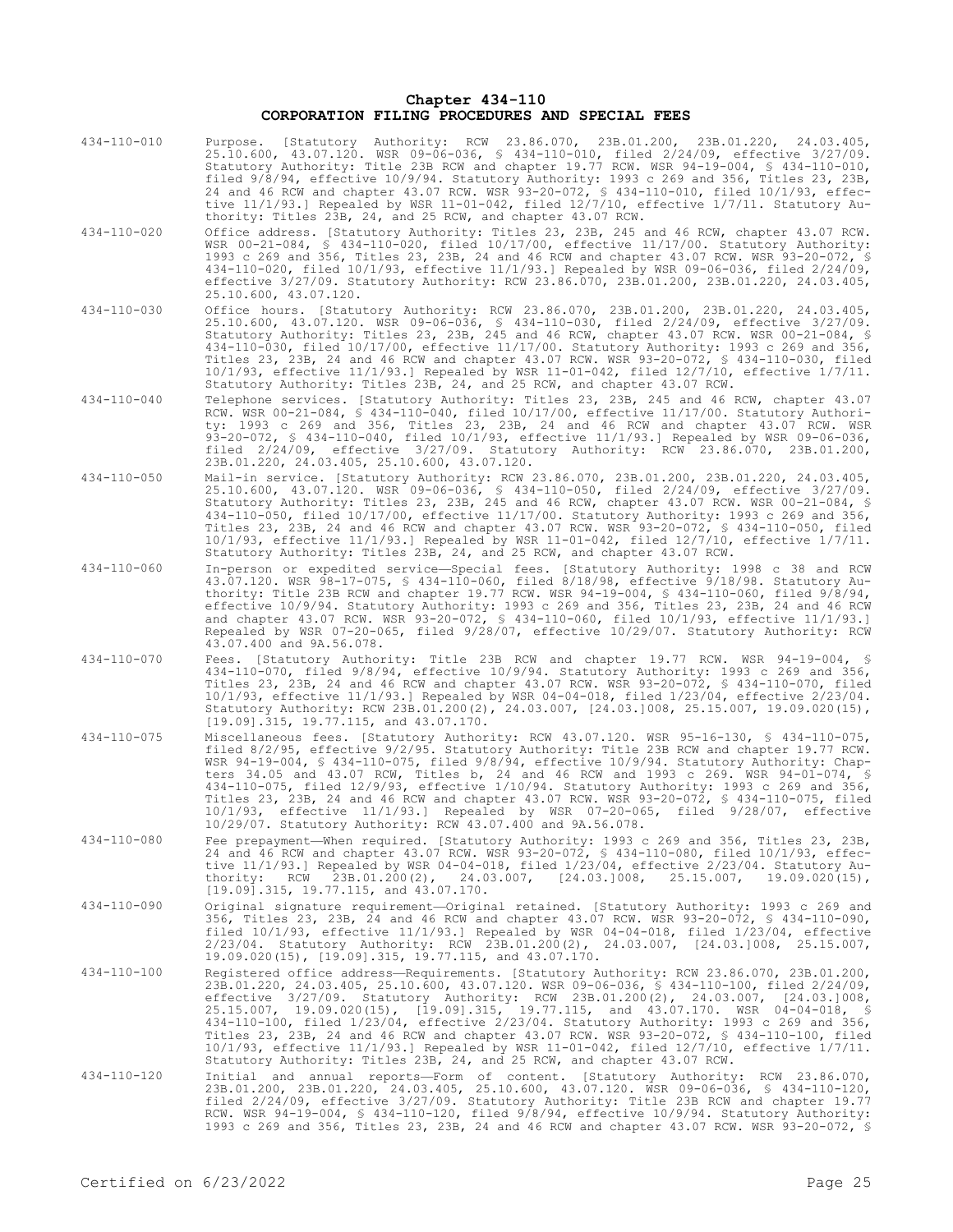434-110-120, filed 10/1/93, effective 11/1/93.] Repealed by WSR 11-01-042, filed 12/7/10, effective 1/7/11. Statutory Authority: Titles 23B, 24, and 25 RCW, and chapter 43.07 RCW. 434-110-130 Annual reports—Due date for all nonprofit corporations. [Statutory Authority: RCW 23.86.070, 23B.01.200, 23B.01.220, 24.03.405, 25.10.600, 43.07.120. WSR 09-06-036, § 434-110-130, filed 2/24/09, effective 3/27/09. Statutory Authority: 1993 c 269 and 356, Titles 23, 23B, 24 and 46 RCW and chapter 43.07 RCW. WSR 93-20-072, § 434-110-130, filed 10/1/93, effective 11/1/93.] Repealed by WSR 11-01-042, filed 12/7/10, effective 1/7/11. Statutory Authority: Titles 23B, 24, and 25 RCW, and chapter 43.07 RCW.

434-110-140 Inactive profit domestic corporations—Proof. [Statutory Authority: 1993 c 269 and 356, Titles 23, 23B, 24 and 46 RCW and chapter 43.07 RCW. WSR 93-20-072, § 434-110-140, filed 10/1/93, effective 11/1/93.] Repealed by WSR 11-01-042, filed 12/7/10, effective 1/7/11. Statutory Authority: Titles 23B, 24, and 25 RCW, and chapter 43.07 RCW.

# **Chapter 434-130 LIMITED LIABILITY COMPANIES**

- 434-130-010 Purpose and authority. [Statutory Authority: Chapter 25.15 RCW and 1994 c 211. WSR 94-19-005, § 434-130-010, filed 9/8/94, effective 10/1/94.] Repealed by WSR 16-06-036, filed 2/23/16, effective 3/25/16. Statutory Authority: 2015 c 176, chapters 11.110, 18.100, 19.77, 23.86, 23.90, 23B.01, 24.03, 24.06, 25.10, 25.15, 43.07, and 46.64 RCW.
- 434-130-020 Official address and telephone number. [Statutory Authority: Chapters 25.15, 43.07 RCW. WSR 00-21-082, § 434-130-020, filed 10/17/00, effective 11/17/00. Statutory Authority: Chapter 25.15 RCW and 1994 c 211. WSR 94-19-005, § 434-130-020, filed 9/8/94, effective 10/1/94.] Repealed by WSR 04-04-018, filed 1/23/04, effective 2/23/04. Statutory Authority: RCW 23B.01.200(2), 24.03.007, [24.03.]008, 25.15.007, 19.09.020(15), [19.09].315, 19.77.115, and 43.07.170.
- 434-130-030 Office hours. [Statutory Authority: Chapter 25.15 RCW and 1994 c 211. WSR 94-19-005, § 434-130-030, filed 9/8/94, effective 10/1/94.] Repealed by WSR 04-04-018, filed 1/23/04, effective 2/23/04. Statutory Authority: RCW 23B.01.200(2), 24.03.007, [24.03.]008, 25.15.007, 19.09.020(15), [19.09].315, 19.77.115, and 43.07.170.
- 434-130-040 Telephone services. [Statutory Authority: Chapter 25.15 RCW and 1994 c 211. WSR 94-19-005, § 434-130-040, filed 9/8/94, effective 10/1/94.] Repealed by WSR 10-15-035, filed 7/13/10, effective 8/13/10. Statutory Authority: RCW 25.15.007, 25.15.805, 25.15.810, and 43.07.120.
- 434-130-050 Original signature required. [Statutory Authority: Chapter 25.15 RCW and 1994 c 211. WSR 94-19-005, § 434-130-050, filed 9/8/94, effective 10/1/94.] Repealed by WSR 10-15-035, filed 7/13/10, effective 8/13/10. Statutory Authority: RCW 25.15.007, 25.15.805, 25.15.810, and 43.07.120.
- 434-130-055 Online services. [Statutory Authority: RCW 25.15.007, 25.15.805, 25.15.810, and 43.07.120. WSR 10-15-035, § 434-130-055, filed 7/13/10, effective 8/13/10.] Repealed by WSR 16-06-036, filed 2/23/16, effective 3/25/16. Statutory Authority: 2015 c 176, chapters 11.110, 18.100, 19.77, 23.86, 23.90, 23B.01, 24.03, 24.06, 25.10, 25.15, 43.07, and 46.64 RCW.
- 434-130-060 Registered office address—Requirements. [Statutory Authority: RCW 25.15.007, 25.15.805, 25.15.810, and 43.07.120. WSR 10-15-035, § 434-130-060, filed 7/13/10, effective 8/13/10. Statutory Authority: Chapter 25.15 RCW and 1994 c 211. WSR 94-19-005, § 434-130-060, filed 9/8/94, effective 10/1/94.] Repealed by WSR 16-06-036, filed 2/23/16, effective 3/25/16. Statutory Authority: 2015 c 176, chapters 11.110, 18.100, 19.77, 23.86, 23.90, 23B.01, 24.03, 24.06, 25.10, 25.15, 43.07, and 46.64 RCW.
- 434-130-070 Annual reports—Due date. [Statutory Authority: RCW 25.15.007, 25.15.805, 25.15.810, and 43.07.120. WSR 10-15-035, § 434-130-070, filed 7/13/10, effective 8/13/10. Statutory Authority: Chapter 25.15 RCW and 1994 c 211. WSR 94-19-005, § 434-130-070, filed 9/8/94, effective 10/1/94.] Repealed by WSR 16-06-036, filed 2/23/16, effective 3/25/16. Statutory Authority: 2015 c 176, chapters 11.110, 18.100, 19.77, 23.86, 23.90, 23B.01, 24.03, 24.06, 25.10, 25.15, 43.07, and 46.64 RCW.
- 434-130-080 In-person or expedited counter service—Special fees. [Statutory Authority: RCW 25.15.007, [25.15.]805, [25.15.]810, and 43.07.120. WSR 12-13-097, § 434-130-080, filed 6/20/12, effective 7/21/12; WSR 10-15-035, § 434-130-080, filed 7/13/10, effective 8/13/10. Statutory Authority: Chapter 25.15 RCW and 1994 c 211. WSR 94-19-005, § 434-130-080, filed 9/8/94, effective 10/1/94.] Repealed by WSR 16-06-036, filed 2/23/16, effective 3/25/16. Statutory Authority: 2015 c 176, chapters 11.110, 18.100, 19.77, 23.86, 23.90, 23B.01, 24.03, 24.06, 25.10, 25.15, 43.07, and 46.64 RCW.
- 434-130-090 Miscellaneous fees. [Statutory Authority: RCW 23B.01.220, 25.15.805, and 25.10.916. WSR 11-12-020, § 434-130-090, filed 5/24/11, effective 7/1/11. Statutory Authority: RCW 25.15.007, 25.15.805, 25.15.810, and 43.07.120. WSR 10-15-035, § 434-130-090, filed 7/13/10, effective 8/13/10. Statutory Authority: RCW 25.15.805, 25.15.810 and 23B.01.220. WSR 99-12-007, § 434-130-090, filed 5/20/99, effective 6/20/99. Statutory Authority: Chapter 25.15 RCW and 1994 c 211. WSR 94-19-005, § 434-130-090, filed 9/8/94, effective 10/1/94.] Repealed by WSR 16-06-036, filed 2/23/16, effective 3/25/16. Statutory Authority: 2015 c 176, chapters 11.110, 18.100, 19.77, 23.86, 23.90, 23B.01, 24.03, 24.06, 25.10, 25.15, 43.07, and 46.64 RCW.
- 434-130-100 Miscellaneous fees. [Statutory Authority: RCW 25.15.007, 25.15.805, 25.15.810, and<br>43.07.120. WSR 10-15-035, § 434-130-100, filed 7/13/10, effective 8/13/10. Statutory Au-<br>thority: Chapter 25.15 RCW and 1994 c effective 10/1/94.] Repealed by WSR 16-06-036, filed 2/23/16, effective 3/25/16. Statutory Authority: 2015 c 176, chapters 11.110, 18.100, 19.77, 23.86, 23.90, 23B.01, 24.03, 24.06, 25.10, 25.15, 43.07, and 46.64 RCW.

# **Chapter 434-135 LIMITED LIABILITY PARTNERSHIPS**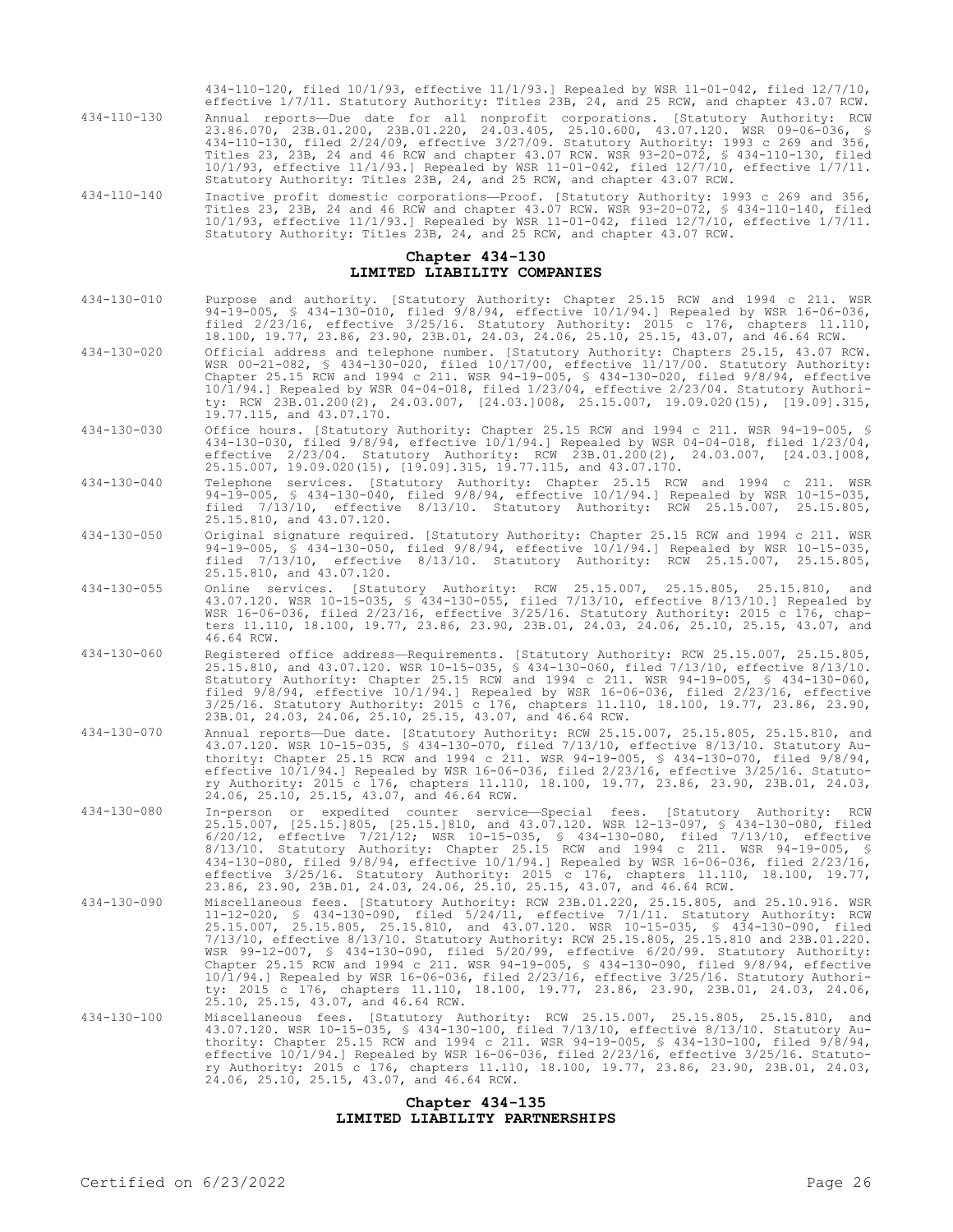434-135-010 Purpose and authority. [Statutory Authority: RCW 25.05.093. WSR 11-04-052, § 434-135-010, filed 1/26/11, effective 2/26/11. Statutory Authority: RCW 43.07.120. WSR 95-16-131, § 434-135-010, filed 8/2/95, effective 9/2/95.] Repealed by WSR 16-06-036, filed 2/23/16, effective 3/25/16. Statutory Authority: 2015 c 176, chapters 11.110, 18.100, 19.77, 23.86, 23.90, 23B.01, 24.03, 24.06, 25.10, 25.15, 43.07, and 46.64 RCW.

434-135-020 Official address and telephone number. [Statutory Authority: Chapter 43.07 RCW. WSR 00-21-085, § 434-135-020, filed 10/17/00, effective 11/17/00. Statutory Authority: RCW 43.07.120. WSR 95-16-131, § 434-135-020, filed 8/2/95, effective 9/2/95.] Repealed by WSR 04-04-018, filed 1/23/04, effective 2/23/04. Statutory Authority: RCW 23B.01.200(2), 24.03.007, [24.03.]008, 25.15.007, 19.09.020(15), [19.09].315, 19.77.115, and 43.07.170.

434-135-030 Office hours. [Statutory Authority: RCW 43.07.120. WSR 95-16-131, § 434-135-030, filed 8/2/95, effective 9/2/95.] Repealed by WSR 04-04-018, filed 1/23/04, effective 2/23/04. Statutory Authority: RCW 23B.01.200(2), 24.03.007, [24.03.]008, 25.15.007, 19.09.020(15), [19.09].315, 19.77.115, and 43.07.170.

434-135-040 Telephone services. [Statutory Authority: RCW 43.07.120. WSR 95-16-131, § 434-135-040, filed 8/2/95, effective 9/2/95.] Repealed by WSR 11-04-052, filed 1/26/11, effective 2/26/11. Statutory Authority: RCW 25.05.093.

434-135-050 Filing requirements. [Statutory Authority: RCW 43.07.120. WSR 95-16-131, § 434-135-050, filed 8/2/95, effective 9/2/95.] Repealed by WSR 11-04-052, filed 1/26/11, effective 2/26/11. Statutory Authority: RCW 25.05.093.

434-135-060 Execution of document. [Statutory Authority: RCW 43.07.120. WSR 95-16-131, § 434-135-060, filed 8/2/95, effective 9/2/95.] Repealed by WSR 11-04-052, filed 1/26/11, effective 2/26/11. Statutory Authority: RCW 25.05.093.

434-135-070 Filing duty of secretary of state. [Statutory Authority: RCW 43.07.120. WSR 95-16-131, § 434-135-070, filed 8/2/95, effective 9/2/95.] Repealed by WSR 04-04-018, filed 1/23/04, effective 2/23/04. Statutory Authority: RCW 23B.01.200(2), 24.03.007, [24.03.]008, 25.15.007, 19.09.020(15), [19.09].315, 19.77.115, and 43.07.170.

434-135-080 Filed date. [Statutory Authority: RCW 43.07.120. WSR 95-16-131, § 434-135-080, filed 8/2/95, effective 9/2/95.] Repealed by WSR 11-04-052, filed 1/26/11, effective 2/26/11. Statutory Authority: RCW 25.05.093.

- 434-135-090 Annual notice—Due date—Whom notified. [Statutory Authority: RCW 25.05.093. WSR 11-04-052, § 434-135-090, filed 1/26/11, effective 2/26/11. Statutory Authority: RCW 43.07.120. WSR 95-16-131, § 434-135-090, filed 8/2/95, effective 9/2/95.] Repealed by WSR 16-06-036, filed 2/23/16, effective 3/25/16. Statutory Authority: 2015 c 176, chapters 11.110, 18.100, 19.77, 23.86, 23.90, 23B.01, 24.03, 24.06, 25.10, 25.15, 43.07, and 46.64 RCW.
- 434-135-120 Limited liability partnership name. [Statutory Authority: RCW 43.07.120. WSR 95-16-131, § 434-135-120, filed 8/2/95, effective 9/2/95.] Repealed by WSR 11-04-052, filed 1/26/11, effective 2/26/11. Statutory Authority: RCW 25.05.093.
- 434-135-150 Initial registration—Form of content. [Statutory Authority: RCW 25.05.093. WSR 11-04-052, § 434-135-150, filed 1/26/11, effective 2/26/11. Statutory Authority: RCW 43.07.120. WSR 95-16-131, § 434-135-150, filed 8/2/95, effective 9/2/95.] Repealed by WSR 16-06-036, filed 2/23/16, effective 3/25/16. Statutory Authority: 2015 c 176, chapters 11.110, 18.100, 19.77, 23.86, 23.90, 23B.01, 24.03, 24.06, 25.10, 25.15, 43.07, and 46.64 RCW.
- 434-135-160 Annual notice—Form of content. [Statutory Authority: RCW 25.05.093. WSR 11-04-052, § 434-135-160, filed 1/26/11, effective 2/26/11. Statutory Authority: RCW 43.07.120. WSR 95-16-131, § 434-135-160, filed 8/2/95, effective 9/2/95.] Repealed by WSR 16-06-036, filed 2/23/16, effective 3/25/16. Statutory Authority: 2015 c 176, chapters 11.110, 18.100, 19.77, 23.86, 23.90, 23B.01, 24.03, 24.06, 25.10, 25.15, 43.07, and 46.64 RCW.
- 434-135-170 Amended notice—Form of content. [Statutory Authority: RCW 25.05.093. WSR 11-04-052, § 434-135-170, filed 1/26/11, effective 2/26/11. Statutory Authority: RCW 43.07.120. WSR 95-16-131, § 434-135-170, filed 8/2/95, effective 9/2/95.] Repealed by WSR 16-06-036, filed 2/23/16, effective 3/25/16. Statutory Authority: 2015 c 176, chapters 11.110, 18.100, 19.77, 23.86, 23.90, 23B.01, 24.03, 24.06, 25.10, 25.15, 43.07, and 46.64 RCW.
- 434-135-190 Fees. [Statutory Authority: RCW 25.05.093. WSR 11-04-052, § 434-135-190, filed 1/26/11, effective 2/26/11. Statutory Authority: RCW 43.07.120. WSR 95-16-131, § 434-135-190, filed 8/2/95, effective 9/2/95.] Repealed by WSR 16-06-036, filed 2/23/16, effective 3/25/16. Statutory Authority: 2015 c 176, chapters 11.110, 18.100, 19.77, 23.86, 23.90, 23B.01, 24.03, 24.06, 25.10, 25.15, 43.07, and 46.64 RCW.

### **Chapter 434-180 ELECTRONIC AUTHENTICATION**

- 434-180-100 Scope and purpose of chapter. [Statutory Authority: RCW 19.34.030, 19.34.040, 19.34.100, 19.34.111 and 19.34.400. WSR 97-24-053, § 434-180-100, filed 11/26/97, effective 12/27/97.] Repealed by WSR 19-16-130, filed 8/6/19, effective 9/6/19. Statutory Authority: RCW 19.34.030, 43.07.120 and chapter 19.34 RCW.
- 434-180-110 Office address, hours, and telephone number. [Statutory Authority: RCW 19.34.030, 19.34.040, 19.34.100, 19.34.111, and 19.34.400. WSR 00-21-087, § 434-180-110, filed 10/17/00, effective 11/17/00; WSR 97-24-053, § 434-180-110, filed 11/26/97, effective<br>12/27/97.] Repealed by WSR 04-04-018, filed 1/23/04, effective 2/23/04. Statutory Author-<br>ity: RCW 23B.01.200(2), 24.03.007, [24.03.]008 19.77.115, and 43.07.170.
- 434-180-120 Definitions. [Statutory Authority: RCW 19.34.030, 19.34.040, 19.34.100, 19.34.111 and 19.34.400. WSR 97-24-053, § 434-180-120, filed 11/26/97, effective 12/27/97.] Repealed by WSR 19-16-130, filed 8/6/19, effective 9/6/19. Statutory Authority: RCW 19.34.030, 43.07.120 and chapter 19.34 RCW.
- 434-180-130 Fees. [Statutory Authority: RCW 19.34.101, 19.34.500. WSR 10-04-057, § 434-180-130, filed 1/29/10, effective 3/1/10. Statutory Authority: Chapter 19.34 RCW, including RCW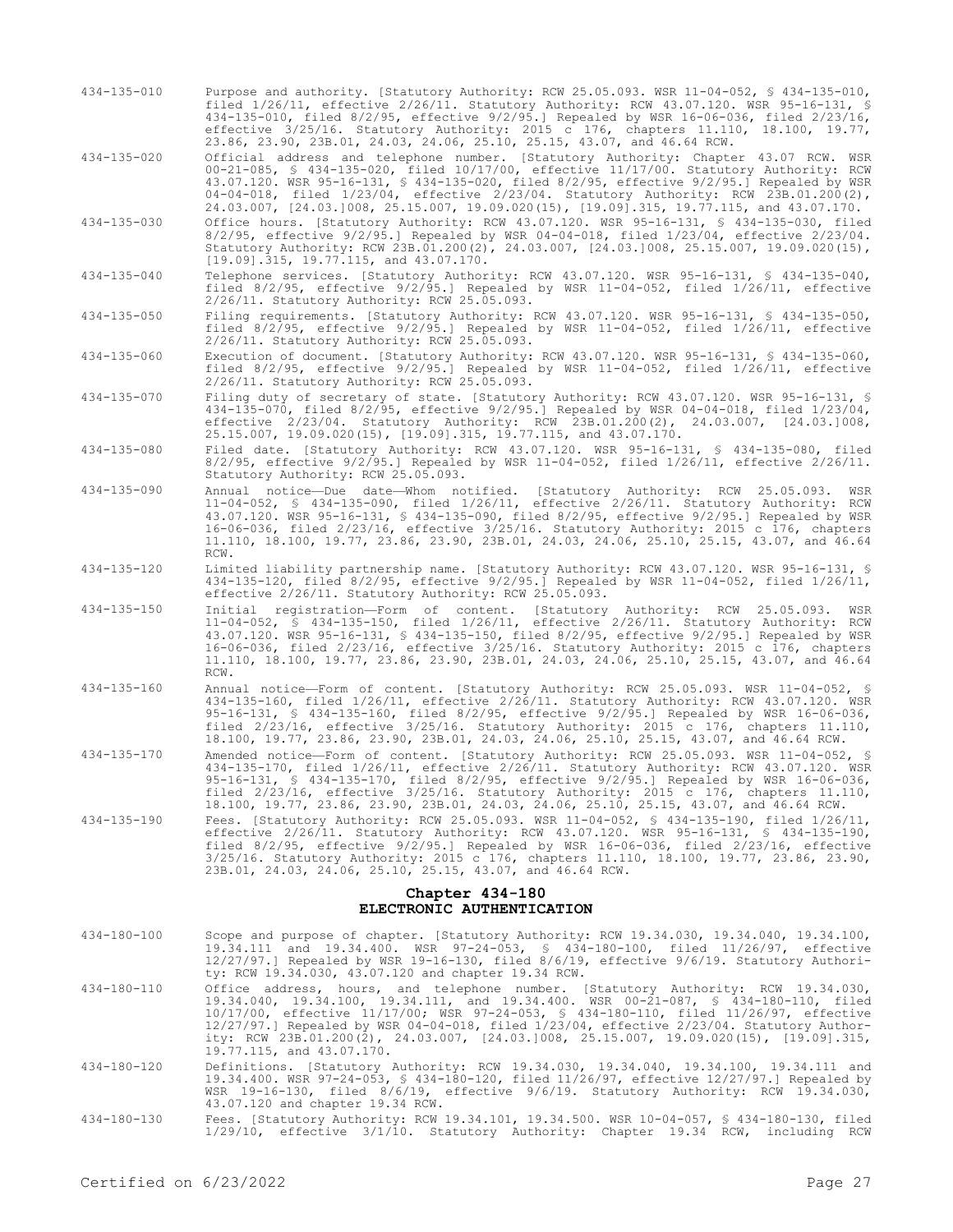19.34.030, 19.34.040, 19.34.100, 19.34.400, 19.34.500 and 1998 c 33. WSR 98-16-031, § 434-180-130, filed 7/29/98, effective 8/29/98. Statutory Authority: RCW 19.34.030, 19.34.040, 19.34.100, 19.34.111 and 19.34.400. WSR 97-24-053, § 434-180-130, filed 11/26/97, effective 12/27/97.] Repealed by WSR 19-16-130, filed 8/6/19, effective 9/6/19. Statutory Authority: RCW 19.34.030, 43.07.120 and chapter 19.34 RCW.

- 434-180-200 Application for license as a certification authority. [Statutory Authority: Chapter 19.34 RCW, including RCW 19.34.030, 19.34.040, 19.34.100, 19.34.400, 19.34.500 and 1998 c 33. WSR 98-16-031, § 434-180-200, filed 7/29/98, effective 8/29/98. Statutory Authority: RCW 19.34.030, 19.34.040, 19.34.100, 19.34.111 and 19.34.400. WSR 97-24-053, § 434-180-200, filed 11/26/97, effective 12/27/97.] Repealed by WSR 19-16-130, filed 8/6/19, effective 9/6/19. Statutory Authority: RCW 19.34.030, 43.07.120 and chapter 19.34 RCW.
- 434-180-203 Designation of confidential information. [Statutory Authority: Chapter 19.34 RCW, including RCW 19.34.030, 19.34.040, 19.34.100, 19.34.400, 19.34.500 and 1998 c 33. WSR 98-16-031, § 434-180-203, filed 7/29/98, effective 8/29/98.] Repealed by WSR 19-16-130, filed 8/6/19, effective 9/6/19. Statutory Authority: RCW 19.34.030, 43.07.120 and chapter 19.34 RCW.
- 434-180-205 Issuance of license or renewal. [Statutory Authority: RCW 19.34.101, 19.34.500. WSR 10-04-057, § 434-180-205, filed 1/29/10, effective 3/1/10. Statutory Authority: RCW 19.34.030, 19.34.040, 19.34.100, 19.34.111 and 19.34.400. WSR 97-24-053, § 434-180-205, filed 11/26/97, effective 12/27/97.] Repealed by WSR 19-16-130, filed 8/6/19, effective 9/6/19. Statutory Authority: RCW 19.34.030, 43.07.120 and chapter 19.34 RCW.
- 434-180-210 Form. [Statutory Authority: RCW 19.34.030, 19.34.040, 19.34.100, 19.34.111 and 19.34.400. WSR 97-24-053, § 434-180-210, filed 11/26/97, effective 12/27/97.] Repealed by WSR 19-16-130, filed 8/6/19, effective 9/6/19. Statutory Authority: RCW 19.34.030, 43.07.120 and chapter 19.34 RCW.
- 434-180-215 Certification of operative personnel. [Statutory Authority: Chapter 19.34 RCW and 1998 c 33. WSR 99-02-047, § 434-180-215, filed 1/4/99, effective 2/4/99. Statutory Authority: Chapter 19.34 RCW, including RCW 19.34.030, 19.34.040, 19.34.100, 19.34.400, 19.34.500 and 1998 c 33. WSR 98-16-031, § 434-180-215, filed 7/29/98, effective 8/29/98. Statutory Authority: RCW 19.34.030, 19.34.040, 19.34.100, 19.34.111 and 19.34.400. WSR 97-24-053, § 434-180-215, filed 11/26/97, effective 12/27/97.] Repealed by WSR 19-16-130, filed 8/6/19, effective 9/6/19. Statutory Authority: RCW 19.34.030, 43.07.120 and chapter 19.34 RCW.
- 434-180-220 Qualification of newly designated operative personnel. [Statutory Authority: RCW 19.34.030, 19.34.040, 19.34.100, 19.34.111 and 19.34.400. WSR 97-24-053, § 434-180-220, filed 11/26/97, effective 12/27/97.] Repealed by WSR 19-16-130, filed 8/6/19, effective 9/6/19. Statutory Authority: RCW 19.34.030, 43.07.120 and chapter 19.34 RCW.
- 434-180-225 Suitable guaranty. [Statutory Authority: RCW 19.34.030, 19.34.040, 19.34.100, 19.34.111 and 19.34.400. WSR 97-24-053, § 434-180-225, filed 11/26/97, effective 12/27/97.] Repealed by WSR 19-16-130, filed 8/6/19, effective 9/6/19. Statutory Authority: RCW 19.34.030, 43.07.120 and chapter 19.34 RCW.
- 434-180-235 Sufficient working capital. [Statutory Authority: RCW 19.34.030, 19.34.040, 19.34.100, 19.34.111 and 19.34.400. WSR 97-24-053, § 434-180-235, filed 11/26/97, effective 12/27/97.] Repealed by WSR 98-16-031, filed 7/29/98, effective 8/29/98. Statutory Authority: Chapter 19.34 RCW, including RCW 19.34.030, 19.34.040, 19.34.100, 19.34.400, 19.34.500 and 1998 c 33.
- 434-180-240 Compliance audits. [Statutory Authority: Chapter 19.34 RCW, including RCW 19.34.030, 19.34.040, 19.34.100, 19.34.400, 19.34.500 and 1998 c 33. WSR 98-16-031, § 434-180-240, filed 7/29/98, effective 8/29/98. Statutory Authority: RCW 19.34.030, 19.34.040, 19.34.100, 19.34.111 and 19.34.400. WSR 97-24-053, § 434-180-240, filed 11/26/97, effective 12/27/97.] Repealed by WSR 19-16-130, filed 8/6/19, effective 9/6/19. Statutory Authority: RCW 19.34.030, 43.07.120 and chapter 19.34 RCW.
- 434-180-245 Recognition of foreign licenses. [Statutory Authority: Chapter 19.34 RCW, including RCW 19.34.030, 19.34.040, 19.34.100, 19.34.400, 19.34.500 and 1998 c 33. WSR 98-16-031, § 434-180-245, filed 7/29/98, effective 8/29/98. Statutory Authority: RCW 19.34.030, 19.34.040, 19.34.100, 19.34.111 and 19.34.400. WSR 97-24-053, § 434-180-245, filed 11/26/97, effective 12/27/97.] Repealed by WSR 19-16-130, filed 8/6/19, effective 9/6/19. Statutory Authority: RCW 19.34.030, 43.07.120 and chapter 19.34 RCW.
- 434-180-250 Revocation or suspension of license. [Statutory Authority: RCW 19.34.030, 19.34.040, 19.34.100, 19.34.111 and 19.34.400. WSR 97-24-053, § 434-180-250, filed 11/26/97, effective 12/27/97.] Repealed by WSR 19-16-130, filed 8/6/19, effective 9/6/19. Statutory Authority: RCW 19.34.030, 43.07.120 and chapter 19.34 RCW.
- 434-180-255 Summary suspension of license. [Statutory Authority: RCW 19.34.030, 19.34.040, 19.34.100, 19.34.111 and 19.34.400. WSR 97-24-053, § 434-180-255, filed 11/26/97, effective 12/27/97.] Repealed by WSR 19-16-130, filed 8/6/19, effective 9/6/19. Statutory Authority: RCW 19.34.030, 43.07.120 and chapter 19.34 RCW.
- 434-180-260 Technical assistance program. [Statutory Authority: RCW 19.34.030, 19.34.040, 19.34.100, 19.34.111 and 19.34.400. WSR 97-24-053, § 434-180-260, filed 11/26/97, effective 12/27/97.] Repealed by WSR 19-16-130, filed 8/6/19, effective 9/6/19. Statutory Authority: RCW 19.34.030, 43.07.120 and chapter 19.34 RCW.
- 434-180-265 Civil penalties. [Statutory Authority: Chapter 19.34 RCW. WSR 99-02-048, § 434-180-265, filed 1/4/99, effective 2/4/99. Statutory Authority: RCW 19.34.030, 19.34.040, 19.34.100,<br>19.34.111 and 19.34.400. WSR 97-24-053, § 434-180-265, filed 11/26/97, effective<br>12/27/97.] Repealed by WSR 19-16-130, filed 8/6/19, ty: RCW 19.34.030, 43.07.120 and chapter 19.34 RCW.
- 434-180-270 Criteria for determining penalty amounts. [Statutory Authority: RCW 19.34.030, 19.34.040, 19.34.100, 19.34.111 and 19.34.400. WSR 97-24-053, § 434-180-270, filed 11/26/97, effective 12/27/97.] Repealed by WSR 19-16-130, filed 8/6/19, effective 9/6/19. Statutory Authority: RCW 19.34.030, 43.07.120 and chapter 19.34 RCW.
- 434-180-275 Recovery against suitable guaranty. [Statutory Authority: RCW 19.34.030, 19.34.040, 19.34.100, 19.34.111 and 19.34.400. WSR 97-24-053, § 434-180-275, filed 11/26/97, effec-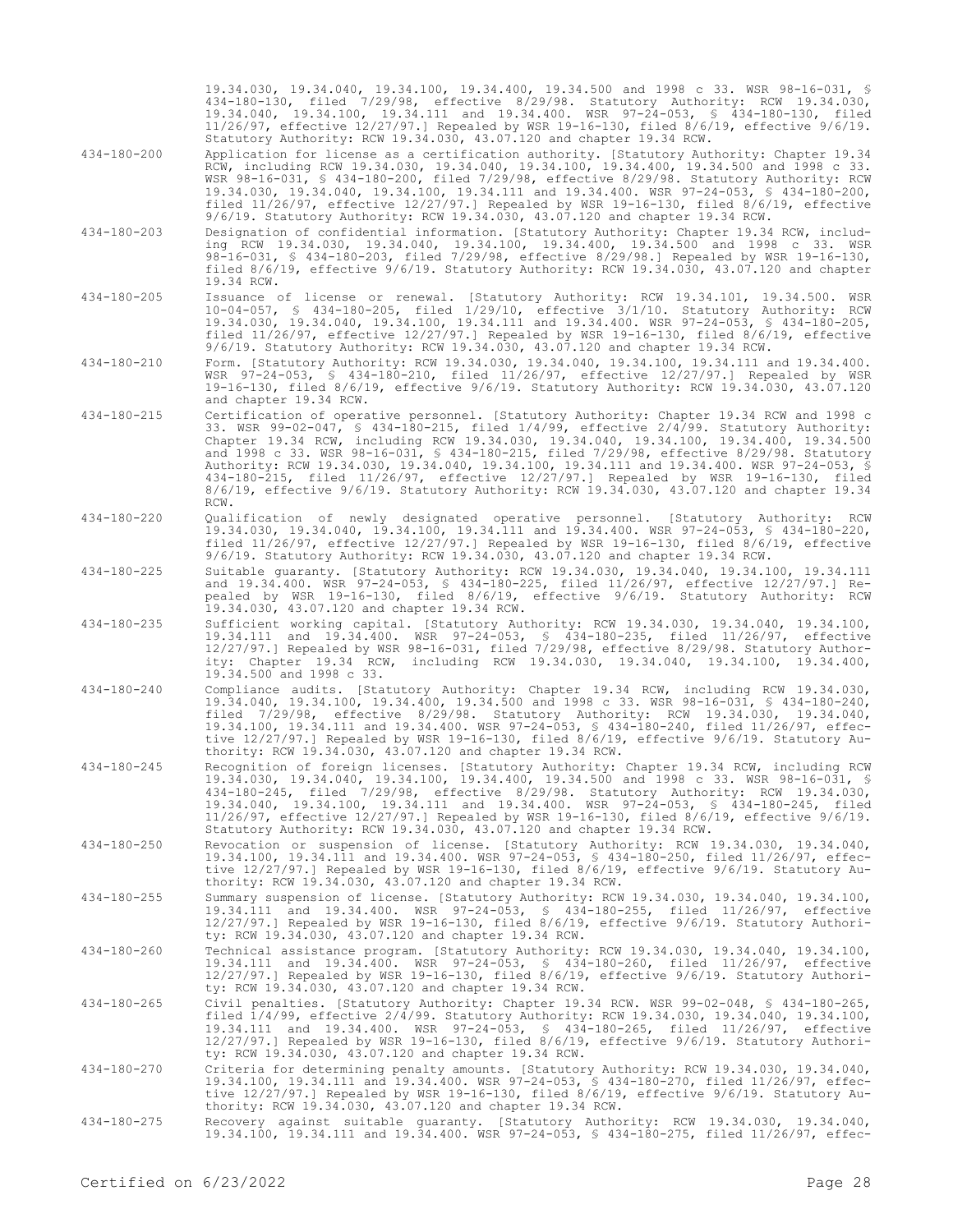|                   | tive 12/27/97.] Repealed by WSR 19-16-130, filed 8/6/19, effective 9/6/19. Statutory Au-<br>thority: RCW 19.34.030, 43.07.120 and chapter 19.34 RCW.                                                                                                                                                                                                                                                                                                                                                                                                          |
|-------------------|---------------------------------------------------------------------------------------------------------------------------------------------------------------------------------------------------------------------------------------------------------------------------------------------------------------------------------------------------------------------------------------------------------------------------------------------------------------------------------------------------------------------------------------------------------------|
| 434-180-300       | Form of certificates. [Statutory Authority: RCW 19.34.030, 19.34.040, 19.34.100,<br>19.34.111 and 19.34.400. WSR 97-24-053, § 434-180-300, filed 11/26/97, effective<br>$12/27/97.$ Repealed by WSR 19-16-130, filed 8/6/19, effective 9/6/19. Statutory Authori-<br>ty: RCW 19.34.030, 43.07.120 and chapter 19.34 RCW.                                                                                                                                                                                                                                      |
| 434-180-310       | Recordkeeping and retention. [Statutory Authority: RCW 19.34.030, 19.34.040, 19.34.100,<br>19.34.111 and 19.34.400. WSR 97-24-053, § 434-180-310, filed 11/26/97, effective<br>$12/27/97.$ Repealed by WSR 19-16-130, filed 8/6/19, effective 9/6/19. Statutory Authori-<br>ty: RCW 19.34.030, 43.07.120 and chapter 19.34 RCW.                                                                                                                                                                                                                               |
| 434-180-320       | Certification authority disclosure records. [Statutory Authority: RCW 19.34.030,<br>19.34.040, 19.34.100, 19.34.111 and 19.34.400. WSR 97-24-053, § 434-180-320, filed<br>11/26/97, effective 12/27/97.] Repealed by WSR 19-16-130, filed 8/6/19, effective 9/6/19.<br>Statutory Authority: RCW 19.34.030, 43.07.120 and chapter 19.34 RCW.                                                                                                                                                                                                                   |
| 434-180-330       | Certification practice statements. [Statutory Authority: RCW 19.34.030, 19.34.040,<br>19.34.100, 19.34.111 and 19.34.400. WSR 97-24-053, § 434-180-330, filed 11/26/97, effec-<br>tive 12/27/97.1 Repealed by WSR 19-16-130, filed 8/6/19, effective 9/6/19. Statutory Au-<br>thority: RCW 19.34.030, 43.07.120 and chapter 19.34 RCW.                                                                                                                                                                                                                        |
| 434-180-340       | Suspension or revocation of a certificate by the secretary. [Statutory Authority: RCW<br>19.34.030, 19.34.040, 19.34.100, 19.34.111 and 19.34.400. WSR 97-24-053, § 434-180-340,<br>filed $11/26/97$ , effective $12/27/97$ .] Repealed by WSR 19-16-130, filed 8/6/19, effective<br>9/6/19. Statutory Authority: RCW 19.34.030, 43.07.120 and chapter 19.34 RCW.                                                                                                                                                                                             |
| 434-180-350       | Regional services for certificate suspension. [Statutory Authority: RCW 19.34.030,<br>19.34.040, 19.34.100, 19.34.111 and 19.34.400. WSR 97-24-053, § 434-180-350, filed<br>$11/26/97$ , effective $12/27/97$ .] Repealed by WSR 19-16-130, filed 8/6/19, effective 9/6/19.<br>Statutory Authority: RCW 19.34.030, 43.07.120 and chapter 19.34 RCW.                                                                                                                                                                                                           |
| 434-180-360       | Trustworthy system. [Statutory Authority: RCW 19.34.030. WSR 12-12-070, § 434-180-360,<br>filed 6/5/12, effective 7/6/12. Statutory Authority: Chapter 19.34 RCW and 1998 c 33. WSR<br>99-02-047, § 434-180-360, filed $1/4/99$ , effective $2/4/99$ . Statutory Authority: RCW<br>19.34.030, 19.34.040, 19.34.100, 19.34.111 and 19.34.400. WSR 97-24-053, § 434-180-360,<br>filed $11/26/97$ , effective $12/27/97$ . Repealed by WSR 19-16-130, filed $8/6/19$ , effective<br>9/6/19. Statutory Authority: RCW 19.34.030, 43.07.120 and chapter 19.34 RCW. |
| 434-180-370       | Procedure upon discontinuance of business. [Statutory Authority: RCW 19.34.030,<br>19.34.040, 19.34.100, 19.34.111 and 19.34.400. WSR 97-24-053, § 434-180-370, filed<br>$11/26/97$ , effective $12/27/97$ .] Repealed by WSR 19-16-130, filed 8/6/19, effective 9/6/19.<br>Statutory Authority: RCW 19.34.030, 43.07.120 and chapter 19.34 RCW.                                                                                                                                                                                                              |
| 434-180-400       | Recognition of repositories. [Statutory Authority: RCW 19.34.030, 19.34.040, 19.34.100,<br>19.34.111 and 19.34.400. WSR 97-24-053, § 434-180-400, filed 11/26/97, effective<br>$12/27/97.$ Repealed by WSR 19-16-130, filed 8/6/19, effective 9/6/19. Statutory Authori-<br>ty: RCW 19.34.030, 43.07.120 and chapter 19.34 RCW.                                                                                                                                                                                                                               |
| $434 - 180 - 410$ | Revocation of recognition of a repository. [Statutory Authority: RCW 19.34.030,<br>19.34.040, 19.34.100, 19.34.111 and 19.34.400. WSR 97-24-053, § 434-180-410, filed<br>$11/26/97$ , effective $12/27/97$ .] Repealed by WSR 19-16-130, filed 8/6/19, effective 9/6/19.<br>Statutory Authority: RCW 19.34.030, 43.07.120 and chapter 19.34 RCW.                                                                                                                                                                                                              |
| 434-180-420       | Trustworthy system for recognized repositories. [Statutory Authority: RCW 19.34.030,<br>19.34.040, 19.34.100, 19.34.111 and 19.34.400. WSR 97-24-053, § 434-180-420, filed<br>11/26/97, effective 12/27/97.] Repealed by WSR 19-16-130, filed 8/6/19, effective 9/6/19.<br>Statutory Authority: RCW 19.34.030, 43.07.120 and chapter 19.34 RCW.                                                                                                                                                                                                               |
| $434 - 180 - 430$ | Contract for secretary of state repository publication. [Statutory Authority: RCW<br>19.34.030, 19.34.040, 19.34.100, 19.34.111 and 19.34.400. WSR 97-24-053, \$ 434-180-430,<br>filed $11/26/97$ , effective $12/27/97$ . Repealed by WSR 19-16-130, filed 8/6/19, effective<br>9/6/19. Statutory Authority: RCW 19.34.030, 43.07.120 and chapter 19.34 RCW.                                                                                                                                                                                                 |
| 434-180-440       | Publication by the secretary of state. [Statutory Authority: RCW 19.34.030, 19.34.040,<br>19.34.100, 19.34.111, and 19.34.400. WSR 00-22-041, § 434-180-440, filed 10/25/00, effec-<br>tive 11/25/00; WSR 97-24-053, § 434-180-440, filed 11/26/97, effective 12/27/97.] Re-<br>pealed by WSR 19-16-130, filed 8/6/19, effective 9/6/19. Statutory Authority: RCW<br>19.34.030, 43.07.120 and chapter 19.34 RCW.                                                                                                                                              |
| 434-180-450       | Procedure upon discontinuance of business as repository. [Statutory Authority: RCW<br>19.34.030, 19.34.040, 19.34.100, 19.34.111 and 19.34.400. WSR 97-24-053, § 434-180-450,<br>filed $11/26/97$ , effective $12/27/97$ .] Repealed by WSR 19-16-130, filed 8/6/19, effective<br>9/6/19. Statutory Authority: RCW 19.34.030, 43.07.120 and chapter 19.34 RCW.                                                                                                                                                                                                |
| 434-180-500       | Application for adjudicative proceedings. [Statutory Authority: RCW 19.34.030, 19.34.040,<br>19.34.100, 19.34.111 and 19.34.400. WSR 97-24-053, § 434-180-500, filed 11/26/97, effec-<br>tive 12/27/97.] Repealed by WSR 19-16-130, filed 8/6/19, effective 9/6/19. Statutory Au-<br>thority: RCW 19.34.030, 43.07.120 and chapter 19.34 RCW.                                                                                                                                                                                                                 |
| 434-180-510       | Appointment of administrative law judge-Designation of procedural rules. [Statutory Au-<br>thority: RCW 19.34.030, 19.34.040, 19.34.100, 19.34.111 and 19.34.400. WSR 97-24-053, \$<br>434-180-510, filed 11/26/97, effective 12/27/97.] Repealed by WSR 19-16-130, filed<br>8/6/19, effective 9/6/19. Statutory Authority: RCW 19.34.030, 43.07.120 and chapter 19.34<br>RCW.                                                                                                                                                                                |
| 434-180-520       | Pleadings in digital form. [Statutory Authority: RCW 19.34.030, 19.34.040, 19.34.100,<br>19.34.111 and 19.34.400. WSR 97-24-053, § 434-180-520, filed 11/26/97, effective<br>12/27/97.] Repealed by WSR 19-16-130, filed 8/6/19, effective 9/6/19. Statutory Authori-<br>ty: RCW 19.34.030, 43.07.120 and chapter 19.34 RCW.                                                                                                                                                                                                                                  |
| 434-180-530       | Service of process on the secretary. [Statutory Authority: RCW 19.34.030, 19.34.040,<br>19.34.100, 19.34.111 and 19.34.400. WSR 97-24-053, § 434-180-530, filed 11/26/97, effec-<br>tive 12/27/97.] Repealed by WSR 19-16-130, filed 8/6/19, effective 9/6/19. Statutory Au-<br>thority: RCW 19.34.030, 43.07.120 and chapter 19.34 RCW.                                                                                                                                                                                                                      |
| 434-180-540       | Stay of summary suspension. [Statutory Authority: RCW 19.34.030, 19.34.040, 19.34.100,<br>19.34.111 and 19.34.400. WSR 97-24-053, \$ 434-180-540, filed 11/26/97, effective                                                                                                                                                                                                                                                                                                                                                                                   |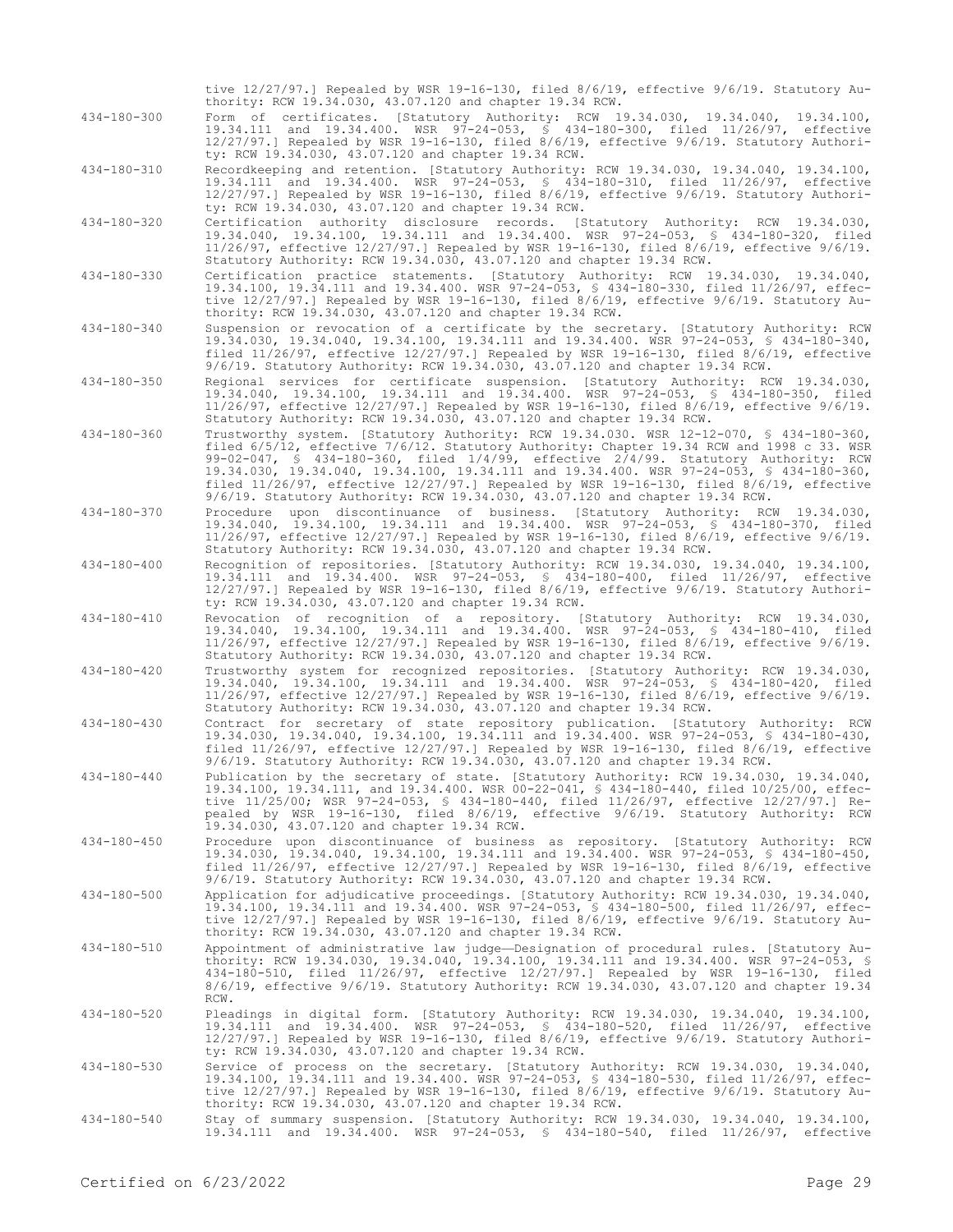|                   | ty: RCW 19.34.030, 43.07.120 and chapter 19.34 RCW.                                                                                                                                                                                                                                                                                                                                             |
|-------------------|-------------------------------------------------------------------------------------------------------------------------------------------------------------------------------------------------------------------------------------------------------------------------------------------------------------------------------------------------------------------------------------------------|
| 434-180-550       | Review of orders regarding stay. [Statutory Authority: RCW 19.34.030, 19.34.040,<br>19.34.100, 19.34.111 and 19.34.400. WSR 97-24-053, § 434-180-550, filed 11/26/97, effec-<br>tive 12/27/97.] Repealed by WSR 19-16-130, filed 8/6/19, effective 9/6/19. Statutory Au-<br>thority: RCW 19.34.030, 43.07.120 and chapter 19.34 RCW.                                                            |
| 434-180-560       | Adjudicative proceedings—Appearance and practice before the secretary—Who may appear.<br>[Statutory Authority: RCW 19.34.030, 19.34.040, 19.34.100, 19.34.111 and 19.34.400. WSR<br>97-24-053, \$ 434-180-560, filed 11/26/97, effective 12/27/97.] Repealed by WSR 19-16-130,<br>filed $8/6/19$ , effective $9/6/19$ . Statutory Authority: RCW 19.34.030, 43.07.120 and chapter<br>19.34 RCW. |
| 434-180-590       | Brief adjudicative proceeding regarding certificate suspension. [Statutory Authority: RCW<br>19.34.030, 19.34.040, 19.34.100, 19.34.111 and 19.34.400. WSR 97-24-053, § 434-180-590,<br>filed $11/26/97$ , effective $12/27/97$ .] Repealed by WSR 19-16-130, filed 8/6/19, effective<br>9/6/19. Statutory Authority: RCW 19.34.030, 43.07.120 and chapter 19.34 RCW.                           |
|                   | Chapter 434-220<br>PARTISAN PRIMARIES                                                                                                                                                                                                                                                                                                                                                           |
| 434-220-010       | Partisan primaries. [Statutory Authority: RCW 29A.04.611. WSR 06-14-049, § 434-220-010,<br>filed $6/28/06$ , effective $7/29/06$ . Repealed by WSR 08-15-052, filed $7/11/08$ , effective<br>8/11/08. Statutory Authority: RCW 29A.04.611.                                                                                                                                                      |
| 434-220-020       | Definitions. [Statutory Authority: RCW 29A.04.611. WSR 07-20-074, § 434-220-020, filed<br>10/1/07, effective 11/1/07; WSR 06-14-049, § 434-220-020, filed 6/28/06, effective<br>$7/29/06.$ ] Repealed by WSR 08-15-052, filed $7/11/08$ , effective 8/11/08. Statutory Authori-<br>ty: RCW 29A.04.611.                                                                                          |
| 434-220-030       | Ballot layout and color-Consolidated ballots. [Statutory Authority: RCW 29A.04.611. WSR<br>07-20-074, § 434-220-030, filed 10/1/07, effective 11/1/07; WSR 06-14-049, § 434-220-030,<br>filed $6/28/06$ , effective $7/29/06$ . Repealed by WSR 08-15-052, filed $7/11/08$ , effective<br>8/11/08. Statutory Authority: RCW 29A.04.611.                                                         |
| $434 - 220 - 040$ | Ballot layout and color-Physically separate ballots. [Statutory Authority:<br>RCW<br>29A.04.611. WSR 07-20-074, § 434-220-040, filed 10/1/07, effective 11/1/07; WSR<br>06-14-049, \$ 434-220-040, filed 6/28/06, effective 7/29/06.] Repealed by WSR 08-15-052,<br>filed $7/11/08$ , effective $8/11/08$ . Statutory Authority: RCW 29A.04.611.                                                |
| 434-220-050       | Order of political parties. [Statutory Authority: RCW 29A.04.611. WSR 06-14-049, §<br>434-220-050, filed 6/28/06, effective 7/29/06.] Repealed by WSR 08-15-052, filed 7/11/08,<br>effective 8/11/08. Statutory Authority: RCW 29A.04.611.                                                                                                                                                      |
| 434-220-060       | Ballot programming-Consolidated ballots. [Statutory Authority: RCW 29A.04.611. WSR<br>07-20-074, § 434-220-060, filed 10/1/07, effective 11/1/07; WSR 06-14-049, § 434-220-060,<br>filed $6/28/06$ , effective $7/29/06$ . Repealed by WSR 08-15-052, filed $7/11/08$ , effective<br>8/11/08. Statutory Authority: RCW 29A.04.611.                                                              |
| 434-220-070       | Polling place procedures--Physically separate ballots. [Statutory Authority:<br>RCW<br>29A.04.611. WSR 07-20-074, \$ 434-220-070, filed 10/1/07, effective 11/1/07;<br>WSR<br>06-14-049, \$ 434-220-070, filed 6/28/06, effective 7/29/06.] Repealed by WSR 08-15-052,<br>filed 7/11/08, effective 8/11/08. Statutory Authority: RCW 29A.04.611.                                                |
| 434-220-080       | No record of political party affiliation. [Statutory Authority: RCW 29A.04.611. WSR<br>07-20-074, § 434-220-080, filed 10/1/07, effective 11/1/07; WSR 06-14-049, § 434-220-080,<br>filed $6/28/06$ , effective $7/29/06$ . Repealed by WSR 08-15-052, filed $7/11/08$ , effective<br>8/11/08. Statutory Authority: RCW 29A.04.611.                                                             |
| 434-220-090       | Partisan primary recounts. [Statutory Authority: RCW 29A.04.611. WSR 06-14-049, §<br>434-220-090, filed 6/28/06, effective 7/29/06.] Repealed by WSR 08-15-052, filed 7/11/08,<br>effective 8/11/08. Statutory Authority: RCW 29A.04.611.                                                                                                                                                       |
|                   | Chapter 434-228                                                                                                                                                                                                                                                                                                                                                                                 |
|                   | DECLARATIONS OF CANDIDACY AND FILING PROCEDURES<br>(Formerly chapter 434-28 WAC)                                                                                                                                                                                                                                                                                                                |
|                   |                                                                                                                                                                                                                                                                                                                                                                                                 |

12/27/97.] Repealed by WSR 19-16-130, filed 8/6/19, effective 9/6/19. Statutory Authori-

**Reviser's note:** Later promulgation, see chapter 434-215 WAC.

| 434-228-005 |            | Filing information-Questionnaire-Compiling and dissemination. [Statutory Authority: RCW     |  |  |  |  |
|-------------|------------|---------------------------------------------------------------------------------------------|--|--|--|--|
|             |            | 29.04.080, 29.04.210, 29.36.150 and 29.79.200. WSR 97-21-045, § 434-228-005, filed          |  |  |  |  |
|             | $4/4/02$ . | $10/13/97$ , effective $11/13/97$ . Decodified by WSR 02-09-007, filed $4/4/02$ , effective |  |  |  |  |

- 434-228-012 Declaration of candidacy—Offices subject to a primary. [Statutory Authority: RCW 29.04.080, 29.04.210, 29.36.150 and 29.79.200. WSR 97-21-045, recodified as § 434-228-012, filed 10/13/97, effective 11/13/97. Statutory Authority: 1990 c 59. WSR 92-12-083, § 434-28-012, filed 6/2/92, effective 7/3/92. Statutory Authority: RCW 29.04.080. WSR 84-15-050 (Order 84-2), § 434-28-012, filed 7/16/84; WSR 80-05-014 (Order 80-1), § 434-28-012, filed 4/8/80.] Decodified by WSR 02-09-007, filed 4/4/02, effective 4/4/02.
- 434-228-020 Declaration of candidacy—Precinct committee officer. [Statutory Authority: RCW 29.04.080, 29.04.210, 29.36.150 and 29.79.200. WSR 97-21-045, recodified as \$<br>434-228-020, filed 10/13/97, effective 11/13/97. Statutory Authority: 1990 c 59. WSR<br>92-12-083, \$ 434-28-020, filed 6/2/92, effective 7/3/92. St 29.04.080. WSR 84-15-050 (Order 84-2), § 434-28-020, filed 7/16/84; Order 75-1, § 434-28-020, filed 6/26/75.] Decodified by WSR 02-09-007, filed 4/4/02, effective 4/4/02.
- 434-228-050 Use of title or rank prohibited. [Statutory Authority: RCW 29.04.080, 29.04.210, 29.36.150 and 29.79.200. WSR 97-21-045, recodified as § 434-228-050, filed 10/13/97, effective 11/13/97. Statutory Authority: 1990 c 59. WSR 92-12-083, § 434-28-050, filed 6/2/92, effective 7/3/92.] Decodified by WSR 02-09-007, filed 4/4/02, effective 4/4/02.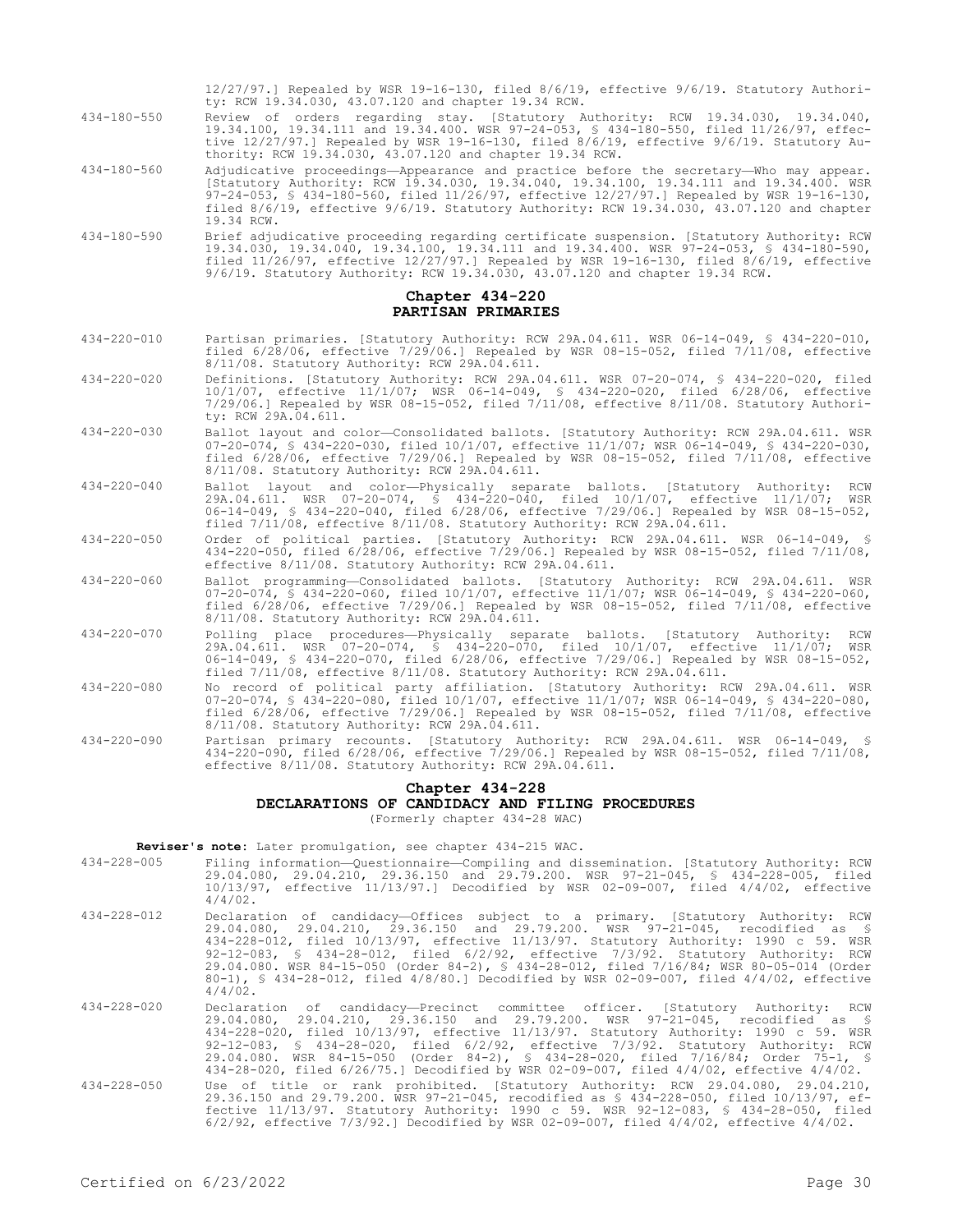434-228-060 Duplication of names. [Statutory Authority: RCW 29.04.080, 29.04.210, 29.36.150 and 29.79.200. WSR 97-21-045, recodified as § 434-228-060, filed 10/13/97, effective 11/13/97. Statutory Authority: 1990 c 59. WSR 92-12-083, § 434-28-060, filed 6/2/92, effective 7/3/92.] Decodified by WSR 02-09-007, filed 4/4/02, effective 4/4/02.

### **Chapter 434-236 VOTE-BY-MAIL**

(Formerly chapter 434-36 WAC)

- 434-236-010 Authority and purpose. [Statutory Authority: RCW 29.04.080, 29.04.210, 29.36.150 and 29.79.200. WSR 97-21-045, recodified as § 434-236-010, filed 10/13/97, effective 11/13/97. Statutory Authority: 1983 1st ex.s. c 71. WSR 83-22-055 (Order 83-2), § 434-36-010, filed 11/1/83.] Decodified by WSR 02-09-007, filed 4/4/02, effective 4/4/02. Recodified as § 434-238-010.
- 434-236-020 Definitions. [Statutory Authority: RCW 29.04.080, 29.04.210, 29.36.150 and 29.79.200. WSR 97-21-045, recodified as § 434-236-020, filed 10/13/97, effective 11/13/97. Statutory Authority: 1983 1st ex.s. c 71. WSR 83-22-055 (Order 83-2), § 434-36-020, filed 11/1/83.] Decodified by WSR 02-09-007, filed 4/4/02, effective 4/4/02. Recodified as § 434-238-020.
- 434-236-025 Mail ballot precincts. [Statutory Authority: RCW 29.04.210, 29.36.150. WSR 02-07-028, § 434-236-025, filed 3/12/02, effective 4/12/02.] Decodified by WSR 02-09-007, filed 4/4/02, effective 4/4/02. Recodified as § 434-238-025.
- 434-236-030 Request for mail ballot election. [Statutory Authority: RCW 29.04.210, 29.36.150. WSR 02-07-028, § 434-236-030, filed 3/12/02, effective 4/12/02. Statutory Authority: RCW 29.04.080, 29.04.210, 29.36.150 and 29.79.200. WSR 97-21-045, recodified as § 434-236-030, filed 10/13/97, effective 11/13/97. Statutory Authority: 1983 1st ex.s. c 71. WSR 83-22-055 (Order 83-2), § 434-36-030, filed 11/1/83.] Decodified by WSR 02-09-007, filed 4/4/02, effective 4/4/02. Recodified as § 434-238-030.
- 434-236-040 Mail ballot election plan. [Statutory Authority: RCW 29.04.080, 29.04.210, 29.36.150 and 29.79.200. WSR 97-21-045, recodified as § 434-236-040, filed 10/13/97, effective 11/13/97. Statutory Authority: 1983 1st ex.s. c 71. WSR 83-22-055 (Order 83-2), § 434-36-040, filed 11/1/83.] Repealed by WSR 02-07-028, filed 3/12/02, effective 4/12/02. Statutory Authority: RCW 29.04.210, 29.36.150.
- 434-236-050 Review of the plan by the secretary of state. [Statutory Authority: RCW 29.04.080, 29.04.210, 29.36.150 and 29.79.200. WSR 97-21-045, recodified as § 434-236-050, filed 10/13/97, effective 11/13/97. Statutory Authority: 1983 1st ex.s. c 71. WSR 83-22-055 (Order 83-2), § 434-36-050, filed 11/1/83.] Repealed by WSR 02-07-028, filed 3/12/02, effective 4/12/02. Statutory Authority: RCW 29.04.210, 29.36.150.

434-236-055 Odd numbered year primaries by mail. [Statutory Authority: RCW 29.04.210, 29.36.150. WSR 02-07-028, § 434-236-055, filed 3/12/02, effective 4/12/02.] Decodified by WSR 02-09-007, filed 4/4/02, effective 4/4/02. Recodified as § 434-238-055.

- 434-236-060 Notice of election. [Statutory Authority: RCW 29.04.210, 29.36.150. WSR 02-07-028, § 434-236-060, filed 3/12/02, effective 4/12/02. Statutory Authority: RCW 29.04.080, 29.04.210, 29.36.150 and 29.79.200. WSR 97-21-045, recodified as § 434-236-060, filed 10/13/97, effective 11/13/97. Statutory Authority: 1983 1st ex.s. c 71. WSR 83-22-055 (Order 83-2), § 434-36-060, filed  $11/1/83$ .] Decodified by WSR 02-09-007, filed  $4/4/02$ , effective  $4/4/02$ . Recodified as §  $434-238-060$ .
- 434-236-070 Delivery of ballot to voter. [Statutory Authority: RCW 29.04.210, 29.36.150. WSR 02-07-028, § 434-236-070, filed 3/12/02, effective 4/12/02. Statutory Authority: RCW 29.04.080, 29.04.210, 29.36.150 and 29.79.200. WSR 97-21-045, recodified as § 434-236-070, filed 10/13/97, effective 11/13/97. Statutory Authority: 1983 1st ex.s. c 71. WSR 83-22-055 (Order 83-2), § 434-36-070, filed 11/1/83.] Decodified by WSR 02-09-007, filed 4/4/02, effective 4/4/02. Recodified as § 434-238-070.
- 434-236-080 Envelope specifications. [Statutory Authority: RCW 29.04.210, 29.36.150. WSR 02-07-028, § 434-236-080, filed 3/12/02, effective 4/12/02. Statutory Authority: RCW 29.04.080, 29.04.210, 29.36.150 and 29.79.200. WSR 97-21-045, recodified as § 434-236-080, filed 10/13/97, effective 11/13/97. Statutory Authority: 1983 1st ex.s. c 71. WSR 83-22-055 (Order 83-2), § 434-36-080, filed 11/1/83.] Decodified by WSR 02-09-007, filed 4/4/02, effective 4/4/02. Recodified as § 434-238-080.
- 434-236-090 Instructions to voters. [Statutory Authority: RCW 29.04.210, 29.36.150. WSR 02-07-029, § 434-236-090, filed 3/12/02, effective 4/12/02. Statutory Authority: RCW 29.04.080, 29.04.210, 29.36.150 and 29.79.200. WSR 98-03-033, § 434-236-090, filed 1/13/98, effective 2/13/98; WSR 97-21-045, recodified as § 434-236-090, filed 10/13/97, effective 11/13/97. Statutory Authority: 1983 1st ex.s. c 71. WSR 83-22-055 (Order 83-2), § 434-36-090, filed 11/1/83.] Decodified by WSR 02-09-007, filed 4/4/02, effective 4/4/02. Recodified as § 434-238-090.
- 434-236-100 Depositing of ballots. [Statutory Authority: RCW 29.04.210, 29.36.150. WSR 02-07-028, § 434-236-100, filed 3/12/02, effective 4/12/02. Statutory Authority: RCW 29.04.080, 29.04.210, 29.36.150 and 29.79.200. WSR 97-21-045, recodified as § 434-236-100, filed 10/13/97, effective 11/13/97. Statutory Authority: 1983 1st ex.s. c 71. WSR 83-22-055 (Order 83-2), § 434-36-100, filed 11/1/83.] Decodified by WSR 02-09-007, filed 4/4/02, effective  $4/4/02$ . Recodified as  $$ 434-238-100$ .
- 434-236-110 Obtaining replacement ballots. [Statutory Authority: RCW 29.04.210, 29.36.150. WSR<br>02-07-028, § 434-236-110, filed 3/12/02, effective 4/12/02. Statutory Authority: RCW<br>29.04.080, 29.04.210, 29.36.150 and 29.79. 434-236-110, filed 10/13/97, effective 11/13/97. Statutory Authority: 1983 1st ex.s. c 71. WSR 83-22-055 (Order 83-2), § 434-36-110, filed 11/1/83.] Decodified by WSR 02-09-007, filed 4/4/02, effective 4/4/02. Recodified as § 434-238-110.
- 434-236-120 Unsigned affidavit. [Statutory Authority: RCW 29.04.080, 29.04.210, 29.36.150 and 29.79.200. WSR 97-21-045, recodified as § 434-236-120, filed 10/13/97, effective 11/13/97. Statutory Authority: 1983 1st ex.s. c 71. WSR 83-22-055 (Order 83-2), §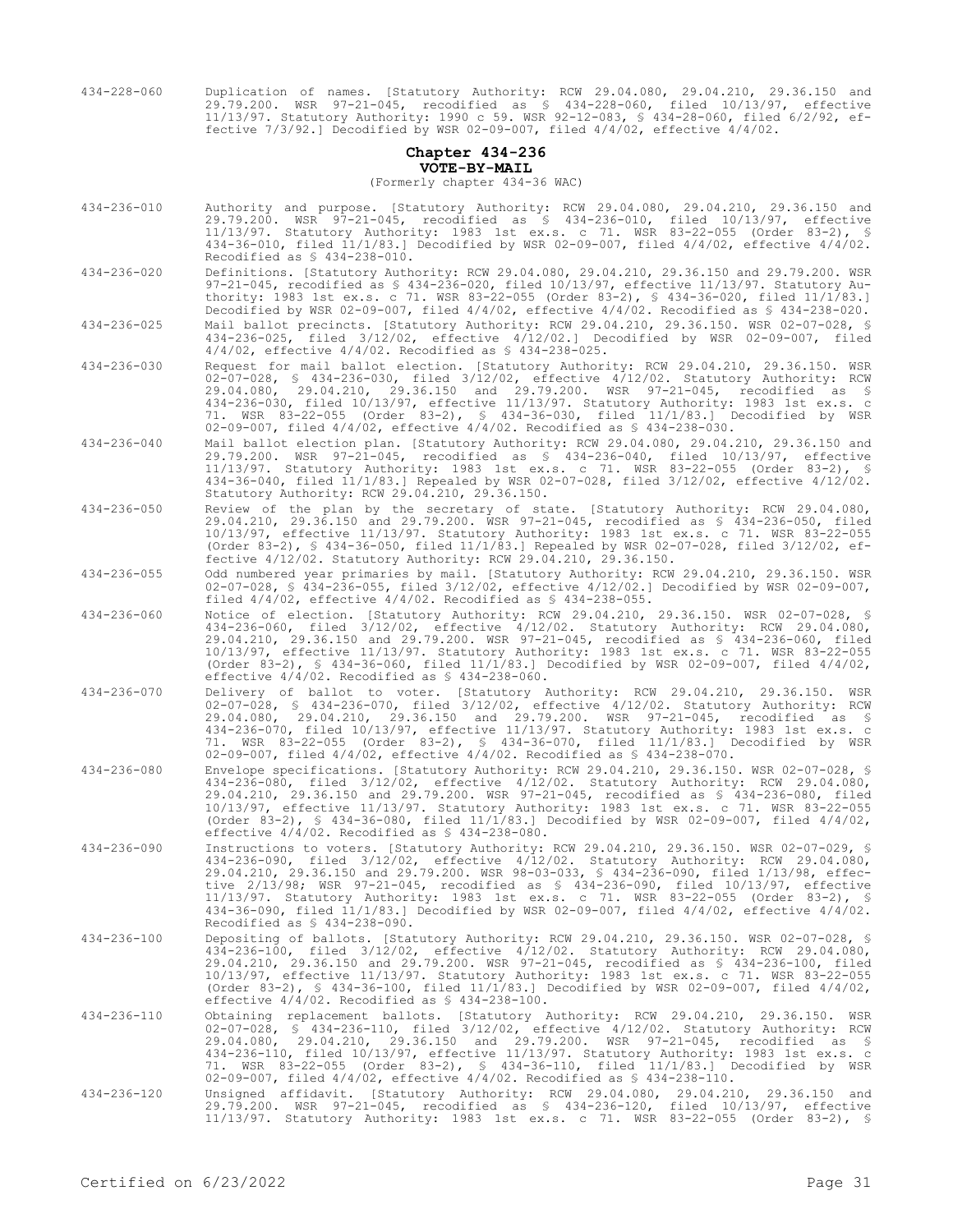434-36-120, filed 11/1/83.] Decodified by WSR 02-09-007, filed 4/4/02, effective 4/4/02. Recodified as § 434-238-120.

- 434-236-140 Verification of signatures—Process. [Statutory Authority: RCW 29.04.210, 29.36.150. WSR 02-07-028, § 434-236-140, filed 3/12/02, effective 4/12/02. Statutory Authority: RCW 29.04.080, 29.04.210, 29.36.150 and 29.79.200. WSR 97-21-045, recodified as § 434-236-140, filed 10/13/97, effective 11/13/97. Statutory Authority: 1983 1st ex.s. c 71. WSR 83-22-055 (Order 83-2), § 434-36-140, filed 11/1/83.] Decodified by WSR 02-09-007, filed 4/4/02, effective 4/4/02. Recodified as § 434-238-140.
- 434-236-160 Master list of voters. [Statutory Authority: RCW 29.04.080, 29.04.210, 29.36.150 and 29.79.200. WSR 97-21-045, recodified as § 434-236-160, filed 10/13/97, effective 11/13/97. Statutory Authority: 1983 1st ex.s. c 71. WSR 83-22-055 (Order 83-2), § 434-36-160, filed 11/1/83.] Decodified by WSR 02-09-007, filed 4/4/02, effective 4/4/02. Recodified as § 434-238-160.
- 434-236-170 Logic and accuracy test. [Statutory Authority: RCW 29.04.080, 29.04.210, 29.36.150 and 29.79.200. WSR 98-03-033, § 434-236-170, filed 1/13/98, effective 2/13/98; WSR 97-21-045, recodified as § 434-236-170, filed 10/13/97, effective 11/13/97. Statutory Authority: 1983 1st ex.s. c 71. WSR 83-22-055 (Order 83-2), § 434-36-170, filed 11/1/83.] Decodified by WSR 02-09-007, filed 4/4/02, effective 4/4/02. Recodified as § 434-238-170.
- 434-236-180 Tallying of ballots. [Statutory Authority: RCW 29.04.210, 29.36.150. WSR 02-07-028, § 434-236-180, filed 3/12/02, effective 4/12/02. Statutory Authority: RCW 29.04.080, 29.04.210, 29.36.150 and 29.79.200. WSR 97-21-045, recodified as § 434-236-180, filed 10/13/97, effective 11/13/97. Statutory Authority: 1983 1st ex.s. c 71. WSR 83-22-055 (Order 83-2), § 434-36-180, filed 11/1/83.] Decodified by WSR 02-09-007, filed 4/4/02, effective 4/4/02. Recodified as § 434-238-180.
- 434-236-200 Maintenance of records. [Statutory Authority: RCW 29.04.080, 29.04.210, 29.36.150 and 29.79.200. WSR 97-21-045, recodified as § 434-236-200, filed 10/13/97, effective 11/13/97. Statutory Authority: 1983 1st ex.s. c 71. WSR 83-22-055 (Order 83-2), § 434-36-200, filed 11/1/83.] Decodified by WSR 02-09-007, filed 4/4/02, effective 4/4/02. Recodified as § 434-238-200.
- 434-236-210 Report to the secretary of state. [Statutory Authority: RCW 29.04.080, 29.04.210, 29.36.150 and 29.79.200. WSR 97-21-045, recodified as § 434-236-210, filed 10/13/97, effective 11/13/97. Statutory Authority: 1983 1st ex.s. c 71. WSR 83-22-055 (Order 83-2), § 434-36-210, filed 11/1/83.] Repealed by WSR 02-07-028, filed 3/12/02, effective 4/12/02. Statutory Authority: RCW 29.04.210, 29.36.150.

# **Chapter 434-238 VOTE-BY-MAIL**

# (Formerly chapter 434-236 WAC)

- 434-238-010 Authority and purpose. [WSR 02-09-007, recodified as § 434-238-010, filed 4/4/02, effective 4/4/02. Statutory Authority: RCW 29.04.080, 29.04.210, 29.36.150 and 29.79.200. WSR 97-21-045, recodified as § 434-236-010, filed 10/13/97, effective 11/13/97. Statutory Authority: 1983 1st ex.s. c 71. WSR 83-22-055 (Order 83-2), § 434-36-010, filed 11/1/83.] Repealed by WSR 05-17-145, filed 8/19/05, effective 9/19/05. Statutory Authority: RCW 29A.04.611.
- 434-238-020 Definitions. [WSR 02-09-007, recodified as § 434-238-020, filed 4/4/02, effective 4/4/02. Statutory Authority: RCW 29.04.080, 29.04.210, 29.36.150 and 29.79.200. WSR 97-21-045, recodified as § 434-236-020, filed 10/13/97, effective 11/13/97. Statutory Authority: 1983 1st ex.s. c 71. WSR 83-22-055 (Order 83-2), § 434-36-020, filed 11/1/83.] Repealed by WSR 05-17-145, filed 8/19/05, effective 9/19/05. Statutory Authority: RCW 29A.04.611.
- 434-238-025 Mail ballot precincts. [WSR 02-09-007, recodified as § 434-238-025, filed 4/4/02, effective 4/4/02. Statutory Authority: RCW 29.04.210, 29.36.150. WSR 02-07-028, § 434-236-025, filed 3/12/02, effective 4/12/02.] Repealed by WSR 05-17-145, filed 8/19/05, effective 9/19/05. Statutory Authority: RCW 29A.04.611.
- 434-238-030 Request for mail ballot election. [Statutory Authority: RCW 29A.04.610. WSR 04-15-089, § 434-238-030, filed 7/16/04, effective 8/16/04. WSR 02-09-007, recodified as § 434-238-030, filed 4/4/02, effective 4/4/02. Statutory Authority: RCW 29.04.210, 29.36.150. WSR 02-07-028, § 434-236-030, filed 3/12/02, effective 4/12/02. Statutory Authority: RCW 29.04.080, 29.04.210, 29.36.150 and 29.79.200. WSR 97-21-045, recodified as § 434-236-030, filed 10/13/97, effective 11/13/97. Statutory Authority: 1983 1st ex.s. c 71. WSR 83-22-055 (Order 83-2), § 434-36-030, filed 11/1/83.] Repealed by WSR 05-17-145, filed 8/19/05, effective 9/19/05. Statutory Authority: RCW 29A.04.611.
- 434-238-055 Odd numbered year primaries by mail. [WSR 02-09-007, recodified as § 434-238-055, filed 4/4/02, effective 4/4/02. Statutory Authority: RCW 29.04.210, 29.36.150. WSR 02-07-028, § 434-236-055, filed 3/12/02, effective 4/12/02.] Repealed by WSR 05-17-145, filed 8/19/05, effective 9/19/05. Statutory Authority: RCW 29A.04.611.
- 434-238-060 Notice of election. [Statutory Authority: RCW 29A.04.610. WSR 04-15-089, § 434-238-060, filed 7/16/04, effective 8/16/04. WSR 02-09-007, recodified as § 434-238-060, filed 4/4/02, effective 4/4/02. Statutory Authority: RCW 29.04.210, 29.36.150. WSR 02-07-028, § 434-236-060, filed 3/12/02, effective 4/12/02. Statutory Authority: RCW 29.04.080, 29.04.210, 29.36.150 and 29.79.200. WSR 97-21-045, recodified as § 434-236-060, filed 10/13/97, effective 11/13/97. Statutory Authority: 1983 1st ex.s. c 71. WSR 83-22-055 (Order 83-2), § 434-36-060, filed 11/1/83.] Repealed by WSR 05-17-145, filed 8/19/05, effective 9/19/05. Statutory Authority: RCW 29A.04.611.
- 434-238-070 Delivery of ballot to voter. [WSR 02-09-007, recodified as § 434-238-070, filed 4/4/02, effective 4/4/02. Statutory Authority: RCW 29.04.210, 29.36.150. WSR 02-07-028, § 434-236-070, filed 3/12/02, effective 4/12/02. Statutory Authority: RCW 29.04.080, 29.04.210, 29.36.150 and 29.79.200. WSR 97-21-045, recodified as § 434-236-070, filed 10/13/97, effective 11/13/97. Statutory Authority: 1983 1st ex.s. c 71. WSR 83-22-055 (Order 83-2), § 434-36-070, filed 11/1/83.] Repealed by WSR 05-17-145, filed 8/19/05, effective 9/19/05. Statutory Authority: RCW 29A.04.611.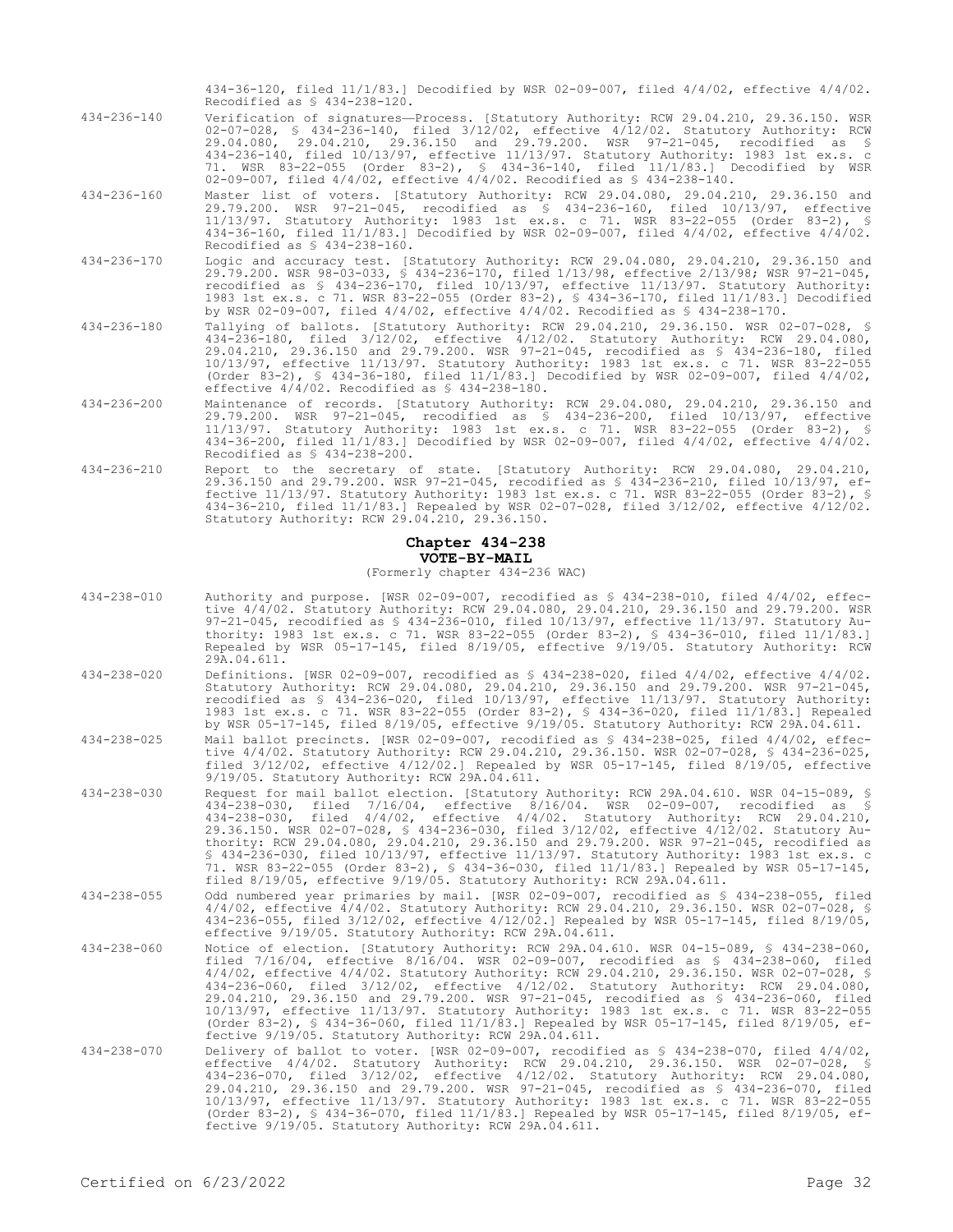- 434-238-080 Envelope specifications. [WSR 02-09-007, recodified as § 434-238-080, filed 4/4/02, effective 4/4/02. Statutory Authority: RCW 29.04.210, 29.36.150. WSR 02-07-028, § 434-236-080, filed 3/12/02, effective 4/12/02. Statutory Authority: RCW 29.04.080, 29.04.210, 29.36.150 and 29.79.200. WSR 97-21-045, recodified as § 434-236-080, filed 10/13/97, effective 11/13/97. Statutory Authority: 1983 1st ex.s. c 71. WSR 83-22-055 (Order 83-2), § 434-36-080, filed 11/1/83.] Repealed by WSR 05-17-145, filed 8/19/05, effective 9/19/05. Statutory Authority: RCW 29A.04.611.
- 434-238-090 Instructions to voters. [WSR 02-09-007, recodified as § 434-238-090, filed 4/4/02, effective 4/4/02. Statutory Authority: RCW 29.04.210, 29.36.150. WSR 02-07-029, § 434-236-090, filed 3/12/02, effective 4/12/02. Statutory Authority: RCW 29.04.080, 29.04.210, 29.36.150 and 29.79.200. WSR 98-03-033, § 434-236-090, filed 1/13/98, effective 2/13/98; WSR 97-21-045, recodified as § 434-236-090, filed 10/13/97, effective 11/13/97. Statutory Authority: 1983 1st ex.s. c 71. WSR 83-22-055 (Order 83-2), § 434-36-090, filed 11/1/83.] Repealed by WSR 05-17-145, filed 8/19/05, effective 9/19/05. Statutory Authority: RCW 29A.04.611.
- 434-238-100 Depositing of ballots. [Statutory Authority: RCW 29A.04.610. WSR 04-15-089, § 434-238-100, filed 7/16/04, effective 8/16/04. WSR 02-09-007, recodified as § 434-238-100, filed 4/4/02, effective 4/4/02. Statutory Authority: RCW 29.04.210, 29.36.150. WSR 02-07-028, § 434-236-100, filed 3/12/02, effective 4/12/02. Statutory Authority: RCW 29.04.080, 29.04.210, 29.36.150 and 29.79.200. WSR 97-21-045, recodified as § 434-236-100, filed 10/13/97, effective 11/13/97. Statutory Authority: 1983 1st ex.s. c 71. WSR 83-22-055 (Order 83-2), § 434-36-100, filed 11/1/83.] Repealed by WSR 05-17-145, filed 8/19/05, effective 9/19/05. Statutory Authority: RCW 29A.04.611.
- 434-238-110 Obtaining replacement ballots. [Statutory Authority: RCW 29A.04.610. WSR 04-15-089, § 434-238-110, filed 7/16/04, effective 8/16/04. WSR 02-09-007, recodified as § 434-238-110, filed 4/4/02, effective 4/4/02. Statutory Authority: RCW 29.04.210, 29.36.150. WSR 02-07-028, § 434-236-110, filed 3/12/02, effective 4/12/02. Statutory Authority: RCW 29.04.080, 29.04.210, 29.36.150 and 29.79.200. WSR 97-21-045, recodified as § 434-236-110, filed 10/13/97, effective 11/13/97. Statutory Authority: 1983 1st ex.s. c 71. WSR 83-22-055 (Order 83-2), § 434-36-110, filed 11/1/83.] Repealed by WSR 05-17-145, filed 8/19/05, effective 9/19/05. Statutory Authority: RCW 29A.04.611.
- 434-238-120 Unsigned affidavit. [WSR 02-09-007, recodified as § 434-238-120, filed 4/4/02, effective 4/4/02. Statutory Authority: RCW 29.04.080, 29.04.210, 29.36.150 and 29.79.200. WSR 97-21-045, recodified as § 434-236-120, filed 10/13/97, effective 11/13/97. Statutory Authority: 1983 1st ex.s. c 71. WSR 83-22-055 (Order 83-2), § 434-36-120, filed 11/1/83.] Repealed by WSR 05-17-145, filed 8/19/05, effective 9/19/05. Statutory Authority: RCW 29A.04.611.
- 434-238-140 Verification of signatures—Process. [WSR 02-09-007, recodified as § 434-238-140, filed 4/4/02, effective 4/4/02. Statutory Authority: RCW 29.04.210, 29.36.150. WSR 02-07-028, § 434-236-140, filed 3/12/02, effective 4/12/02. Statutory Authority: RCW 29.04.080, 29.04.210, 29.36.150 and 29.79.200. WSR 97-21-045, recodified as § 434-236-140, filed 10/13/97, effective 11/13/97. Statutory Authority: 1983 1st ex.s. c 71. WSR 83-22-055 (Order 83-2), § 434-36-140, filed 11/1/83.] Repealed by WSR 05-17-145, filed 8/19/05, effective 9/19/05. Statutory Authority: RCW 29A.04.611.
- 434-238-160 Master list of voters. [WSR 02-09-007, recodified as § 434-238-160, filed 4/4/02, effective 4/4/02. Statutory Authority: RCW 29.04.080, 29.04.210, 29.36.150 and 29.79.200. WSR 97-21-045, recodified as § 434-236-160, filed 10/13/97, effective 11/13/97. Statutory Authority: 1983 1st ex.s. c 71. WSR 83-22-055 (Order 83-2), § 434-36-160, filed 11/1/83.] Repealed by WSR 05-17-145, filed 8/19/05, effective 9/19/05. Statutory Authority: RCW 29A.04.611.
- 434-238-170 Logic and accuracy test. [Statutory Authority: RCW 29A.04.610. WSR 04-15-089, § 434-238-170, filed 7/16/04, effective 8/16/04. WSR 02-09-007, recodified as § 434-238-170, filed 4/4/02, effective 4/4/02. Statutory Authority: RCW 29.04.080, 29.04.210, 29.36.150 and 29.79.200. WSR 98-03-033, § 434-236-170, filed 1/13/98, effective 2/13/98; WSR 97-21-045, recodified as § 434-236-170, filed 10/13/97, effective 11/13/97. Statutory Authority: 1983 1st ex.s. c 71. WSR 83-22-055 (Order 83-2), § 434-36-170, filed 11/1/83.] Repealed by WSR 05-17-145, filed 8/19/05, effective 9/19/05. Statutory Authority: RCW 29A.04.611.
- 434-238-180 Tallying of ballots. [WSR 02-09-007, recodified as § 434-238-180, filed 4/4/02, effective 4/4/02. Statutory Authority: RCW 29.04.210, 29.36.150. WSR 02-07-028, § 434-236-180, filed 3/12/02, effective 4/12/02. Statutory Authority: RCW 29.04.080, 29.04.210, 29.36.150 and 29.79.200. WSR 97-21-045, recodified as § 434-236-180, filed 10/13/97, effective 11/13/97. Statutory Authority: 1983 1st ex.s. c 71. WSR 83-22-055 (Order 83-2), § 434-36-180, filed 11/1/83.] Repealed by WSR 05-17-145, filed 8/19/05, effective 9/19/05. Statutory Authority: RCW 29A.04.611.
- 434-238-200 Maintenance of records. [WSR 02-09-007, recodified as § 434-238-200, filed 4/4/02, effective 4/4/02. Statutory Authority: RCW 29.04.080, 29.04.210, 29.36.150 and 29.79.200. WSR 97-21-045, recodified as § 434-236-200, filed 10/13/97, effective 11/13/97. Statutory Authority: 1983 1st ex.s. c 71. WSR 83-22-055 (Order 83-2), § 434-36-200, filed 11/1/83.] Repealed by WSR 05-17-145, filed 8/19/05, effective 9/19/05. Statutory Authority: RCW 29A.04.611.

### **Chapter 434-240 ABSENTEE VOTING** (Formerly chapter 434-40 WAC)

434-240-005 Authority and purpose. [Statutory Authority: RCW 29A.04.610. WSR 04-15-089, § 434-240-005, filed 7/16/04, effective 8/16/04. Statutory Authority: RCW 29.04.080, 29.04.210, 29.36.150 and 29.79.200. WSR 97-21-045, recodified as § 434-240-005, filed 10/13/97, effective 11/13/97. Statutory Authority: RCW 29.36.150. WSR 88-03-019 (Order 88-1), § 434-40-005, filed 1/12/88.] Repealed by WSR 05-17-145, filed 8/19/05, effective 9/19/05. Statutory Authority: RCW 29A.04.611.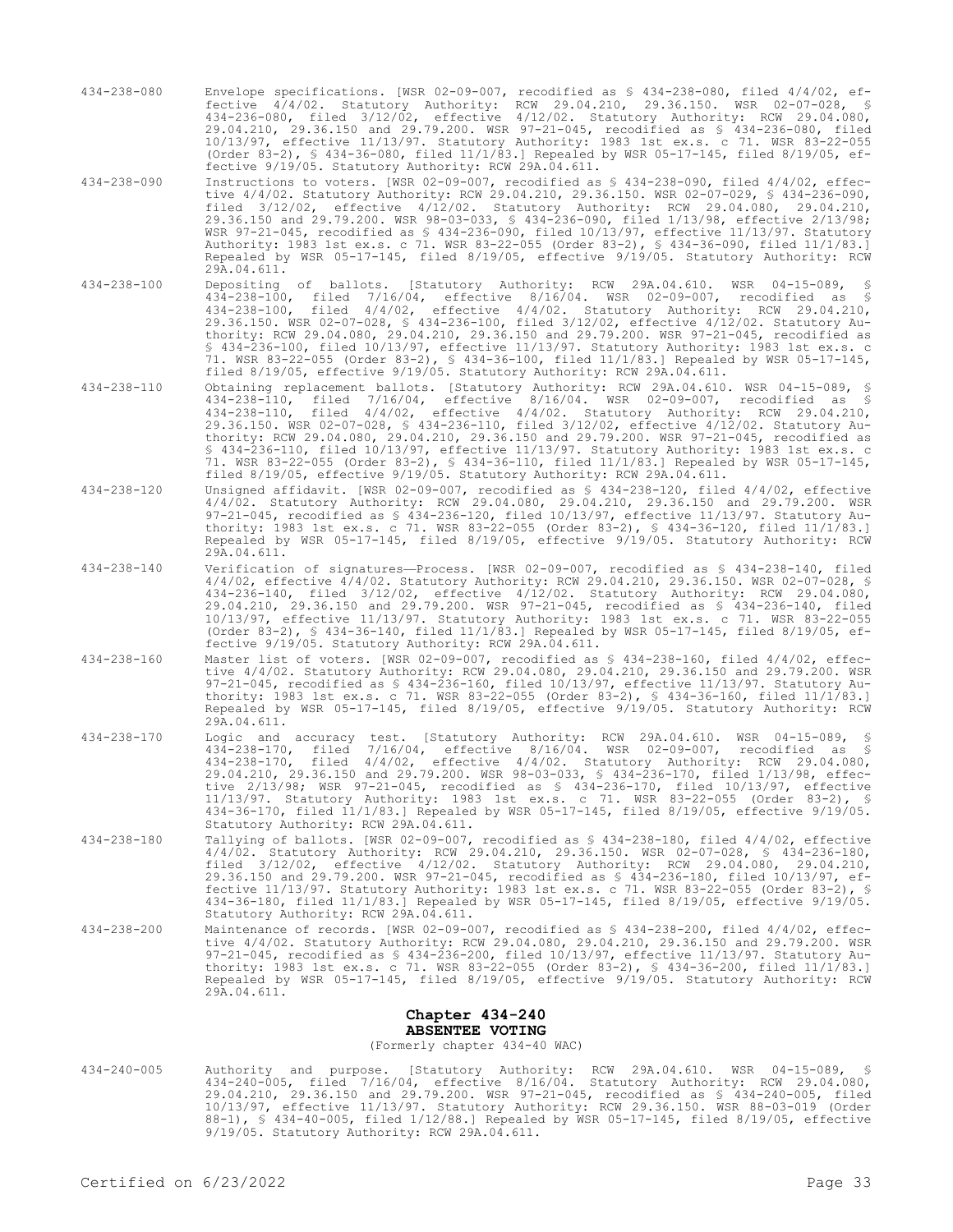- 434-240-010 Definitions. [Statutory Authority: RCW 29A.04.610. WSR 04-15-089, § 434-240-010, filed 7/16/04, effective 8/16/04. Statutory Authority: RCW 29.04.080. WSR 03-15-054, § 434-240-010, filed 7/11/03, effective 8/11/03; WSR 02-20-037, § 434-240-010, filed 9/24/02, effective 10/25/02. Statutory Authority: RCW 29.04.210, 29.36.150. WSR 02-07-028, § 434-240-010, filed 3/12/02, effective 4/12/02. Statutory Authority: RCW 29.04.080, 29.04.210, 29.36.150 and 29.79.200. WSR 97-21-045, recodified as § 434-240-010, filed 10/13/97, effective 11/13/97. Statutory Authority: 1991 c 23. WSR 91-20-074, § 434-40-010, filed 9/26/91, effective 10/27/91. Statutory Authority: RCW 29.36.150. WSR 88-03-019 (Order 88-1), § 434-40-010, filed 1/12/88.] Repealed by WSR 05-17-145, filed 8/19/05, effective 9/19/05. Statutory Authority: RCW 29A.04.611.
- 434-240-020 Applications for single absentee ballots. [Statutory Authority: RCW 29.04.210, 29.36.150. WSR 02-07-028, § 434-240-020, filed 3/12/02, effective 4/12/02. Statutory Authority: RCW 29.04.080, 29.04.210, 29.36.150 and 29.79.200. WSR 97-21-045, recodified as § 434-240-020, filed 10/13/97, effective 11/13/97. Statutory Authority: RCW 29.36.150. WSR 88-03-019 (Order 88-1), § 434-40-020, filed 1/12/88.] Repealed by WSR 05-17-145, filed 8/19/05, effective 9/19/05. Statutory Authority: RCW 29A.04.611.
- 434-240-025 Telephone requests for absentee ballots. [Statutory Authority: RCW 29.04.080, 29.04.210, 29.36.150 and 29.79.200. WSR 97-21-045, recodified as § 434-240-025, filed 10/13/97, effective 11/13/97. Statutory Authority: RCW 29.36.010. WSR 92-18-093, § 434-40-025, filed 9/2/92, effective 10/3/92.] Repealed by WSR 02-07-028, filed 3/12/02, effective 4/12/02. Statutory Authority: RCW 29.04.210, 29.36.150.
- 434-240-027 Requesting absentee ballot for family member. [Statutory Authority: RCW 29.04.210, 29.36.150. WSR 02-07-028, § 434-240-027, filed 3/12/02, effective 4/12/02.] Repealed by WSR 05-17-145, filed 8/19/05, effective 9/19/05. Statutory Authority: RCW 29A.04.611.
- 434-240-030 Application form for a regular absentee ballot. [Statutory Authority: RCW 29.04.080, 29.04.210, 29.36.150 and 29.79.200. WSR 97-21-045, recodified as § 434-240-030, filed 10/13/97, effective 11/13/97. Statutory Authority: RCW 29.36.150. WSR 88-03-019 (Order 88-1), § 434-40-030, filed 1/12/88.] Repealed by WSR 05-17-145, filed 8/19/05, effective 9/19/05. Statutory Authority: RCW 29A.04.611.
- 434-240-040 Absentee ballot application forms originating outside the state of Washington. [Statutory Authority: RCW 29.04.080, 29.04.210, 29.36.150 and 29.79.200. WSR 97-21-045, recodified as § 434-240-040, filed 10/13/97, effective 11/13/97. Statutory Authority: RCW 29.36.150. WSR 88-03-019 (Order 88-1), § 434-40-040, filed 1/12/88.] Repealed by WSR 05-17-145, filed 8/19/05, effective 9/19/05. Statutory Authority: RCW 29A.04.611.
- 434-240-050 Ongoing absentee ballot application. [Statutory Authority: RCW 29.04.080, 29.04.210, 29.36.150 and 29.79.200. WSR 97-21-045, recodified as § 434-240-050, filed 10/13/97, effective 11/13/97. Statutory Authority: 1991 c 23. WSR 91-20-074, § 434-40-050, filed 9/26/91, effective 10/27/91. Statutory Authority: RCW 29.36.150. WSR 88-03-019 (Order 88-1), § 434-40-050, filed 1/12/88.] Repealed by WSR 05-17-145, filed 8/19/05, effective 9/19/05. Statutory Authority: RCW 29A.04.611.
- 434-240-060 Termination of ongoing absentee voter status. [Statutory Authority: RCW 29A.04.610. WSR 04-15-089, § 434-240-060, filed 7/16/04, effective 8/16/04. Statutory Authority: RCW 29.04.210, 29.36.150. WSR 02-07-028, § 434-240-060, filed 3/12/02, effective 4/12/02. Statutory Authority: RCW 29.04.080, 29.04.210, 29.36.150 and 29.79.200. WSR 97-21-045, recodified as § 434-240-060, filed 10/13/97, effective 11/13/97. Statutory Authority: 1991 c 23. WSR 91-20-074, § 434-40-060, filed 9/26/91, effective 10/27/91. Statutory Authority: RCW 29.36.150. WSR 88-03-019 (Order 88-1), § 434-40-060, filed 1/12/88.] Repealed by WSR 05-17-145, filed 8/19/05, effective 9/19/05. Statutory Authority: RCW 29A.04.611.
- 434-240-080 Special absentee ballot. [Statutory Authority: RCW 29.04.210, 29.36.150. WSR 02-07-028, § 434-240-080, filed 3/12/02, effective 4/12/02.] Repealed by WSR 05-17-145, filed 8/19/05, effective 9/19/05. Statutory Authority: RCW 29A.04.611.
- 434-240-090 Special absentee ballot application form. [Statutory Authority: RCW 29.04.210, 29.36.150. WSR 02-07-028, § 434-240-090, filed 3/12/02, effective 4/12/02. Statutory Authority: RCW 29.04.080, 29.04.210, 29.36.150 and 29.79.200. WSR 97-21-045, recodified as § 434-240-090, filed 10/13/97, effective 11/13/97. Statutory Authority: RCW 29.36.150. WSR 88-03-019 (Order 88-1), § 434-40-090, filed 1/12/88.] Repealed by WSR 05-17-145, filed 8/19/05, effective 9/19/05. Statutory Authority: RCW 29A.04.611.
- 434-240-100 Special absentee ballot—Material to be included. [Statutory Authority: RCW 29.04.080, 29.04.210, 29.36.150 and 29.79.200. WSR 97-21-045, recodified as § 434-240-100, filed 10/13/97, effective 11/13/97. Statutory Authority: RCW 29.36.150. WSR 88-03-019 (Order 88-1), § 434-40-100, filed 1/12/88.] Repealed by WSR 05-17-145, filed 8/19/05, effective 9/19/05. Statutory Authority: RCW 29A.04.611.
- 434-240-110 Special absentee ballot—Time application received. [Statutory Authority: RCW 29.04.080, 29.04.210, 29.36.150 and 29.79.200. WSR 97-21-045, recodified as § 434-240-110, filed 10/13/97, effective 11/13/97. Statutory Authority: RCW 29.36.150. WSR 88-03-019 (Order 88-1), § 434-40-110, filed 1/12/88.] Repealed by WSR 05-17-145, filed 8/19/05, effective 9/19/05. Statutory Authority: RCW 29A.04.611.
- 434-240-120 Health care facility absentee ballot application form. [Statutory Authority: RCW 29.04.210, 29.36.150. WSR 02-07-028, § 434-240-120, filed 3/12/02, effective 4/12/02. Statutory Authority: RCW 29.04.080, 29.04.210, 29.36.150 and 29.79.200. WSR 97-21-045, recodified as \$ 434-240-120, filed 10/13/97, effective 11/13/97. Statutory Authority: RCW<br>29.36.150. WSR 88-03-019 (Order 88-1), \$ 434-40-120, filed 1/12/88.] Repealed by WSR<br>05-17-145, filed 8/19/05, effective 9/19/05. St
- 434-240-130 Incomplete application from elector. [Statutory Authority: RCW 29.04.210, 29.36.150. WSR 02-07-028, § 434-240-130, filed 3/12/02, effective 4/12/02. Statutory Authority: RCW 29.04.080, 29.04.210, 29.36.150 and 29.79.200. WSR 97-21-045, recodified as § 434-240-130, filed 10/13/97, effective 11/13/97. Statutory Authority: RCW 29.36.150. WSR 88-03-019 (Order 88-1), § 434-40-130, filed 1/12/88.] Repealed by WSR 05-17-145, filed 8/19/05, effective 9/19/05. Statutory Authority: RCW 29A.04.611.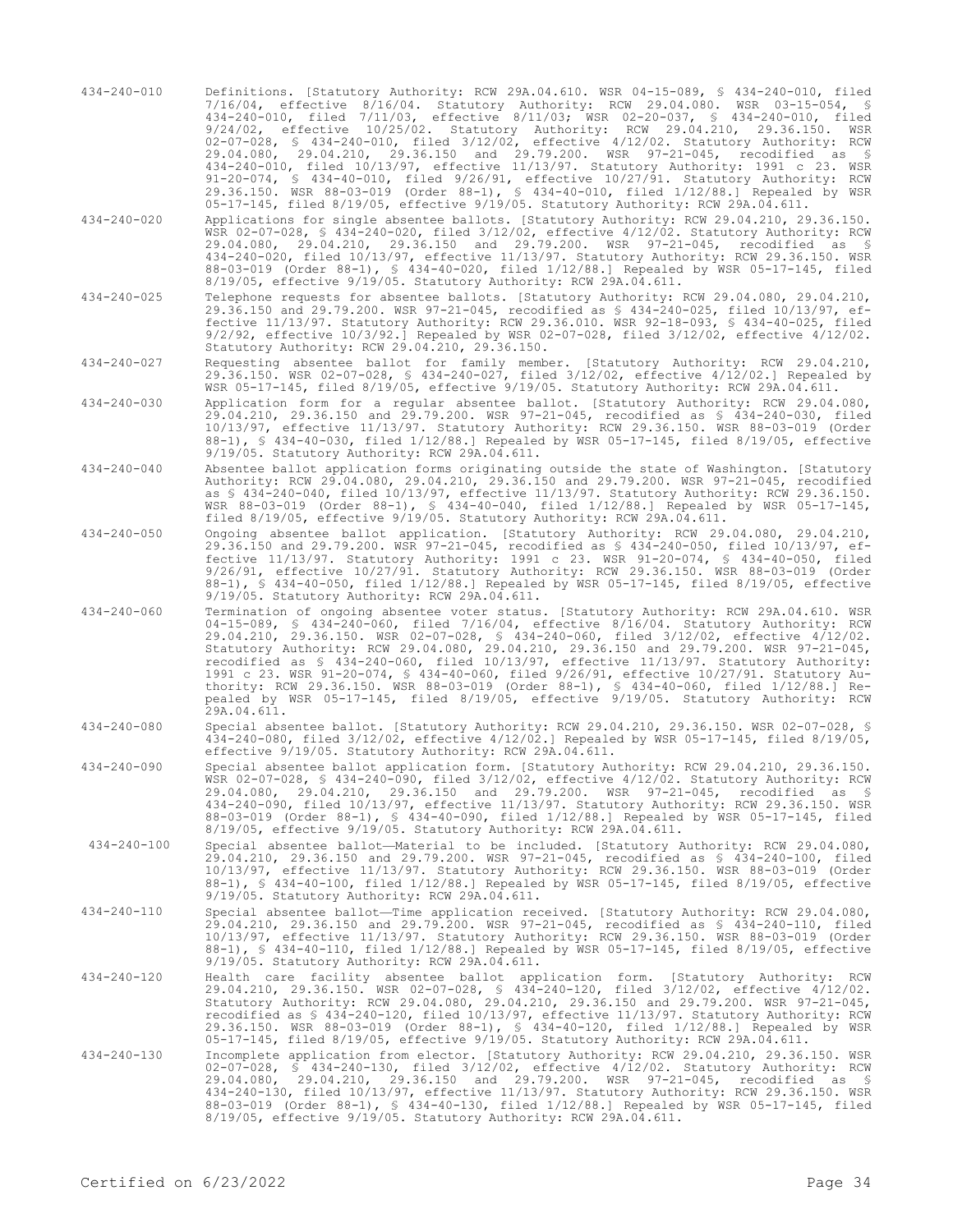434-240-150 Verification of absentee ballot application. [Statutory Authority: RCW 29.04.210, 29.36.150. WSR 02-07-028, § 434-240-150, filed 3/12/02, effective 4/12/02. Statutory Authority: RCW 29.04.080, 29.04.210, 29.36.150 and 29.79.200. WSR 97-21-045, recodified as § 434-240-150, filed 10/13/97, effective 11/13/97. Statutory Authority: RCW 29.36.150. WSR 88-03-019 (Order 88-1), § 434-40-150, filed 1/12/88.] Repealed by WSR 05-17-145, filed 8/19/05, effective 9/19/05. Statutory Authority: RCW 29A.04.611.

434-240-160 Notification to voter of incomplete application. [Statutory Authority: RCW 29.04.080, 29.04.210, 29.36.150 and 29.79.200. WSR 97-21-045, recodified as § 434-240-160, filed 10/13/97, effective 11/13/97. Statutory Authority: RCW 29.36.150. WSR 88-03-019 (Order 88-1), § 434-40-160, filed 1/12/88.] Repealed by WSR 02-07-028, filed 3/12/02, effective 4/12/02. Statutory Authority: RCW 29.04.210, 29.36.150.

- 434-240-180 Service and overseas voters—Material and postage. [Statutory Authority: RCW 29.04.080, 29.04.210, 29.36.150 and 29.79.200. WSR 97-21-045, recodified as § 434-240-180, filed 10/13/97, effective 11/13/97. Statutory Authority: 1991 c 23. WSR 91-20-074, § 434-40-180, filed 9/26/91, effective 10/27/91. Statutory Authority: RCW 29.36.150. WSR 88-03-019 (Order 88-1), § 434-40-180, filed 1/12/88.] Repealed by WSR 05-17-145, filed 8/19/05, effective 9/19/05. Statutory Authority: RCW 29A.04.611.
- 434-240-190 Absentee ballot envelopes. [Statutory Authority: RCW 29.04.210, 29.36.150. WSR 02-07-028, § 434-240-190, filed 3/12/02, effective 4/12/02. Statutory Authority: RCW 29.04.080, 29.04.210, 29.36.150 and 29.79.200. WSR 98-03-033, § 434-240-190, filed 1/13/98, effective 2/13/98; WSR 97-21-045, recodified as § 434-240-190, filed 10/13/97, effective 11/13/97. Statutory Authority: RCW 29.36.150. WSR 88-03-019 (Order 88-1), § 434-40-190, filed 1/12/88.] Repealed by WSR 05-17-145, filed 8/19/05, effective 9/19/05. Statutory Authority: RCW 29A.04.611.
- 434-240-200 Absentee ballot—Instructions to voters. [Statutory Authority: RCW 29.04.210, 29.36.150. WSR 02-07-029, § 434-240-200, filed 3/12/02, effective 4/12/02. Statutory Authority: RCW 29.04.080, 29.04.210, 29.36.150 and 29.79.200. WSR 97-21-045, recodified as § 434-240-200, filed 10/13/97, effective 11/13/97. Statutory Authority: RCW 29.36.150. WSR 88-03-019 (Order 88-1), § 434-40-200, filed 1/12/88.] Repealed by WSR 05-17-145, filed 8/19/05, effective 9/19/05. Statutory Authority: RCW 29A.04.611.
- 434-240-205 Replacement absentee ballots. [Statutory Authority: RCW 29.04.210, 29.36.150. WSR 02-07-028, § 434-240-205, filed 3/12/02, effective 4/12/02. Statutory Authority: RCW 29.04.080 and 29.04.210. WSR 99-08-089, § 434-240-205, filed 4/6/99, effective 5/7/99. Statutory Authority: RCW 29.04.080, 29.04.210, 29.36.150 and 29.79.200. WSR 97-21-045, § 434-240-205, filed 10/13/97, effective 11/13/97.] Repealed by WSR 05-17-145, filed 8/19/05, effective 9/19/05. Statutory Authority: RCW 29A.04.611.
- 434-240-225 Definitions regarding absentee ballots. [Statutory Authority: RCW 29.04.080, 29.04.210, 29.36.150 and 29.79.200. WSR 97-21-045, § 434-240-225, filed 10/13/97, effective 11/13/97.] Repealed by WSR 05-17-145, filed 8/19/05, effective 9/19/05. Statutory Authority: RCW 29A.04.611.
- 434-240-230 Processing of absentee ballots. [Statutory Authority: RCW 29.04.210, 29.36.150. WSR 02-07-028, § 434-240-230, filed 3/12/02, effective 4/12/02. Statutory Authority: RCW 29.04.080, 29.04.210, 29.36.150 and 29.79.200. WSR 98-03-033, § 434-240-230, filed 1/13/98, effective 2/13/98; WSR 97-21-045, recodified as § 434-240-230, filed 10/13/97, effective 11/13/97. Statutory Authority: RCW 29.36.150. WSR 88-03-019 (Order 88-1), § 434-40-230, filed 1/12/88.] Repealed by WSR 05-17-145, filed 8/19/05, effective 9/19/05. Statutory Authority: RCW 29A.04.611.
- 434-240-235 Unsigned affidavit. [Statutory Authority: RCW 29.04.210, 29.36.150. WSR 02-07-028, § 434-240-235, filed 3/12/02, effective 4/12/02. Statutory Authority: RCW 29.04.080, 29.04.210, 29.36.150 and 29.79.200. WSR 98-03-033, § 434-240-235, filed 1/13/98, effective 2/13/98.] Repealed by WSR 05-17-145, filed 8/19/05, effective 9/19/05. Statutory Authority: RCW 29A.04.611.
- 434-240-240 Verification of the signature and postmark on absentee ballots. [Statutory Authority: RCW 29.04.210, 29.36.150. WSR 02-07-029, § 434-240-240, filed 3/12/02, effective 4/12/02. Statutory Authority: RCW 29.04.080, 29.04.210, 29.36.150 and 29.79.200. WSR 97-21-045, recodified as § 434-240-240, filed 10/13/97, effective 11/13/97. Statutory Authority: RCW 29.36.150. WSR 88-03-019 (Order 88-1), § 434-40-240, filed 1/12/88.] Repealed by WSR 05-17-145, filed 8/19/05, effective 9/19/05. Statutory Authority: RCW 29A.04.611.
- 434-240-245 Procedure for signatures that don't match. [Statutory Authority: RCW 29.04.080. WSR 04-01-072, § 434-240-245, filed 12/12/03, effective 1/12/04.] Repealed by WSR 05-17-145, filed 8/19/05, effective 9/19/05. Statutory Authority: RCW 29A.04.611.
- 434-240-250 Absentee voter attempting to vote at the polls. [Statutory Authority: RCW 29.04.210, 29.36.150. WSR 02-07-028, § 434-240-250, filed 3/12/02, effective 4/12/02. Statutory Authority: RCW 29.04.080, 29.04.210, 29.36.150 and 29.79.200. WSR 97-21-045, recodified as § 434-240-250, filed 10/13/97, effective 11/13/97. Statutory Authority: RCW 29.36.150. WSR 88-03-019 (Order 88-1), § 434-40-250, filed 1/12/88.] Repealed by WSR 05-17-145, filed 8/19/05, effective 9/19/05. Statutory Authority: RCW 29A.04.611.
- 434-240-260 Absentee ballots returned after the poll lists have been marked. [Statutory Authority: RCW 29.04.080, 29.04.210, 29.36.150 and 29.79.200. WSR 97-21-045, recodified as § 434-240-260, filed 10/13/97, effective 11/13/97. Statutory Authority: RCW 29.36.150. WSR 88-03-019 (Order 88-1), § 434-40-260, filed 1/12/88.] Repealed by WSR 05-17-145, filed 8/19/05, effective 9/19/05. Statutory Authority: RCW 29A.04.611.
- 434-240-270 Maintenance of an audit trail on absentee ballots. [Statutory Authority: RCW 29.04.080, 29.04.210, 29.36.150 and 29.79.200. WSR 97-21-045, recodified as § 434-240-270, filed 10/13/97, effective 11/13/97. Statutory Authority: RCW 29.36.150. WSR 88-03-019 (Order 88-1), § 434-40-270, filed 1/12/88.] Repealed by WSR 05-17-145, filed 8/19/05, effective 9/19/05. Statutory Authority: RCW 29A.04.611.
- 434-240-290 Security of absentee ballots. [Statutory Authority: RCW 29.04.080, 29.04.210, 29.36.150 and 29.79.200. WSR 97-21-045, recodified as § 434-240-290, filed 10/13/97, effective 11/13/97. Statutory Authority: RCW 29.36.150. WSR 88-03-019 (Order 88-1), § 434-40-290,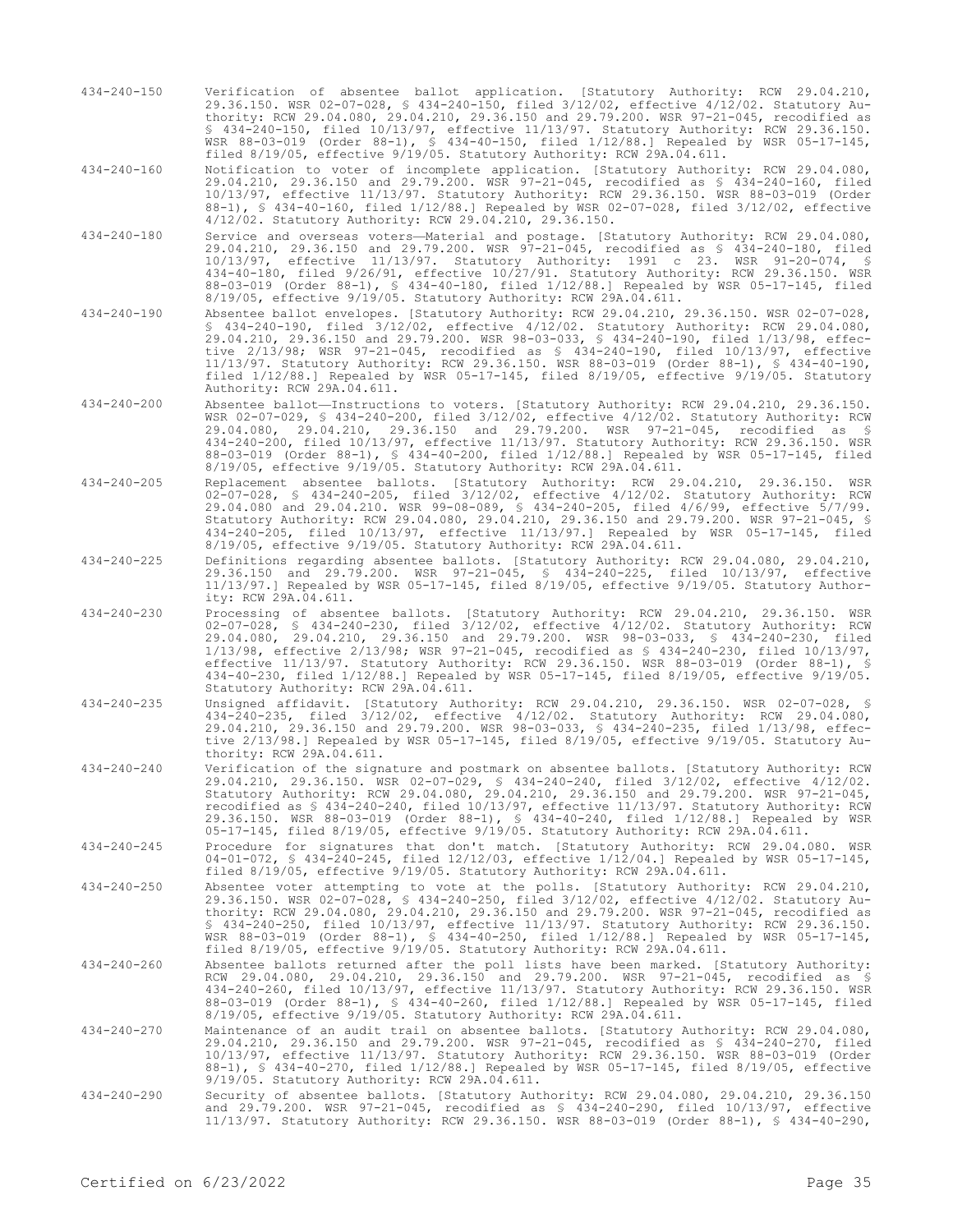filed 1/12/88.] Repealed by WSR 05-17-145, filed 8/19/05, effective 9/19/05. Statutory Authority: RCW 29A.04.611.

434-40-300, filed 1/12/88.] Repealed by WSR 05-17-145, filed 8/19/05, effective 9/19/05.

434-240-300 Absentee ballot process to be expedited. [Statutory Authority: RCW 29.04.080, 29.04.210, 29.36.150 and 29.79.200. WSR 97-21-045, recodified as § 434-240-300, filed 10/13/97, effective 11/13/97. Statutory Authority: RCW 29.36.150. WSR 88-03-019 (Order 88-1), §

Statutory Authority: RCW 29A.04.611.

- 
- 434-240-320 Mail ballot precincts. [Statutory Authority: RCW 29A.04.610. WSR 04-15-089, § 434-240-320, filed 7/16/04, effective 8/16/04. Statutory Authority: RCW 29.04.210, 29.36.150. WSR 02-07-028, § 434-240-320, filed 3/12/02, effective 4/12/02. Statutory Authority: RCW 29.04.080, 29.04.210, 29.36.150 and 29.79.200. WSR 98-03-033, § 434-240-320, filed 1/13/98, effective 2/13/98.] Repealed by WSR 05-17-145, filed 8/19/05, effective 9/19/05. Statutory Authority: RCW 29A.04.611.

### **Chapter 434-253**

### **THE POLLING PLACE—BEFORE, DURING AND AFTER THE ELECTION** (Formerly chapter 434-53 WAC)

- 434-253-005 Broken or missing seals. [Statutory Authority: RCW 29A.04.611. WSR 06-14-050, § 434-253-005, filed 6/28/06, effective 7/29/06.] Repealed by WSR 11-24-064, filed 12/6/11, effective 1/6/12. Statutory Authority: RCW 29A.04.611, 29A.04.620, and 29A.04.630.
- 434-253-010 Polling place—Activities prohibited. [Statutory Authority: RCW 29A.04.611. WSR 06-23-094, § 434-253-010, filed 11/15/06, effective 12/16/06; WSR 05-17-145, § 434-253-010, filed 8/19/05, effective 9/19/05. Statutory Authority: RCW 29.04.080, 29.04.210, 29.36.150 and 29.79.200. WSR 97-21-045, recodified as § 434-253-010, filed 10/13/97, effective 11/13/97. Statutory Authority: 1990 c 59. WSR 92-12-083, § 434-53-010, filed 6/2/92, effective 7/3/92.] Repealed by WSR 11-24-064, filed 12/6/11, effective 1/6/12. Statutory Authority: RCW 29A.04.611, 29A.04.620, and 29A.04.630.
- 434-253-020 Polling place—Election supplies. [Statutory Authority: RCW 29A.04.611. WSR 08-15-052, § 434-253-020, filed 7/11/08, effective 8/11/08; WSR 07-20-074, § 434-253-020, filed 10/1/07, effective 11/1/07; WSR 06-14-049, § 434-253-020, filed 6/28/06, effective 7/29/06. Statutory Authority: RCW 29A.04.611, 29A.04.530. WSR 06-02-028, § 434-253-020, filed 12/28/05, effective 1/28/06. Statutory Authority: RCW 29A.04.611. WSR 05-17-145, § 434-253-020, filed 8/19/05, effective 9/19/05. Statutory Authority: RCW 29.04.080, 29.04.210, 29.36.150 and 29.79.200. WSR 97-21-045, recodified as § 434-253-020, filed 10/13/97, effective 11/13/97. Statutory Authority: 1990 c 59. WSR 92-12-083, § 434-53-020, filed 6/2/92, effective 7/3/92.] Repealed by WSR 11-24-064, filed 12/6/11, effective 1/6/12. Statutory Authority: RCW 29A.04.611, 29A.04.620, and 29A.04.630.
- 434-253-023 Voter verified paper audit trail—Duties prior to opening of the polls. [Statutory Authority: RCW 29A.04.611. WSR 06-11-042, § 434-253-023, filed 5/10/06, effective 6/10/06; WSR 05-24-040, § 434-253-023, filed 11/30/05, effective 12/31/05.] Repealed by WSR 11-24-064, filed 12/6/11, effective 1/6/12. Statutory Authority: RCW 29A.04.611, 29A.04.620, and 29A.04.630.
- 434-253-024 Poll book of registered voters. [Statutory Authority: RCW 29A.04.611. WSR 07-24-044, § 434-253-024, filed 11/30/07, effective 12/31/07; WSR 07-02-100, § 434-253-024, filed 1/3/07, effective 2/3/07; WSR 05-24-039, § 434-253-024, filed 11/30/05, effective 12/31/05.] Repealed by WSR 11-24-064, filed 12/6/11, effective 1/6/12. Statutory Authority: RCW 29A.04.611, 29A.04.620, and 29A.04.630.
- 434-253-025 Polling place—Items to be posted. [Statutory Authority: RCW 29A.04.611. WSR 08-15-052, § 434-253-025, filed 7/11/08, effective 8/11/08; WSR 08-05-120, § 434-253-025, filed 2/19/08, effective 3/21/08; WSR 07-20-074, § 434-253-025, filed 10/1/07, effective 11/1/07; WSR 05-17-145, § 434-253-025, filed 8/19/05, effective 9/19/05.] Repealed by WSR 11-24-064, filed 12/6/11, effective 1/6/12. Statutory Authority: RCW 29A.04.611, 29A.04.620, and 29A.04.630.
- 434-253-030 Securing the ballot box. [Statutory Authority: RCW 29.04.080, 29.04.210, 29.36.150 and 29.79.200. WSR 97-21-045, recodified as § 434-253-030, filed 10/13/97, effective 11/13/97. Statutory Authority: 1990 c 59. WSR 92-12-083, § 434-53-030, filed 6/2/92, effective 7/3/92.] Repealed by WSR 11-24-064, filed 12/6/11, effective 1/6/12. Statutory Authority: RCW 29A.04.611, 29A.04.620, and 29A.04.630.
- 434-253-040 Verification of voter's name. [Statutory Authority: RCW 29.04.080, 29.04.210, 29.36.150 and 29.79.200. WSR 97-21-045, recodified as § 434-253-040, filed 10/13/97, effective 11/13/97. Statutory Authority: 1990 c 59. WSR 92-12-083, § 434-53-040, filed 6/2/92, effective 7/3/92.] Repealed by WSR 05-17-145, filed 8/19/05, effective 9/19/05. Statutory Authority: RCW 29A.04.611.
- 434-253-043 Provisional ballots—When issued. [Statutory Authority: RCW 29A.04.610. WSR 05-06-035 and 05-08-065, § 434-253-043, filed 2/25/05 and 3/31/05, effective 3/28/05 and 5/1/05. Statutory Authority: RCW 29.04.210, 29.36.150. WSR 02-07-029, § 434-253-043, filed 3/12/02, effective 4/12/02.] Repealed by WSR 05-17-145, filed 8/19/05, effective 9/19/05. Statutory Authority: RCW 29A.04.611.
- 434-253-045 Provisional ballots—Required information. [Statutory Authority: RCW 29A.04.611. WSR 09-03-110, § 434-253-045, filed 1/21/09, effective 2/21/09; WSR 07-24-044, § 434-253-045, filed 11/30/07, effective 12/31/07; WSR 06-23-094, § 434-253-045, filed 11/15/06, effec-<br>tive 12/16/06. Statutory Authority: RCW 29A.04.611, 29A.04.530. WSR 06-02-028, §<br>434-253-045, filed 12/28/05, effective 1/28/06. Stat 05-17-145, § 434-253-045, filed 8/19/05, effective 9/19/05. Statutory Authority: RCW 29A.04.610. WSR 05-06-035 and 05-08-065, § 434-253-045, filed 2/25/05 and 3/31/05, effective 3/28/05 and 5/1/05. Statutory Authority: RCW 29.04.210, 29.36.150. WSR 02-07-029, § 434-253-045, filed 3/12/02, effective 4/12/02.] Repealed by WSR 11-24-064, filed 12/6/11, effective 1/6/12. Statutory Authority: RCW 29A.04.611, 29A.04.620, and 29A.04.630.
- 434-253-047 Provisional ballots—Disposition. [Statutory Authority: RCW 29A.04.611. WSR 07-24-044, § 434-253-047, filed 11/30/07, effective 12/31/07; WSR 07-02-100, § 434-253-047, filed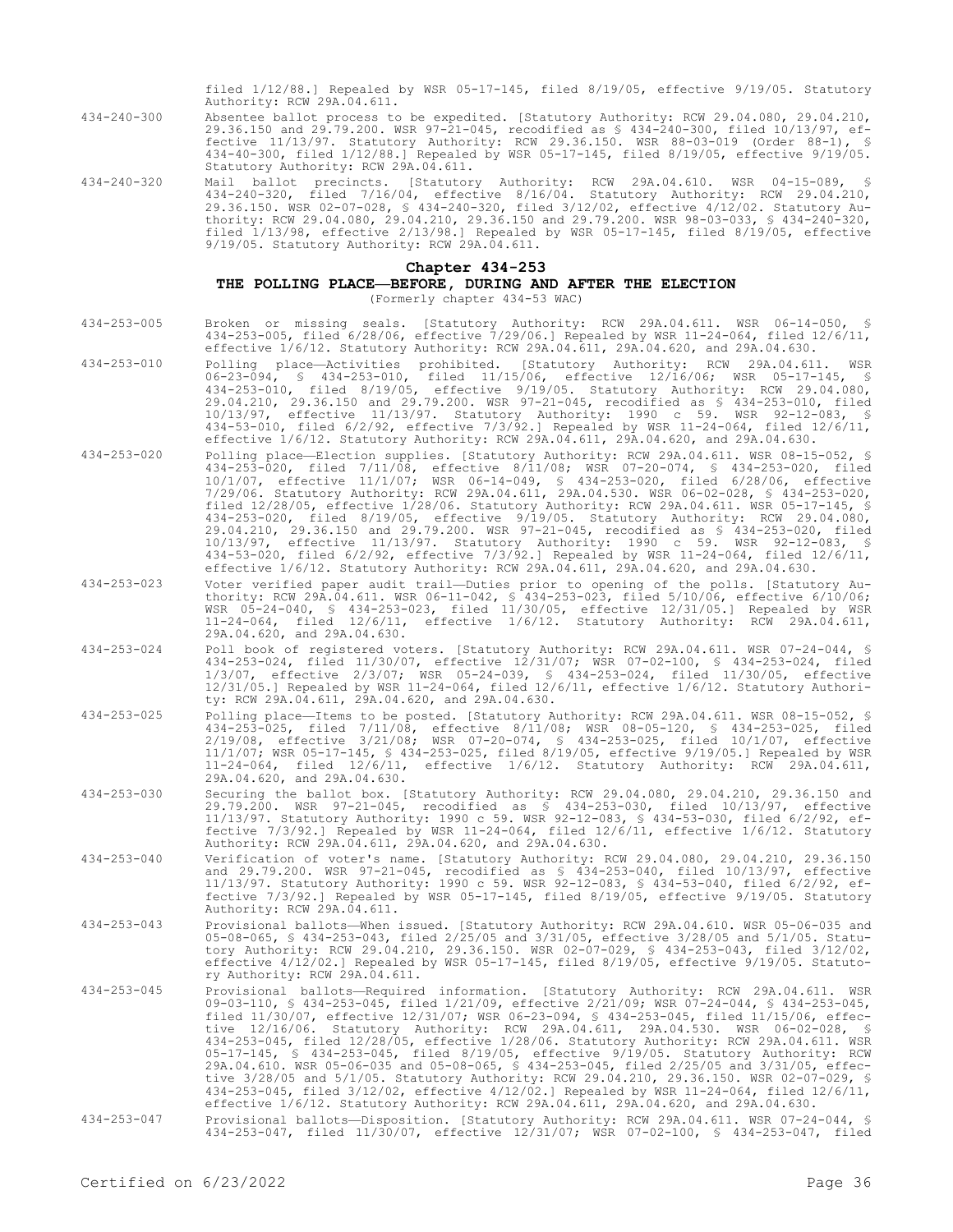1/3/07, effective 2/3/07; WSR 05-17-145, § 434-253-047, filed 8/19/05, effective 9/19/05. Statutory Authority: RCW 29A.04.610. WSR 05-06-035 and 05-08-065, § 434-253-047, filed 2/25/05 and 3/31/05, effective 3/28/05 and 5/1/05. Statutory Authority: RCW 29.04.210, 29.36.150. WSR 02-07-029, § 434-253-047, filed 3/12/02, effective 4/12/02.] Repealed by WSR 11-24-064, filed 12/6/11, effective 1/6/12. Statutory Authority: RCW 29A.04.611, 29A.04.620, and 29A.04.630.

- 434-253-048 Provisional ballots—Free access system. [Statutory Authority: RCW 29A.04.611. WSR 05-17-145, § 434-253-048, filed 8/19/05, effective 9/19/05. Statutory Authority: RCW 29A.04.610. WSR 05-06-035 and 05-08-065, § 434-253-048, filed 2/25/05 and 3/31/05, effective 3/28/05 and 5/1/05.] Repealed by WSR 11-24-064, filed 12/6/11, effective 1/6/12. Statutory Authority: RCW 29A.04.611, 29A.04.620, and 29A.04.630.
- 434-253-049 Provisional ballots—Processing. [Statutory Authority: RCW 29A.04.611. WSR 05-17-145, § 434-253-049, filed 8/19/05, effective 9/19/05. Statutory Authority: RCW 29A.04.610. WSR 05-06-035 and 05-08-065, § 434-253-049, filed 2/25/05 and 3/31/05, effective 3/28/05 and 5/1/05. Statutory Authority: RCW 29.04.210, 29.36.150. WSR 02-07-029, § 434-253-049, filed 3/12/02, effective 4/12/02.] Repealed by WSR 11-24-064, filed 12/6/11, effective 1/6/12. Statutory Authority: RCW 29A.04.611, 29A.04.620, and 29A.04.630.
- 434-253-050 Voter unable to sign name—Authority to vote. [Statutory Authority: RCW 29A.04.611. WSR 06-14-050, § 434-253-050, filed 6/28/06, effective 7/29/06. Statutory Authority: RCW 29.04.080, 29.04.210, 29.36.150 and 29.79.200. WSR 98-03-033, § 434-253-050, filed 1/13/98, effective 2/13/98; WSR 97-21-045, recodified as § 434-253-050, filed 10/13/97, effective 11/13/97. Statutory Authority: 1990 c 59. WSR 92-12-083, § 434-53-050, filed 6/2/92, effective 7/3/92.] Repealed by WSR 11-24-064, filed 12/6/11, effective 1/6/12. Statutory Authority: RCW 29A.04.611, 29A.04.620, and 29A.04.630.
- 434-253-055 Identification. [Statutory Authority: RCW 29A.04.611. WSR 05-17-145, § 434-253-055, filed 8/19/05, effective 9/19/05.] Repealed by WSR 07-02-100, filed 1/3/07, effective 2/3/07. Statutory Authority: RCW 29A.04.611.
- 434-253-060 Credit for voting. [Statutory Authority: RCW 29.04.080, 29.04.210, 29.36.150 and 29.79.200. WSR 97-21-045, recodified as § 434-253-060, filed 10/13/97, effective 11/13/97. Statutory Authority: 1990 c 59. WSR 92-12-083, § 434-53-060, filed 6/2/92, effective 7/3/92.] Repealed by WSR 05-17-145, filed 8/19/05, effective 9/19/05. Statutory Authority: RCW 29A.04.611.
- 434-253-070 Accounting for ballot stub. [Statutory Authority: RCW 29.04.080, 29.04.210, 29.36.150 and 29.79.200. WSR 97-21-045, recodified as § 434-253-070, filed 10/13/97, effective 11/13/97. Statutory Authority: 1990 c 59. WSR 92-12-083, § 434-53-070, filed 6/2/92, effective 7/3/92.] Repealed by WSR 11-24-064, filed 12/6/11, effective 1/6/12. Statutory Authority: RCW 29A.04.611, 29A.04.620, and 29A.04.630.
- 434-253-080 Voter leaving polling place prior to casting ballot. [Statutory Authority: RCW 29A.04.611. WSR 06-14-048, § 434-253-080, filed 6/28/06, effective 7/29/06; WSR 05-24-040, § 434-253-080, filed 11/30/05, effective 12/31/05. Statutory Authority: RCW 29.04.080, 29.04.210, 29.36.150 and 29.79.200. WSR 97-21-045, recodified as § 434-253-080, filed 10/13/97, effective 11/13/97. Statutory Authority: 1990 c 59. WSR 92-12-083, § 434-53-080, filed 6/2/92, effective 7/3/92.] Repealed by WSR 11-24-064, filed 12/6/11, effective 1/6/12. Statutory Authority: RCW 29A.04.611, 29A.04.620, and 29A.04.630.
- 434-253-090 Designation of poll watchers. [Statutory Authority: RCW 29.04.080, 29.04.210, 29.36.150 and 29.79.200. WSR 97-21-045, recodified as § 434-253-090, filed 10/13/97, effective 11/13/97. Statutory Authority: 1990 c 59. WSR 92-12-083, § 434-53-090, filed 6/2/92, effective 7/3/92.] Repealed by WSR 11-24-064, filed 12/6/11, effective 1/6/12. Statutory Authority: RCW 29A.04.611, 29A.04.620, and 29A.04.630.
- 434-253-100 Electronic voting devices—Identified for specific offices or measures. [Statutory Authority: RCW 29.04.080, 29.04.210, 29.36.150 and 29.79.200. WSR 97-21-045, recodified as § 434-253-100, filed 10/13/97, effective 11/13/97. Statutory Authority: 1990 c 59. WSR 92-12-083, § 434-53-100, filed 6/2/92, effective 7/3/92.] Repealed by WSR 11-24-064, filed 12/6/11, effective 1/6/12. Statutory Authority: RCW 29A.04.611, 29A.04.620, and 29A.04.630.
- 434-253-110 Examination of voting devices. [Statutory Authority: RCW 29A.04.611. WSR 06-14-048, § 434-253-110, filed 6/28/06, effective 7/29/06; WSR 05-24-040, § 434-253-110, filed 11/30/05, effective 12/31/05. Statutory Authority: RCW 29.04.080, 29.04.210, 29.36.150 and 29.79.200. WSR 98-03-033, § 434-253-110, filed 1/13/98, effective 2/13/98; WSR 97-21-045, recodified as § 434-253-110, filed 10/13/97, effective 11/13/97. Statutory Authority: 1990 c 59. WSR 92-12-083, § 434-53-110, filed 6/2/92, effective 7/3/92.] Repealed by WSR 11-24-064, filed 12/6/11, effective 1/6/12. Statutory Authority: RCW 29A.04.611, 29A.04.620, and 29A.04.630.
- 434-253-115 Direct recording electronic device paper printer malfunction. [Statutory Authority: RCW 29A.04.611. WSR 06-11-042, § 434-253-115, filed 5/10/06, effective 6/10/06; WSR 05-24-040, § 434-253-115, filed 11/30/05, effective 12/31/05.] Repealed by WSR 11-24-064, filed 12/6/11, effective 1/6/12. Statutory Authority: RCW 29A.04.611, 29A.04.620, and 29A.04.630.
- 434-253-120 Spoiled ballot procedures. [Statutory Authority: RCW 29.04.080, 29.04.210, 29.36.150 and 29.79.200. WSR 97-21-045, recodified as § 434-253-120, filed 10/13/97, effective 11/13/97. Statutory Authority: 1990 c 59. WSR 92-12-083, § 434-53-120, filed 6/2/92, effective 7/3/92.] Repealed by WSR 11-24-064, filed 12/6/11, effective 1/6/12. Statutory Authority: RCW 29A.04.611, 29A.04.620, and 29A.04.630.
- 434-253-130 Assistance to voters. [Statutory Authority: RCW 29.04.080, 29.04.210, 29.36.150 and 29.79.200. WSR 97-21-045, recodified as § 434-253-130, filed 10/13/97, effective 11/13/97. Statutory Authority: 1990 c 59. WSR 92-12-083, § 434-53-130, filed 6/2/92, effective 7/3/92.] Repealed by WSR 11-24-064, filed 12/6/11, effective 1/6/12. Statutory Authority: RCW 29A.04.611, 29A.04.620, and 29A.04.630.
- 434-253-140 Voter intentionally causing delay. [Statutory Authority: RCW 29.04.080, 29.04.210, 29.36.150 and 29.79.200. WSR 97-21-045, recodified as § 434-253-140, filed 10/13/97, ef-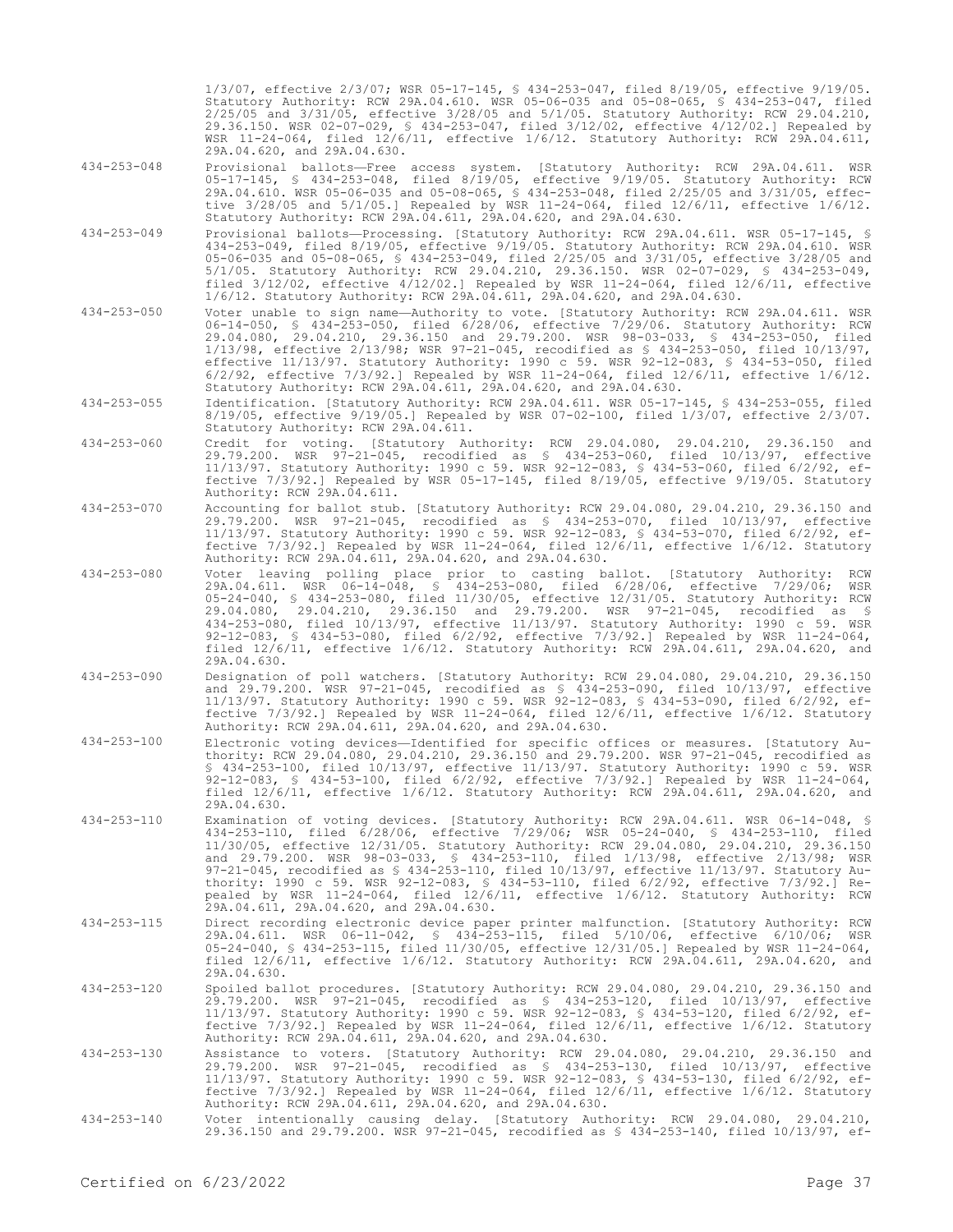fective 11/13/97. Statutory Authority: 1990 c 59. WSR 92-12-083, § 434-53-140, filed 6/2/92, effective 7/3/92.] Repealed by WSR 11-24-064, filed 12/6/11, effective 1/6/12. Statutory Authority: RCW 29A.04.611, 29A.04.620, and 29A.04.630.

- 434-253-150 Closing the polls. [Statutory Authority: RCW 29.04.080, 29.04.210, 29.36.150 and 29.79.200. WSR 97-21-045, recodified as § 434-253-150, filed 10/13/97, effective 11/13/97. Statutory Authority: 1990 c 59. WSR 92-12-083, § 434-53-150, filed 6/2/92, effective 7/3/92.] Repealed by WSR 11-24-064, filed 12/6/11, effective 1/6/12. Statutory Authority: RCW 29A.04.611, 29A.04.620, and 29A.04.630.
- 434-253-160 Ballot accountability form—Poll-sites without direct recording devices. [Statutory Authority: RCW 29A.04.611. WSR 05-17-145, § 434-253-160, filed 8/19/05, effective 9/19/05. Statutory Authority: RCW 29A.04.610. WSR 05-06-035 and 05-08-065, § 434-253-160, filed 2/25/05 and 3/31/05, effective 3/28/05 and 5/1/05. Statutory Authority: RCW 29.04.080, 29.04.210, 29.36.150 and 29.79.200. WSR 97-21-045, recodified as § 434-253-160, filed 10/13/97, effective 11/13/97. Statutory Authority: 1990 c 59. WSR 92-12-083, § 434-53-160, filed 6/2/92, effective 7/3/92.] Repealed by WSR 11-24-064, filed 12/6/11, effective 1/6/12. Statutory Authority: RCW 29A.04.611, 29A.04.620, and 29A.04.630.
- 434-253-165 Ballot accountability form—Precincts with direct recording devices. [Statutory Authority: RCW 29A.04.611. WSR 05-17-145, § 434-253-165, filed 8/19/05, effective 9/19/05. Statutory Authority: RCW 29A.04.610. WSR 05-06-035 and 05-08-065, § 434-253-165, filed 2/25/05 and 3/31/05, effective 3/28/05 and 5/1/05.] Repealed by WSR 11-24-064, filed 12/6/11, effective 1/6/12. Statutory Authority: RCW 29A.04.611, 29A.04.620, and 29A.04.630.
- 434-253-170 Securing provisional, challenged, spoiled, unused, and absentee ballots. [Statutory Authority: RCW 29A.04.611. WSR 05-17-145, § 434-253-170, filed 8/19/05, effective 9/19/05. Statutory Authority: RCW 29.04.080, 29.04.210, 29.36.150 and 29.79.200. WSR 97-21-045, recodified as § 434-253-170, filed 10/13/97, effective 11/13/97. Statutory Authority: 1990 c 59. WSR 92-12-083, § 434-53-170, filed 6/2/92, effective 7/3/92.] Repealed by WSR 11-24-064, filed 12/6/11, effective 1/6/12. Statutory Authority: RCW 29A.04.611, 29A.04.620, and 29A.04.630.
- 434-253-180 Recording of spoiled ballots. [Statutory Authority: RCW 29.04.080, 29.04.210, 29.36.150 and 29.79.200. WSR 97-21-045, recodified as § 434-253-180, filed 10/13/97, effective 11/13/97. Statutory Authority: 1990 c 59. WSR 92-12-083, § 434-53-180, filed 6/2/92, effective 7/3/92.] Repealed by WSR 05-17-145, filed 8/19/05, effective 9/19/05. Statutory Authority: RCW 29A.04.611.
- 434-253-190 Disposition of irregularly voted ballots. [Statutory Authority: RCW 29.04.080, 29.04.210, 29.36.150 and 29.79.200. WSR 97-21-045, recodified as § 434-253-190, filed 10/13/97, effective 11/13/97. Statutory Authority: 1990 c 59. WSR 92-12-083, § 434-53-190, filed 6/2/92, effective 7/3/92.] Repealed by WSR 05-17-145, filed 8/19/05, effective 9/19/05. Statutory Authority: RCW 29A.04.611.
- 434-253-200 Count of regular voted ballots. [Statutory Authority: RCW 29A.04.611. WSR 05-17-145, § 434-253-200, filed 8/19/05, effective 9/19/05. Statutory Authority: RCW 29.04.080, 29.04.210, 29.36.150 and 29.79.200. WSR 97-21-045, recodified as § 434-253-200, filed 10/13/97, effective 11/13/97. Statutory Authority: 1990 c 59. WSR 92-12-083, § 434-53-200, filed 6/2/92, effective 7/3/92.] Repealed by WSR 11-24-064, filed 12/6/11, effective 1/6/12. Statutory Authority: RCW 29A.04.611, 29A.04.620, and 29A.04.630.
- 434-253-203 Precinct count optical scan and direct recording devices—Poll-site reconciliation. [Statutory Authority: RCW 29A.04.611. WSR 06-14-046, § 434-253-203, filed 6/28/06, effective 7/29/06. Statutory Authority: RCW 29A.04.610. WSR 05-06-035 and 05-08-065, § 434-253-203, filed 2/25/05 and 3/31/05, effective 3/28/05 and 5/1/05.] Repealed by WSR 11-24-064, filed 12/6/11, effective 1/6/12. Statutory Authority: RCW 29A.04.611, 29A.04.620, and 29A.04.630.
- 434-253-210 Preparing voted ballots for transfer. [Statutory Authority: RCW 29.04.080, 29.04.210, 29.36.150 and 29.79.200. WSR 97-21-045, recodified as § 434-253-210, filed 10/13/97, effective 11/13/97. Statutory Authority: 1990 c 59. WSR 92-12-083, § 434-53-210, filed 6/2/92, effective 7/3/92.] Repealed by WSR 05-17-145, filed 8/19/05, effective 9/19/05. Statutory Authority: RCW 29A.04.611.
- 434-253-220 Transfer of ballots prior to closing of the polls. [Statutory Authority: RCW 29A.04.611, 29A.04.530. WSR 06-02-028, § 434-253-220, filed 12/28/05, effective 1/28/06. Statutory Authority: RCW 29.04.080, 29.04.210, 29.36.150 and 29.79.200. WSR 97-21-045, recodified as § 434-253-220, filed 10/13/97, effective 11/13/97. Statutory Authority: 1990 c 59. WSR 92-12-083, § 434-53-220, filed 6/2/92, effective 7/3/92.] Repealed by WSR 11-24-064, filed 12/6/11, effective 1/6/12. Statutory Authority: RCW 29A.04.611, 29A.04.620, and 29A.04.630.
- 434-253-225 Preparation for transfer of direct recording electronic device paper records. [Statutory Authority: RCW 29A.04.611. WSR 06-11-042, § 434-253-225, filed 5/10/06, effective 6/10/06; WSR 05-24-040, § 434-253-225, filed 11/30/05, effective 12/31/05.] Repealed by WSR 11-24-064, filed 12/6/11, effective 1/6/12. Statutory Authority: RCW 29A.04.611, 29A.04.620, and 29A.04.630.
- 434-253-230 Sealing the ballot pages appearing in punchcard voting devices. [Statutory Authority: RCW 29A.04.611. WSR 05-17-145, § 434-253-230, filed 8/19/05, effective 9/19/05. Statutory Authority: RCW 29.04.080, 29.04.210, 29.36.150 and 29.79.200. WSR 97-21-045, recodified as § 434-253-230, filed 10/13/97, effective 11/13/97. Statutory Authority: 1990 c 59. WSR 92-12-083, § 434-53-230, filed 6/2/92, effective 7/3/92.] Repealed by WSR 06-11-042, filed 5/10/06, effective 6/10/06. Statutory Authority: RCW 29A.04.611.
- 434-253-240 Return of election supplies and materials. [Statutory Authority: RCW 29A.04.611, 29A.04.530. WSR 06-02-028, § 434-253-240, filed 12/28/05, effective 1/28/06. Statutory Authority: RCW 29A.04.611. WSR 05-17-145, § 434-253-240, filed 8/19/05, effective 9/19/05. Statutory Authority: RCW 29.04.080, 29.04.210, 29.36.150 and 29.79.200. WSR 97-21-045, recodified as § 434-253-240, filed 10/13/97, effective 11/13/97. Statutory Authority: 1990 c 59. WSR 92-12-083, § 434-53-240, filed 6/2/92, effective 7/3/92.] Repealed by WSR 11-24-064, filed 12/6/11, effective 1/6/12. Statutory Authority: RCW 29A.04.611, 29A.04.620, and 29A.04.630.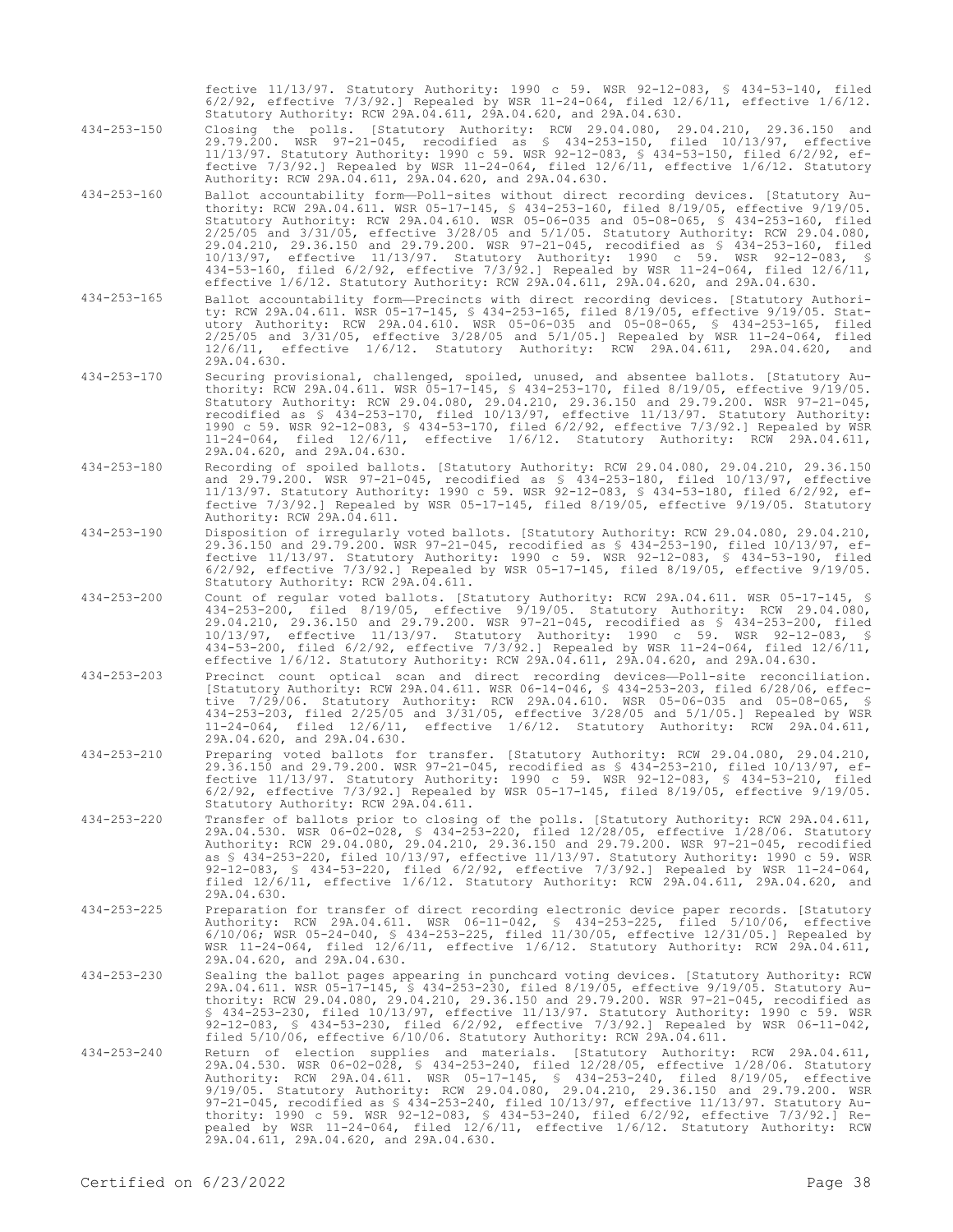434-253-250 Paper ballot precincts—General applicability of rules. [Statutory Authority: RCW 29.04.080, 29.04.210, 29.36.150 and 29.79.200. WSR 97-21-045, recodified as § 434-253-250, filed 10/13/97, effective 11/13/97. Statutory Authority: 1990 c 59. WSR 92-12-083, § 434-53-250, filed 6/2/92, effective 7/3/92.] Repealed by WSR 11-24-064, filed 12/6/11, effective 1/6/12. Statutory Authority: RCW 29A.04.611, 29A.04.620, and 29A.04.630.

434-253-260 Counting and tabulation prior to closing of the polls—Secrecy of the returns. [Statutory Authority: RCW 29.04.080, 29.04.210, 29.36.150 and 29.79.200. WSR 97-21-045, recodified as § 434-253-260, filed 10/13/97, effective 11/13/97. Statutory Authority: 1990 c 59. WSR 92-12-083, § 434-53-260, filed 6/2/92, effective 7/3/92.] Repealed by WSR 05-17-145, filed 8/19/05, effective 9/19/05. Statutory Authority: RCW 29A.04.611.

- 434-253-270 Counting of ballots after polls close. [Statutory Authority: RCW 29.04.080, 29.04.210, 29.36.150 and 29.79.200. WSR 97-21-045, recodified as § 434-253-270, filed 10/13/97, effective 11/13/97. Statutory Authority: 1990 c 59. WSR 92-12-083, § 434-53-270, filed 6/2/92, effective 7/3/92.] Repealed by WSR 11-24-064, filed 12/6/11, effective 1/6/12. Statutory Authority: RCW 29A.04.611, 29A.04.620, and 29A.04.630.
- 434-253-280 Paper ballots—Counting and tabulation—Procedure. [Statutory Authority: RCW 29.04.080, 29.04.210, 29.36.150 and 29.79.200. WSR 97-21-045, recodified as § 434-253-280, filed 10/13/97, effective 11/13/97. Statutory Authority: 1990 c 59. WSR 92-12-083, § 434-53-280, filed 6/2/92, effective 7/3/92.] Repealed by WSR 11-24-064, filed 12/6/11, effective 1/6/12. Statutory Authority: RCW 29A.04.611, 29A.04.620, and 29A.04.630.
- 434-253-290 Counting and tabulation of paper ballots where more than one set of precinct election officers are appointed—Procedure. [Statutory Authority: RCW 29A.04.610. WSR 04-15-089, § 434-253-290, filed 7/16/04, effective 8/16/04. Statutory Authority: RCW 29.04.080, 29.04.210, 29.36.150 and 29.79.200. WSR 97-21-045, recodified as § 434-253-290, filed 10/13/97, effective 11/13/97. Statutory Authority: 1990 c 59. WSR 92-12-083, § 434-53-290, filed 6/2/92, effective 7/3/92.] Repealed by WSR 11-24-064, filed 12/6/11, effective 1/6/12. Statutory Authority: RCW 29A.04.611, 29A.04.620, and 29A.04.630.
- 434-253-300 Paper ballots—Count continuous—When duties completed. [Statutory Authority: RCW 29A.04.611. WSR 05-17-145, § 434-253-300, filed 8/19/05, effective 9/19/05. Statutory Authority: RCW 29.04.080, 29.04.210, 29.36.150 and 29.79.200. WSR 97-21-045, recodified as § 434-253-300, filed 10/13/97, effective 11/13/97. Statutory Authority: 1990 c 59. WSR 92-12-083, § 434-53-300, filed 6/2/92, effective 7/3/92.] Repealed by WSR 11-24-064, filed 12/6/11, effective 1/6/12. Statutory Authority: RCW 29A.04.611, 29A.04.620, and 29A.04.630.
- 434-253-310 Paper ballots—Unofficial results—Copies—Posting—Transmittal. [Statutory Authority: RCW 29.04.080, 29.04.210, 29.36.150 and 29.79.200. WSR 97-21-045, recodified as § 434-253-310, filed 10/13/97, effective 11/13/97. Statutory Authority: 1990 c 59. WSR 92-12-083, § 434-53-310, filed 6/2/92, effective 7/3/92.] Repealed by WSR 11-24-064, filed 12/6/11, effective 1/6/12. Statutory Authority: RCW 29A.04.611, 29A.04.620, and 29A.04.630.
- 434-253-320 Rejection of ballots or parts of ballots—Questions on the legality of ballots. [Statutory Authority: RCW 29.04.080, 29.04.210, 29.36.150 and 29.79.200. WSR 97-21-045, recodified as § 434-253-320, filed 10/13/97, effective 11/13/97. Statutory Authority: 1990 c 59. WSR 92-12-083, § 434-53-320, filed 6/2/92, effective 7/3/92.] Repealed by WSR 11-24-064, filed 12/6/11, effective 1/6/12. Statutory Authority: RCW 29A.04.611, 29A.04.620, and 29A.04.630.
- 434-253-330 Ranked choice voting. [Statutory Authority: RCW 29A.04.611. WSR 08-15-052, § 434-253-330, filed 7/11/08, effective 8/11/08.] Repealed by WSR 10-14-091, filed 7/6/10, effective 8/6/10. Statutory Authority: RCW 29A.04.611, 29A.08.420, 29A.24.131, 29A.40.110, 29A.46.020, and 29A.80.041.

# **Chapter 434-257 ACCESSIBILITY OF POLLING PLACES**

(Formerly chapter 434-57 WAC)

- 434-257-010 Purpose. [Statutory Authority: RCW 29A.04.610. WSR 04-15-089, § 434-257-010, filed 7/16/04, effective 8/16/04. Statutory Authority: RCW 29.57.170. WSR 02-02-066, § 434-257-010, filed 12/28/01, effective 1/28/02. WSR 98-08-010, recodified as § 434-257-010, filed 3/18/98, effective 3/18/98. Statutory Authority: RCW 29.57.170. WSR 86-08-045 (Order 86-02), § 434-57-010, filed 3/27/86.] Repealed by WSR 11-24-064, filed 12/6/11, effective 1/6/12. Statutory Authority: RCW 29A.04.611, 29A.04.620, and 29A.04.630.
- 434-257-020 Definitions. [Statutory Authority: RCW 29.57.170. WSR 02-02-066, § 434-257-020, filed 12/28/01, effective 1/28/02. WSR 98-08-010, recodified as § 434-257-020, filed 3/18/98, effective 3/18/98. Statutory Authority: RCW 29.57.170. WSR 86-08-045 (Order 86-02), § 434-57-020, filed 3/27/86.] Repealed by WSR 11-24-064, filed 12/6/11, effective 1/6/12. Statutory Authority: RCW 29A.04.611, 29A.04.620, and 29A.04.630.
- 434-257-030 Standards for accessible polling places. [Statutory Authority: RCW 29A.04.611. WSR 05-17-145, § 434-257-030, filed 8/19/05, effective 9/19/05. Statutory Authority: RCW 29A.04.610. WSR 04-15-089, § 434-257-030, filed 7/16/04, effective 8/16/04. Statutory Authority: RCW 29.57.170. WSR 02-02-066, § 434-257-030, filed 12/28/01, effective 1/28/02.<br>WSR 98-08-010, recodified as § 434-257-030, filed 3/18/98, effective 3/18/98. Statutory<br>Authority: RCW 29.57.170. WSR 86-08-045 (Orde utory Authority: Chapter 29.57 RCW as amended by 1985 c 205. WSR 85-18-003 (Order 85-3), § 434-57-030, filed 8/22/85.] Repealed by WSR 11-24-064, filed 12/6/11, effective 1/6/12. Statutory Authority: RCW 29A.04.611, 29A.04.620, and 29A.04.630.
- 434-257-040 Use of public buildings as polling places. [Statutory Authority: RCW 29A.04.610. WSR 04-15-089, § 434-257-040, filed 7/16/04, effective 8/16/04. WSR 98-08-010, recodified as § 434-257-040, filed 3/18/98, effective 3/18/98. Statutory Authority: RCW 29.57.170. WSR 86-08-045 (Order 86-02), § 434-57-040, filed 3/27/86.] Repealed by WSR 11-24-064, filed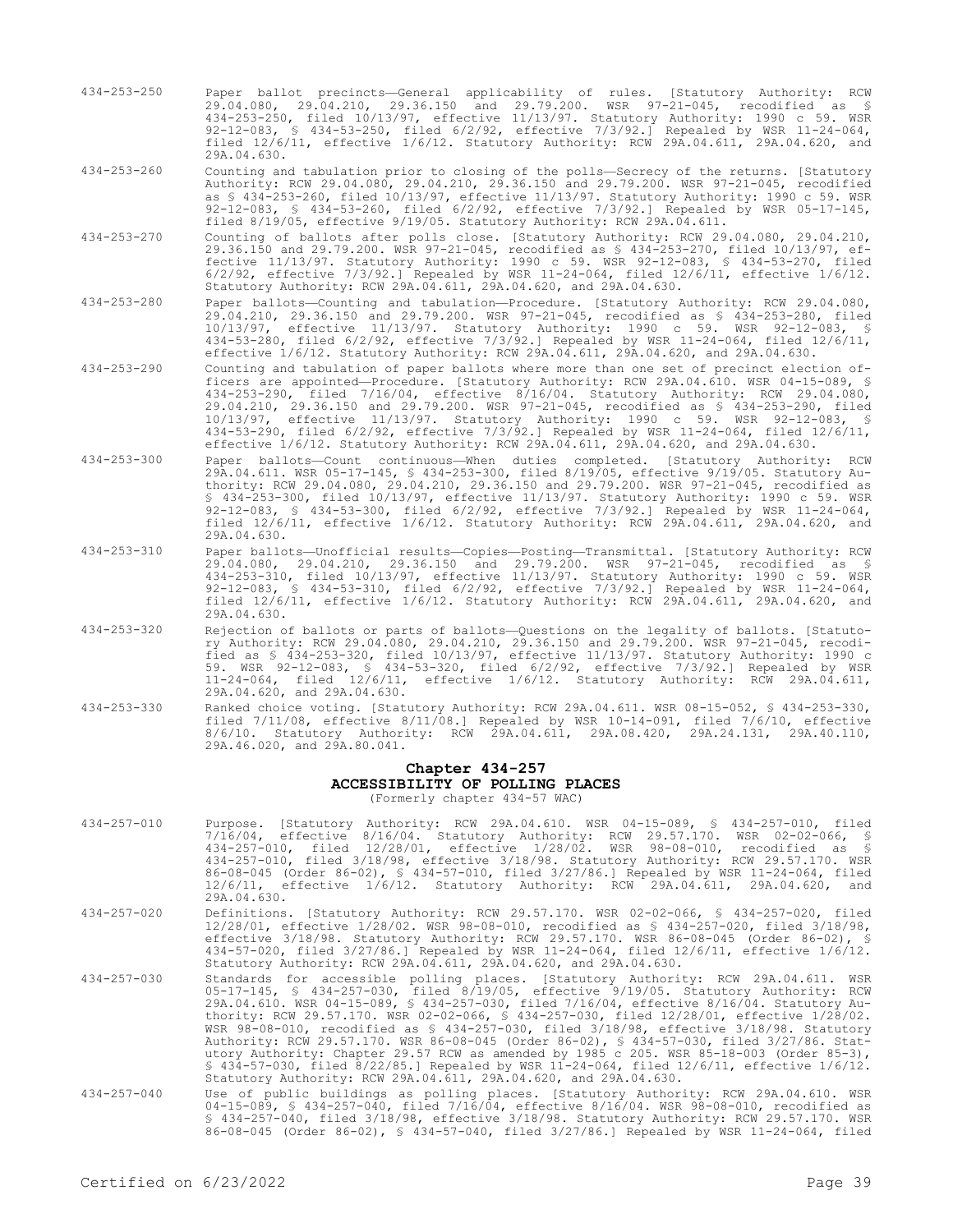12/6/11, effective 1/6/12. Statutory Authority: RCW 29A.04.611, 29A.04.620, and 29A.04.630. 434-257-050 Assistance from persons with disabilities. [WSR 98-08-010, recodified as § 434-257-050, filed 3/18/98, effective 3/18/98. Statutory Authority: RCW 29.57.170. WSR 86-08-045 (Order 86-02), § 434-57-050, filed 3/27/86.] Repealed by WSR 02-02-066, filed 12/28/01, effective 1/28/02. Statutory Authority: RCW 29.57.170. 434-257-070 Report of precincts and polling places. [Statutory Authority: RCW 29.57.170. WSR 02-02-066, § 434-257-070, filed 12/28/01, effective 1/28/02. WSR 98-08-010, recodified as § 434-257-070, filed 3/18/98, effective 3/18/98. Statutory Authority: RCW 29.57.170. WSR 86-08-045 (Order 86-02), § 434-57-070, filed 3/27/86.] Repealed by WSR 11-24-064, filed 12/6/11, effective 1/6/12. Statutory Authority: RCW 29A.04.611, 29A.04.620, and 29A.04.630. 434-257-080 Examination of inaccessible polling places. [WSR 98-08-010, recodified as § 434-257-080, filed 3/18/98, effective 3/18/98. Statutory Authority: RCW 29.57.170. WSR 86-08-045 (Order 86-02), § 434-57-080, filed 3/27/86.] Repealed by WSR 02-02-066, filed 12/28/01, effective 1/28/02. Statutory Authority: RCW 29.57.170.

434-257-090 Accessible polling places—Exceptions. [Statutory Authority: RCW 29.57.170. WSR 02-02-066, § 434-257-090, filed 12/28/01, effective 1/28/02. WSR 98-08-010, recodified as § 434-257-090, filed 3/18/98, effective 3/18/98. Statutory Authority: RCW 29.57.170. WSR 86-08-045 (Order 86-02), § 434-57-090, filed 3/27/86.] Repealed by WSR 11-24-064, filed 12/6/11, effective 1/6/12. Statutory Authority: RCW 29A.04.611, 29A.04.620, and 29A.04.630.

434-257-100 Procedures for inaccessible polling places. [Statutory Authority: RCW 29.57.170. WSR 02-02-066, § 434-257-100, filed 12/28/01, effective 1/28/02. WSR 98-08-010, recodified as § 434-257-100, filed 3/18/98, effective 3/18/98. Statutory Authority: RCW 29.57.170. WSR 86-08-045 (Order 86-02), § 434-57-100, filed 3/27/86.] Repealed by WSR 11-24-064, filed 12/6/11, effective 1/6/12. Statutory Authority: RCW 29A.04.611, 29A.04.620, and 29A.04.630.

434-257-120 Accessible permanent voter registration facilities. [WSR 98-08-010, recodified as § 434-257-120, filed 3/18/98, effective 3/18/98. Statutory Authority: RCW 29.57.170. WSR 86-08-045 (Order 86-02), § 434-57-120, filed 3/27/86.] Repealed by WSR 02-02-066, filed 12/28/01, effective 1/28/02. Statutory Authority: RCW 29.57.170.

434-257-130 Voting instructions. [Statutory Authority: RCW 29.57.170. WSR 02-02-066, § 434-257-130, filed 12/28/01, effective 1/28/02. WSR 98-08-010, recodified as § 434-257-130, filed 3/18/98, effective 3/18/98. Statutory Authority: RCW 29.57.170. WSR 86-08-045 (Order 86-02), § 434-57-130, filed 3/27/86.] Repealed by WSR 11-24-064, filed 12/6/11, effective 1/6/12. Statutory Authority: RCW 29A.04.611, 29A.04.620, and 29A.04.630.

434-257-140 Contingency plans for disability access units. [Statutory Authority: RCW 29A.04.611. WSR 06-14-048, § 434-257-140, filed 6/28/06, effective 7/29/06.] Repealed by WSR 11-24-064, filed 12/6/11, effective 1/6/12. Statutory Authority: RCW 29A.04.611, 29A.04.620, and 29A.04.630.

434-257-150 Notice of accessibility. [Statutory Authority: RCW 29A.04.610. WSR 04-15-089, § 434-257-150, filed 7/16/04, effective 8/16/04. Statutory Authority: RCW 29.57.170. WSR 02-02-066, § 434-257-150, filed 12/28/01, effective 1/28/02. WSR 98-08-010, recodified as § 434-257-150, filed 3/18/98, effective 3/18/98. Statutory Authority: RCW 29.57.170. WSR 86-08-045 (Order 86-02), § 434-57-150, filed 3/27/86.] Repealed by WSR 11-24-064, filed 12/6/11, effective 1/6/12. Statutory Authority: RCW 29A.04.611, 29A.04.620, and 29A.04.630.

# **Chapter 434-326 MOTOR VOTER**

### (Formerly chapter 434-26 WAC)

| $434 - 326 - 005$ | Authority and purpose. [WSR 98-08-010, recodified as \$ 434-326-005, filed 3/18/98, effec-<br>tive 3/18/98. Statutory Authority: Chapter 29.07 RCW. WSR 91-18-013, § 434-26-005, filed<br>8/26/91, effective 9/26/91.1 Repealed by WSR 07-12-032, filed 5/30/07, effective 6/30/07.<br>Statutory Authority: RCW 29A.04.611.                                                                                                                                |
|-------------------|------------------------------------------------------------------------------------------------------------------------------------------------------------------------------------------------------------------------------------------------------------------------------------------------------------------------------------------------------------------------------------------------------------------------------------------------------------|
| $434 - 326 - 010$ | Definitions. [WSR 98-08-010, recodified as \$ 434-326-010, filed 3/18/98, effective<br>3/18/98. Statutory Authority: Chapter 29.07 RCW. WSR 91-18-013, § 434-26-010, filed<br>8/26/91, effective 9/26/91.] Repealed by WSR 07-12-032, filed 5/30/07, effective 6/30/07.<br>Statutory Authority: RCW 29A.04.611.                                                                                                                                            |
| $434 - 326 - 015$ | Voter registration at driver license facilities. [Statutory Authority: RCW 29A.04.610.<br>WSR 04-15-089, § 434-326-015, filed 7/16/04, effective 8/16/04. WSR 98-08-010, recodified<br>as § 434-326-015, filed 3/18/98, effective 3/18/98. Statutory Authority: Chapter 29.07<br>RCW. WSR 91-18-013, § 434-26-015, filed 8/26/91, effective 9/26/91.] Repealed by WSR<br>07-12-032, filed 5/30/07, effective 6/30/07. Statutory Authority: RCW 29A.04.611. |
| $434 - 326 - 020$ | Registration procedure. [WSR 98-08-010, recodified as § 434-326-020, filed 3/18/98, ef-<br>fective 3/18/98. Statutory Authority: Chapter 29.07 RCW. WSR 91-18-013, § 434-26-020,<br>filed $8/26/91$ , effective $9/26/91$ . Repealed by WSR 07-12-032, filed $5/30/07$ , effective<br>6/30/07. Statutory Authority: RCW 29A.04.611.                                                                                                                        |
| $434 - 326 - 025$ | Obtaining additional information from the applicant. [WSR 98-08-010, recodified as §<br>434-326-025, filed 3/18/98, effective 3/18/98. Statutory Authority: Chapter 29.07 RCW.<br>WSR 91-18-013, § 434-26-025, filed 8/26/91, effective 9/26/91.] Repealed by WSR<br>07-12-032, filed 5/30/07, effective 6/30/07. Statutory Authority: RCW 29A.04.611.                                                                                                     |
| $434 - 326 - 030$ | Oaths and warnings. [WSR 98-08-010, recodified as § 434-326-030, filed 3/18/98, effective<br>3/18/98. Statutory Authority: Chapter 29.07 RCW. WSR 91-18-013, § 434-26-030, filed<br>8/26/91, effective 9/26/91.] Repealed by WSR 07-12-032, filed 5/30/07, effective 6/30/07.<br>Statutory Authority: RCW 29A.04.611.                                                                                                                                      |
| $434 - 326 - 035$ | Cancellation of previous name registration. [WSR 98-08-010, recodified as \$ 434-326-035,<br>filed 3/18/98, effective 3/18/98. Statutory Authority: Chapter 29.07 RCW. WSR 91-18-013,                                                                                                                                                                                                                                                                      |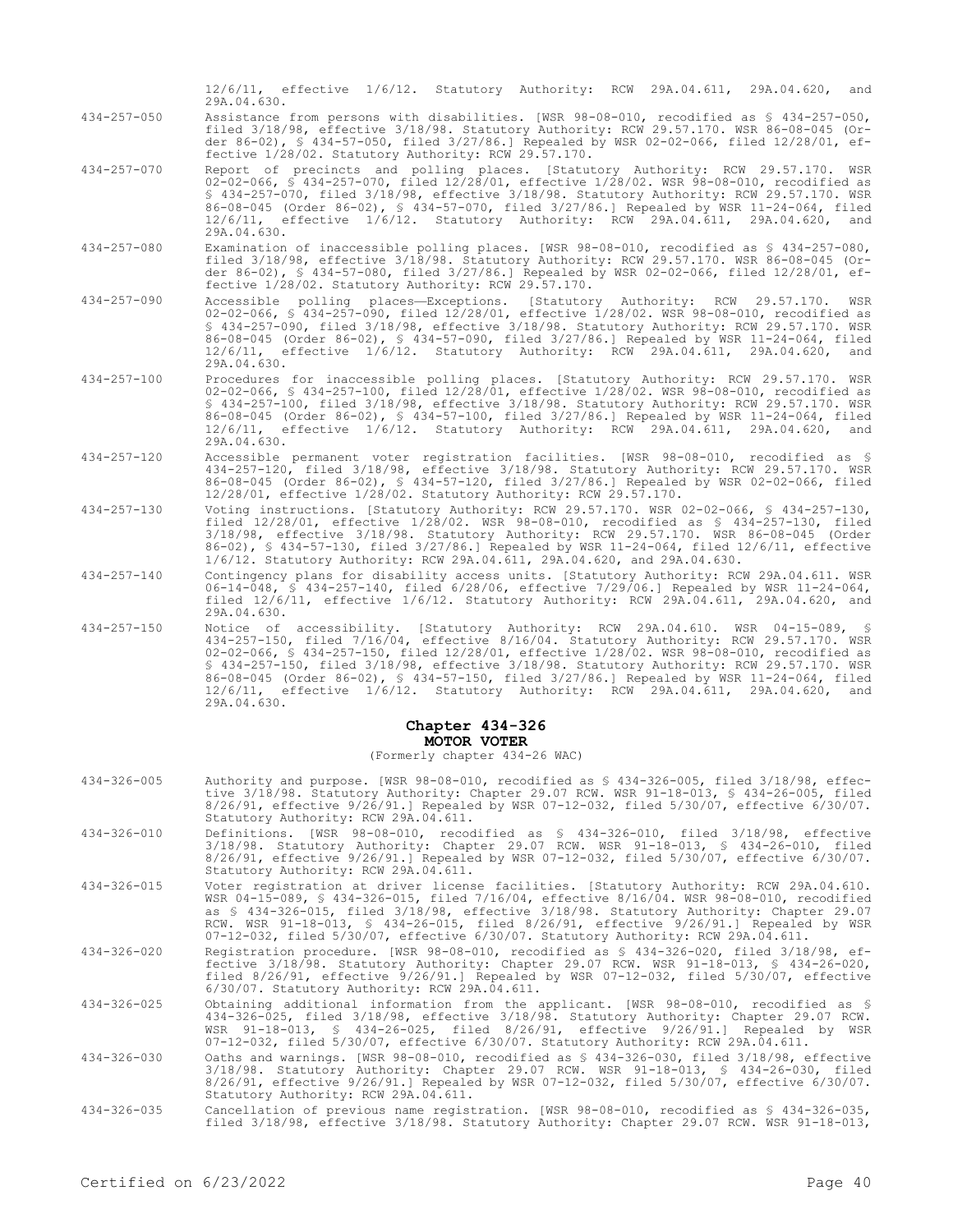§ 434-26-035, filed 8/26/91, effective 9/26/91.] Repealed by WSR 07-12-032, filed 5/30/07, effective 6/30/07. Statutory Authority: RCW 29A.04.611.

- 434-326-040 Transfer of information from the department of licensing to the secretary of state. [WSR 98-08-010, recodified as § 434-326-040, filed 3/18/98, effective 3/18/98. Statutory Authority: Chapter 29.07 RCW. WSR 91-18-013, § 434-26-040, filed 8/26/91, effective 9/26/91.] Repealed by WSR 07-12-032, filed 5/30/07, effective 6/30/07. Statutory Authority: RCW 29A.04.611.
- 434-326-045 Weekly transmittal of data from the department of licensing to the secretary of state. [WSR 98-08-010, recodified as § 434-326-045, filed 3/18/98, effective 3/18/98. Statutory Authority: Chapter 29.07 RCW. WSR 91-18-013, § 434-26-045, filed 8/26/91, effective 9/26/91.] Repealed by WSR 07-12-032, filed 5/30/07, effective 6/30/07. Statutory Authority: RCW 29A.04.611.
- 434-326-050 Transfer of data, and reports from the secretary of state to the county auditors. [WSR 98-08-010, recodified as § 434-326-050, filed 3/18/98, effective 3/18/98. Statutory Authority: Chapter 29.07 RCW. WSR 91-18-013, § 434-26-050, filed 8/26/91, effective 9/26/91.] Repealed by WSR 07-12-032, filed 5/30/07, effective 6/30/07. Statutory Authority: RCW 29A.04.611.
- 434-326-055 Transfer of voter registration forms to counties. [WSR 98-08-010, recodified as § 434-326-055, filed 3/18/98, effective 3/18/98. Statutory Authority: Chapter 29.07 RCW. WSR 91-18-013, § 434-26-055, filed 8/26/91, effective 9/26/91.] Repealed by WSR 07-12-032, filed 5/30/07, effective 6/30/07. Statutory Authority: RCW 29A.04.611.
- 434-326-060 Processing records received from the secretary of state. [WSR 98-08-010, recodified as § 434-326-060, filed 3/18/98, effective 3/18/98. Statutory Authority: Chapter 29.07 RCW. WSR 91-18-013, § 434-26-060, filed 8/26/91, effective 9/26/91.] Repealed by WSR 07-12-032, filed 5/30/07, effective 6/30/07. Statutory Authority: RCW 29A.04.611.
- 434-326-065 Reimbursement of county auditors and the department of licensing for routine transaction costs. [WSR 98-08-010, recodified as § 434-326-065, filed 3/18/98, effective 3/18/98. Statutory Authority: Chapter 29.07 RCW. WSR 91-18-013, § 434-26-065, filed 8/26/91, effective 9/26/91.] Repealed by WSR 07-12-032, filed 5/30/07, effective 6/30/07. Statutory Authority: RCW 29A.04.611.
- 434-326-900 Reimbursement of county auditors and the department of licensing for costs associated with implementation of this chapter. [WSR 98-08-010, recodified as § 434-326-900, filed 3/18/98, effective 3/18/98. Statutory Authority: Chapter 29.07 RCW. WSR 91-18-013, § 434-26-900, filed 8/26/91, effective 9/26/91.] Repealed by WSR 07-12-032, filed 5/30/07, effective 6/30/07. Statutory Authority: RCW 29A.04.611.

# **Chapter 434-332 NEW RESIDENT VOTERS**

(Formerly chapter 434-32 WAC)

434-332-010 Definition of new resident voter extended. [WSR 98-08-010, recodified as § 434-332-010, filed 3/18/98, effective 3/18/98; Order 8, § 434-32-010, filed 6/15/72.] Repealed by WSR 02-13-097, filed 6/18/02, effective 7/19/02. Statutory Authority: RCW 29.04.080.

# **Chapter 434-333**

**ELECTRONIC VOTING REQUIREMENTS**

(Formerly chapter 434-334 WAC)

| Reviser's note: Later promulgation, see chapter 434-335 WAC. |  |  |  |  |  |  |
|--------------------------------------------------------------|--|--|--|--|--|--|
|--------------------------------------------------------------|--|--|--|--|--|--|

| $434 - 333 - 010$ | Certification of vote tallying equipment. [WSR 02-09-007, recodified as $$ 434-333-010$ ,        |
|-------------------|--------------------------------------------------------------------------------------------------|
|                   | filed 4/4/02, effective 4/4/02. Statutory Authority: RCW 29.04.080, 29.04.210, 29.36.150         |
|                   | and 29.79.200. WSR 97-21-045, recodified as $\frac{1}{2}$ 434-334-010, filed 10/13/97, effective |
|                   | 11/13/97. Statutory Authority: 1990 c 59. WSR 92-12-083, § 434-34-010, filed 6/2/92, ef-         |
|                   | fective 7/3/92.] Repealed by WSR 05-18-022, filed 8/29/05, effective 9/29/05. Statutory          |
|                   | Authority: RCW 29A.04.611.                                                                       |

- 434-333-015 Application for certification. [WSR 02-09-007, recodified as § 434-333-015, filed 4/4/02, effective 4/4/02. Statutory Authority: RCW 29.04.080, 29.04.210, 29.36.150 and 29.79.200. WSR 97-21-045, recodified as § 434-334-015, filed 10/13/97, effective 11/13/97. Statutory Authority: 1990 c 59. WSR 92-12-083, § 434-34-015, filed 6/2/92, effective 7/3/92.] Repealed by WSR 05-18-022, filed 8/29/05, effective 9/29/05. Statutory Authority: RCW 29A.04.611.
- 434-333-020 Additional information and equipment required. [WSR 02-09-007, recodified as § 434-333-020, filed 4/4/02, effective 4/4/02. Statutory Authority: RCW 29.04.080, 29.04.210, 29.36.150 and 29.79.200. WSR 97-21-045, recodified as § 434-334-020, filed 10/13/97, effective 11/13/97. Statutory Authority: 1990 c 59. WSR 92-12-083, § 434-34-020, filed 6/2/92, effective 7/3/92.] Repealed by WSR 05-18-022, filed 8/29/05, effective 9/29/05. Statutory Authority: RCW 29A.04.611.
- 434-333-025 Vendor deposit for examination expenses. [WSR 02-09-007, recodified as § 434-333-025, filed 4/4/02, effective 4/4/02. Statutory Authority: RCW 29.04.080, 29.04.210, 29.36.150 and 29.79.200. WSR 97-21-045, recodified as § 434-334-025, filed 10/13/97, effective 11/13/97. Statutory Authority: 1990 c 59. WSR 92-12-083, § 434-34-025, filed 6/2/92, effective 7/3/92.] Repealed by WSR 05-18-022, filed 8/29/05, effective 9/29/05. Statutory Authority: RCW 29A.04.611.
- 434-333-030 Examination of equipment. [WSR 02-09-007, recodified as § 434-333-030, filed 4/4/02, ef-fective 4/4/02. Statutory Authority: RCW 29.04.080, 29.04.210, 29.36.150 and 29.79.200. WSR 97-21-045, recodified as § 434-334-030, filed 10/13/97, effective 11/13/97. Statutory Authority: 1990 c 59. WSR 92-12-083, § 434-34-030, filed 6/2/92, effective 7/3/92.] Repealed by WSR 05-18-022, filed 8/29/05, effective 9/29/05. Statutory Authority: RCW 29A.04.611.
- 434-333-035 Public hearing. [WSR 02-09-007, recodified as § 434-333-035, filed 4/4/02, effective 4/4/02. Statutory Authority: RCW 29.04.080, 29.04.210, 29.36.150 and 29.79.200. WSR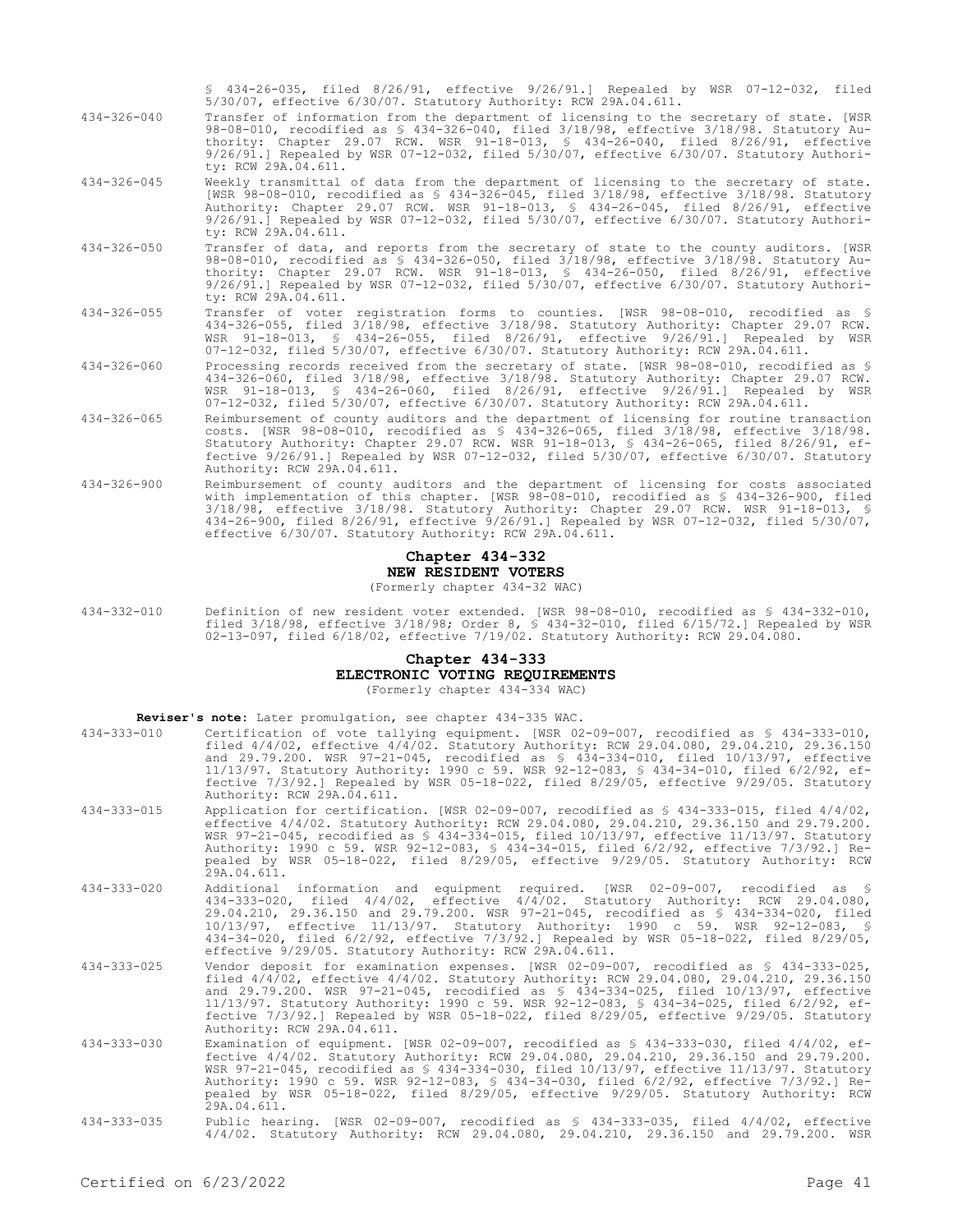97-21-045, recodified as § 434-334-035, filed 10/13/97, effective 11/13/97. Statutory Authority: 1990 c 59. WSR 92-12-083, § 434-34-035, filed 6/2/92, effective 7/3/92.] Repealed by WSR 05-18-022, filed 8/29/05, effective 9/29/05. Statutory Authority: RCW  $29A.04.611.$ 

- 434-333-040 Issuance of certification. [WSR 02-09-007, recodified as § 434-333-040, filed 4/4/02, effective 4/4/02. Statutory Authority: RCW 29.04.080, 29.04.210, 29.36.150 and 29.79.200. WSR 97-21-045, recodified as § 434-334-040, filed 10/13/97, effective 11/13/97. Statutory Authority: 1990 c 59. WSR 92-12-083, § 434-34-040, filed 6/2/92, effective 7/3/92.] Repealed by WSR 05-18-022, filed 8/29/05, effective 9/29/05. Statutory Authority: RCW 29A.04.611.
- 434-333-045 Modification of certified equipment, guidelines for reexamination. [WSR 02-09-007, recodified as § 434-333-045, filed 4/4/02, effective 4/4/02. Statutory Authority: RCW 29.04.080, 29.04.210, 29.36.150 and 29.79.200. WSR 97-21-045, recodified as § 434-334-045, filed 10/13/97, effective 11/13/97. Statutory Authority: 1990 c 59. WSR 92-12-083, § 434-34-045, filed 6/2/92, effective 7/3/92.] Repealed by WSR 05-18-022, filed 8/29/05, effective 9/29/05. Statutory Authority: RCW 29A.04.611.
- 434-333-050 Application for certification or examination of modified voting systems or devices. [WSR 02-09-007, recodified as § 434-333-050, filed 4/4/02, effective 4/4/02. Statutory Authority: RCW 29.04.080, 29.04.210, 29.36.150 and 29.79.200. WSR 97-21-045, recodified as § 434-334-050, filed 10/13/97, effective 11/13/97. Statutory Authority: 1990 c 59. WSR 92-12-083, § 434-34-050, filed 6/2/92, effective 7/3/92.] Repealed by WSR 05-18-022, filed 8/29/05, effective 9/29/05. Statutory Authority: RCW 29A.04.611.
- 434-333-055 Acceptance testing of voting systems and equipment. [WSR 02-09-007, recodified as § 434-333-055, filed 4/4/02, effective 4/4/02. Statutory Authority: RCW 29.33.350. WSR 99-08-115, § 434-334-055, filed 4/7/99, effective 5/8/99. Statutory Authority: RCW 29.04.080, 29.04.210, 29.36.150 and 29.79.200. WSR 97-21-045, recodified as § 434-334-055, filed 10/13/97, effective 11/13/97. Statutory Authority: 1990 c 59. WSR 92-12-083, § 434-34-055, filed 6/2/92, effective 7/3/92.] Repealed by WSR 05-18-022, filed 8/29/05, effective 9/29/05. Statutory Authority: RCW 29A.04.611.
- 434-333-060 Inclusion of the federal election commission standards for voting equipment. [WSR 02-09-007, recodified as § 434-333-060, filed 4/4/02, effective 4/4/02. Statutory Authority: RCW 29.04.080, 29.04.210, 29.36.150 and 29.79.200. WSR 97-21-045, recodified as § 434-334-060, filed 10/13/97, effective 11/13/97. Statutory Authority: 1990 c 59. WSR 92-12-083, § 434-34-060, filed 6/2/92, effective 7/3/92.] Repealed by WSR 05-18-022, filed 8/29/05, effective 9/29/05. Statutory Authority: RCW 29A.04.611.
- 434-333-063 Definition of official logic and accuracy test. [Statutory Authority: RCW 29A.04.610. WSR 04-15-089, § 434-333-063, filed 7/16/04, effective 8/16/04. WSR 02-09-007, recodified as § 434-333-063, filed 4/4/02, effective 4/4/02. Statutory Authority: RCW 29.33.350. WSR 99-08-115, § 434-334-063, filed 4/7/99, effective 5/8/99.] Repealed by WSR 05-18-022, filed 8/29/05, effective 9/29/05. Statutory Authority: RCW 29A.04.611.
- 434-333-065 Logic and accuracy test conduct. [WSR 02-09-007, recodified as § 434-333-065, filed 4/4/02, effective 4/4/02. Statutory Authority: RCW 29.33.350. WSR 99-08-115, § 434-334-065, filed 4/7/99, effective 5/8/99. Statutory Authority: RCW 29.04.080, 29.04.210, 29.36.150 and 29.79.200. WSR 97-21-045, recodified as § 434-334-065, filed 10/13/97, effective 11/13/97. Statutory Authority: 1990 c 59. WSR 92-12-083, § 434-34-065, filed 6/2/92, effective 7/3/92.] Repealed by WSR 05-18-022, filed 8/29/05, effective 9/29/05. Statutory Authority: RCW 29A.04.611.
- 434-333-070 Logic and accuracy test observers. [WSR 02-09-007, recodified as § 434-333-070, filed 4/4/02, effective 4/4/02. Statutory Authority: RCW 29.33.350. WSR 99-08-115, § 434-334-070, filed 4/7/99, effective 5/8/99. Statutory Authority: RCW 29.04.080, 29.04.210, 29.36.150 and 29.79.200. WSR 97-21-045, recodified as § 434-334-070, filed 10/13/97, effective 11/13/97. Statutory Authority: 1990 c 59. WSR 92-12-083, § 434-34-070, filed 6/2/92, effective 7/3/92.] Repealed by WSR 05-18-022, filed 8/29/05, effective 9/29/05. Statutory Authority: RCW 29A.04.611.
- 434-333-075 Logic and accuracy testing of voting systems and equipment—State primary and general election. [WSR 02-09-007, recodified as § 434-333-075, filed 4/4/02, effective 4/4/02. Statutory Authority: RCW 29.33.350. WSR 99-08-115, § 434-334-075, filed 4/7/99, effective 5/8/99. Statutory Authority: RCW 29.04.080, 29.04.210, 29.36.150 and 29.79.200. WSR 97-21-045, recodified as § 434-334-075, filed 10/13/97, effective 11/13/97. Statutory Authority: 1990 c 59. WSR 92-12-083, § 434-34-075, filed 6/2/92, effective 7/3/92.] Repealed by WSR 05-18-022, filed 8/29/05, effective 9/29/05. Statutory Authority: RCW 29A.04.611.
- 434-333-082 Procedure for conduct of delayed primary or general election emergency logic and accuracy test. [WSR 02-09-007, recodified as § 434-333-082, filed 4/4/02, effective 4/4/02. Statutory Authority: RCW 29.33.350. WSR 99-08-115, § 434-334-082, filed 4/7/99, effective 5/8/99.] Repealed by WSR 05-18-022, filed 8/29/05, effective 9/29/05. Statutory Authority: RCW 29A.04.611.
- 434-333-085 Logic and accuracy test scheduling and preparation—State primary and general election. [WSR 02-09-007, recodified as § 434-333-085, filed 4/4/02, effective 4/4/02. Statutory Authority: RCW 29.33.350. WSR 99-08-115, § 434-334-085, filed 4/7/99, effective 5/8/99. Statutory Authority: RCW 29.04.080, 29.04.210, 29.36.150 and 29.79.200. WSR 97-21-045, recodified as § 434-334-085, filed 10/13/97, effective 11/13/97. Statutory Authority: 1990 c 59. WSR 92-12-083, § 434-34-085, filed 6/2/92, effective 7/3/92.] Repealed by WSR 05-18-022, filed 8/29/05, effective 9/29/05. Statutory Authority: RCW 29A.04.611.
- 434-333-090 Logic and accuracy test certification—State primary and general election. [Statutory Authority: RCW 29A.04.610. WSR 04-15-089, § 434-333-090, filed 7/16/04, effective 8/16/04. WSR 02-09-007, recodified as § 434-333-090, filed 4/4/02, effective 4/4/02. Statutory Authority: RCW 29.33.350. WSR 00-10-009, § 434-334-090, filed 4/21/00, effective 5/22/00; WSR 99-08-115, § 434-334-090, filed 4/7/99, effective 5/8/99. Statutory Authority: RCW 29.04.080, 29.04.210, 29.36.150 and 29.79.200. WSR 97-21-045, recodified as § 434-334-090, filed 10/13/97, effective 11/13/97. Statutory Authority: 1990 c 59. WSR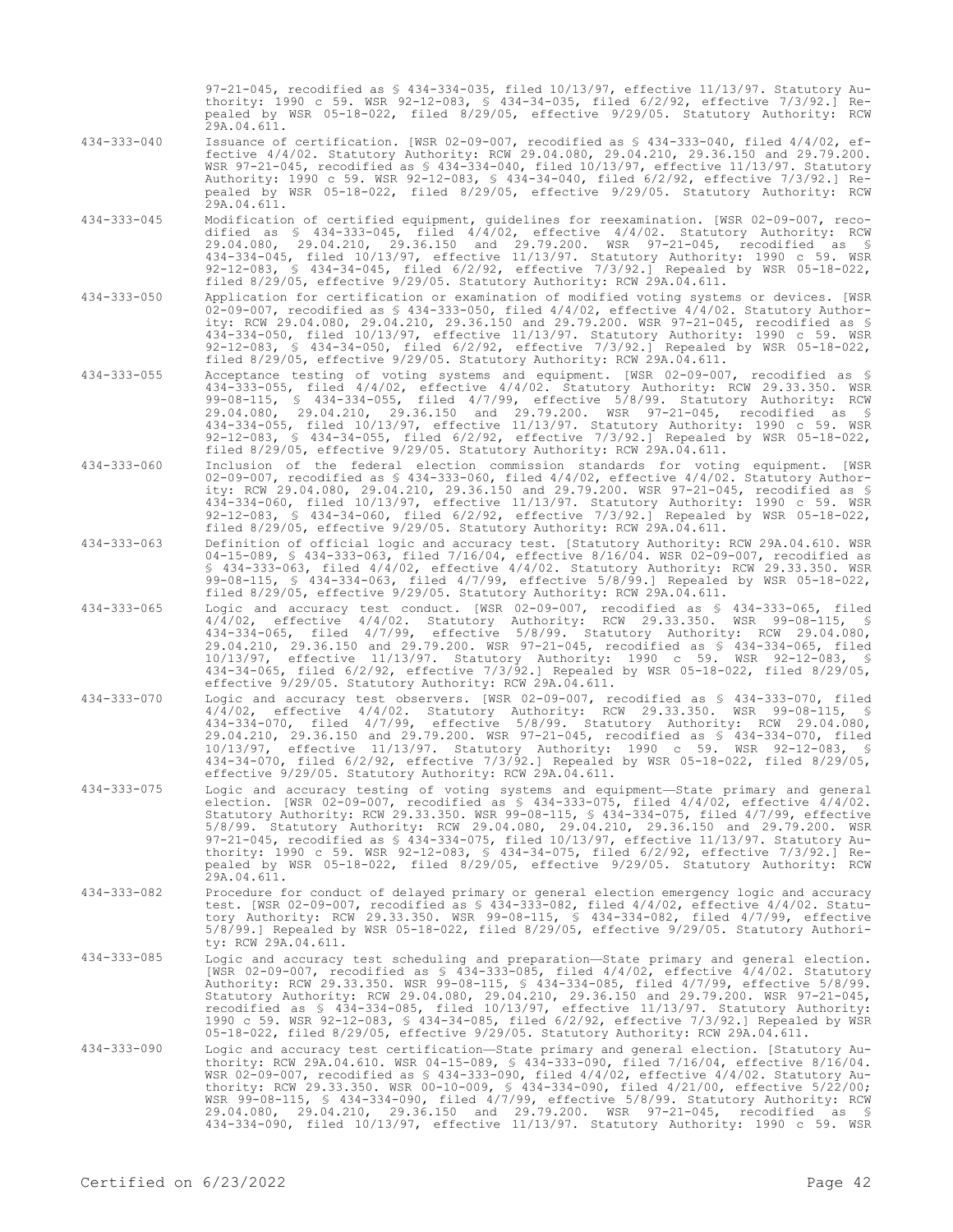92-12-083, § 434-34-090, filed 6/2/92, effective 7/3/92.] Repealed by WSR 05-18-022, filed 8/29/05, effective 9/29/05. Statutory Authority: RCW 29A.04.611.

434-333-095 Logic and accuracy testing of voting systems and equipment—Special elections. [WSR 02-09-007, recodified as § 434-333-095, filed 4/4/02, effective 4/4/02. Statutory Authority: RCW 29.33.350. WSR 99-08-115, § 434-334-095, filed 4/7/99, effective 5/8/99. Statutory Authority: RCW 29.04.080, 29.04.210, 29.36.150 and 29.79.200. WSR 97-21-045, recodified as § 434-334-095, filed 10/13/97, effective 11/13/97. Statutory Authority: 1990 c 59. WSR 92-12-083, § 434-34-095, filed 6/2/92, effective 7/3/92.] Repealed by WSR 05-18-022, filed 8/29/05, effective 9/29/05. Statutory Authority: RCW 29A.04.611.

- 434-333-100 Logic and accuracy test deck preparation—Special elections. [WSR 02-09-007, recodified as § 434-333-100, filed 4/4/02, effective 4/4/02. Statutory Authority: RCW 29.33.350. WSR 99-08-115, § 434-334-100, filed 4/7/99, effective 5/8/99. Statutory Authority: RCW 29.04.080, 29.04.210, 29.36.150 and 29.79.200. WSR 97-21-045, recodified as § 434-334-100, filed 10/13/97, effective 11/13/97. Statutory Authority: 1990 c 59. WSR 92-12-083, § 434-34-100, filed 6/2/92, effective 7/3/92.] Repealed by WSR 05-18-022, filed 8/29/05, effective 9/29/05. Statutory Authority: RCW 29A.04.611.
- 434-333-105 Logic and accuracy test scheduling and preparation—Special election. [WSR 02-09-007, recodified as § 434-333-105, filed 4/4/02, effective 4/4/02. Statutory Authority: RCW 29.33.350. WSR 99-08-115, § 434-334-105, filed 4/7/99, effective 5/8/99. Statutory Authority: RCW 29.04.080, 29.04.210, 29.36.150 and 29.79.200. WSR 97-21-045, recodified as § 434-334-105, filed 10/13/97, effective 11/13/97. Statutory Authority: 1990 c 59. WSR 92-12-083, § 434-34-105, filed 6/2/92, effective 7/3/92.] Repealed by WSR 05-18-022, filed 8/29/05, effective 9/29/05. Statutory Authority: RCW 29A.04.611.
- 434-333-110 Logic and accuracy test certification—Special election. [Statutory Authority: RCW 29A.04.610. WSR 04-15-089, § 434-333-110, filed 7/16/04, effective 8/16/04. WSR 02-09-007, recodified as § 434-333-110, filed 4/4/02, effective 4/4/02. Statutory Authority: RCW 29.33.350. WSR 00-10-009, § 434-334-110, filed 4/21/00, effective 5/22/00; WSR 99-08-115, § 434-334-110, filed 4/7/99, effective 5/8/99. Statutory Authority: RCW 29.04.080, 29.04.210, 29.36.150 and 29.79.200. WSR 97-21-045, recodified as § 434-334-110, filed 10/13/97, effective 11/13/97. Statutory Authority: 1990 c 59. WSR 92-12-083, § 434-34-110, filed 6/2/92, effective 7/3/92.] Repealed by WSR 05-18-022, filed 8/29/05, effective 9/29/05. Statutory Authority: RCW 29A.04.611.
- 434-333-120 Logic and accuracy test preparation—State primary and general election—Punchcard systems. [WSR 02-09-007, recodified as § 434-333-120, filed 4/4/02, effective 4/4/02. Statutory Authority: RCW 29.33.350. WSR 99-08-115, recodified as § 434-334-120, filed 4/7/99, effective 5/8/99; WSR 99-08-115, § 434-334-080, filed 4/7/99, effective 5/8/99. Statutory Authority: RCW 29.04.080, 29.04.210, 29.36.150 and 29.79.200. WSR 97-21-045, recodified as § 434-334-080, filed 10/13/97, effective 11/13/97. Statutory Authority: 1990 c 59. WSR 92-12-083, § 434-34-080, filed 6/2/92, effective 7/3/92.] Repealed by WSR 05-18-022, filed 8/29/05, effective 9/29/05. Statutory Authority: RCW 29A.04.611.
- 434-333-125 Punchcard test deck maintenance and storage. [WSR 02-09-007, recodified as § 434-333-125, filed 4/4/02, effective 4/4/02. Statutory Authority: RCW 29.33.350. WSR 99-08-115, § 434-334-125, filed 4/7/99, effective 5/8/99.] Repealed by WSR 05-18-022, filed 8/29/05, effective 9/29/05. Statutory Authority: RCW 29A.04.611.
- 434-333-127 Punchcard adjustment standards and tests. [WSR 02-09-007, recodified as § 434-333-127, filed 4/4/02, effective 4/4/02. Statutory Authority: RCW 29.33.350. WSR 00-10-009, § 434-334-127, filed 4/21/00, effective 5/22/00.] Repealed by WSR 05-18-022, filed 8/29/05, effective 9/29/05. Statutory Authority: RCW 29A.04.611.
- 434-333-130 Punchcard test precinct selection—State primary and general elections. [WSR 02-09-007, recodified as § 434-333-130, filed 4/4/02, effective 4/4/02. Statutory Authority: RCW 29.33.350. WSR 99-08-115, § 434-334-130, filed 4/7/99, effective 5/8/99.] Repealed by WSR 05-18-022, filed 8/29/05, effective 9/29/05. Statutory Authority: RCW 29A.04.611.
- 434-333-135 Punchcard testing requirements prior to official logic and accuracy test. [WSR 02-09-007, recodified as § 434-333-135, filed 4/4/02, effective 4/4/02. Statutory Authority: RCW 29.33.350. WSR 99-08-115, § 434-334-135, filed 4/7/99, effective 5/8/99.] Repealed by WSR 05-18-022, filed 8/29/05, effective 9/29/05. Statutory Authority: RCW 29A.04.611.
- 434-333-140 Definitions. [WSR 02-09-007, recodified as § 434-333-140, filed 4/4/02, effective 4/4/02. Statutory Authority: RCW 29.33.350. WSR 00-10-009, § 434-334-140, filed 4/21/00, effective 5/22/00; WSR 99-08-115, § 434-334-140, filed 4/7/99, effective 5/8/99.] Repealed by WSR 05-18-022, filed 8/29/05, effective 9/29/05. Statutory Authority: RCW 29A.04.611.
- 434-333-145 Logic and accuracy test deck preparation—State primary and general election—Optical scan systems. [WSR 02-09-007, recodified as § 434-333-145, filed 4/4/02, effective 4/4/02. Statutory Authority: RCW 29.33.350. WSR 99-08-115, § 434-334-145, filed 4/7/99, effective 5/8/99.] Repealed by WSR 05-18-022, filed 8/29/05, effective 9/29/05. Statutory Authority: RCW 29A.04.611.
- 434-333-150 Optical scan test ballot selection—State primary and general elections. [WSR 02-09-007, recodified as § 434-333-150, filed 4/4/02, effective 4/4/02. Statutory Authority: RCW 29.33.350. WSR 99-08-115, § 434-334-150, filed 4/7/99, effective 5/8/99.] Repealed by WSR 05-18-022, filed 8/29/05, effective 9/29/05. Statutory Authority: RCW 29A.04.611.
- 434-333-155 Optical scan read head adjustment standards and tests. [WSR 02-09-007, recodified as § 434-333-155, filed 4/4/02, effective 4/4/02. Statutory Authority: RCW 29.33.350. WSR 99-08-115, § 434-334-155, filed 4/7/99, effective 5/8/99.] Repealed by WSR 05-18-022, filed 8/29/05, effective 9/29/05. Statutory Authority: RCW 29A.04.611.
- 434-333-160 Optical scan read head and ballot scan area alignment tests. [WSR 02-09-007, recodified as § 434-333-160, filed 4/4/02, effective 4/4/02. Statutory Authority: RCW 29.33.350. WSR 00-10-009, § 434-334-160, filed 4/21/00, effective 5/22/00; WSR 99-08-115, § 434-334-160, filed 4/7/99, effective 5/8/99.] Repealed by WSR 05-18-022, filed 8/29/05, effective 9/29/05. Statutory Authority: RCW 29A.04.611.
- 434-333-165 Optical scan ballot marking code program test. [WSR 02-09-007, recodified as § 434-333-165, filed 4/4/02, effective 4/4/02. Statutory Authority: RCW 29.33.350. WSR 00-10-009, § 434-334-165, filed 4/21/00, effective 5/22/00; WSR 99-08-115, § 434-334-165,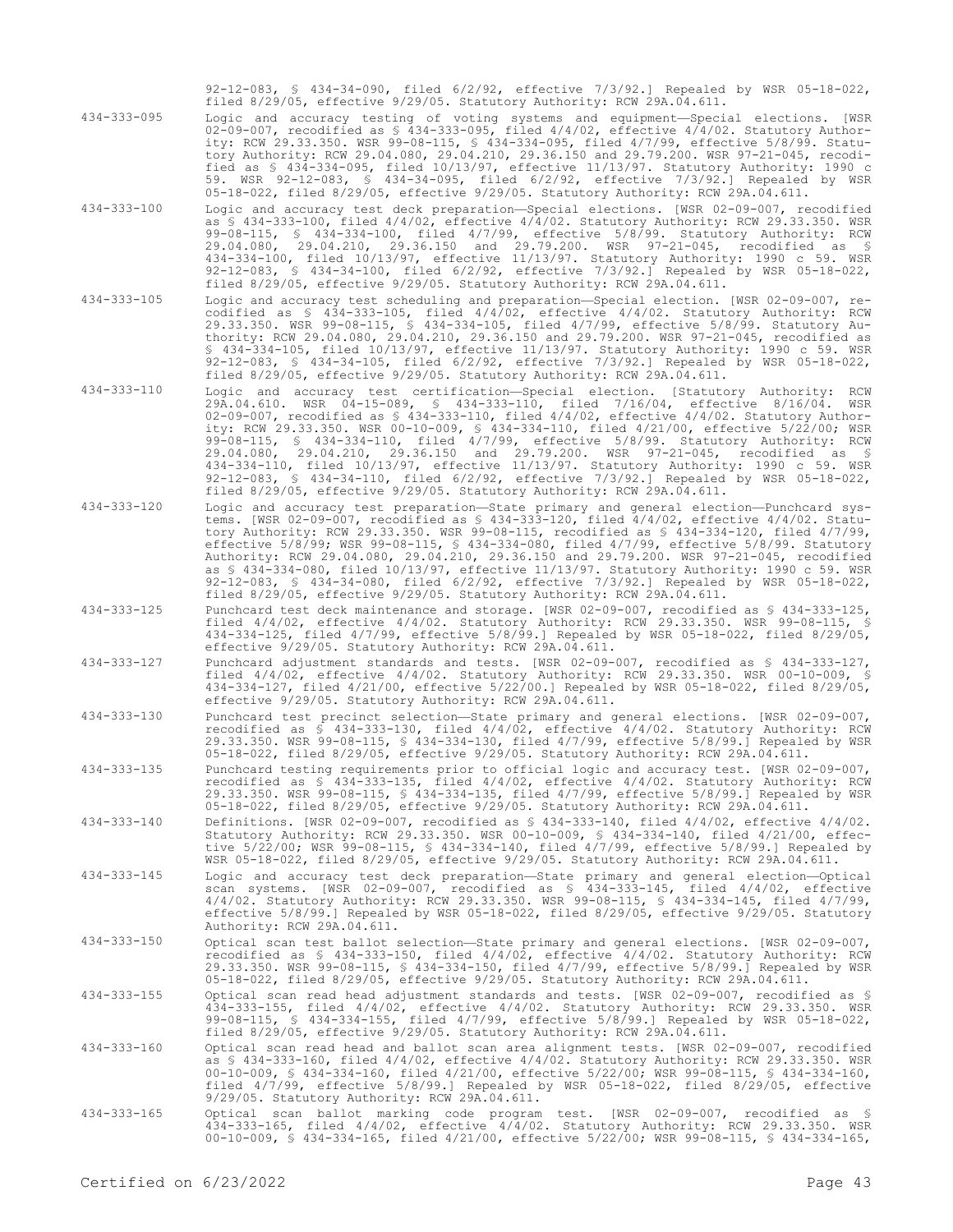filed 4/7/99, effective 5/8/99.] Repealed by WSR 05-18-022, filed 8/29/05, effective 9/29/05. Statutory Authority: RCW 29A.04.611.

434-333-170 Precinct-based optical scan ballot counter preparation and testing. [WSR 02-09-007, recodified as § 434-333-170, filed 4/4/02, effective 4/4/02. Statutory Authority: RCW 29.33.350. WSR 99-08-115, § 434-334-170, filed 4/7/99, effective 5/8/99.] Repealed by WSR 05-18-022, filed 8/29/05, effective 9/29/05. Statutory Authority: RCW 29A.04.611.

434-333-175 Poll site-based optical scan ballot counter test notices, observers, and log of process. [WSR 02-09-007, recodified as § 434-333-175, filed 4/4/02, effective 4/4/02. Statutory Authority: RCW 29.33.350. WSR 99-08-115, § 434-334-175, filed 4/7/99, effective 5/8/99.] Repealed by WSR 05-18-022, filed 8/29/05, effective 9/29/05. Statutory Authority: RCW 29A.04.611.

### **Chapter 434-334**

**ELECTRONIC VOTING REQUIREMENTS**

(Formerly chapter 434-34 WAC)

- 434-334-010 Certification of vote tallying equipment. [Statutory Authority: RCW 29.04.080, 29.04.210, 29.36.150 and 29.79.200. WSR 97-21-045, recodified as § 434-334-010, filed 10/13/97, effective 11/13/97. Statutory Authority: 1990 c 59. WSR 92-12-083, § 434-34-010, filed 6/2/92, effective 7/3/92.] Decodified by WSR 02-09-007, filed 4/4/02, effective 4/4/02. Recodified as § 434-333-010.
- 434-334-015 Application for certification. [Statutory Authority: RCW 29.04.080, 29.04.210, 29.36.150 and 29.79.200. WSR 97-21-045, recodified as § 434-334-015, filed 10/13/97, effective 11/13/97. Statutory Authority: 1990 c 59. WSR 92-12-083, § 434-34-015, filed 6/2/92, effective 7/3/92.] Decodified by WSR 02-09-007, filed 4/4/02, effective 4/4/02. Recodified as § 434-333-015.
- 434-334-020 Additional information and equipment required. [Statutory Authority: RCW 29.04.080, 29.04.210, 29.36.150 and 29.79.200. WSR 97-21-045, recodified as § 434-334-020, filed 10/13/97, effective 11/13/97. Statutory Authority: 1990 c 59. WSR 92-12-083, § 434-34-020, filed 6/2/92, effective 7/3/92.] Decodified by WSR 02-09-007, filed 4/4/02, effective 4/4/02. Recodified as \$ 434-333-020.
- 434-334-025 Vendor deposit for examination expenses. [Statutory Authority: RCW 29.04.080, 29.04.210, 29.36.150 and 29.79.200. WSR 97-21-045, recodified as § 434-334-025, filed 10/13/97, effective 11/13/97. Statutory Authority: 1990 c 59. WSR 92-12-083, § 434-34-025, filed 6/2/92, effective 7/3/92.] Decodified by WSR 02-09-007, filed 4/4/02, effective 4/4/02. Recodified as § 434-333-025.
- 434-334-030 Examination of equipment. [Statutory Authority: RCW 29.04.080, 29.04.210, 29.36.150 and 29.79.200. WSR 97-21-045, recodified as § 434-334-030, filed 10/13/97, effective 11/13/97. Statutory Authority: 1990 c 59. WSR 92-12-083, § 434-34-030, filed 6/2/92, effective 7/3/92.] Decodified by WSR 02-09-007, filed 4/4/02, effective 4/4/02. Recodified as § 434-333-030.
- 434-334-035 Public hearing. [Statutory Authority: RCW 29.04.080, 29.04.210, 29.36.150 and 29.79.200. WSR 97-21-045, recodified as § 434-334-035, filed 10/13/97, effective 11/13/97. Statutory Authority: 1990 c 59. WSR 92-12-083, § 434-34-035, filed 6/2/92, effective 7/3/92.] Decodified by WSR 02-09-007, filed 4/4/02, effective 4/4/02. Recodified as § 434-333-035.
- 434-334-040 Issuance of certification. [Statutory Authority: RCW 29.04.080, 29.04.210, 29.36.150 and 29.79.200. WSR 97-21-045, recodified as § 434-334-040, filed 10/13/97, effective 11/13/97. Statutory Authority: 1990 c 59. WSR 92-12-083, § 434-34-040, filed 6/2/92, effective 7/3/92.] Decodified by WSR 02-09-007, filed 4/4/02, effective 4/4/02. Recodified as § 434-333-040.
- 434-334-045 Modification of certified equipment, guidelines for re-examination. [Statutory Authority: RCW 29.04.080, 29.04.210, 29.36.150 and 29.79.200. WSR 97-21-045, recodified as § 434-334-045, filed 10/13/97, effective 11/13/97. Statutory Authority: 1990 c 59. WSR 92-12-083, § 434-34-045, filed 6/2/92, effective 7/3/92.] Decodified by WSR 02-09-007, filed 4/4/02, effective 4/4/02. Recodified as § 434-333-045.
- 434-334-050 Application for certification or examination of modified voting systems or devices. [Statutory Authority: RCW 29.04.080, 29.04.210, 29.36.150 and 29.79.200. WSR 97-21-045, recodified as § 434-334-050, filed 10/13/97, effective 11/13/97. Statutory Authority: 1990 c 59. WSR 92-12-083, § 434-34-050, filed 6/2/92, effective 7/3/92.] Decodified by WSR 02-09-007, filed 4/4/02, effective 4/4/02. Recodified as § 434-333-050.
- 434-334-055 Acceptance testing of voting systems and equipment. [Statutory Authority: RCW 29.33.350. WSR 99-08-115, § 434-334-055, filed 4/7/99, effective 5/8/99. Statutory Authority: RCW 29.04.080, 29.04.210, 29.36.150 and 29.79.200. WSR 97-21-045, recodified as § 434-334-055, filed 10/13/97, effective 11/13/97. Statutory Authority: 1990 c 59. WSR 92-12-083, § 434-34-055, filed 6/2/92, effective 7/3/92.] Decodified by WSR 02-09-007, filed 4/4/02, effective 4/4/02. Recodified as § 434-333-055.
- 434-334-060 Inclusion of the federal election commission standards for voting equipment. [Statutory Authority: RCW 29.04.080, 29.04.210, 29.36.150 and 29.79.200. WSR 97-21-045, recodified as § 434-334-060, filed 10/13/97, effective 11/13/97. Statutory Authority: 1990 c 59. WSR 92-12-083, § 434-34-060, filed 6/2/92, effective 7/3/92.] Decodified by WSR 02-09-007, filed 4/4/02, effective 4/4/02. Recodified as § 434-333-060.
- 434-334-063 Definition of official logic and accuracy test. [Statutory Authority: RCW 29.33.350. WSR 99-08-115, § 434-334-063, filed 4/7/99, effective 5/8/99.] Decodified by WSR 02-09-007, filed 4/4/02, effective 4/4/02. Recodified as § 434-333-063.
- 434-334-065 Logic and accuracy test conduct. [Statutory Authority: RCW 29.33.350. WSR 99-08-115, § 434-334-065, filed 4/7/99, effective 5/8/99. Statutory Authority: RCW 29.04.080, 29.04.210, 29.36.150 and 29.79.200. WSR 97-21-045, recodified as § 434-334-065, filed 10/13/97, effective 11/13/97. Statutory Authority: 1990 c 59. WSR 92-12-083, § 434-34-065, filed 6/2/92, effective 7/3/92.] Decodified by WSR 02-09-007, filed 4/4/02, effective 4/4/02. Recodified as § 434-333-065.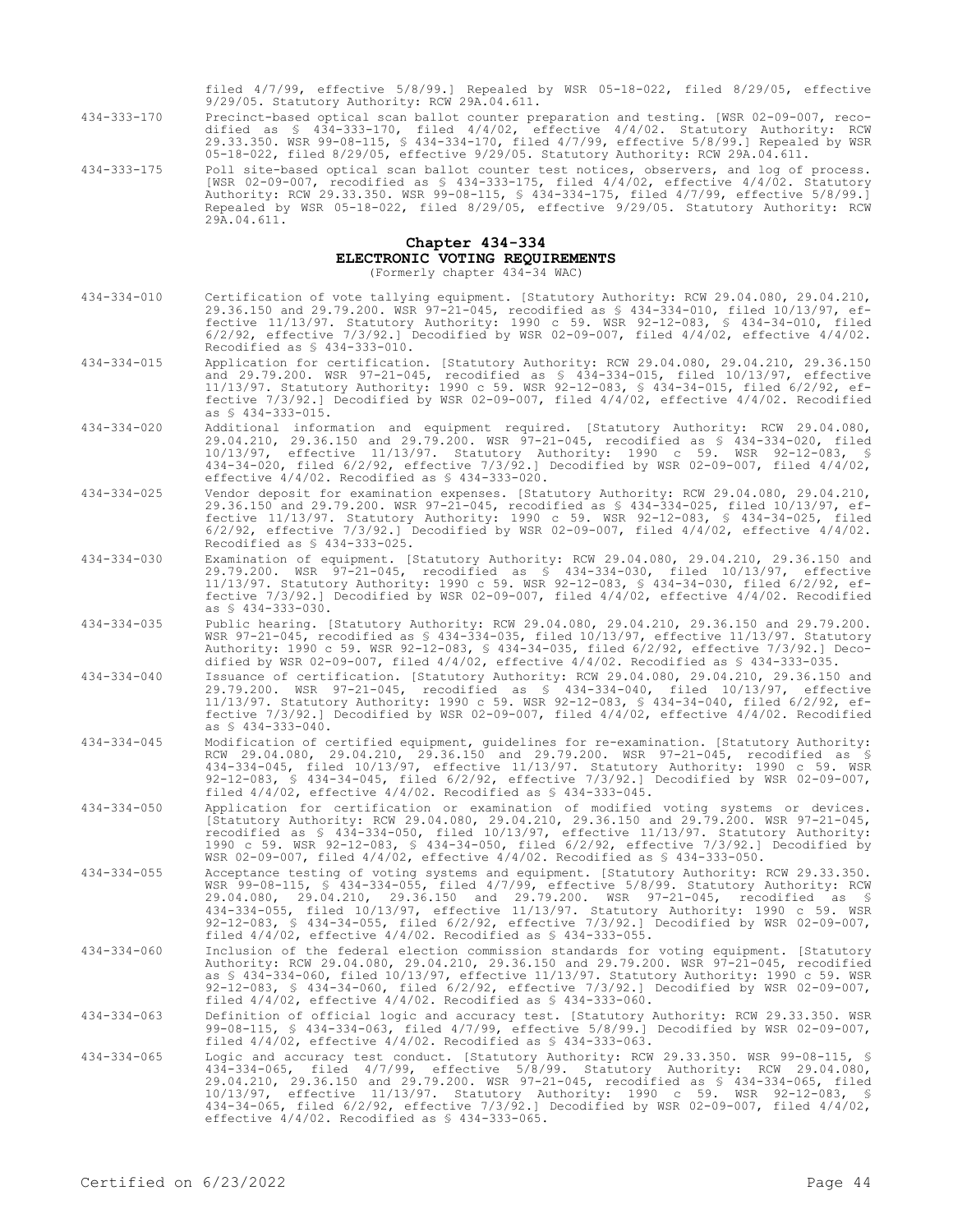- 434-334-070 Logic and accuracy test observers. [Statutory Authority: RCW 29.33.350. WSR 99-08-115, § 434-334-070, filed 4/7/99, effective 5/8/99. Statutory Authority: RCW 29.04.080, 29.04.210, 29.36.150 and 29.79.200. WSR 97-21-045, recodified as § 434-334-070, filed 10/13/97, effective 11/13/97. Statutory Authority: 1990 c 59. WSR 92-12-083, § 434-34-070, filed 6/2/92, effective 7/3/92.] Decodified by WSR 02-09-007, filed 4/4/02, effective 4/4/02. Recodified as § 434-333-070.
- 434-334-075 Logic and accuracy testing of voting systems and equipment—State primary and general election. [Statutory Authority: RCW 29.33.350. WSR 99-08-115, § 434-334-075, filed 4/7/99, effective 5/8/99. Statutory Authority: RCW 29.04.080, 29.04.210, 29.36.150 and 29.79.200. WSR 97-21-045, recodified as § 434-334-075, filed 10/13/97, effective 11/13/97. Statutory Authority: 1990 c 59. WSR 92-12-083, § 434-34-075, filed 6/2/92, effective 7/3/92.] Decodified by WSR 02-09-007, filed 4/4/02, effective 4/4/02. Recodified as § 434-333-075.
- 434-334-080 Logic and accuracy test preparation—State primary and general election—Punchcard system. [Statutory Authority: RCW 29.33.350. WSR 99-08-115, § 434-334-080 filed 4/7/99, effective 5/8/99. Statutory Authority: RCW 29.04.080, 29.04.210, 29.36.150 and 29.79.200. WSR 97-21-045, recodified as § 434-334-080, filed 10/13/97, effective 11/13/97. Statutory Authority: 1990 c 59. WSR 92-12-083, § 434-34-080, filed 6/2/92, effective 7/3/92.] Decodified by WSR 99-08-115, filed 4/7/99, effective 5/8/99. Statutory Authority: RCW 29.33.350. Later promulgation, see WAC 434-334-120.
- 434-334-082 Procedure for conduct of delayed primary or general election emergency logic and accuracy test. [Statutory Authority: RCW 29.33.350. WSR 99-08-115, § 434-334-082, filed 4/7/99, effective 5/8/99.] Decodified by WSR 02-09-007, filed 4/4/02, effective 4/4/02. Recodified as § 434-333-082.
- 434-334-085 Logic and accuracy test scheduling and preparation—State primary and general election. [Statutory Authority: RCW 29.33.350. WSR 99-08-115, § 434-334-085, filed 4/7/99, effective 5/8/99. Statutory Authority: RCW 29.04.080, 29.04.210, 29.36.150 and 29.79.200. WSR 97-21-045, recodified as § 434-334-085, filed 10/13/97, effective 11/13/97. Statutory Authority: 1990 c 59. WSR 92-12-083, § 434-34-085, filed 6/2/92, effective 7/3/92.] Decodified by WSR 02-09-007, filed 4/4/02, effective 4/4/02. Recodified as § 434-333-085.
- 434-334-090 Logic and accuracy test certification—State primary and general election. [Statutory Authority: RCW 29.33.350. WSR 00-10-009, § 434-334-090, filed 4/21/00, effective 5/22/00; WSR 99-08-115, § 434-334-090, filed 4/7/99, effective 5/8/99. Statutory Authority: RCW 29.04.080, 29.04.210, 29.36.150 and 29.79.200. WSR 97-21-045, recodified as § 434-334-090, filed 10/13/97, effective 11/13/97. Statutory Authority: 1990 c 59. WSR 92-12-083, § 434-34-090, filed 6/2/92, effective 7/3/92.] Decodified by WSR 02-09-007, filed 4/4/02, effective 4/4/02. Recodified as § 434-333-090.
- 434-334-095 Logic and accuracy testing of voting systems and equipment—Special elections. [Statutory Authority: RCW 29.33.350. WSR 99-08-115, § 434-334-095, filed 4/7/99, effective 5/8/99. Statutory Authority: RCW 29.04.080, 29.04.210, 29.36.150 and 29.79.200. WSR 97-21-045, recodified as § 434-334-095, filed 10/13/97, effective 11/13/97. Statutory Authority: 1990 c 59. WSR 92-12-083, § 434-34-095, filed 6/2/92, effective 7/3/92.] Decodified by WSR 02-09-007, filed 4/4/02, effective 4/4/02. Recodified as § 434-333-095.
- 434-334-100 Logic and accuracy test deck preparation—Special elections. [Statutory Authority: RCW 29.33.350. WSR 99-08-115, § 434-334-100, filed 4/7/99, effective 5/8/99. Statutory Authority: RCW 29.04.080, 29.04.210, 29.36.150 and 29.79.200. WSR 97-21-045, recodified as § 434-334-100, filed 10/13/97, effective 11/13/97. Statutory Authority: 1990 c 59. WSR 92-12-083, § 434-34-100, filed 6/2/92, effective 7/3/92.] Decodified by WSR 02-09-007, filed 4/4/02, effective 4/4/02. Recodified as § 434-333-100.
- 434-334-105 Logic and accuracy test scheduling and preparation—Special election. [Statutory Authority: RCW 29.33.350. WSR 99-08-115, § 434-334-105, filed 4/7/99, effective 5/8/99. Statutory Authority: RCW 29.04.080, 29.04.210, 29.36.150 and 29.79.200. WSR 97-21-045, recodified as § 434-334-105, filed 10/13/97, effective 11/13/97. Statutory Authority: 1990 c 59. WSR 92-12-083, § 434-34-105, filed 6/2/92, effective 7/3/92.] Decodified by WSR 02-09-007, filed 4/4/02, effective 4/4/02. Recodified as § 434-333-105.
- 434-334-110 Logic and accuracy test certification—Special election. [Statutory Authority: RCW 29.33.350. WSR 00-10-009, § 434-334-110, filed 4/21/00, effective 5/22/00; WSR 99-08-115, § 434-334-110, filed 4/7/99, effective 5/8/99. Statutory Authority: RCW 29.04.080, 29.04.210, 29.36.150 and 29.79.200. WSR 97-21-045, recodified as § 434-334-110, filed 10/13/97, effective 11/13/97. Statutory Authority: 1990 c 59. WSR 92-12-083, § 434-34-110, filed 6/2/92, effective 7/3/92.] Decodified by WSR 02-09-007, filed 4/4/02, effective 4/4/02. Recodified as § 434-333-110.
- 434-334-115 Logic and accuracy tests for direct recording electronic equipment. [Statutory Authority: RCW 29.04.080, 29.04.210, 29.36.150 and 29.79.200. WSR 97-21-045, recodified as § 434-334-115, filed 10/13/97, effective 11/13/97. Statutory Authority: 1990 c 59. WSR 92-12-083, § 434-34-115, filed 6/2/92, effective 7/3/92.] Repealed by WSR 99-08-115, filed 4/7/99, effective 5/8/99. Statutory Authority: RCW 29.33.350.
- 434-334-120 Logic and accuracy test preparation—State primary and general election—Punchcard systems. [Statutory Authority: RCW 29.33.350. WSR 99-08-115, recodified as § 434-334-120, filed 4/7/99, effective 5/8/99; WSR 99-08-115, § 434-334-080, filed 4/7/99, effective 5/8/99. Statutory Authority: RCW 29.04.080, 29.04.210, 29.36.150 and 29.79.200. WSR 97-21-045, recodified as § 434-334-080, filed 10/13/97, effective 11/13/97. Statutory Au-thority: 1990 c 59. WSR 92-12-083, § 434-34-080, filed 6/2/92, effective 7/3/92.] Decodified by WSR 02-09-007, filed  $4/4/02$ , effective  $4/4/02$ . Recodified as § 434-333-120.

434-334-125 Punchcard test deck maintenance and storage. [Statutory Authority: RCW 29.33.350. WSR 99-08-115, § 434-334-125, filed 4/7/99, effective 5/8/99.] Decodified by WSR 02-09-007, filed 4/4/02, effective 4/4/02. Recodified as § 434-333-125.

434-334-127 Punchcard adjustment standards and tests. [Statutory Authority: RCW 29.33.350. WSR 00-10-009, § 434-334-127, filed 4/21/00, effective 5/22/00.] Decodified by WSR 02-09-007, filed 4/4/02, effective 4/4/02. Recodified as § 434-333-127.